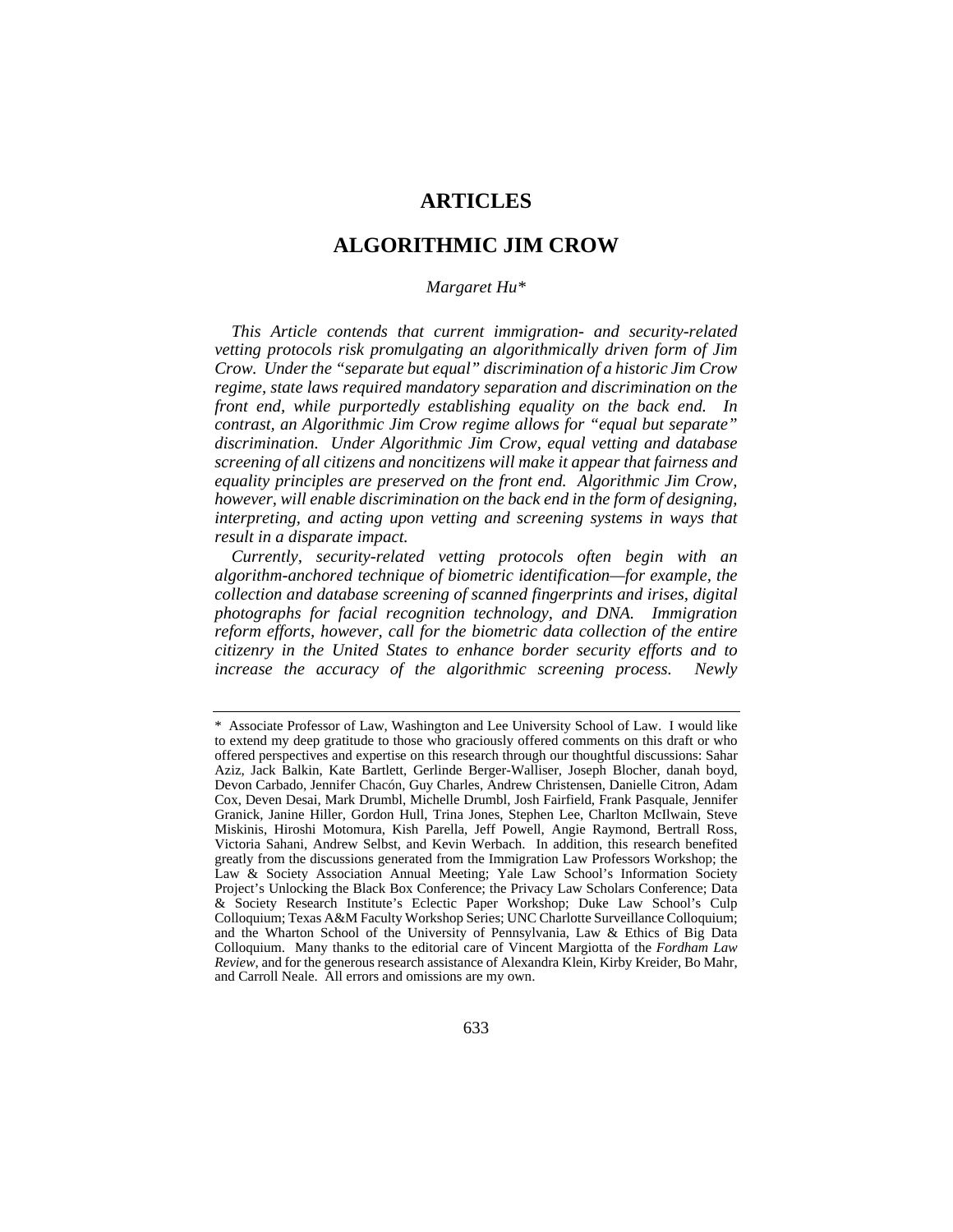*developed big data vetting tools fuse biometric data with biographic data and internet and social media profiling to algorithmically assess risk.*

*This Article concludes that those individuals and groups disparately impacted by mandatory vetting and screening protocols will largely fall within traditional classifications—race, color, ethnicity, national origin, gender, and religion. Disparate-impact consequences may survive judicial review if based upon threat risk assessments, terroristic classifications, datascreening results deemed suspect, and characteristics establishing anomalous data and perceived foreignness or dangerousness data nonprotected categories that fall outside of the current equal protection framework. Thus, Algorithmic Jim Crow will require an evolution of equality law.* 

| II. OVERVIEW OF JIM CROW: CLASSIFICATION AND SCREENING                                                                    |  |
|---------------------------------------------------------------------------------------------------------------------------|--|
| III. THEORETICAL EQUALITY UNDER ALGORITHMIC JIM CROW  663                                                                 |  |
| A. Limitations of Equal Protection as a Legal Response to<br>B. No Fly List and Discrimination on the Back End of Vetting |  |
| A. Biometric Credentialing and Vetting Protocols: NASA v.<br>B. Delegating Vetting and Database Screening Protocols to    |  |
|                                                                                                                           |  |
|                                                                                                                           |  |

#### **INTRODUCTION**

During the 2016 presidential campaign, then-candidate Donald J. Trump announced his intention to impose a "Muslim Ban," which would prohibit Muslim entry into the United States<sup>1</sup> as part of his counterterrorism strategy.

<sup>1</sup>*. See, e.g.*, Jeremy Diamond, *Donald Trump: Ban All Muslim Travel to U.S.*, CNN (Dec. 8, 2015, 4:18 AM), http://www.cnn.com/2015/12/07/politics/donald-trump-muslimban-immigration/ [https://perma.cc/L3D4-UMHX]. Immigration, constitutional, and national security experts have offered perspectives on the ongoing legal challenges surrounding the Travel Ban. *See generally* Margaret Hu, *Crimmigration-Counterterrorism and the Travel Ban*, 2017 WIS. L. REV. (forthcoming) (citing Adam Cox, *Why a Muslim Ban Is Likely to Be Held Unconstitutional: The Myth of Unconstrained Immigration Power*, JUSTSECURITY (Jan.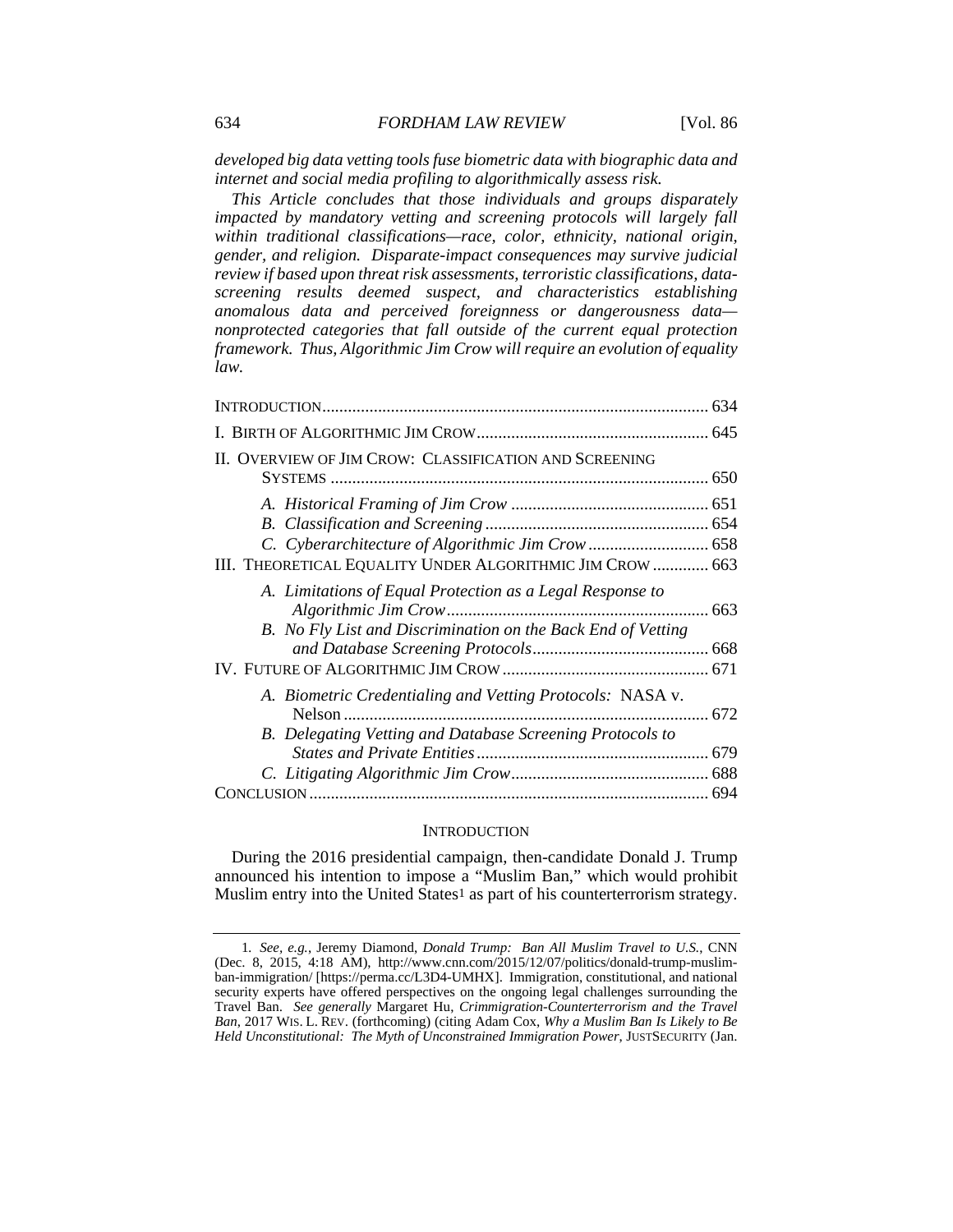Shortly before his election, Trump also announced a proposal for the "extreme vetting" of immigrants and refugees.2 Trump clarified that "[t]he Muslim ban is something that in some form has morphed into a[n] extreme vetting [protocol] from certain areas of the world."3

On January 27, 2017, during his first week as president, Trump signed Executive Order 13,769, titled "Protecting the Nation from Foreign Terrorist Entry into the United States" (the "January 27, 2017, Order").4 Litigation concerning the constitutionality of this Executive Order5 focused on sections 3 and 5(c), provisions that relate to barring the entry of travelers and refugees from specific Muslim-majority countries into the United States.6 These controversial provisions were challenged as violating equal protection, due process, and the Establishment Clause of the First Amendment, among other constitutional and statutory claims.7

On March 6, 2017, President Trump issued a revised Executive Order (the "March 6 2017, Order"), Executive Order 13,780. Issued under the same title as the January 27, 2017, Order, "Protecting the Nation from Foreign Terrorist Entry into the United States," the March 6, 2017, Order superseded the

 2. Gerhard Peters & John T. Wooley, *Presidential Debate at Washington University in St. Louis, Missouri*, AM. PRESIDENCY PROJECT (Oct. 9, 2016), http://www.presidency.ucsb.edu/ws/index.php?pid=119038 [https://perma.cc/A79V-TLVW]; *see also* Peter Margulies, *Bans, Borders, and Justice: Judicial Review of Immigration Law in the Trump Administration* at 35–48 (Roger Williams Univ. Sch. of Law, Research Paper No. 177, 2017), http://ssrn.com/abstract=3029655 [https://perma.cc/E5DP-UDQQ] (arguing for a more searching judicial review of "extreme vetting" and the need to recognize the significant long-term impact of "extreme vetting").

3. Peters & Wooley, *supra* note 2.

 4. Exec. Order No. 13,769, 82 Fed. Reg. 8977 (Feb. 1, 2017) [hereinafter January 27, 2017, Order].

5*. See, e.g.*, Washington v. Trump, 847 F.3d 1151, 1157 (9th Cir. 2017) (per curiam).

6. January 27, 2017, Order, *supra* note 4, §§ 3, 5(c).

7*. See, e.g.*, Hawaii v. Trump, 859 F.3d 741, 760 (9th Cir.) (per curiam) (alleging violations of the Establishment Clause, the Equal Protection and Due Process Clauses of the Fifth Amendment (both procedural and substantive claims), the Immigration and Nationality Act, the Religious Freedom Restoration Act, and the Administrative Procedure Act), *cert. granted*, 137 S. Ct. 2080 (2017); Int'l Refugee Assistance Project v. Trump, 857 F.3d 554, 578–79 (4th Cir.) (claiming violations of the Equal Protection Clause of the Fifth Amendment, the Immigration and Nationality Act, the Religious Freedom Restoration Act, the Refugee Act, and the Administrative Procedure Act), *cert. granted*, 137 S. Ct. 2080 (2017); *Washington*, 847 F.3d at 1157, 1165, 1167 (alleging that the Executive Order violates that First Amendment's Establishment Clause, due process, and equal protection); Darweesh v. Trump, 17 Civ. 480 (AMD), 2017 WL 388504 (E.D.N.Y. Jan. 28, 2017) (alleging that the Executive Order violates the Equal Protection and Due Process Clauses).

<sup>30, 2017, 10:21</sup> AM), https://www.justsecurity.org/36988/muslim-ban-held-unconstitutionalmyth-unconstrained-immigration-power/ [https://perma.cc/H234-52N2]; then citing Mark Tushnet, *Mootness and the Travel Ban*, BALKINIZATION (June 2, 2017, 1:18 AM) https://balkin.blogspot.com/2017/06/mootness-and-travel-ban.html [https://perma.cc/2LNR-J67T]; then citing Marty Lederman, *Unlocking the Mysteries of the Supreme Court's Entry Ban Case*, JUSTSECURITY (June 27, 2017, 8:01 PM), https://www.justsecurity.org/ 42577/mysteries-trump-v-irap/ [https://perma.cc/JAM4-D97M]; and then citing Leah Litman & Steve Vladeck, *How the President's "Clarifying" Memorandum Destroys the Case for the Entry Ban*, JUSTSECURITY (June 15, 2017, 8:01 AM), https://www.justsecurity.org/ 42166/presidents-clarifying-memorandum-destroys-case-entry-ban/ [https://perma.cc/6APK-MZGL]).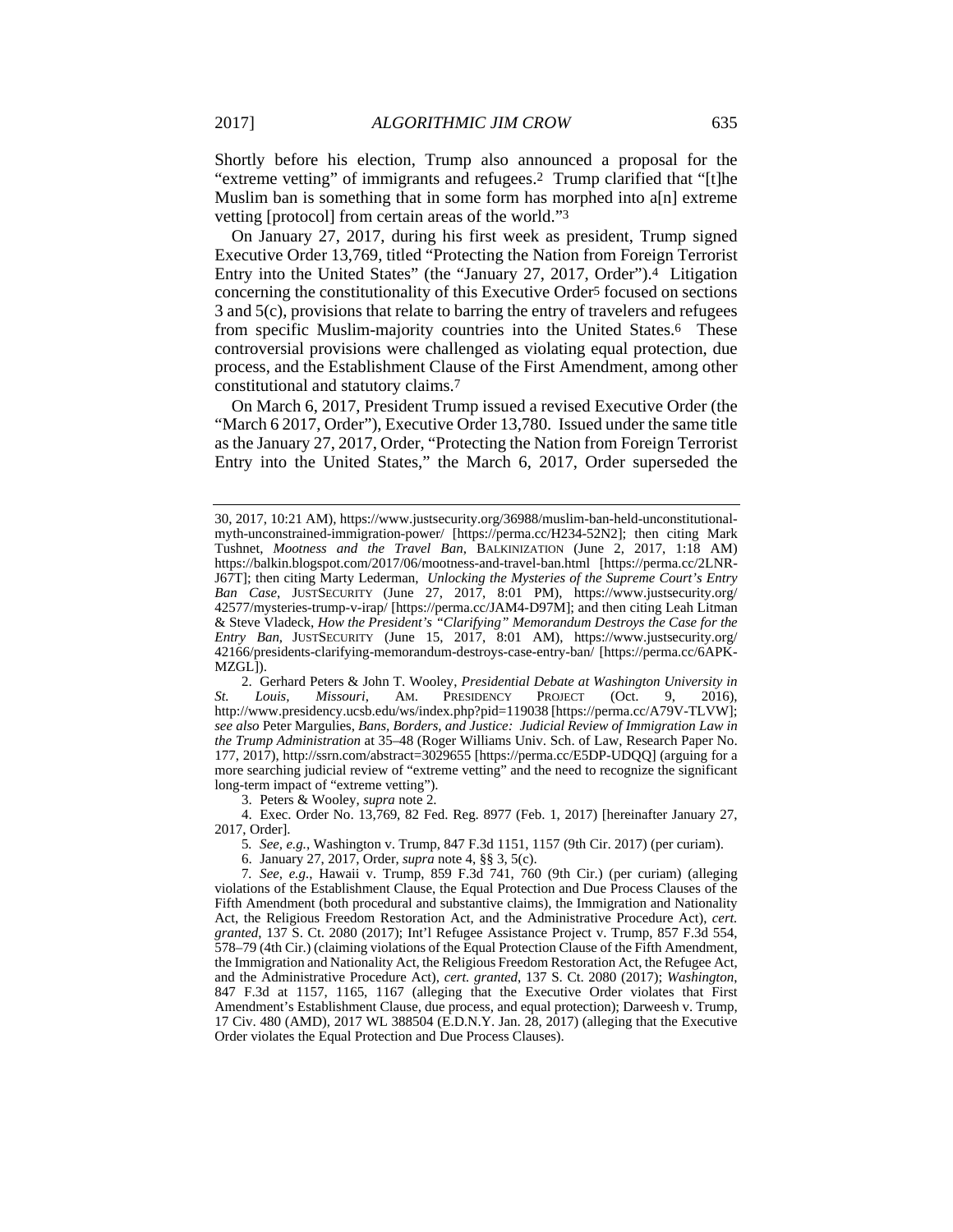January 27, 2017, Order.8 However, it left the extreme vetting provisions of the January 27, 2017, Order in place,<sup>9</sup> and, in fact, expanded the vetting requirements in several respects.10 The extreme vetting requirements of the March 6, 2017, Order are now most fully articulated in section 5, titled "Implementing Uniform Screening and Vetting Standards for All Immigration Programs."11

The travel restrictions and the vetting requirements were expanded yet again in a third iteration of the "Muslim Ban," also referred to as the "Travel Ban" or the "Entry Ban." On September 24, 2017, shortly before oral argument was scheduled for the U.S. Supreme Court on October 10, 2017, in the consolidated Travel Ban cases of *Trump v. Hawaii* and *Trump v. International Refugee Assistance Project*,12 President Trump signed a new Proclamation (the "September 24, 2017, Order").13 The September 24, 2017, Order is titled, "Enhancing Vetting Capabilities and Processes for Detecting Attempted Entry into the United States by Terrorists or Other Public-Safety Threats."14 Thus, the most recent Order, as implied by the title, focuses more squarely on the extreme vetting provisions set forth by the prior Orders. More specifically, sections 1(a) through (h) of the September 24, 2017, Order focus on "identity-management and information-sharing capabilities, protocols, and practices" related to immigration screening and vetting.15 The next day, the Court ordered briefing as to whether the Travel Ban cases that had been scheduled for oral argument on October 10, 2017, were moot.<sup>16</sup> At the time of publication, the litigation remains ongoing, including challenges to the September 24, 2017, Order.17

12. 137 S. Ct. 2080 (2017).

 13. Presidential Proclamation, Enhancing Vetting Capabilities and Processes for Detecting Attempted Entry into the United States by Terrorists or Other Public-Safety Threats (Sept. 24, 2017) [hereinafter "September 24, 2017, Order"], https://www.whitehouse.gov/thepress-office/2017/09/24/enhancing-vetting-capabilities-and-processes-detecting-attemptedentry [https://perma.cc/R678-KL5F].

14. *Id.*

 15. *Id.*; *see also infra* note 50 and accompanying text (discussing U.S. Department of Homeland Security definition of "identity management").

 16. Trump v. Int'l Refugee Assistance Project, Nos. 16-1436, 16-1540, slip op. (U.S. Sept. 25, 2017), https://www.supremecourt.gov/orders/courtorders/092517zr\_jiel.pdf [https://perma.cc/24F6-5MFB] (ordering parties to file letter briefs addressing whether, or to what extent, the Proclamation issued on September 24, 2017, may render the consolidated cases moot).

 17. *See, e.g.*, Complaint for Declaratory and Injunctive Relief at 26–27, Iranian Alliances Across Borders, Univ. of Md. Coll. Park Chapter v. Trump, No. 8:17-cv-02921-GJH (D. Md. Oct. 2, 2017) (seeking declaratory and injunctive relief from the September 24, 2017, Order and alleging that the Order violates the antidiscrimination provision of the Immigration and Nationality Act, 8 U.S.C. § 1152(a)(1)(A) (2012)); Letter from ACLU to Hon. Theodore D. Chuang, U.S. Dist. Ct. for the Dist. of Md. (Sept. 29, 2017), https://www.aclu.org/letter/irapv-trump-pmc-letter [https://perma.cc/KKL8-DM8W] (seeking to amend the complaint in *International Refugee Assistance Project* in light of the September 24, 2017, Order); s*ee also* 

 <sup>8.</sup> Exec. Order No. 13,780, 82 Fed. Reg. 13,209 (Mar. 6, 2017) [hereinafter March 6, 2017, Order].

<sup>9</sup>*. Id.* §§ 1–2; *see also id.* § 5 ("Implementing Uniform Screening and Vetting Standards for All Immigration Programs").

<sup>10</sup>*. Compare id.*, *with* January 27, 2017, Order, *supra* note 4, § 4.

 <sup>11.</sup> March 6, 2017, Order, *supra* note 8, § 5.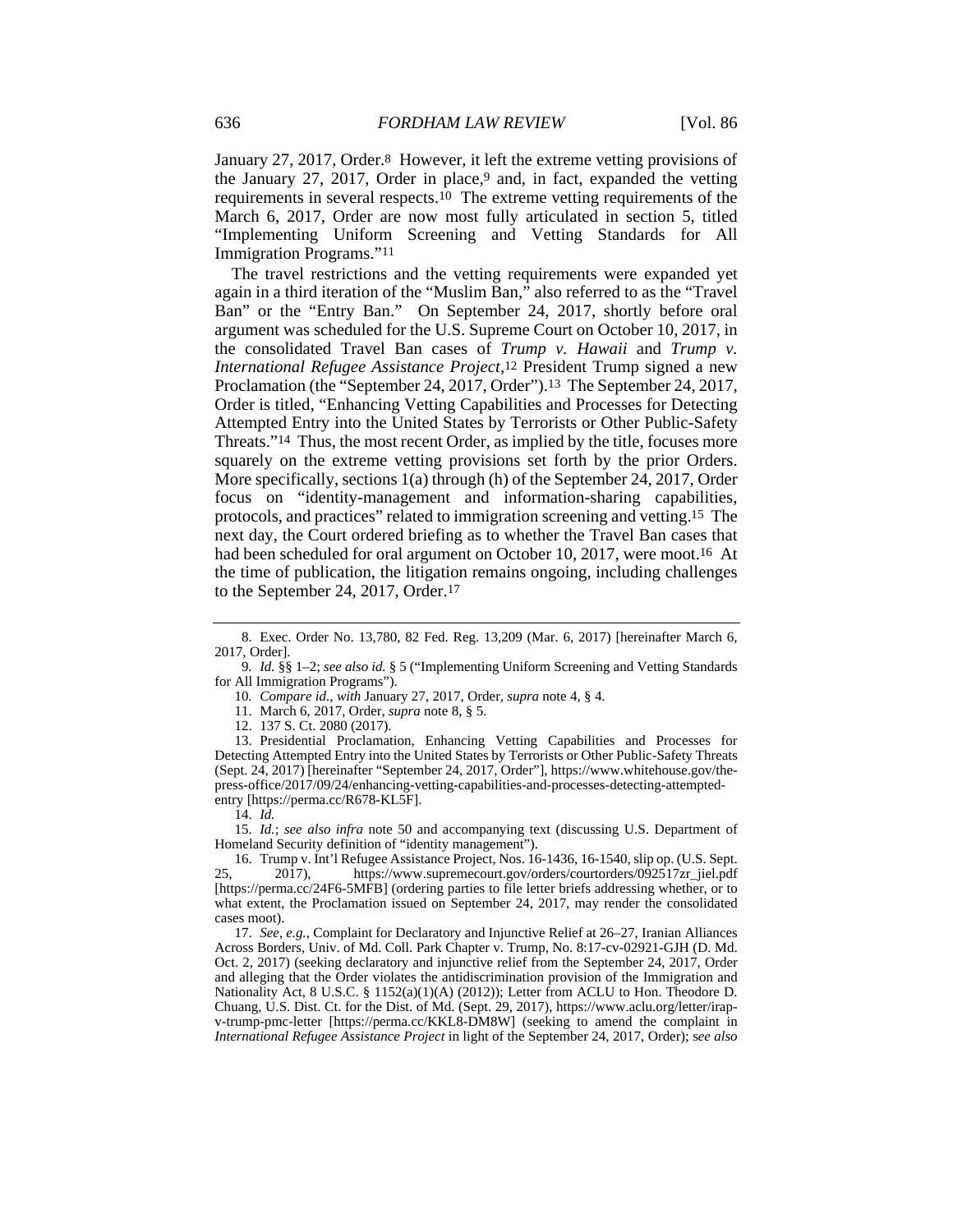Regardless of the final disposition of these litigation matters, it is significant to note that the extreme vetting provisions of the original and revised Executive Orders have received less judicial attention than the travel restrictions.18 The extreme vetting provisions do not appear to be dependent upon the authority of the Orders, and are presented in the Orders as an evolving and prospective administrative matter.19 Thus, the vetting provisions of the March 6, 2017, Order and the September 24, 2017, Order may not be fully challenged.20

This Article focuses on the long-term impact of modern vetting requirements, such as those prescribed in the Executive Orders referenced above,21 and other immigration-related screening protocols that are increasingly algorithmically anchored. It contends that the implementation of expanded vetting protocols22 risks implications that may be undertheorized due to an underappreciation of the mass cybersurveillance and disparate-impact consequences that surround current screening measures broadly promulgated by the U.S. Department of Homeland Security (DHS). Specifically, this Article advances the claim that DHS vetting and screening

Complaint for Declaratory and Injunctive Relief at 1, Brennan Ctr. for Justice at N.Y. Univ. Sch. of Law v. U.S. Dep't. of State, No. 1:17-cv-07520 (S.D.N.Y. Oct. 2, 2017) (seeking disclosure of reports referred to in sections 1(c) and 1(h) of the September 24, 2017, Order, pursuant to the disclosure requirements of the Freedom of Information Act, 5 U.S.C. § 552 (2012)).

 <sup>18.</sup> Litigation surrounding the March 6, 2017, Order addressed sections 2 and 6, which bar the entry of travelers from six designated countries and limit refugee admissions. *See Hawaii*, 859 F.3d at 757–59; *Int'l Refugee Assistance Project*, 857 F.3d at 574–75.

<sup>19</sup>*.* The implementation of "extreme vetting" measures appears to be underway. *See* Notice of Modified Privacy Act System of Records, 82 Fed. Reg. 179 (Sept. 18, 2017); 60- Day Notice of Proposed Information Collection: Supplemental Questions for Visa Applicants, 82 Fed. Reg. 148 (Aug. 3, 2017).

<sup>20</sup>*. See, e.g.*, Hu, *supra* note 1; Margulies, *supra* note 2. Increasing attention has been focused on the efficacy of the social media screening of immigration vetting protocols. *See, e.g.*, OFFICE OF INSPECTOR GEN., DEP'T OF HOMELAND SEC., OIG-17-40, DHS' PILOTS FOR SOCIAL MEDIA SCREENING NEED INCREASED RIGOR TO ENSURE SCALABILITY AND LONG-TERM SUCCESS (2017), https://www.oig.dhs.gov/sites/default/files/assets/2017/OIG-17-40- Feb17.pdf [https://perma.cc/5ACP-GU2G]; Lily Hay Newman, *Feds Monitoring Social Media Does More Harm Than Good*, WIRED (Sept. 28, 2017, 8:00 AM), https://www.wired.com/story/dhs-social-media-immigrants-green-card/

<sup>[</sup>https://perma.cc/2FC5-FPKC].

 <sup>21.</sup> January 27, 2017, Order, *supra* note 4, § 4; March 6, 2017, Order, *supra* note 8, § 5; September 24, 2017, Order, *supra* note 13, § 1(a)-(h).

 <sup>22.</sup> As a presidential candidate, Trump announced his plans to implement a program of "extreme vetting" of immigrants and refugees in a campaign speech on the Islamic State of Iraq and Syria (ISIS) in August 2016. *See* Jeremy Diamond, *Trump Proposes Values Test for Would-Be Immigrants in Fiery ISIS Speech*, CNN (Aug. 15, 2016, 9:39 PM) http://www.cnn.com/2016/08/14/politics/donald-trump-isis-fight/index.html

<sup>[</sup>https://perma.cc/8GU4-9AEK]. Several scholars have observed that the president enjoys wide powers in the exercise of immigration law and policy, especially through executive action. *See, e.g.*, Adam B. Cox & Cristina M. Rodríguez, *The President and Immigration Law*, 119 YALE L.J. 458, 500 (2009); Adam B. Cox & Cristina M. Rodríguez, *The President and Immigration Law Redux*, 125 YALE L.J. 104, 108 (2015).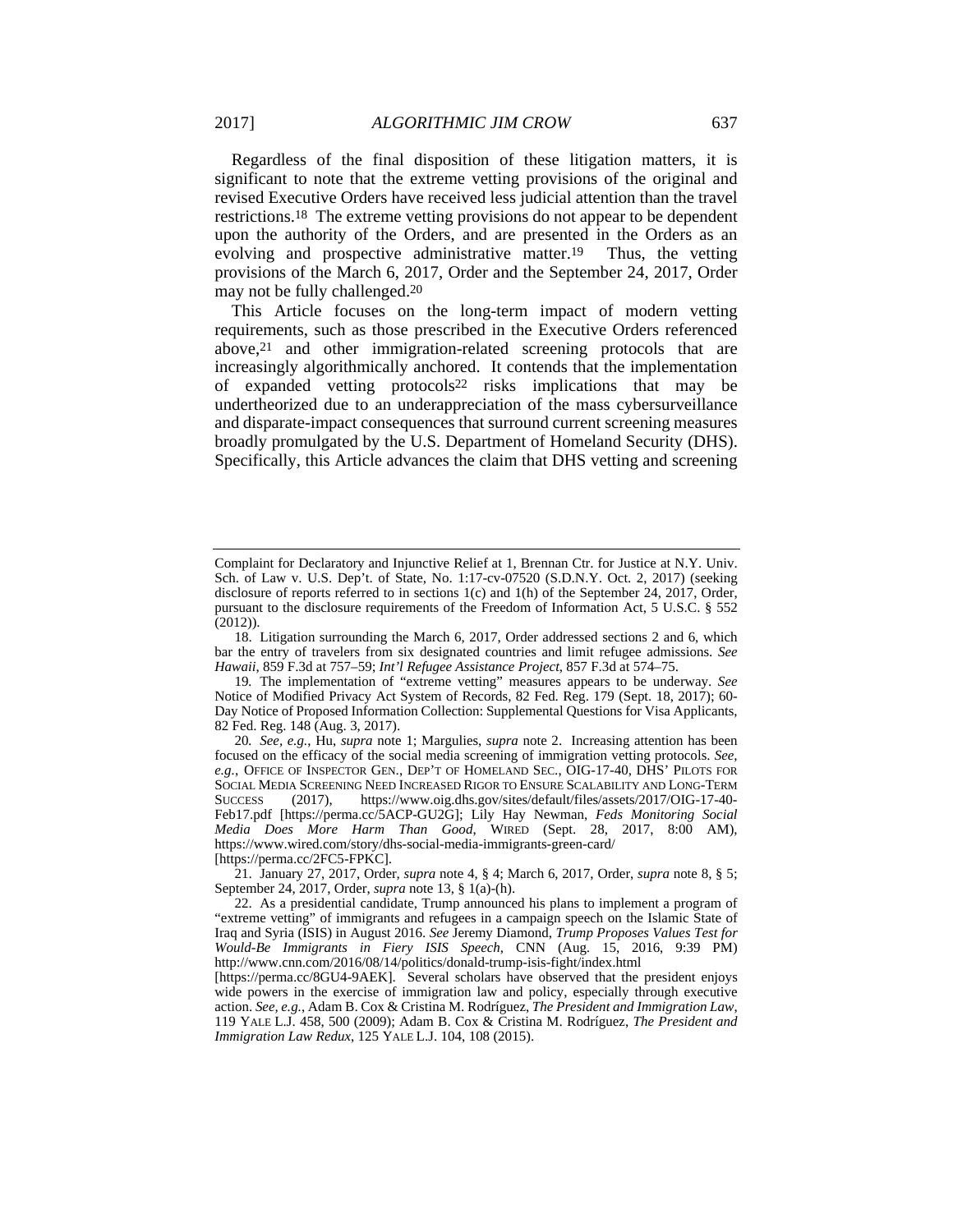protocols risk introducing an algorithmically driven and technologically enhanced form of Jim Crow.23

Unlike the "separate but equal"24 de jure discrimination25 of a historic Jim Crow regime, Algorithmic Jim Crow risks imposing both de jure and de facto discrimination26 through an "equal but separate"27 regime. This Article explains how Algorithmic Jim Crow is an outgrowth of a digital era that

 24. Plessy v. Ferguson, 163 U.S. 537, 550–51 (1896), *overruled by* Brown v. Bd. of Educ., 347 U.S. 483 (1954) ("[W]e cannot say that a law which authorizes or even requires the separation of the two races in public conveyances is unreasonable . . . .").

27*. See infra* Part III.A.

<sup>23</sup>*. See generally* JONATHAN SCOTT HOLLOWAY, JIM CROW WISDOM: MEMORY AND IDENTITY IN BLACK AMERICA SINCE 1940 (2013); JUMPIN' JIM CROW: SOUTHERN POLITICS FROM CIVIL WAR TO CIVIL RIGHTS (Jane Dailey et al. eds., 2000); Mattias Smångs, *Doing Violence, Making Race: Southern Lynching and White Racial Group Formation*, 121 AM. J. SOC. 1329 (2016). For contemporary discussions on the complexity of what has been termed a "post-racial" America, see generally DEVON W. CARBADO & MITU GULATI, ACTING WHITE? RETHINKING RACE IN "POST-RACIAL" AMERICA (2013); THE NEW BLACK: WHAT HAS CHANGED—AND WHAT HAS NOT—WITH RACE IN AMERICA (Kenneth W. Mack & Guy-Uriel E. Charles eds., 2013); Charlton McIlwain, *Racial Formation, Inequality and the Political Economy of Web Traffic*, 20 INFO. COMM. & SOC'Y 1073 (2016); Angela Onwuachi-Willig, *Policing the Boundaries of Whiteness: The Tragedy of Being "Out of Place" from Emmett Till to Trayvon Martin*, 102 IOWA L. REV. 1113 (2017); Camille Gear Rich, *Marginal Whiteness*, 98 CALIF. L. REV. 1497 (2010); *infra* Part I.A.

 <sup>25.</sup> The Supreme Court has characterized de jure discrimination as encompassing statesanctioned or state-imposed discrimination under the law, prohibited under the Equal Protection Clause. *See, e.g.*, *Brown*, 347 U.S. at 490 (explaining that the Fourteenth Amendment "proscrib[es] all state-imposed discriminations against the Negro race").

 <sup>26.</sup> Nonracial classifications that result in de facto discrimination or disparate-impact discrimination may not be found to violate the Equal Protection Clause. *See, e.g.*, Village of Arlington Heights v. Metro. Hous. Dev. Corp., 429 U.S. 252, 270 (1977) (explaining that the party asserting an equal protection violation bears the burden to show that the governmental action was intended to discriminate against a suspect or protected class); Milliken v. Bradley, 418 U.S. 717, 745 (1974) (distinguishing de jure and de facto segregation with express and explicit policies that articulate race-based distinctions defined as de jure discrimination); *see also* Frank I. Goodman, *De Facto School Segregation: A Constitutional and Empirical Analysis*, 60 CALIF. L. REV. 275, 275 (1972); Richard A. Primus, *Equal Protection and Disparate Impact: Round Three*, 117 HARV. L. REV. 494, 496–97 (2003).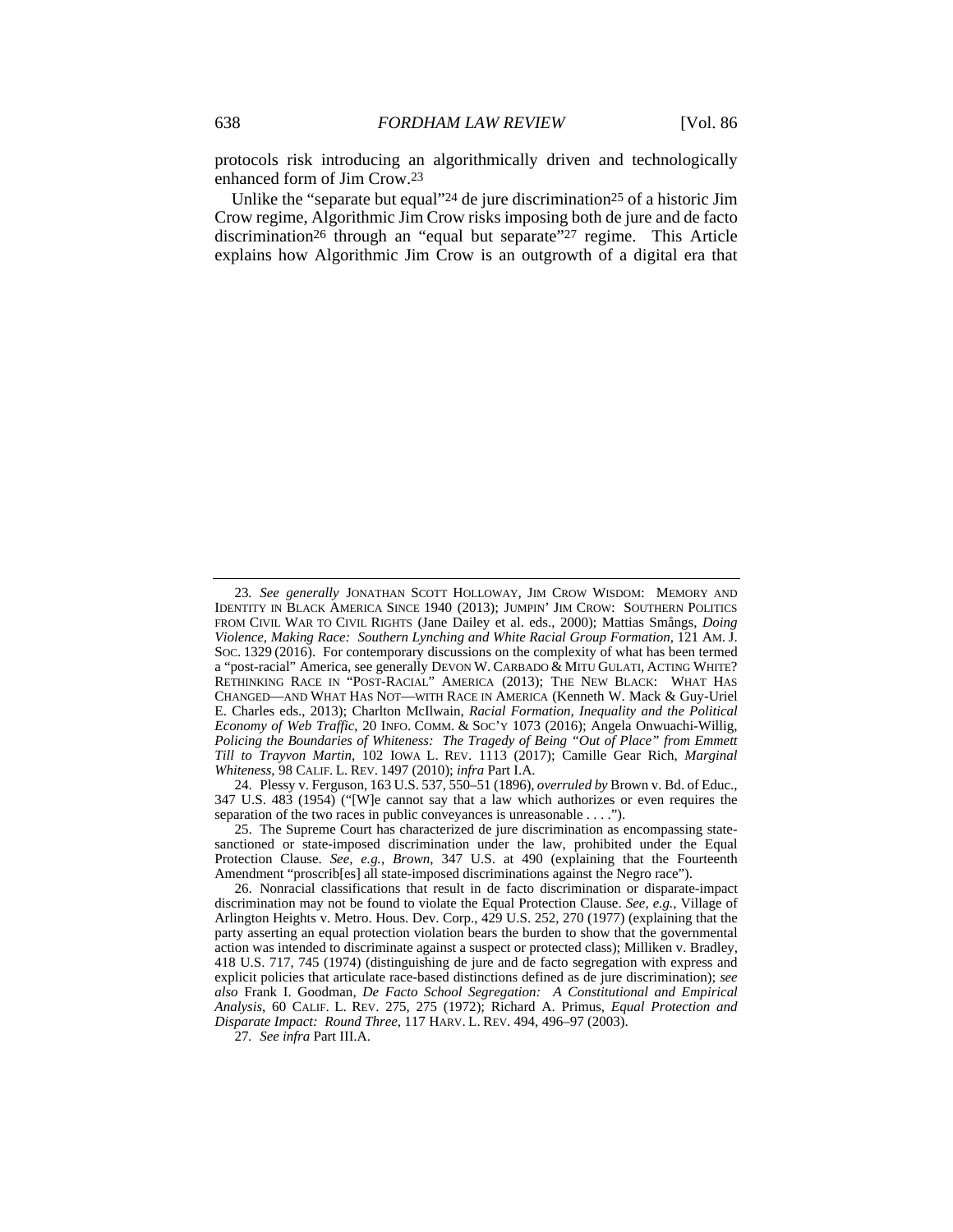exploits cybersurveillance<sup>28</sup> and dataveillance<sup>29</sup> systems that are rapidly proliferating in both the public30 and private sectors.31

This Article demonstrates how immigration-related vetting and database screening protocols utilize newly developed big data32 screening, tracking, and profiling tools that attempt to verify identity and assess future risk.33 These tools are now actively deployed by DHS34 and utilize databases

<sup>28</sup>*. See, e.g.*, LAWRENCE LESSIG, CODE VERSION 2.0, at 209 (2006) ("[Cybersurveillance is] the process by which some form of human activity is analyzed by a computer according to some specified rule . . . . [T]he critical feature in each [case of surveillance] is that a computer is sorting data for some follow-up review by some human.").

<sup>29</sup>*. See generally* Roger A. Clarke, *Information Technology and Dataveillance*, 31 COMM. ACM 498 (1988). Roger Clarke describes dataveillance as "the systematic use of personal data systems in the investigation or monitoring of the actions or communications of one or more persons." *Id.* at 499; *see also* DAVID LYON, SURVEILLANCE STUDIES: AN OVERVIEW 16 (2007) ("Being much cheaper than direct physical or electronic surveillance[, dataveillance] enables the watching of more people or populations, because economic constraints to surveillance are reduced. Dataveillance also automates surveillance. Classically, government bureaucracies have been most interested in gathering such data . . . .").

<sup>30</sup>*. See, e.g.*, GLENN GREENWALD, NO PLACE TO HIDE: EDWARD SNOWDEN, THE NSA, AND THE U.S. SURVEILLANCE STATE 6 (2014). *See generally* SHANE HARRIS, @WAR: THE RISE OF THE MILITARY-INTERNET COMPLEX (2014); LYON,*supra* note 29; DANA PRIEST & WILLIAM M. ARKIN, TOP SECRET AMERICA: THE RISE OF THE NEW AMERICAN SECURITY STATE (2011); JEFFREY ROSEN, THE NAKED CROWD: RECLAIMING SECURITY AND FREEDOM IN AN ANXIOUS AGE (2005); Deven R. Desai, *Constitutional Limits on Surveillance: Associational Freedom in the Age of Data Hoarding*, 90 NOTRE DAME L. REV. 579 (2014); Anil Kalhan, *Immigration Surveillance*, 74 MD. L. REV. 1 (2014); Paul Ohm, *Electronic Surveillance Law and the Intra-Agency Separation of Power*s, 47 U.S.F. L. REV. 269 (2012); Neil M. Richards, *The Dangers of Surveillance*, 126 HARV. L. REV. 1934 (2013).

<sup>31</sup>*. See, e.g.*, JULIA ANGWIN, DRAGNET NATION: A QUEST FOR PRIVACY, SECURITY, AND FREEDOM IN A WORLD OF RELENTLESS SURVEILLANCE 17–18 (2014); ROBERT O'HARROW, JR., NO PLACE TO HIDE, 221–23 (2005);*see also* Chris Jay Hoofnagle, *Big Brother's Little Helpers: How ChoicePoint and Other Commercial Data Brokers Collect and Package Your Data for Law Enforcement*, 29 N.C. J. INT'L L. & COM. REG. 595, 596 (2004); Jeffrey Rosen, *The Deciders: Facebook, Google, and the Future of Privacy and Free Speech*, *in* CONSTITUTION 3.0: FREEDOM AND TECHNOLOGICAL CHANGE 69, 69–72 (Jeffrey Rosen & Benjamin Wittes eds., 2011).

<sup>32</sup>*. See generally* ROB KITCHIN, THE DATA REVOLUTION: BIG DATA, OPEN DATA, DATA INFRASTRUCTURES & THEIR CONSEQUENCES (2014); VIKTOR MAYER-SCHÖNBERGER & KENNETH CUKIER, BIG DATA: A REVOLUTION THAT WILL TRANSFORM HOW WE LIVE, WORK, AND THINK (2013); PRIVACY, BIG DATA, AND THE PUBLIC GOOD: FRAMEWORKS FOR ENGAGEMENT (Julia Lane et al. eds., 2014).

<sup>33</sup>*. See, e.g.*, DEP'T OF HOMELAND SEC., PRIVACY IMPACT ASSESSMENT UPDATE FOR THE FUTURE ATTRIBUTE SCREENING TECHNOLOGY (FAST)/PASSIVE METHODS FOR PRECISION BEHAVIORAL SCREENING 5 (2011), https://www.dhs.gov/xlibrary/assets/privacy/privacy\_pia \_st\_fast-a.pdf [https://perma.cc/YQ4W-VM5P].

<sup>34</sup>*. See, e.g.*, *Refugee Processing and Security Screening*, U.S. CITIZENSHIP & IMMIGR. SERVICES (Dec. 3, 2015), https://www.uscis.gov/refugeescreening [https://perma.cc/4Z6R-C3QQ].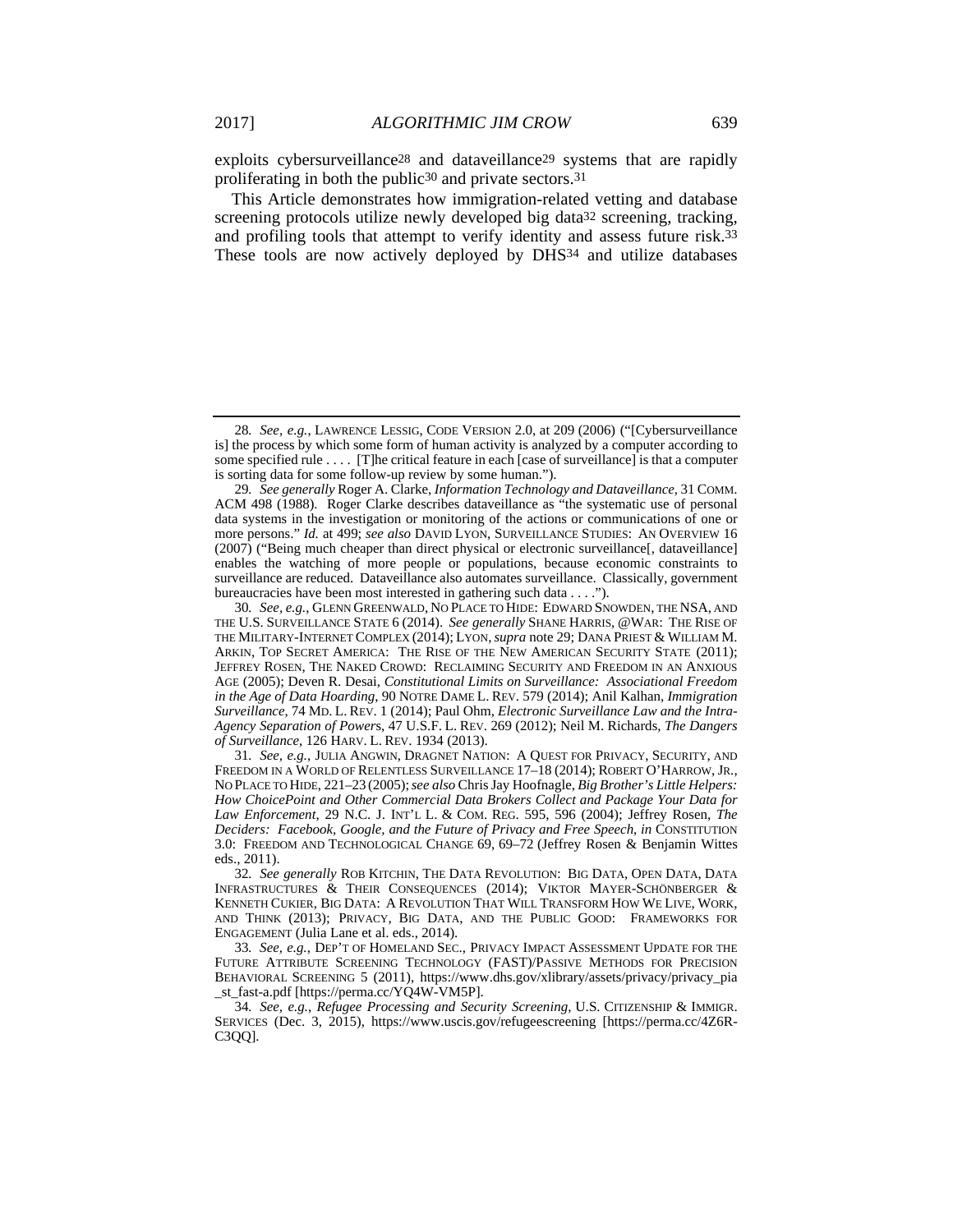operated by the military35 and intelligence communities.36 Currently, vetting and screening protocols often begin with biometric identification37—for example, the digital collection and screening of scanned fingerprints through federal and state biometric databases in the United States and international biometric databases, such as those operated by ICPO-INTERPOL (Interpol).38 Biometric data currently collected by DHS include scanned fingerprints39 and irises,40 digital photos for facial recognition technology,41 and DNA.42

Consequently, implementation of extreme vetting protocols will likely include proposals for a tamper-resistant and fraud-proof biometric electronic identity card,43 such as a biometric ePassport.44 The Trump administration's Executive Orders, for example, specifically mandate "Expedited Completion of the Biometric Entry-Exit Tracking System" by DHS.45 As part of new

 37. Biometrics is "[t]he science of automatic identification or identity verification of individuals using physiological or behavioral characteristics." JOHN VACCA, BIOMETRIC TECHNOLOGIES AND VERIFICATION SYSTEMS 589 (2007).

38*. See Databases*, INTERPOL, https://www.interpol.int/INTERPOL-expertise/ Databases [https://perma.cc/RVM3-JKJ6] (last visited Oct. 16, 2017).

39*. See, e.g.*, DEP'T OF HOMELAND SEC., PRIVACY IMPACT ASSESSMENT FOR THE AUTOMATED BIOMETRIC IDENTIFICATION SYSTEM (IDENT) 15 (2012), https://www.dhs.gov/ sites/default/files/publications/privacy/PIAs/privacy\_pia\_usvisit\_ident\_appendixj\_jan2013.p df [https://perma.cc/2LW4-PJSS]; *Office of Biometric Identity Management Identification Services*, DEP'T HOMELAND SECURITY, https://www.dhs.gov/obim-biometric-identificationservices [https://perma.cc/VN5T-H6UH] (last visited Oct. 16, 2017).

40*. See, e.g.*, DEP'T OF HOMELAND SEC., PRIVACY IMPACT ASSESSMENT FOR THE IRIS AND FACE TECHNOLOGY DEMONSTRATION AND EVALUATION (IFTDE) 2 (2010), https://www.dhs.gov/sites/default/files/publications/privacy\_pia\_st\_iftde.pdf [https://perma.cc/A9MP-CRCF].

41*. See, e.g.*, DEP'T OF HOMELAND SEC., PRIVACY IMPACT ASSESSMENT UPDATE FOR THE STANDOFF TECHNOLOGY INTEGRATION AND DEMONSTRATION PROGRAM: BIOMETRIC OPTICAL SURVEILLANCE SYSTEM TESTS 2 (2012), https://www.dhs.gov/sites/default/files/publications/ privacy\_pia\_st\_stidpboss\_dec2012.pdf [https://perma.cc/L7XK-EDK9].

42*. See, e.g.*, DEP'T OF HOMELAND SEC., PRIVACY IMPACT ASSESSMENT FOR THE RAPID DNA SYSTEM 2 (2013), https://www.dhs.gov/sites/default/files/publications/privacy-piarapiddna-20130208.pdf [https://perma.cc/K9NN-F4PL].

43*. See, e.g.*, Charles E. Schumer & Lindsey O. Graham, *The Right Way to Mend Immigration*, WASH. POST (Mar. 19, 2010), http://www.washingtonpost.com/wpdyn/content/article/2010/03/17/AR2010031703115.html [https://perma.cc/Y5GF-WE2M] ("We would require all U.S. citizens and legal immigrants who want jobs to obtain a hightech, fraud-proof Social Security card. Each card's unique biometric identifier would be stored only on the card  $\dots$ .").

44*. See, e.g.*, Eric Markowitz, *Retina Scanners and Biometric Passports: A Look at the Futuristic Tech That Could Scan Refugees*, INT'L BUS. TIMES (Nov. 25, 2015, 11:29 AM), http://www.ibtimes.com/retina-scanners-biometric-passports-look-futuristic-tech-could-scanrefugees-2199960 [https://perma.cc/6AZC-3EV9].

45. March 6, 2017, Order, *supra* note 8, § 8; January 27, 2017, Order, *supra* note 4, § 7.

 <sup>35.</sup> Current refugee vetting procedures include database screening through the U.S. Department of Defense's Defense Forensics and Biometrics Agency's (DFBA) Automated Biometric Identification System (ABIS). *Id.* ("A biometric record check of the Department of Defense's (DOD) records collected in areas of conflict (predominantly Iraq and Afghanistan). DOD screening began in 2007 for Iraqi applicants and has now been expanded to all nationalities.").

 <sup>36.</sup> Current refugee vetting procedures include database screening through the "National Counterterrorism Center/Terrorist Screening Center (terrorist watch lists)" and the "FBI Fingerprint Check through Next Generation Identification (NGI)." *Id.*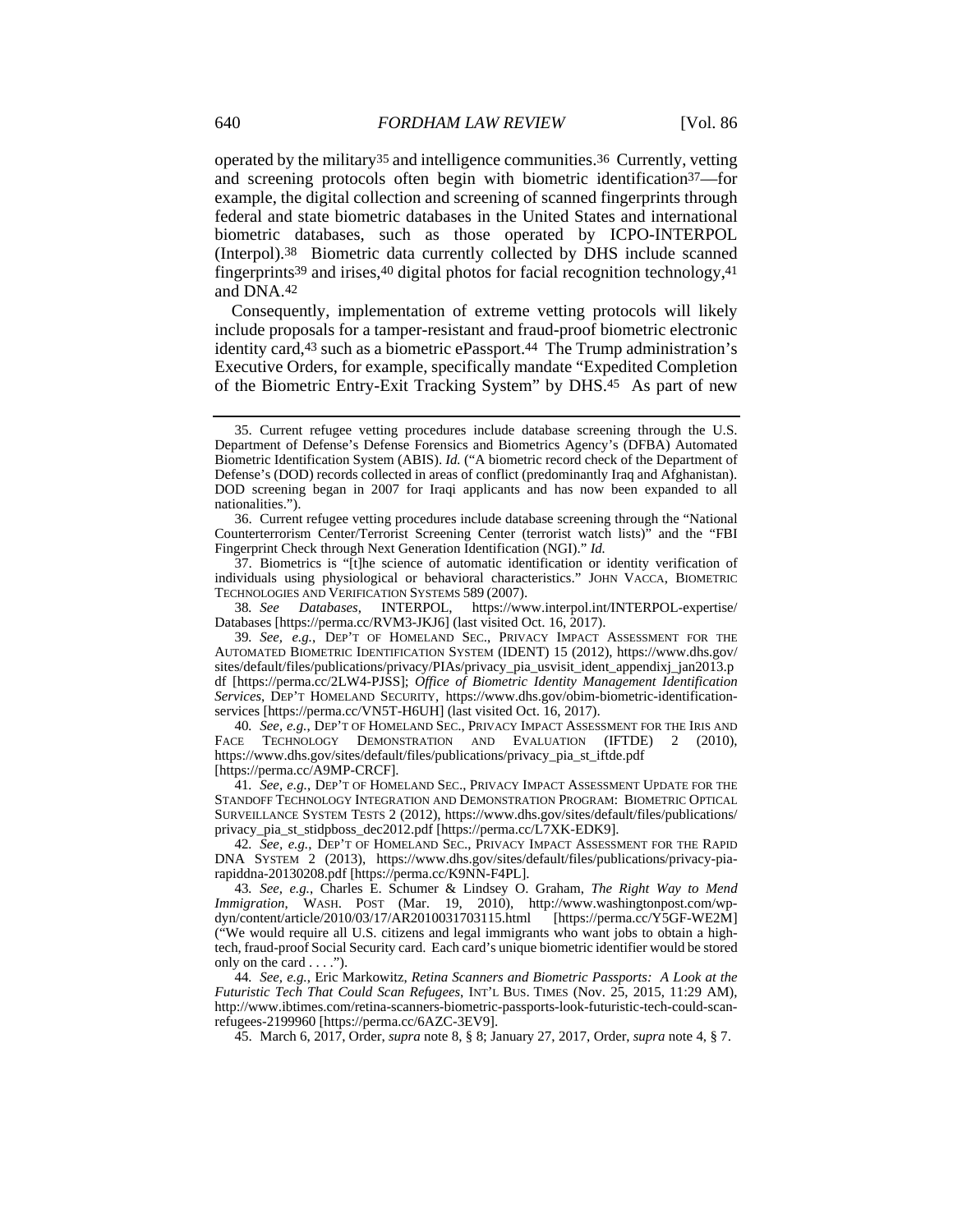vetting protocols, DHS also seeks social media identification data46 and plans to seek social media user credentials,47 such as passwords to Facebook accounts of refugees and visa applicants.48 Newly developed "big data" cybersurveillance tools fuse biometric data with biographic data and internet and social media profiling to assess risk.49

This Article aims to explain how big data vetting is mistakenly presented as a procedure that is restricted to noncitizens: immigrants, refugee and asylum applicants, and visitors seeking a travel visa to the United States. Instead, such vetting is part of a web of technologies that DHS has termed "identity management."50 The application of these technologies may eventually extend to the entire citizenry through a variety of policy proposals, including a biometric national identification system, and various mandatory vetting and database screening programs. Identity-management programs attempt to authenticate identity and assess the risk factors across entire populations, including the U.S. citizenry. Big data vetting, thus, is misunderstood as a protocol that is likely to be limited to immigration-related screening. More accurately, such vetting includes an evolving form of big data surveillance that attempts to assess criminal and terroristic risk across entire populations and subpopulations through mass data collection, database screening and data fusion, artificial intelligence, and algorithm-driven predictive analytics.51

 47. Alexander Smith, *U.S. Visitors May Have to Hand over Social Media Passwords*: *DHS*, NBC NEWS (Feb. 8, 2017, 7:51 AM), http://www.nbcnews.com/news/us-news/usvisitors-may-have-hand-over-social-media-passwords-kelly-n718216

[https://perma.cc/7WK4-FDKB].

48*. See id.*; *see also* Notice of Modified Privacy Act System of Records, 82 Fed. Reg. 179 (Sept. 18, 2017).

49*. See, e.g.*, DEP'T OF HOMELAND SEC., *supra* note 33; *see also infra* Part I.A.

50. DHS offers this definition of identity management:

Identity Management (IdM) deals with identifying and managing individuals within a government, state, local, public, or private sector network or enterprise. In addition, authentication and authorization to access resources such as facilities or, sensitive data within that system are managed by associating user rights, entitlements, and privileges with the established identity.

*Cyber Security Division Identity Management Program Video*, DEP'T HOMELAND SECURITY, https://www.dhs.gov/science-and-technology/cyber-security-division-identity-managementprogram-video [https://perma.cc/9NGG-8G28] (last visited Oct. 16, 2016).

51*. See, e.g.*, STEVEN FINLAY, PREDICTIVE ANALYTICS, DATA MINING AND BIG DATA: MYTHS, MISCONCEPTIONS AND METHODS 3 (2014); ERIC SIEGEL, PREDICTIVE ANALYTICS: THE POWER TO PREDICT WHO WILL CLICK, BUY, LIE, OR DIE 59–60 (2013); NATE SILVER, THE SIGNAL AND THE NOISE: WHY SO MANY PREDICTIONS FAIL—BUT SOME DON'T 417–18 (2012); *see also* Spencer Woodman, *Palantir Provides the Engine for Donald Trump's Deportation Machine*, INTERCEPT (Mar. 2, 2017, 1:18 PM), https://theintercept.com/2017/03/02/palantirprovides-the-engine-for-donald-trumps-deportation-machine/ [https://perma.cc/4B2H-JLHV] (reporting that the DHS awarded a private contractor a \$41 million contract to build an "Investigative Case Management" system to allow DHS to "access a vast 'ecosystem' of data

 <sup>46.</sup> John Burnett, *Former Immigration Director Defends U.S. Record on Refugee Vetting*, NPR (Feb. 3, 2017, 4:35 PM), http://www.npr.org/2017/02/03/513311323/formerimmigration-director-defends-u-s-record-on-refugee-vetting [https://perma.cc/U99Q-RWT5] (noting that the former director of the Office of U.S. Citizenship and Immigration Services of the U.S. Department of Homeland Security under the Obama administration "point[ed] out that his office had been checking Facebook, Twitter and Instagram accounts of prospective refugees from Syria and Iraq since 2015").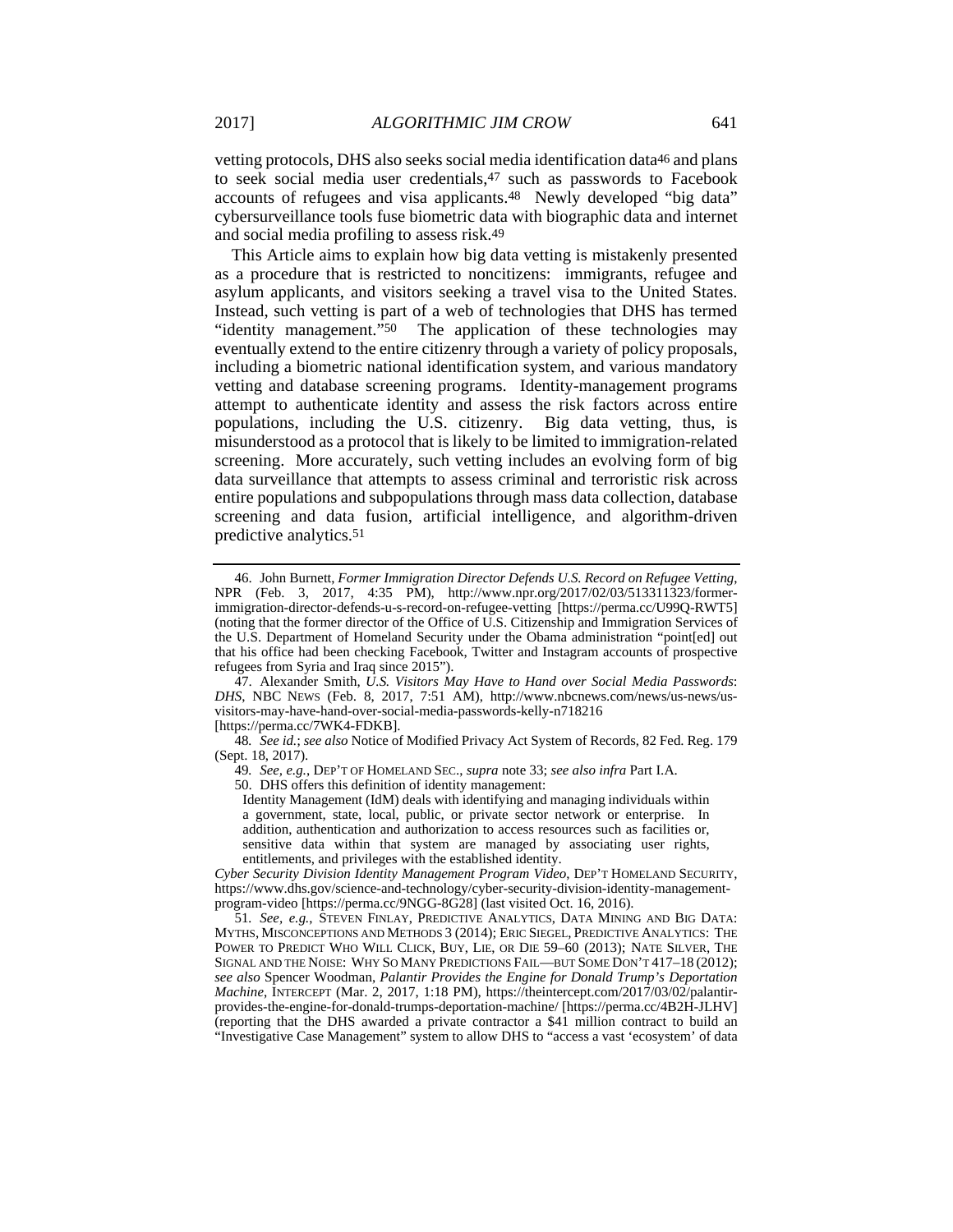The long-term consequences of modern big data surveillance can be better envisioned by anticipating how and why big data vetting protocols may be extended to the entire population. Eventually, all residents of the United States, both citizens and noncitizens, may face various stages of technological vetting and algorithmic screening as a part of a post-September 11, 2001, national security policy trajectory that embraces big data surveillance for its presumed efficacy. Importantly, in parallel with the extreme vetting protocols mandated by the Executive Orders, almost every immigration reform effort since 9/11 has called for biometric data collection from the entire citizenry in the United States to enhance border security efforts.52 At the same time, increasing concern regarding homegrown terrorism has resulted in a call to extend domestic surveillance and counterterrorism efforts to both citizens and noncitizens.53 The Snowden disclosures, for example, have further revealed how foreign-intelligencegathering tools, such as bulk metadata collection, can be indiscriminate in scope and impact both citizens and noncitizens.54

Identifying the vetting procedures embedded within Executive Order 13,769 and the constitutional challenges which followed its promulgation is particularly appropriate as 2017 marks the seventy-fifth anniversary of the signing of Executive Order 9066 by President Franklin Delano Roosevelt.55 That order, issued on February 19, 1942, and titled "Authorizing the Secretary of War to Prescribe Military Areas," allowed for Japanese internment by delegating to the Secretary of War the authority "to take such other steps as he . . . may deem advisable to enforce compliance" with the exclusion of Japanese Americans and those of Japanese ancestry.56

The legal challenges mounted against Executive Order 9066 culminated in several U.S. Supreme Court cases, most notably, *Korematsu v. United States*.57 In this case, decided in 1944, the Court upheld the constitutionality

55. Exec. Order No. 9066, 3 C.F.R. §§ 1092–93 (1942).

56*. Id.*

to facilitate immigration officials in both discovering targets and then creating and administering cases against them").

<sup>52</sup>*. See* Margaret Hu, *Biometric ID Cybersurveillance*, 88 IND. L.J. 1475, 1478–82 (2013). 53*. See, e.g.*, *Countering Violent Extremism*, DEP'T HOMELAND SECURITY (Jan. 19, 2017), https://www.dhs.gov/countering-violent-extremism [https://perma.cc/5CS6-TL7X]; *see also* TREVOR AARONSON, THE TERROR FACTORY: INSIDE THE FBI'S MANUFACTURED WAR ON TERRORISM 19 (2013); Colin Moynihan, *A New York City Settlement on the Surveillance of Muslims*, NEW YORKER (Jan. 7, 2016), http://www.newyorker.com/news/news-desk/a-newyork-city-settlement-on-surveillance-of-muslims [https://perma.cc/X6J9-Y2EQ] ("After the attacks of September 11, 2001, the New York Police Department began an intense surveillance operation that focused on Muslims in New York City .... They eavesdropped on conversations in restaurants and cafes, catalogued memberships in mosques and student organizations, and . . . tried to bait people into making inflammatory statements.").

<sup>54</sup>*. See, e.g.*, Laura K. Donohue, *Bulk Metadata Collection: Statutory and Constitutional Considerations*, 37 HARV.J.L. & PUB. POL'Y 757, 863–64 (2014); Laura K. Donohue, *Section 702 and the Collection of International Telephone and Internet Content*, 38 HARV.J.L. & PUB. POL'Y 117, 151–52, 157, 164 n.83, 202–19 (2015).

 <sup>57. 323</sup> U.S. 214 (1944); *see also* Hirabayashi v. United States, 320 U.S. 81, 100 (1943) ("Distinctions between citizens solely because of their ancestry are by their very nature odious to a free people whose institutions are founded upon the doctrine of equality.").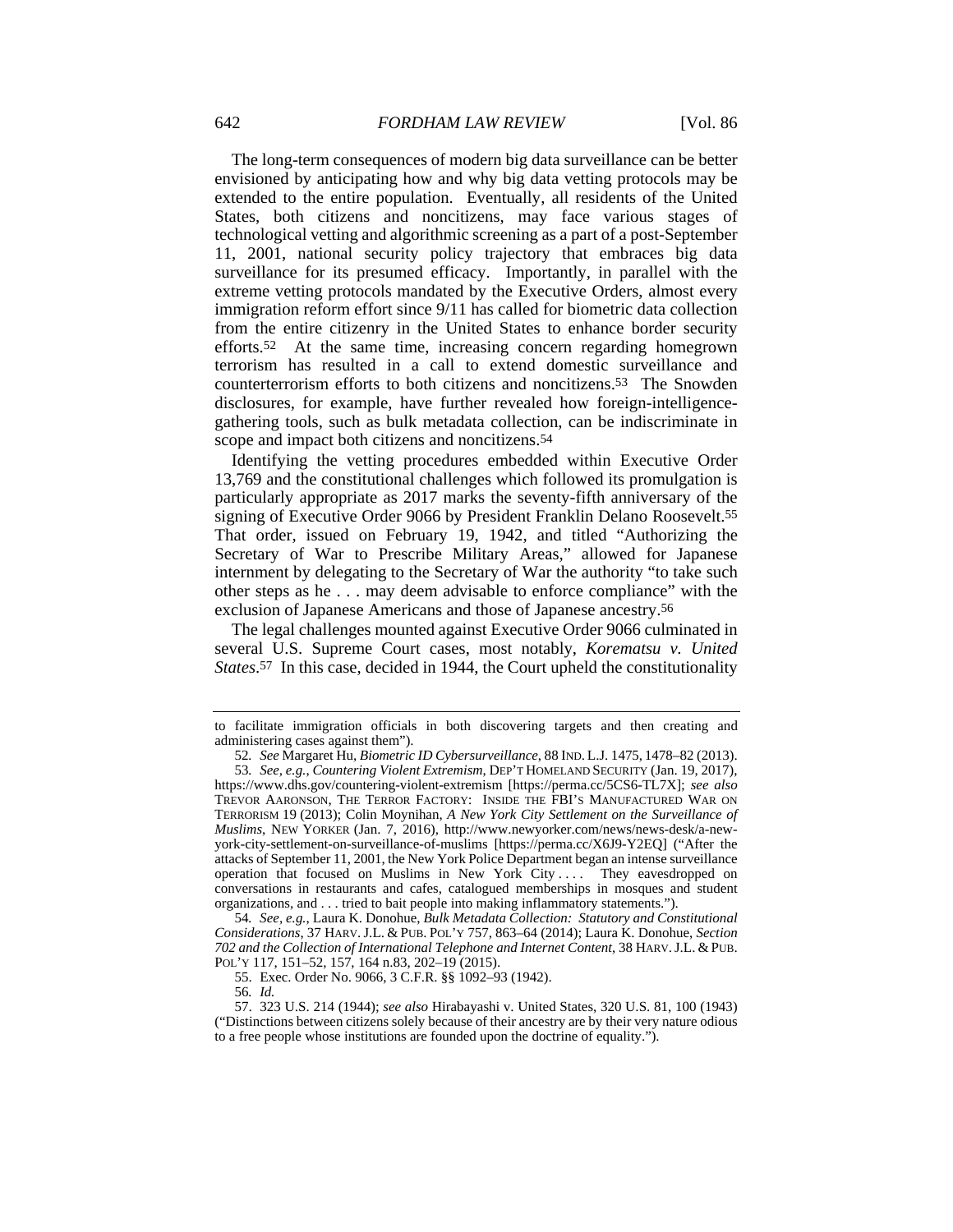of Executive Order 9066, reasoning in part: "[W]e are dealing specifically with nothing but an exclusion order. To cast this case into outlines of racial prejudice, without reference to the real military dangers which were presented, merely confuses the issue."58 Drawing comparisons between Executive Order 13,769 and Executive Order 9066, and reviewing the original justification for Japanese internment, is critical here as President Trump and others have cited both FDR's actions59 and *Korematsu* as precedent for the Muslim Ban and the development of a Muslim registry database.60

This Article proceeds in four parts. Part I describes how modern vetting procedures are intertwined with burgeoning identity-management systems. Based on a review of publicly available information, these vetting protocols are increasingly dependent upon the following: mass biometric data collection, automated or semiautomated biometric identification, and algorithm-dependent database screening programs. In a big data world, threat risk assessments and data-profiling tools do not necessarily begin with the identification of individuals on the basis of traditionally protected classifications, such as race, ethnicity, or national origin. Instead, because contemporary big data systems are data-classification oriented, vetting and screening protocols begin with the identification of individuals on the basis of numerical identification, such as passport numbers, and on the basis of biometric identification, such as the cataloguing of scanned fingerprints and irises.

Part II describes how national security programs risk creating forms of discrimination similar to Jim Crow in that they are also based upon classification and screening protocols. Historic Jim Crow regimes started with a legal premise: that certain individuals could and should be classified on the basis of race. Next, Jim Crow laws utilized screening systems to enforce segregation based upon designated racial classification. This discussion explores why security threat assessments produced through algorithms and database screening may—similar to historic Jim Crow—also separate populations based upon particular classifications. New Algorithmic Jim Crow systems, like historic Jim Crow regimes, systems may present themselves as facially neutral.

<sup>58</sup>*. Korematsu*, 323 U.S. at 223.

 <sup>59. &</sup>quot;What I'm doing is no different than FDR," Trump told ABC News during the presidential campaign. Meghan Keneally, *Donald Trump Cites These FDR Policies to Defend Muslim Ban*, ABC NEWS (Dec. 8, 2015, 1:01 PM), http://abcnews.go.com/Politics/donaldtrump-cites-fdr-policies-defend-muslim-ban/story?id=35648128 [https://perma.cc/FY3H-9NNE].

 <sup>60.</sup> Shortly after President Trump's election, Carl Higbie, a former spokesman for the Great America Political Action Committee, stated on Fox News that a Muslim database registry would be legal and would "hold constitutional muster" under *Korematsu*, explaining, "We did it during World War II with the Japanese . . . ." Derek Hawkins, *Japanese American Internment Is 'Precedent' for National Muslim Registry, Prominent Trump Backer Says*, WASH. POST (Nov. 17, 2016), https://www.washingtonpost.com/news/morningmix/wp/2016/11/17/japanese-internment-is-precedent-for-national-muslim-registryprominent-trump-backer-says/ [https://perma.cc/SF5A-4HEK].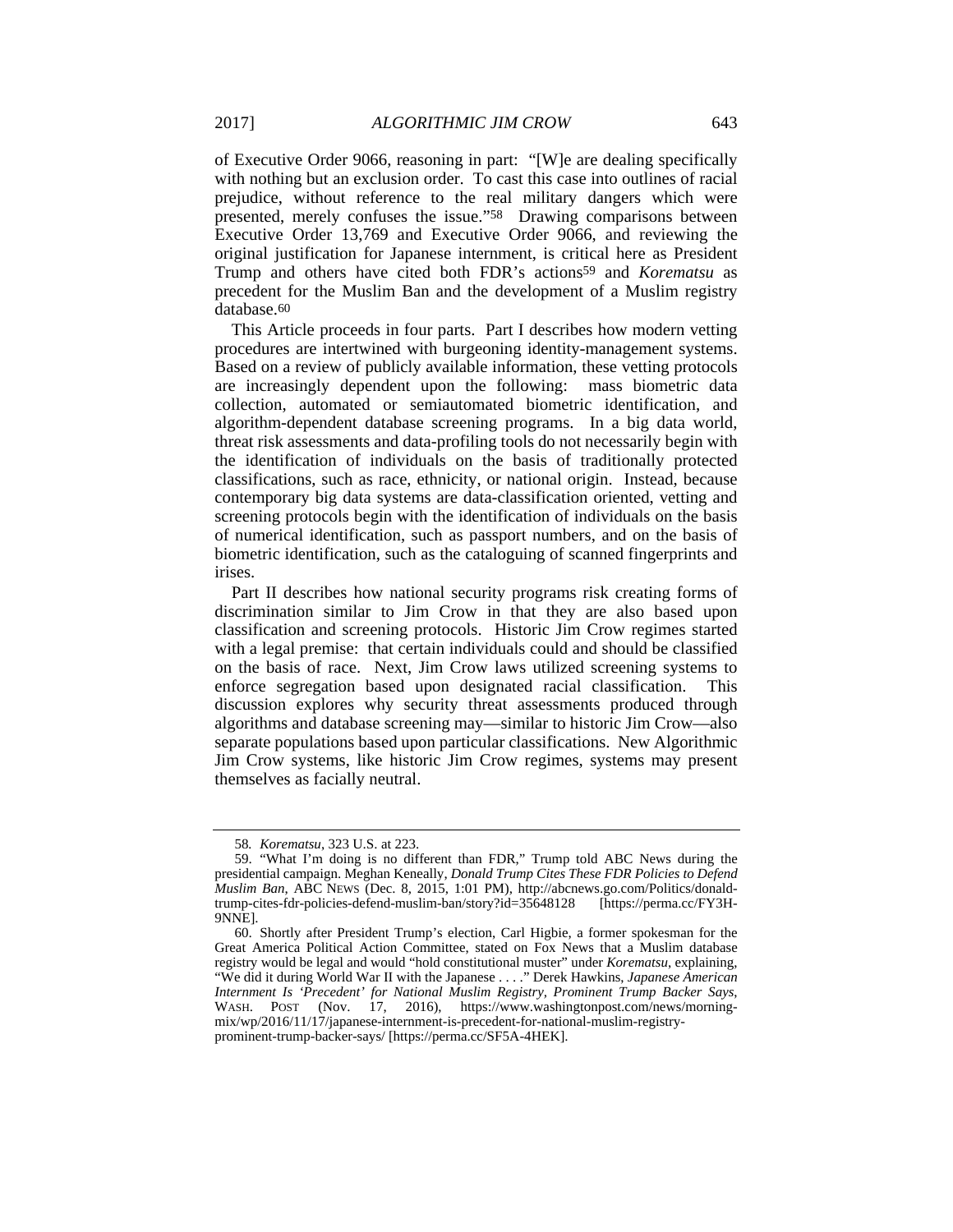Part III explains how identity-management systems do not necessarily discriminate based on protected categories recognized under equal protection jurisprudence.<sup>61</sup> Rather, newly emerging vetting systems are often centered on big data and generally driven by mass data collection and analysis. These systems, for instance, purport to be race neutral and not to target individuals based on a protected classification. Rather, it is often the case that results of data screening and vetting analytics deemed suspect and anomalous are isolated and targeted. Consequently, the "equal but separate" consequences of Algorithmic Jim Crow will allow for the "equal" vetting and screening of all citizens and noncitizens. At the same time, newly deployed vetting systems will allow federal and state governments to "separate" individuals based upon the vetting and screening actions mandated through security policy developments.

Part IV further discusses why advocates of immigration federalism62 and national security federalism63—those seeking the expansion of state participation in the enforcement of federal immigration and national security law—have increasingly enacted biometric data harvesting and identitymanagement laws that mimic federal laws and programs. These state laws mandate the utilization of multiple dataveillance tools and biometric data screening devices, purportedly to further crime and immigration control and simultaneously support counterterrorism efforts. Yet, just as historic Jim Crow regimes delegated segregationist gatekeeping duties to state and private entities, contemporary immigration policy delegates restrictive immigration gatekeeping duties to state and private entities. Under Algorithmic Jim

 <sup>61.</sup> Equal protection jurisprudence and the foundations for differing standards of judicial review based upon protected classification has yielded rich scholarship. *See generally* JOHN HART ELY, DEMOCRACY AND DISTRUST: A THEORY OF JUDICIAL REVIEW 105–81 (1980); Bruce A. Ackerman, *Beyond* Carolene Products, 98 HARV. L. REV. 713, 714–16 (1985); Mario L. Barnes et al., *A Post-Race Equal Protection?*, 98 GEO. L.J. 967 (2010); Katharine T. Bartlett, *Tradition as Past and Present in Substantive Due Process Analysis*, 62 DUKE L.J. 535, 540– 48 (2012); Robert M. Cover, *The Origins of Judicial Activism in the Protection of Minorities*, 91 YALE L.J. 1287, 1294–97 (1982); Trina Jones, *Shades of Brown: The Law of Skin Color*, 49 DUKE L.J. 1487 (2000); Michael Klarman, *An Interpretive History of Modern Equal Protection*, 90 MICH. L. REV. 213, 219 (1991); Melissa Murray, *Equal Rites and Equal Rights*, 96 CALIF. L. REV. 1395 (2008); Bertrall L. Ross II, *The Representative Equality Principle: Disaggregating the Equal Protection Intent Standard*, 81 FORDHAM L. REV. 175 (2012); Jed Rubenfeld, *The Anti-Antidiscrimination Agenda*, 111 YALE L.J. 1141, 1143 (2002); Kenji Yoshino, *The New Equal Protection*, 124 HARV. L. REV. 747, 748, 755–63 (2011).

 <sup>62.</sup> Hiroshi Motomura is credited with introducing the term "immigration federalism" into academic discourse to describe state and local involvement in immigration. Peter J. Spiro, *Learning to Live with Immigration Federalism*, 29 CONN. L. REV. 1627, 1627 (1997); *see also* Pratheepan Gulasekaram & S. Karthick Ramakrishnan, *Immigration Federalism: A Reappraisal*, 88 N.Y.U. L. REV. 2074, 2096 (2013); Clare Huntington, *The Constitutional Dimension of Immigration Federalism*, 61 VAND. L. REV. 787, 788 n.6 (2008) (crediting Motomura with "defining immigration federalism as 'states and localities play[ing a role] in making and implementing law and policy relating to immigration and immigrants'" (citing Hiroshi Motomura, *Federalism, International Human Rights, and Immigration Exceptionalism*, 70 U. COLO. L. REV. 1361, 1361 (1999))).

<sup>63</sup>*. See, e.g.*, Matthew C. Waxman, *National Security Federalism in the Age of Terror*, 64 STAN. L. REV. 289, 289 (2012); *see also* Kris W. Kobach, *Reinforcing the Rule of Law: What States Can and Should Do to Reduce Illegal Immigration*, 22 GEO. IMMIGR. L.J. 459, 475 (2008).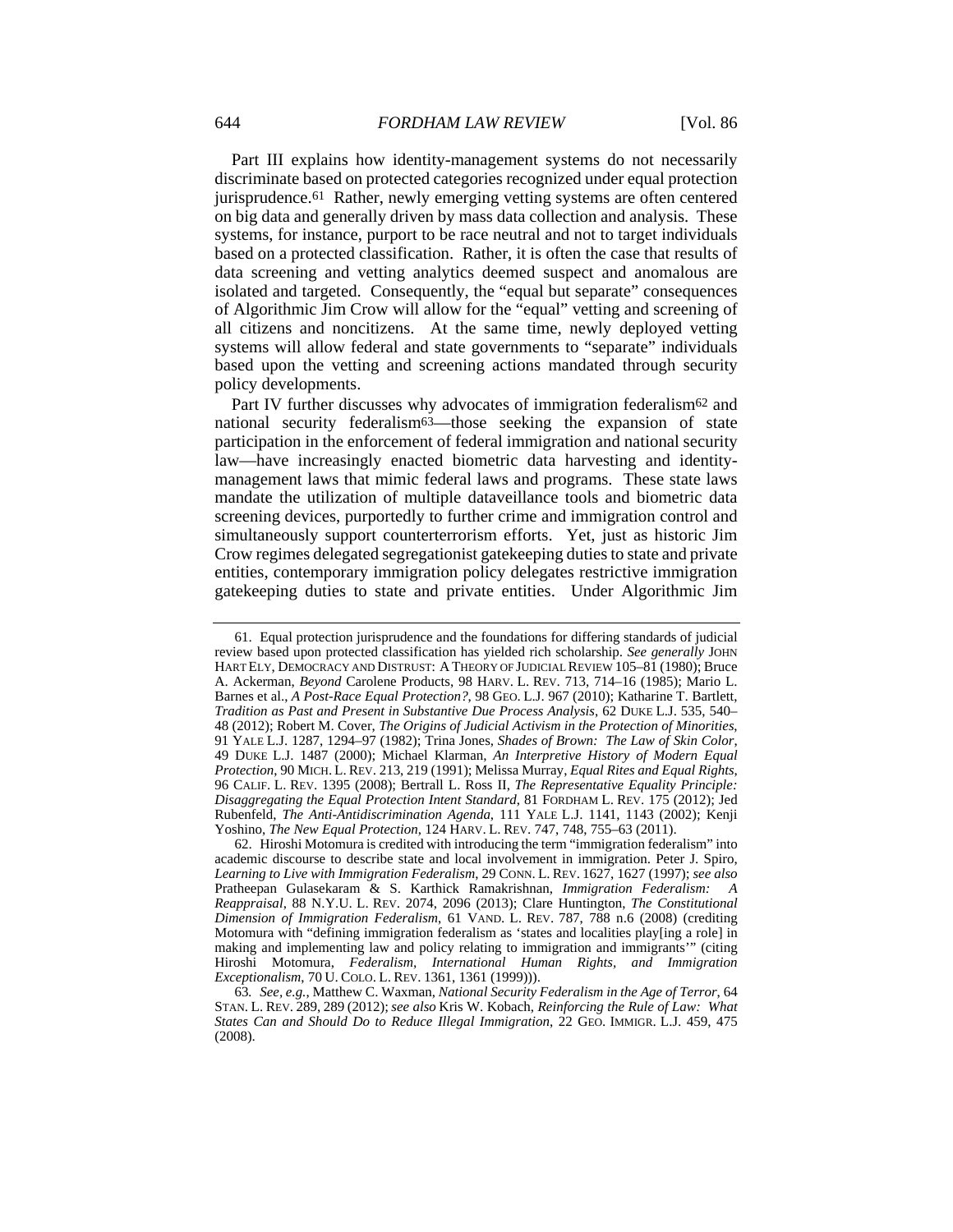Crow, these technologically enabled gatekeeping duties involve race-neutral database screening of personally identifiable data and biometric data through federal vetting and screening protocols. The results, however, may not be race neutral, or may in fact have a disparate impact on traditionally protected classes.

Part IV further explains how technological vetting protocols and algorithm-driven database screening systems may be insulated from successful legal challenges, as the law has not yet adapted to anticipate new forms of back-end discrimination facilitated by DHS's rapid deployment of identity-management programs. The government, as in *Korematsu*, will likely defend any disparate-impact consequences as necessary and justified based upon threat risk assessments and nonracial classifications. Risk-based classifications and data characteristics deemed suspect fall outside of the protections recognized by current equal protection jurisprudence. This type of disparate impact, driven by database screening and technologically enhanced discrimination, may face limited or lenient review by a federal judiciary that generally grants broad deference to the government in matters of immigration and national security.64 Thus, the advent of Algorithmic Jim Crow will require an evolution of equality law.

This Article concludes that current algorithm-driven vetting and biometricbiographic identification screening, especially once deployed across the entire citizenry, will likely lead to discriminatory profiling and surveillance on the basis of suspicious data as well as classification-based discrimination. These vetting and screening systems are likely to result in both direct and disparate discrimination, particularly based on race, color, ethnicity, national origin, and religion. In addition, recent immigration-control policy and programs demonstrate the government's interest in delegating immigrationvetting duties to private actors, such as employers, and nonfederal actors, such as state and local law enforcement, which can exacerbate issues of racial profiling and discrimination.

#### I. BIRTH OF ALGORITHMIC JIM CROW

When President Trump signed Executive Order 13,769 on January 27, 2017, then-acting Attorney General Sally Yates was taken by surprise.65 Yates reviewed the Order as well as a number of briefs by individuals who sought to enjoin the Order in federal court and believed that it raised constitutional problems—namely Establishment Clause and due process concerns.66 Yates later explained to the *New Yorker* that, after reviewing

<sup>64</sup>*. See, e.g.*, Shirin Sinnar, *Rule of Law Tropes in National Security*, 129 HARV. L. REV. 1566, 1569 (2016); *see also* Sahar F. Aziz, *Policing Terrorists in the Community*, 5 HARV. NAT'L SECURITY J. 147, 222 (2014) (discussing counterterrism law enforcement).

<sup>65</sup>*. See* Ryan Lizza, *Why Sally Yates Stood Up to Trump*, NEW YORKER (May 29, 2017), http://www.newyorker.com/magazine/2017/05/29/why-sally-yates-stood-up-to-trump

<sup>[</sup>https://perma.cc/JHF9-73DM] (explaining that Yates learned of the Order upon being notified by a deputy who read the news online).

<sup>66</sup>*. Id.* ("Yates read through the briefs, and thought that two arguments against the order were particularly strong. . . . [The order] arguably violated the Establishment Clause of the First Amendment. And . . . there seemed to be serious due-process questions.").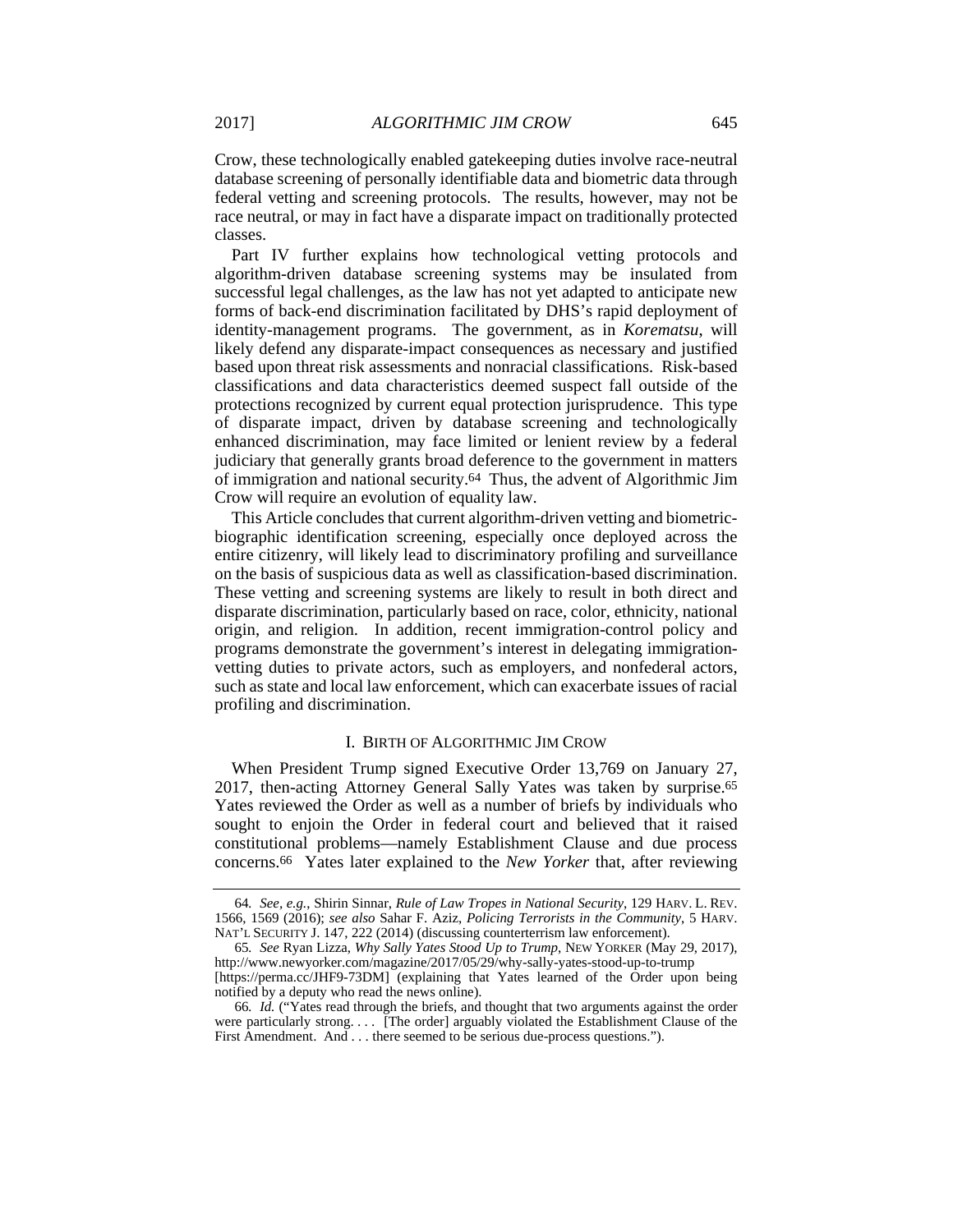arguments for and against the first Order, she thought that her two choices were either to resign or to refuse to defend the Order.67 After reviewing the evidence, Yates believed that the Order was ultimately based on religion and said, "I thought back to Jim Crow laws, or literacy tests. Those didn't say that the purpose was to prevent African-Americans from voting. But that's what the purpose was."68 Yates drafted a letter to her colleagues at the U.S. Department of Justice, in which she stated: "At present, I am not convinced that the defense of the Executive Order is consistent with these responsibilities nor am I convinced that the Executive Order is lawful."69 Yates directed Department of Justice attorneys not to defend the Order until she determined that it was appropriate to act.70 A few hours later, Yates received a letter from the White House that informed her that she had been fired.71

Yates's invocation of Jim Crow deserves notice. The former acting Attorney General concluded that the Executive Order might lead to a disparate impact on the basis of protected classifications such as national origin and religion. At the same time, she also recognized that the Executive Order presented itself as facially neutral, much like the facially neutral literacy tests promulgated under Jim Crow laws that disproportionately burdened the voting rights of minority communities.

Under historic Jim Crow, literacy tests, poll taxes, and other obstacles to voting rights were equally applied to all voters.72 Although these obstacles did not explicitly inquire into voters' race, they nonetheless significantly disenfranchised minority communities. Therefore, they served discriminatory ends even though the race of the voter was never technically a basis for denying access to the ballot.73

Much like literacy tests and poll taxes, post-9/11 security initiatives may disproportionately impact minority communities even though they do not explicitly effectuate decisions based on protected attributes. An inquiry into modern-day screening and vetting systems depends upon in an understanding of myriad post-9/11 national security programs and policy initiatives. Contemporary screening and vetting systems utilize algorithms to determine a wide range of questions, including identity and associational assessments, to gauge risk. For example, extreme vetting systems like the one promulgated by the Executive Orders may bring about disproportionate

<sup>67</sup>*. Id.*

<sup>68</sup>*. Id.*

 <sup>69.</sup> Letter from Sally Yates, Acting Attorney Gen., Dep't of Justice, to Dep't of Justice (Jan. 30, 2017), https://www.nytimes.com/interactive/2017/01/30/us/document-Letter-From-Sally-Yates.html [https://perma.cc/T7KF-HNUC].

<sup>70</sup>*. Id.*

 <sup>71.</sup> Lizza, *supra* note 65 ("The statement was sent to thousands of department employees around the country. About four hours later, at around 9 P.M., McGahn's office asked the senior Trump appointee to deliver a letter to Yates, notifying her that she had been fired.").

<sup>72</sup>*. See, e.g.*, Guy-Uriel E. Charles & Luis Fuentes-Rohwer, *State's Rights, Last Rites, and Voting Rights*, 47 CONN. L. REV. 481, 486 nn.23–24 (2014); Atiba R.Ellis, *The Cost of the Vote: Poll Taxes, Voter Identification Laws, and the Price of Democracy*, 86 DENV. U. L. REV. 1023, 1024 n.7 (2009).

<sup>73</sup>*.* Ellis, *supra* note 72, at 1040 n.79, 1041–50.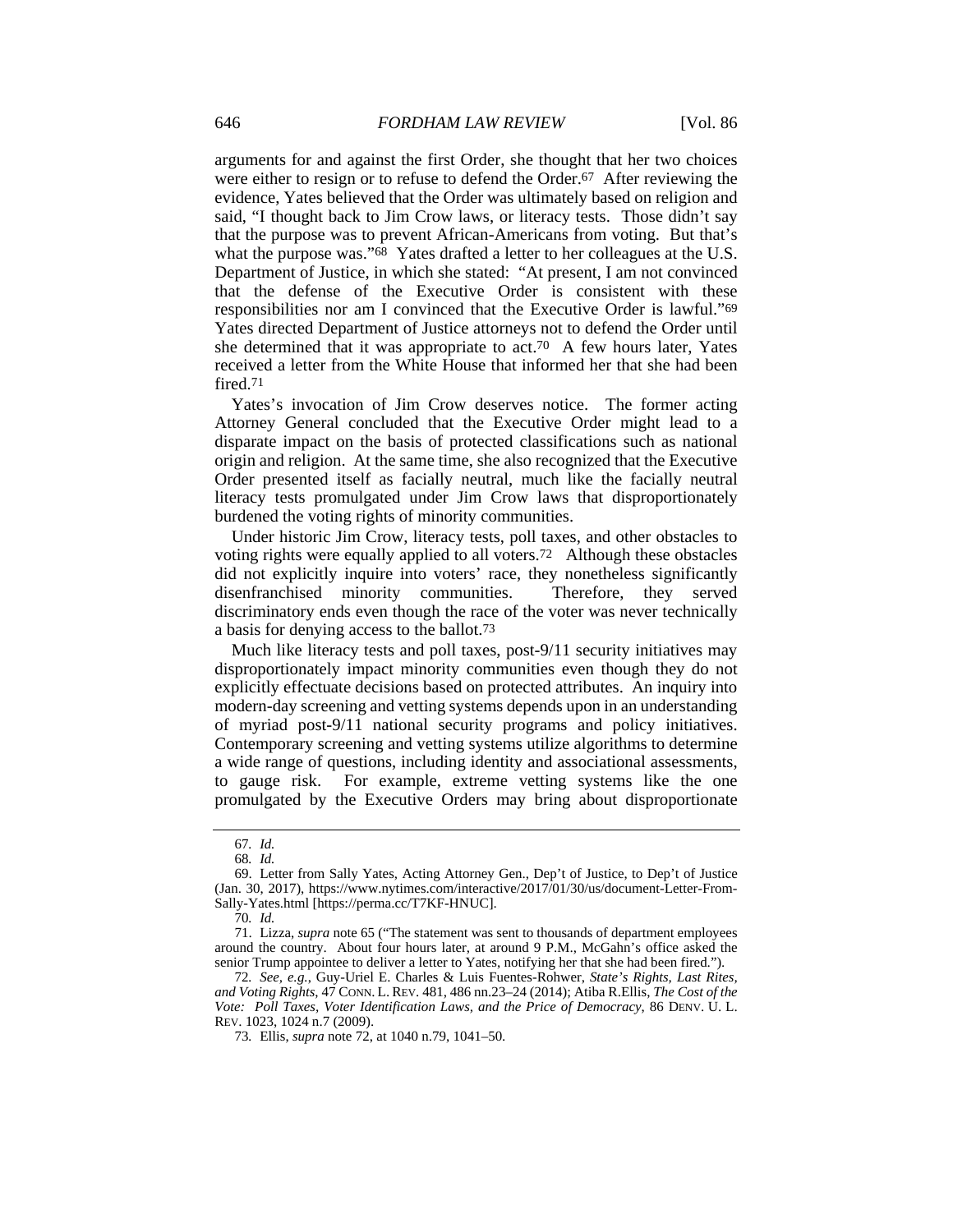burdens on minority communities. Potential discrimination facilitated or exacerbated by technological means appearing to be facially neutral may evade legal challenge requiring careful inquiry.

 Because big data screening and tracking systems unfold in ways that are difficult to see—for example, through algorithm-driven determinations, internet-based database screening programs, and social media monitoring it is critical to explore how modern vetting protocols may be linked to preexisting post-9/11 identity-management systems that are dependent upon cybersurveillance and dataveillance tools. To grasp how extreme vetting can be extended to the entire citizenry, it is helpful to compare No Fly database screening systems with potential extreme vetting database screening systems. For example, based on what is known of both programs, it appears that many of the database screening protocols overlap.74 Part I, therefore, explains how vetting systems will increasingly rely upon database screening, including universal biometric databases, to sweep entire populations and subsets within populations to assess terroristic and criminal risk.

To better understand the Trump administration's policy on extreme vetting, it is important to reconstruct the justification for such a policy based upon historical background and prior policy developments implemented during the Obama administration. Many of the policies advanced by the Executive Order are not only an outgrowth of 9/11, but they are specifically reactive to the Paris attacks in November 2015 and the San Bernardino attack in December 2015. Both terrorist events led to multiple immigration policy proposals and adjustments to current vetting procedures.

On the evening of November 13, 2015, coordinated terrorist attacks were staged in Paris, France, which included mass shootings, suicide bombings, and hostage takings.75 According to news reports, the terrorist attacks left 129 dead and 352 wounded, including ninety-nine in serious condition.76 The terrorist group Islamic State in Iraq and Syria (ISIS) immediately claimed responsibility.77

According to news accounts, ISIS announced immediately after the Paris attacks that three teams of eight terrorists had carried them out.78 Seven of the terrorists were reportedly killed through self-detonated suicide bombs.79 In the days following the attacks, intelligence reports indicated that at least

<sup>74</sup>*. See, e.g.*, Ibrahim v. Dep't of Homeland Sec., 62 F. Supp. 3d 909, 929 (N.D. Cal. 2014) ("By this order, all defendants shall specifically and thoroughly query the databases maintained by them, such as the TSDB, TIDE, CLASS, KSTF, TECS, IBIS, TUSCAN, TACTICS, and the no-fly and selectee lists . . . .").

 <sup>75.</sup> Adam Nossiter et al., *Three Teams of Coordinated Attackers Carried Out Assault on Paris, Officials Say; Hollande Blames ISIS*, N.Y. TIMES (Nov. 14, 2015), https://www.nytimes.com/2015/11/15/world/europe/paris-terrorist-attacks.html [https://perma.cc/KSJ4-RLT5].

<sup>76</sup>*. Id.*

<sup>77</sup>*. Id.*

<sup>78</sup>*. Id.*

 <sup>79.</sup> Steve Almasy et al., *Paris Massacre: At Least 128 Killed in Gunfire and Blasts, French Officials Say*, CNN (Nov. 14, 2015, 9:48 AM), http://www.cnn.com/2015/11/13/ world/paris-shooting/ [https://perma.cc/RU5V-Z3TM].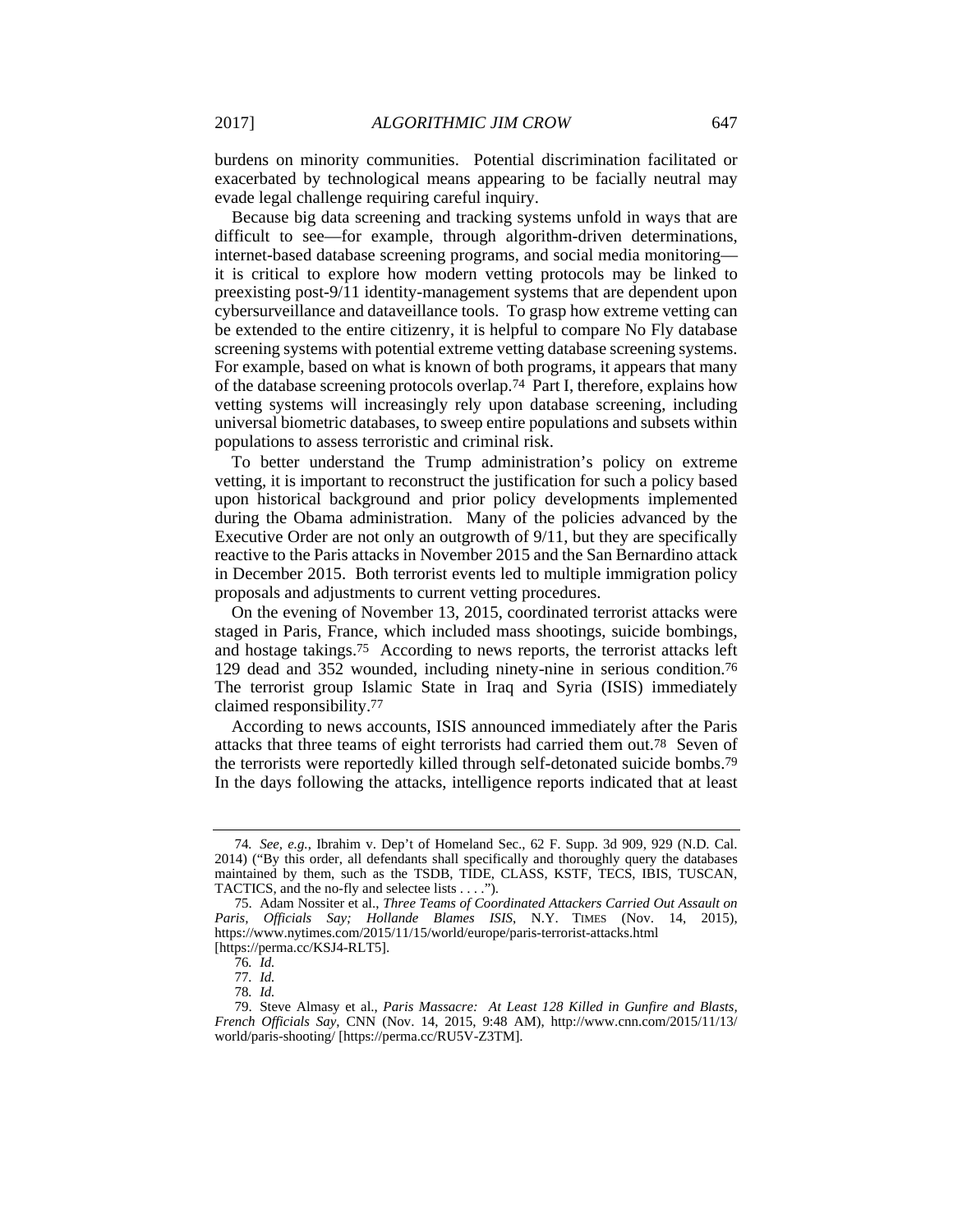three of the eight terrorists had used falsified passports.80 A passport found on the body of a terrorist who had died at the Stade de France ("National Stadium") was reported to be an illegitimate Syrian passport and it was reported that the terrorist had allegedly claimed Syrian refugee status in France.81 Two other terrorists killed at the National Stadium allegedly carried false Turkish passports.82 By November 19, 2015, just six days after the attacks, the governors of thirty-one states had announced their refusal to admit or resettle Syrian refugees in their respective states.83

One week after the Paris attacks, Michael Ignatieff, formerly the Edward R. Murrow professor of public policy at the Harvard Kennedy School and currently the rector and president of Central European University in Budapest, expressed a position widely held by many experts: an international biometric identification system would help to address the refugee crisis in Europe and simultaneously serve national security interests.84 He stated that "[t]he world badly needs a new migratory regime—based around an internationally authorized biometric ID card, with a date of permitted entry and a mandatory exit."85 On November 24, 2015, while standing next to then-President François Hollande of France less than two weeks after the Paris attacks, then-President Barack Obama announced that "the [U.S.] government was developing 'biometric information and other technologies that can make [refugee identification] more accurate.'"86

On December 2, 2015, fourteen people were killed and twenty-one were seriously injured in a terrorist attack in San Bernardino, California.87 The attack consisted of a mass shooting and an attempted bombing.88 The perpetrators, Syed Rizwan Farook and Tashfeen Malik, a married couple residing in California, targeted a San Bernardino County Department of

 <sup>80.</sup> Christiane Amanpour & Thom Patterson, *Passport Linked to Terrorist Complicates Syrian Refugee Crisis*, CNN (Nov. 15, 2015, 12:24 PM), http://www.cnn.com/2015/11/15/ europe/paris-attacks-passports/index.html [https://perma.cc/HLB4-SJUX].

<sup>81</sup>*. Id.*

<sup>82</sup>*. Id.*

 <sup>83.</sup> Ashley Fantz & Ben Brumfield, *More Than Half the Nation's Governors Say Syrian Refugees Not Welcome*, CNN (Nov. 19, 2015, 3:20 PM), http://www.cnn.com/2015/11/16/ world/paris-attacks-syrian-refugees-backlash/ [https://perma.cc/VW6W-8FFF] (reporting that the many states refused to accept Syrian refugees for resettlement, including: Alabama, Arizona, Arkansas, Florida, Georgia, Idaho, Illinois, Indiana, Iowa, Kansas, Louisiana, Maine, Maryland, Massachusetts, Michigan, Mississippi, Nebraska, Nevada, New Hampshire, New Jersey, New Mexico, North Carolina, North Dakota, Ohio, Oklahoma, South Carolina, South Dakota, Tennessee, Texas, Wisconsin, and Wyoming).

<sup>84</sup>*. See* Michael Ignatieff, *The Refugees and the New War*, N.Y. REV. BOOKS (Dec. 17, 2015), http://www.nybooks.com/articles/2015/12/17/refugees-and-new-war/ [https://perma.cc/5A9J-5L3V].

<sup>85</sup>*. Id.*; *see also* Katie Worth, *Can Biometrics Solve the Refugee Debate?*, PBS (Dec. 2, 2015), http://www.pbs.org/wgbh/frontline/article/can-biometrics-solve-the-refugee-debate/ [https://perma.cc/XT36-TMK6].

 <sup>86.</sup> Markowitz, *supra* note 44.

 <sup>87.</sup> Michael S. Schmidt & Richard Pérez-Peña, *F.B.I. Treating San Bernardino Attack as Terrorism Case*, N.Y. TIMES (Dec. 4, 2015), https://www.nytimes.com/2015/12/05/us/ tashfeen-malik-islamic-state.html [https://perma.cc/MRP4-KFPJ].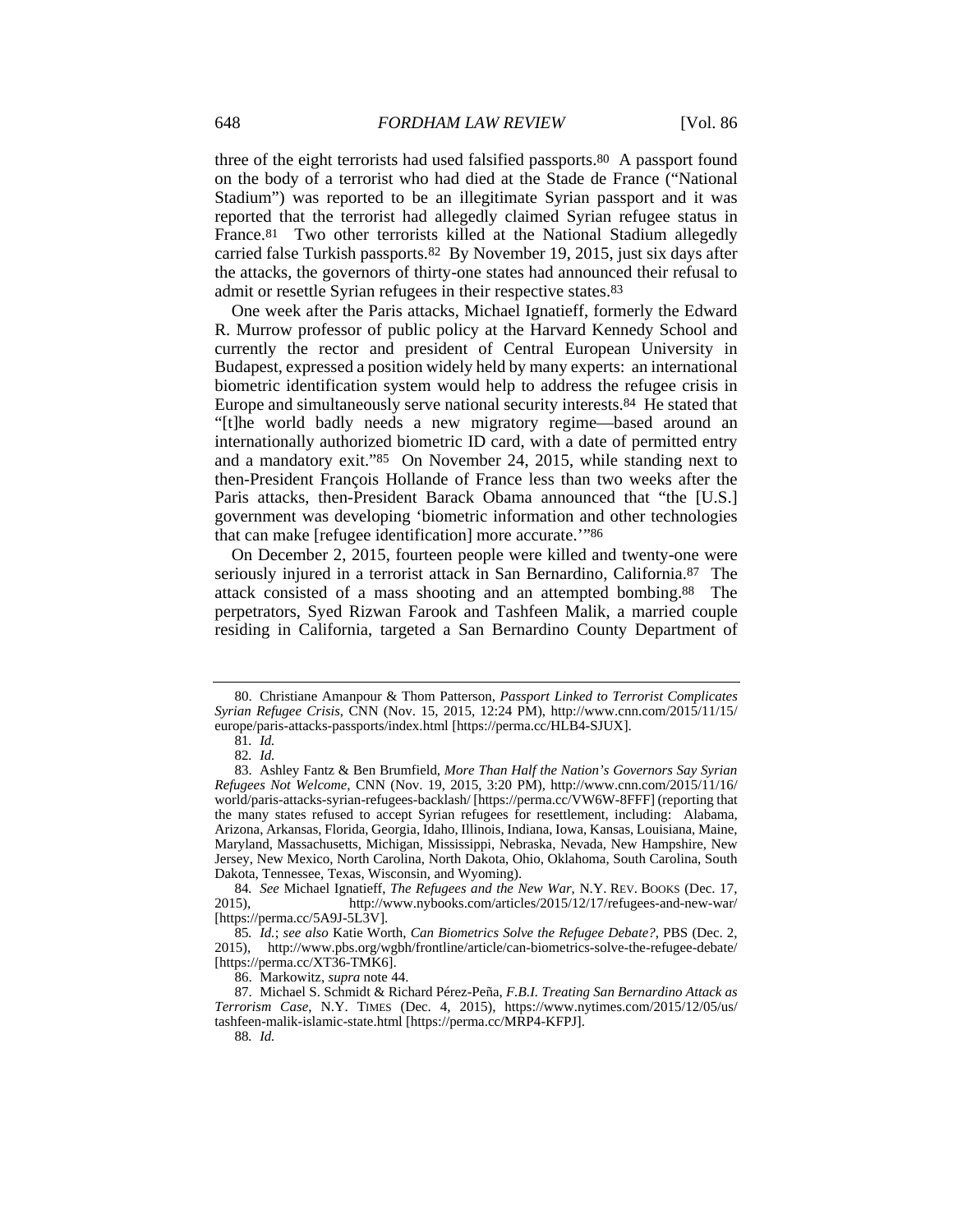Public Health holiday party.89 Farook, a Pakistani American U.S. citizen born in Illinois, was employed by the Department of Public Health.90 Malik was a Pakistani-born lawful permanent resident who had recently migrated to the United States.91 According to media accounts, the Muslim couple had been self-radicalized, inspired by ISIS.92

On the same day as the San Bernardino attack, Paul Ryan, Speaker of the U.S. House of Representatives, explained that lawmakers were considering various legislative reforms to increase security vetting of refugees and immigrants in response to the threat of ISIS, including requiring countries "to issue smart e-passports with biometric chips."93

Less than one week later, in the immediate aftermath of the Paris and San Bernardino attacks, then-presidential candidate Trump called for what has been referred to as a "Muslim Ban" or "Travel Ban": an executive action that would prohibit entry of any Muslim into the United States.<sup>94</sup> Trump did not provide specifics on how he would prohibit Muslims from entering the United States; however, he later clarified that the ban would be temporary to allow the government to assess its current immigration procedures and "suspend immigration from regions linked with terrorism."95 Trump's call for a "Muslim Ban" was followed by calls for surveillance of Muslim communities and mosques.96

Six months later, on June 12, 2016, Omar Mateen, an Afghani American born in the United States, killed forty-nine people and wounded fifty-three in a shooting rampage at the Pulse nightclub in Orlando, Florida.97 According to news reports, Mateen had proclaimed allegiance to ISIS shortly before committing "the worst mass shooting in United States history."98 In the wake of the Orlando attack, then-candidate Trump explained that the profiling of Muslims in the United States was necessary as a preemptive measure to prevent future attacks.99

<sup>89</sup>*. Id.*

<sup>90</sup>*. Id.*

<sup>91</sup>*. Id.*

<sup>92</sup>*. Id.*

 <sup>93.</sup> Lisa Lambert et al., *House to Consider Changes to Visa Waiver Program, Including 'Smart' Passports*, REUTERS (Dec. 2, 2015, 8:16 AM), http://www.reuters.com/article/2015/ 12/02/us-usa-congress-visas-idUSKBN0TL1CV20151202 [https://perma.cc/W32F-SLZR].

<sup>94</sup>*. See* Diamond, *supra* note 1.

 <sup>95.</sup> Associated Press, *How Donald Trump's Plan to Ban Muslims Has Evolved*, FORTUNE (June 28, 2016), http://fortune.com/2016/06/28/donald-trump-muslim-ban/ [https://perma.cc/X29Y-XCPM].

<sup>96</sup>*. See* David Mark & Jeremy Diamond, *Trump: 'I Want Surveillance of Certain Mosques*,*'* CNN (Nov. 21, 2015), http://www.cnn.com/2015/11/21/politics/trump-muslimssurveillance/ [https://perma.cc/78YW-SQEV].

<sup>97</sup>*. See* Lizette Alvarez et al., *Orlando Gunman Was 'Cool and Calm' After Massacre, Police Say*, N.Y. TIMES (June 13, 2016), https://www.nytimes.com/2016/06/14/us/orlandoshooting.html [https://perma.cc/8VX9-98WB].

 <sup>98.</sup> Lizette Alvarez & Richard Pérez-Peña, *Orlando Gunman Attacks Gay Nightclub, Leaving 50 Dead*, N.Y. TIMES (June 12, 2016), https://www.nytimes.com/2016/06/ 13/us/orlando-nightclub-shooting.html [https://perma.cc/BP5N-6MHX].

<sup>99</sup>*. See* Emily Schultheis, *Donald Trump: U.S. Must "Start Thinking About" Racial Profiling*, CBS NEWS (June 19, 2016), http://www.cbsnews.com/news/donald-trump-afterorlando-racial-profiling-not-the-worst-thing-to-do/ [https://perma.cc/8XG8-7E23].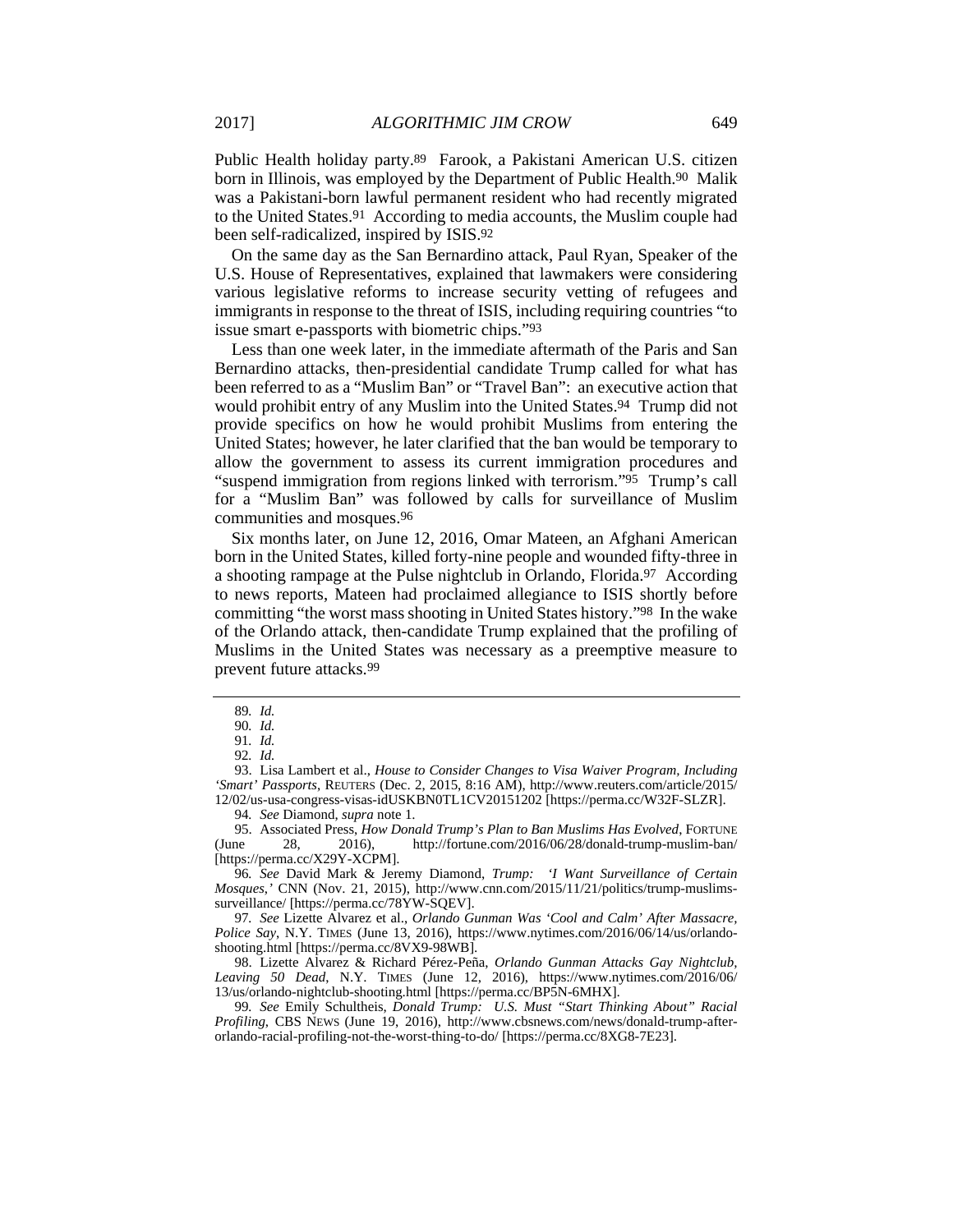On August 16, 2016, Trump announced a proposal for the "extreme vetting" of immigrants and refugees in a campaign speech on ISIS.100 He explained: "In the Cold War, we had an ideological screening test. The time is long overdue to develop a new screening test for the threats we face today. I call it extreme vetting. I call it extreme, extreme vetting."101 Then, on August 31, 2016, Trump delivered an address on his proposed immigration policy.102 In addition to his promise to build a wall on the southern border of the United States and his reassertion that "Mexico will pay for the wall," Trump explained that he would also implement a "biometric entry-exit system for tracking visa-holders."103 These promises of enhanced national security and border security systems, as well as the various Executive Orders restricting travel, inherently represent technological developments in the promulgation of emerging cybersurveillance technologies and algorithmicdriven screening and vetting protocols. To draw parallels between historic Jim Crow and Algorithmic Jim Crow, this Article turns to an overview of Jim Crow.

# II. OVERVIEW OF JIM CROW: CLASSIFICATION AND SCREENING SYSTEMS

Artificial intelligence and algorithms are not usually perceived as resulting in discrimination. In fact, they may appear to be equality-compliant or even equality-enhancing in that algorithmic screening and vetting can be applied equally across entire populations and subpopulations. Screening and classification systems, however, even when facially neutral and algorithmically based, can lead to profound constitutional challenges. The historical framing in this section is necessary to assist in the interrogation of new classification and screening systems that are flourishing under security rationales and presented as technologically objective and colorblind.

Therefore, to better grasp why the framing of Algorithmic Jim Crow is now needed, Part II lays a factual predicate to explain the foundational legal premises for historic Jim Crow regimes. Traditional Jim Crow laws first required the government—often state and county governments—to engage in formal and standardized protocols to assign racial classification to citizens of that state or county. Once a racial classification system was determined under the law, screening protocols, also established under Jim Crow laws, enabled the separation of populations on the basis of that racial classification. Consequently, understanding the basic mechanics of how separation was enforced under the law begins with an understanding of historic Jim Crow classification and screening systems.

<sup>100</sup>*. See, e.g.*, Diamond, *supra* note 1.

 <sup>101.</sup> Diamond, *supra* note 22.

 <sup>102.</sup> Emily Schultheis, *Donald Trump Doubles Down in Immigration Speech: "Mexico Will Pay for the Wall*,*"* CBS NEWS (Aug. 31, 2016), http://www.cbsnews.com/news/donaldtrump-delivers-immigration-speech-in-phoenix/ [https://perma.cc/E59J-RR2S].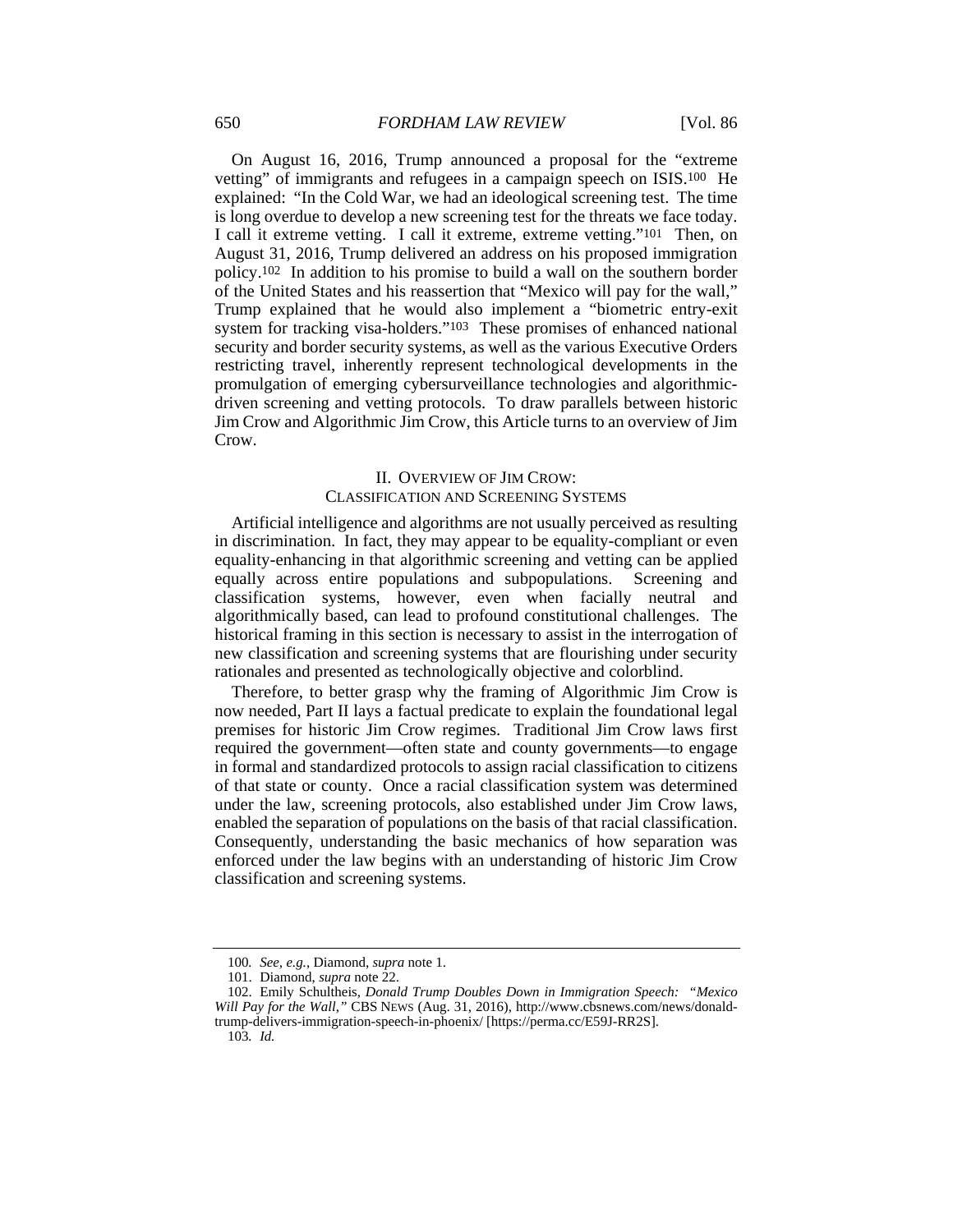#### *A. Historical Framing of Jim Crow*

This overview is not intended to be an exhaustive history of the legal issues and the nature of Jim Crow—other scholarship has addressed that subject in thoughtful detail.104 Instead, this background intends to sketch out an understanding of the scope and context of the Jim Crow era and to further clarify that its laws and policies were not confined merely to segregating locational sites and imposing restrictions on movement. Rather, Jim Crow was:

[A] structure of exclusion and discrimination devised by white Americans to be employed principally against black Americans . . . . Its central purpose was to maintain a second-class social and economic status for blacks while upholding a first-class social and economic status for whites. . . . In the South, Jim Crow discrimination at its height existed not only by statute but by custom and racial 'etiquette,' and it was rigidly enforced by both the law enforcement agencies and courts as well as by ordinary white citizens who were neither policemen nor judges but who often took the law into their own hands as though they were.105

 105. JERROLD M. PACKARD, AMERICAN NIGHTMARE: THE HISTORY OF JIM CROW vii–viii (2002). For other sources on the history and impact of Jim Crow, see generally F. MICHAEL HIGGINBOTHAM, GHOSTS OF JIM CROW: ENDING RACISM IN POST-RACIAL AMERICA (2013);

 <sup>104.</sup> *See generally* 1 RACE, LAW, AND AMERICAN HISTORY 1700–1990: AFRICAN AMERICANS AND THE LAW (Paul Finkelman ed., 1992); FRANK J. SCATURRO, THE SUPREME COURT'S RETREAT FROM RECONSTRUCTION: A DISTORTION OF CONSTITUTIONAL JURISPRUDENCE (2000); STEPHEN L. WASBY ET AL., DESEGREGATION FROM *BROWN* TO *ALEXANDER* (1977); C. VANN WOODWARD, THE STRANGE CAREER OF JIM CROW (3d rev. ed. 2002); Gabriel J. Chin, *Jim Crow's Long Goodbye*, 21 CONST. COMMENT. 107 (2004); Gabriel J. Chin & Randy Wagner, *The Tyranny of the Minority: Jim Crow and the Counter-Majoritarian Difficulty*, 43 HARV. C.R.-C.L.L. REV. 65 (2008); James W. Fox, Jr., *Doctrinal Myths and the Management of Cognitive Dissonance: Race, Law, and the Supreme Court's Doctrinal Support of Jim Crow*, 34 STETSON L. REV. 293 (2005); James W. Fox, Jr., *Intimations of Citizenship: Repressions and Expressions of Equal Citizenship in the Era of Jim Crow*, 50 HOW. L.J. 113 (2006); Rachel D. Godsil, *Race Nuisance: The Politics of Law in the Jim Crow Era*, 105 MICH. L. REV. 505 (2006); Ariela J. Gross, *Litigating Whiteness: Trials of Racial Determination in the Nineteenth-Century South*, 108 YALE L.J. 109 (1998); Trina Jones, Brown II*: A Case of Missed Opportunity?*, 24 L. & INEQ. 9 (2006); José Roberto Juárez, Jr., *Recovering Texas History: Tejanos, Jim Crow, Lynchings & the University of Texas School of Law*, 52 S. TEX. L. REV. 85 (2010); Kenneth W. Mack, *Foreword: A Short Biography of the Civil Rights Act of 1964*, 67 SMU L. REV. 229 (2014); Kenneth W. Mack, *Law, Society, Identity, and the Making of the Jim Crow South: Travel and Segregation on Tennessee Railroads, 1875–1905*, 24 L. & SOC. INQUIRY 377 (1999) [hereinafter Mack, *Law, Society, Identity*]; Kenneth W. Mack, *Rethinking Civil Rights Lawyering and Politics in the Era Before* Brown, 115 YALE L.J. 256 (2005); David Martin, *The Birth of Jim Crow in Alabama 1865–1896*, 13 NAT'L BLACK L.J. 184 (1993); Jennifer Roback, *Southern Labor Law in the Jim Crow Era: Exploitative or Competitive*, 51 U. CHI. L. REV. 1161 (1984); Benno C. Schmidt, Jr., *Principle and Prejudice: The Supreme Court and Race in the Progressive Era. Part 1: The Heyday of Jim Crow*, 82 COLUM. L. REV. 444 (1982); Barbara Y. Welke, *Beyond*  Plessy*: Space, Status, and Race in the Era of Jim Crow*, 2000 UTAH L. REV. 267; John W. Wertheimer et al., *"The Law Recognizes Racial Instinct":* Tucker v. Blease *and the Black-White Paradigm in the Jim Crow South*, 29 L. & HIST. REV. 471 (2011); Joseph R. Palmore, Note, *The Not-So-Strange Career of Interstate Jim Crow: Race, Transportation, and the Dormant Commerce Clause, 1878–1946*, 83 VA. L. REV. 1773 (1997); Anders Walker, *Jim Crow's Unwritten Code*, JOTWELL (Jan. 16, 2017), https://legalhist.jotwell.com/jim-crowsunwritten-code/ [https://perma.cc/K4EH-J6K7].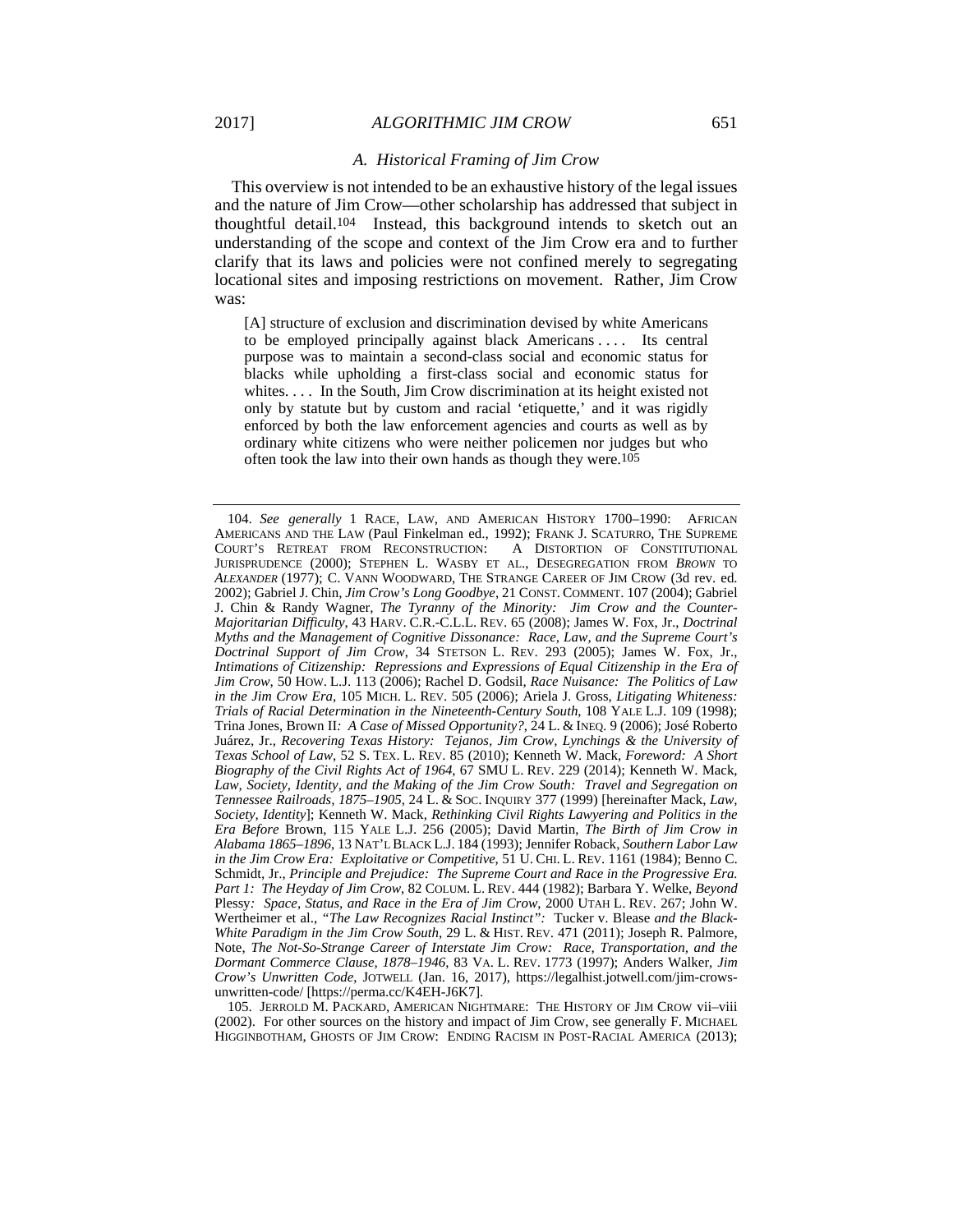One scholar explains that Jim Crow is a term for "a series [of] laws and ordinances passed by Southern states and municipalities between 1877 and 1965 legalizing segregation (the physical separation of individuals based on race, gender, religion, or class) within their boundaries."106 Although racial discrimination was not a solely Southern practice—African Americans in Northern states experienced discrimination in housing, education, employment, and economic settings<sup>107</sup>—in the South, racial restrictions were omnipresent and ingrained in Southern life.108 One historian argues that Jim Crow "was a Southern phenomenon, the infrastructure white Southerners built to preserve, insofar as humanly possible, the old master/slave system."109

Jim Crow penetrated every facet of life for Southern African Americans: it was an integral part of the social, political, and legal fabric of Southern society.<sup>110</sup> Jim Crow established restrictions on marriage,<sup>111</sup> voting,<sup>112</sup>

 106. TISCHAUSER, *supra* note 105, at 1. For an overview of state laws on race during the Jim Crow era, see generally MURRAY, *supra* note 105.

107. PACKARD, *supra* note 105, at 64.

108*. See, e.g.*, MURRAY, *supra* note 105, at 21–34, 38–50, 77–117, 164–95, 198–211, 237– 50, 329–48, 406–22, 427–56, 461–90 (detailing state laws on race in effect during the Jim Crow era in Alabama, Arkansas, Florida, Georgia, Kentucky, Louisiana, Maryland, Mississippi, North Carolina, South Carolina, Tennessee, Texas, and Virginia); PACKARD, *supra* note 105, at 62–65; TISCHAUSER, *supra* note 105, at 35–37; *see also* THOMAS PEARCE BAILEY, RACE ORTHODOXY IN THE SOUTH AND OTHER ASPECTS OF THE NEGRO QUESTION 92– 93 (1914) (describing "the racial creed of the Southern people").

109. PACKARD, *supra* note 105, at 64.

110*. Id.* at 64–65.

111*. See* KENNEDY, *supra* note 105, at 63–71; TISCHAUSER, *supra* note 105, at 150–51; James R. Browning, *Anti-Miscegenation Laws in the United States*, 1 DUKE B.J. 26, 31 (1951); Paul A. Lombardo, Miscegenation, Eugenics, and Racism: Historical Footnotes to Loving v. Virginia, 21 U.C. DAVIS L. REV.  $421, 425-26$  & n.18 (1988) (discussing judicial decisions supporting antimiscegenation laws); *see also* Loving v. Commonwealth, 147 S.E.2d 78, 83 (Va. 1966) (upholding Virginia's antimiscegenation statute). *But see* Loving v. Virginia, 388 U.S. 1, 12 (1967) ("There can be no doubt that restricting the freedom to marry solely because of racial classifications violates the central meaning of the Equal Protection Clause.").

112*. See, e.g.*, KENNEDY, *supra* note 105, at 147–64; KLARMAN, *supra* note 105, at 28–39; TISCHAUSER, *supra* note 105, at 47–50; Ansolabehere & Issacharoff, *supra* note 105, at 297; *see also* Williams v. Mississippi, 170 U.S. 213, 225 (1898) (concluding that state constitutional requirements of poll taxes and literacy for voting did not discriminate based on race). *But see* Harper v. Va. Bd. of Elections, 383 U.S. 663, 666 (1966) ("We conclude that a State violates the Equal Protection Clause of the Fourteenth Amendment whenever it makes the affluence of the voter or payment of any fee an electoral standard. . . . [T]he Equal Protection Clause of the Fourteenth Amendment restrains the States from fixing voter

HOLLOWAY,*supra* note 23; KIMBERLEY JOHNSON, REFORMING JIM CROW: SOUTHERN POLITICS AND STATE IN THE AGE BEFORE *BROWN* (2010); STETSON KENNEDY, JIM CROW GUIDE: THE WAY IT WAS (Fl. Atl. Univ. Press 1990) (1959); MICHAEL J. KLARMAN, FROM JIM CROW TO CIVIL RIGHTS: THE SUPREME COURT AND THE STRUGGLE FOR RACIAL EQUALITY (2004); PAULI MURRAY, STATES' LAWS ON RACE AND COLOR (1950); REMEMBERING JIM CROW: AFRICAN AMERICANS TELL ABOUT LIFE IN THE SEGREGATED SOUTH (William H. Chafe et al. eds., 2001); THE FOLLY OF JIM CROW: RETHINKING THE SEGREGATED SOUTH (Stephanie Cole & Natalie J. Ring eds., 2012); LESLIE V. TISCHAUSER, JIM CROW LAWS (2012); WOODWARD, *supra* note 104; RICHARD WORMSER, THE RISE AND FALL OF JIM CROW (2003); Stephen Ansolabehere & Samuel Issacharoff, *The Story of* Baker v. Carr, *in* CONSTITUTIONAL LAW STORIES 271 (Michael C. Dorf ed., 2d ed. 2009); Cheryl I. Harris, *The Story of* Plessy v. Ferguson*: The Death and Resurrection of Racial Formalism*, *in* CONSTITUTIONAL LAW STORIES,*supra* at 187.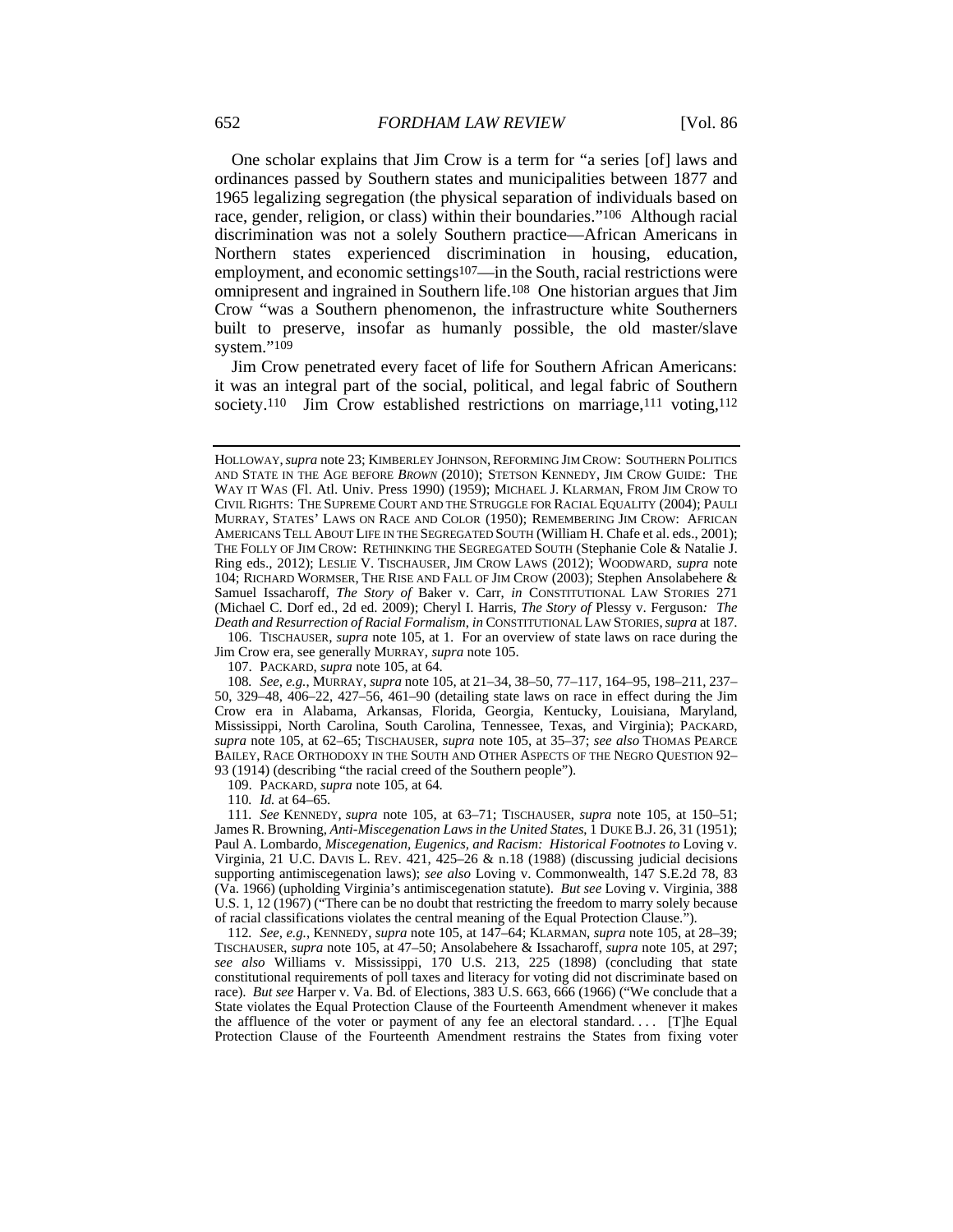education,113 employment,114 housing,115 travel,116 and enforced segregation in public spaces.117 Some of these restrictions were codified in law, and others were ingrained as a matter of social behavior and custom.118 Jim Crow "stood for an entire culture based on violence, racism, and fear that affected the life of every African American living in the South."119 Despite the passage of the Thirteenth, Fourteenth, and Fifteenth Amendments, Supreme Court precedent in the wake of those amendments upheld laws that enforced racial inequality through segregation laws, or laws that created a disproportionately discriminatory impact on African Americans.120

Racial classification was an integral part of Jim Crow.121 The majority of the Southern states legalized racial classification by codifying the "one-drop" rule or enshrining it as part of their state constitutions: any modicum of black ancestry meant that the individual in question was not white, and thus subject

114*. See* KENNEDY, *supra* note 105, at 109–30.

115*. See* TISCHAUSER, *supra* note 105, at 68–69 ("Some towns excluded all people of color from residing anywhere within their boundaries, or, in the case of 'sundown towns,' had laws making it a crime for people of color to be found within city limits after 8:00 p.m."). *But cf.* Shelley v. Kraemer, 334 U.S. 1, 22 (1948).

116*. See* Plessy v. Ferguson, 163 U.S. 537, 551–52 (1896), *overruled by Brown*, 347 U.S. 483; KENNEDY, *supra* note 105, at 178–89; A. K. Sandoval-Strausz, *Travelers, Strangers, and Jim Crow: Law, Public Accommodations, and Civil Rights in America*, 23 L. & HIST. REV. 53, 54 (2005); *see also* Heart of Atlanta Motel, Inc., v. United States, 379 U.S. 241, 257 (1964).

117*. See, e.g.*, KENNEDY, *supra* note 105, at 190–202; TISCHAUSER, *supra* note 105, at 68 ("By 1920, Southern state legislatures and governors had passed more than 350 segregation laws . . . [that] separated people by race in cemeteries, churches, hospitals, labor unions, prisons, offices, factories, mines, parks, public buildings, railway trains, railway station waiting rooms, housing developments, neighborhoods, schools, stores, streetcars, theaters, funeral parlors, and any other places people could meet."); Harris, *supra* note 105, at 187*. See generally* PACKARD, *supra* note 105.

118*. See, e.g.*, KENNEDY, *supra* note 105, at 203–27 (discussing "[t]he [d]ictates of [r]acist [e]tiquette"). *See generally* REMEMBERING JIM CROW, *supra* note 105.

119*. See* TISCHAUSER, *supra* note 105, at 2.

120*. See, e.g.*, Williams v. Mississippi, 170 U.S. 213, 222–25 (1898); *Plessy*, 163 U.S. at 544; The Civil Rights Cases, 109 U.S. 3, 25–26 (1883).

121*. See* IAN HANEY LÓPEZ, WHITE BY LAW: THE LEGAL CONSTRUCTION OF RACE 81–86 (rev. ed. 2006) (discussing segregation era laws and arguing that law "constructs racial differences on several levels through the promulgation and enforcement of rules that determine permissible behavior"); PACKARD, *supra* note 105, at 94–100 (discussing racial definitions and state laws identifying which citizens were not considered white); Gross, *supra* note 104, at 177–78; Jones, *supra* note 61, at 1487, 1495–96 & nn.25–26; *see also infra* note 122.

qualifications which invidiously discriminate."); Louisiana v. United States, 380 U.S. 145, 154–56 (1965) (finding that state constitutional provisions that require voters to satisfy voting registrars that they understand and can interpret the U.S. or Louisiana constitutions violate the Constitution and are inconsistent with prohibitions against race-based voting discrimination under the Fifteenth Amendment); United States v. Mississippi, 380 U.S. 128, 151 (1965) (concluding that the attorney general has the power to sue a state and state officials to protect voting rights of African American citizens).

<sup>113</sup>*. See* KENNEDY, *supra* note 105, at 86–108; TISCHAUSER, *supra* note 105, at 38–46, 116–17 (discussing the impact of Jim Crow policies in education). *But see* Brown v. Bd. of Educ., 347 U.S. 483, 495 (1954) (holding that segregation of public educational facilities results in deprivation of equal protection under the Fourteenth Amendment and that "[s]eparate educational facilities are inherently unequal"); McLaurin v. Okla. State Regents, 339 U.S. 637, 642 (1950); Sweatt v. Painter, 339 U.S. 629, 634–35 (1950).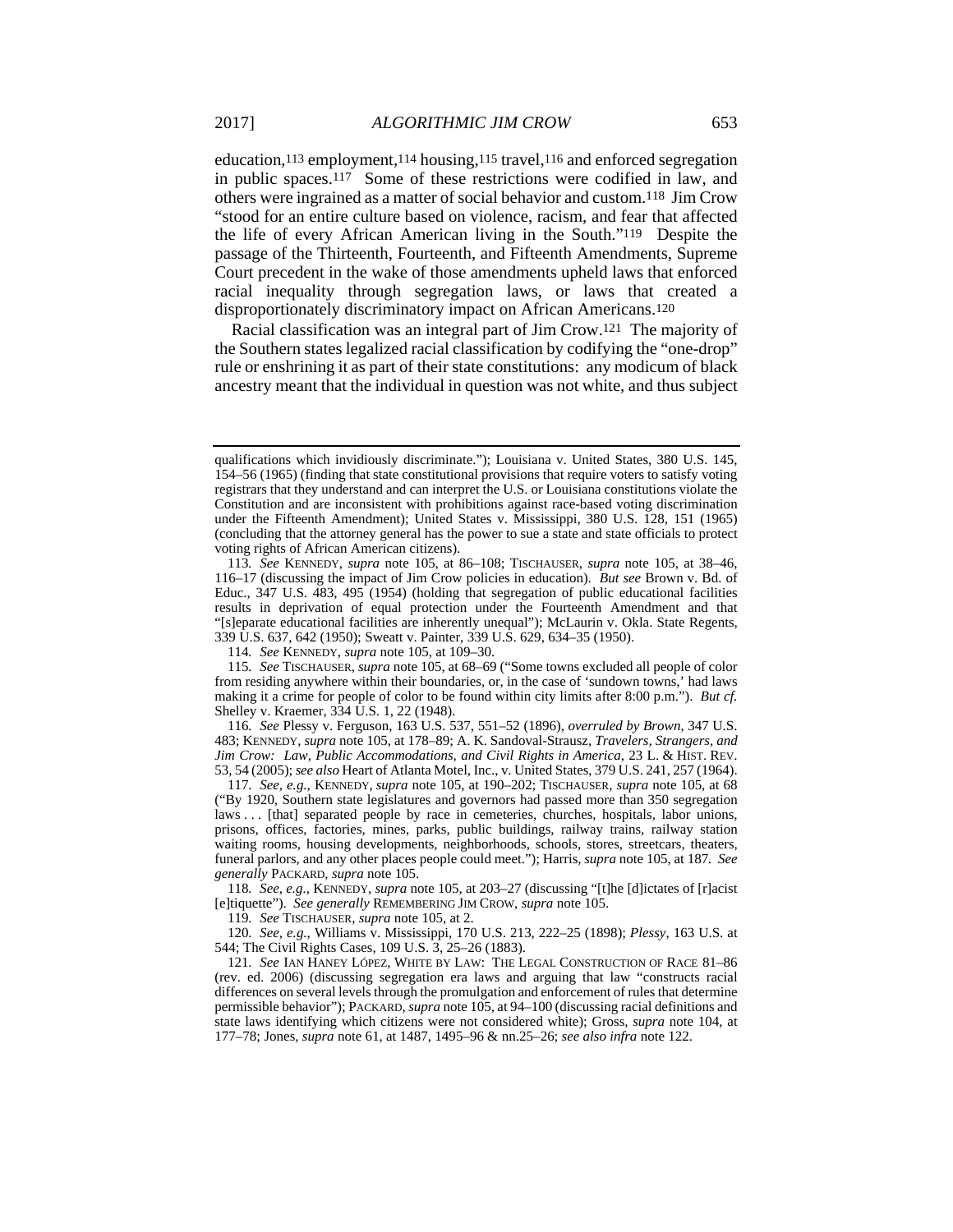to Jim Crow laws.122 Definitions of race were also included in antimiscegenation laws, which prohibited interracial marriage.123 Virginia, for example, adopted a law that required racial descriptions to be recorded at a child's birth to further classify individuals as "white" or "colored."124 Virginia's Racial Integrity Act of 1924125 "required all citizens within the state born after June 14, 1912 to register their racial composition with the Bureau of Vital Statistics,"126 prohibited interracial marriages, and defined who exactly qualified as "white."<sup>127</sup> A copy of an old birth record form provided by the Library of Virginia describes the definition of "white" under Virginia law: "A white person is one with no trace whatever of blood of another race, except that one with one-sixteenth of the blood of American Indian, unmixed with other race, may be classed as white."128

Thus, the Jim Crow system depended on initial classification and markers of racial identity to determine who would be subjected to laws that designated individual treatment, rights, and privileges based on those classifications.129

#### *B. Classification and Screening*

Classification of identity, such as the race-based types that occurred during the Jim Crow era, is an essential step in establishing exclusionary systems.130

127*. Id.* at 369–70.

129*. See, e.g.*, PACKARD, *supra* note 105, at 94–100.

130*. See, e.g.*, Kitty Calavita, *The Paradoxes of Race, Class, Identity, and "Passing": Enforcing the Chinese Exclusion Acts, 1882–1910*, 25 L. & SOC. INQUIRY 1, 26 (2000); Andrew M. Carlon, *Racial Adjudication*, 2007 BYU L.REV. 1151, 1169–70; Jones, *supra* note

<sup>122</sup>*. See, e.g.*, OKLA. CONST. of 1907, art. XXIII, § 11; ALA. CODE tit. 1, § 2 (1940); ARK. STAT. ANN. § 41-808 (1947); FLA. STAT. ANN. § 1.01 (1941); GA. CODE ANN. §§ 79-103, 53- 312 (1935); TENN. CODE. ANN. § 25 (1934); TEX. STAT. ANN. art. 2900 (1947); TEX. PENAL CODE ANN. art. 493, art. 1661, § 2 (1947); VA. CODE ANN. § 1-14 (1950); Asher v. Huffman, 174 S.W.2d 424, 425 (Ky. 1943) (interpreting the Kentucky Constitution to define white and colored children); Lee v. New Orleans Great N. R.R., 51 So. 182, 183 (La. 1910) (defining "colored persons"); Moreau v. Grandich, 75 So. 434, 435 (Miss. 1917) (construing provisions of the Mississippi Constitution to define a "colored" person); *see also* LÓPEZ, *supra* note 121, at 83; PACKARD, *supra* note 105, at 98; Jones, *supra* note 61, at 1503–11*. See generally* MURRAY, *supra* note 105 (providing an overview of the antidiscrimination and segregation laws of the fifty states); Christine B. Hickman, *The Devil and the One Drop Rule: Racial Categories, African Americans, and the U.S. Census*, 95 MICH. L. REV. 1161 (1997); Daniel J. Sharfstein, *Crossing the Color Line: Racial Migration and the One-Drop Rule, 1600–1860*, 91 MINN. L. REV. 592 (2007).

<sup>123</sup>*. See, e.g.*, N.C. CONST. of 1875, art. XIV, § 8 (prohibiting interracial marriage, including a "person of Negro descent to the third generation"); MD. CODE ANN. art. 27, § 445 (1939) (prohibiting interracial marriages as well as marriages to descendants of certain races "to the third generation").

<sup>124</sup>*. See* An Act to Preserve Racial Integrity, ch. 371, § 5, 1924 Va. Acts 534, 535 (repealed 1975), *invalidated in part by* Loving v. Virginia, 388 U.S. 1 (1967); *see also* Richard B. Sherman, *"The Last Stand": The Fight for Racial Integrity in Virginia in the 1920s*, 54 J. SOUTHERN HIST. 69, 70–71 (1988).

 <sup>125.</sup> An Act to Preserve Racial Integrity § 5.

 <sup>126.</sup> Kevin Noble Maillard, *The Pocahontas Exception: The Exemption of American Indian Ancestry from Racial Purity Law*, 12 MICH. J. RACE & L. 351, 369 (2007).

<sup>128</sup>*. Registration of Birth and Color, 1924*, EDUC. @ LIBR. VA., http://edu.lva.virginia.gov/online\_classroom/shaping\_the\_constitution/doc/birth\_registration [https://perma.cc/CSV7-EDX4] (last visited Oct. 16, 2017) (making available Form 59-3-17- 24-65M, titled "Registration of Birth and Color–Virginia").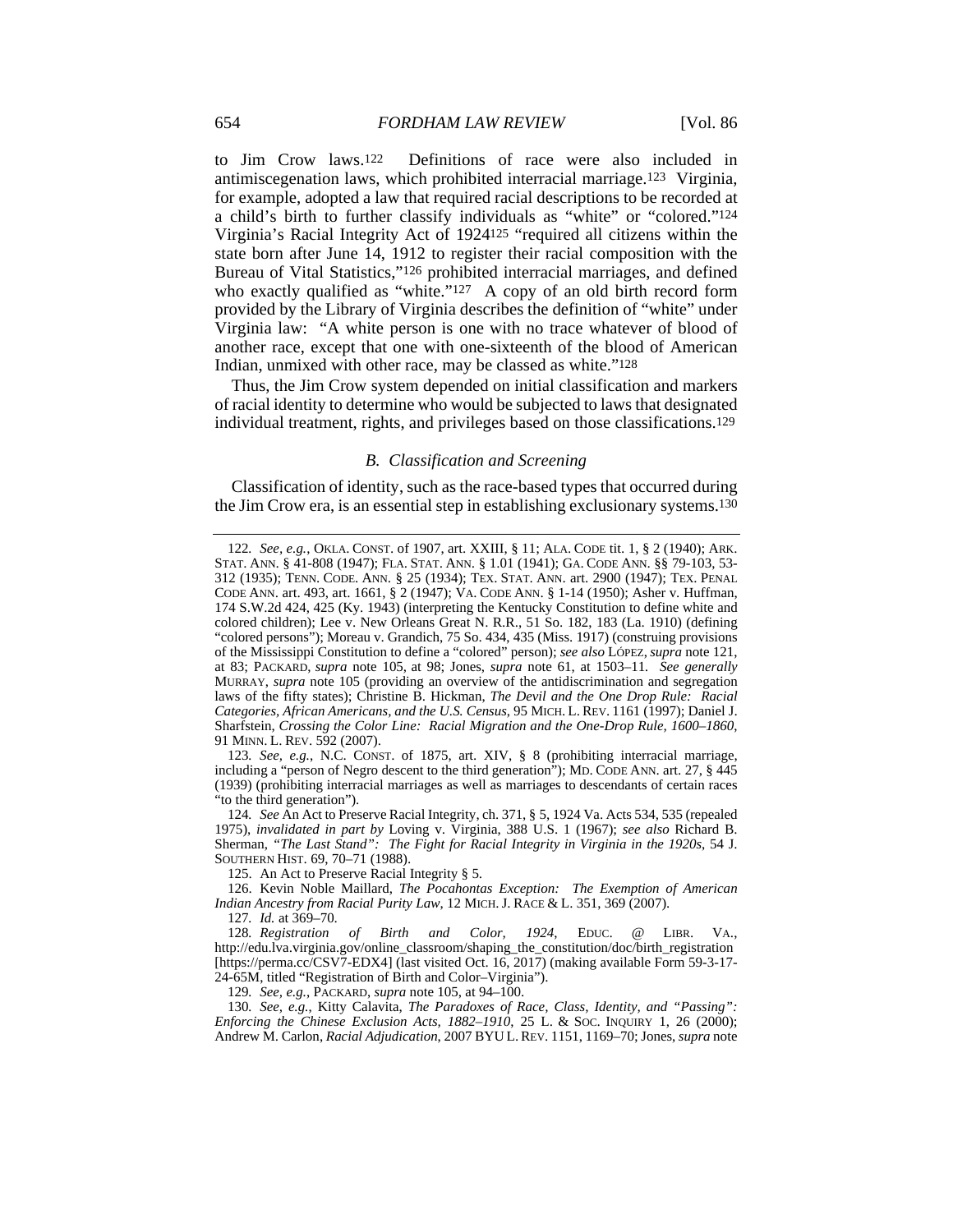Exclusion involves separating out individuals from a group or one group from another category. It is not possible to exclude a group from a system of rights and privileges without first determining criteria for exclusion.131 Therefore, classification is necessary for these systems' operation.132 During the Jim Crow era, these classifications took the form of "one-drop" laws, or legal decisions that identified who was "colored" and who was not.133 Other exclusionary systems have engaged in similar forms of classification. For example, Apartheid in South Africa relied on national identity cards that identified individuals by racial groups.134 During the Belgian colonial period in Rwanda, officials mandated "Hutu" and "Tutsi" markers on identity cards in a system that privileged Tutsi individuals and ultimately laid the groundwork for the 1994 genocide.135 In Nazi Germany, the Nuremburg laws determined who was Jewish and thus subject to exclusion, discrimination, and persecution.136

Classification alone, however, is not sufficient to operate an exclusionary system. Implementing such a system requires screening: determining whether individuals who have been classified are complying with the rules that accompany such classification or whether the individuals are somehow "suspect." Under Jim Crow, for example, screening was both official—such as official segregation policy enforcement—and unofficial, as a part of social

132*. See, e.g.*, Jim Fussell, Prevent Genocide Int'l, Presentation to the Seminar Series of the Yale University Genocide Studies Program (Nov. 15, 2001), http://genocidewatch.org/ images/AboutGen\_Group\_Classification\_on\_National\_ID\_Cards.pdf

[https://perma.cc/TN5V-TJLC].

133*. See supra* notes 121–28 and accompanying text; *see also* Ford, *supra* note 131, at 1274–75.

<sup>61,</sup> at 1495–97. David Lyon points out that classification (or categorization) is also an essential part of "[a]ll modern social institutions." David Lyon, *Surveillance as Social Sorting: Computer Codes and Mobile Bodies*, *in* SURVEILLANCE AS SOCIAL SORTING: PRIVACY, RISK, AND DIGITAL DISCRIMINATION 13, 21 (David Lyon ed., 2003).

<sup>131</sup>*. See, e.g.*, Akhil Reed Amar, *Becoming Lawyers in the Shadow of* Brown, 40 WASHBURN L.J. 1, 10–11 (2000); Calavita, *supra* note 130, at 10–11, 15–17, 20–23; Christopher A. Ford, *Administering Identity: The Determination of "Race" in Race-Conscious Law*, 82 CALIF. L. REV. 1231, 1274–75 (1994). For a discussion of what constitutes a government racial classification, see generally Stephen Menendian, *What Constitutes a "Racial Classification?": Equal Protection Doctrine Scrutinized*, 24 TEMP. POL. & C.R.L. REV. 81 (2014).

<sup>134</sup>*. See, e.g.*, Keith Breckenridge, *Verwoerd's Bureau of Proof: Total Information in the Making of Apartheid*, 59 HIST. WORKSHOP J. 83, 90 (2005); Carlon, *supra* note 130, at 1170; Ford, *supra* note 131, at 1276–79; Paul N. Edwards & Gabrielle Hecht, *History and the Technopolitics of Identity: The Case of Apartheid South Africa*, 36 J. S. AFR. STUD. 619, 625– 28 (2010).

<sup>135</sup>*. See, e.g.*, PHILIP GOUREVITCH, WE WISH TO INFORM YOU THAT TOMORROW WE WILL BE KILLED WITH OUR FAMILIES: STORIES FROM RWANDA 55–58 (1998); Fussell, *supra* note 132, at 1; Helen M. Hintjens, *When Identity Becomes a Knife: Reflecting on the Genocide in Rwanda*, 1 ETHNICITIES 25, 30–31 (2001).

 <sup>136.</sup> MARION A. KAPLAN, BETWEEN DIGNITY AND DESPAIR: JEWISH LIFE IN NAZI GERMANY 77–79 (1999); David Bankier, *Hitler and the Policy-Making Process on the Jewish Question*, 3 HOLOCAUST & GENOCIDE STUD. 1, 14 (1988); Fussell, *supra* note 132, at 1. Scholarship has linked the Nuremburg laws to Jim Crow laws from the American South. *See* JAMES Q. WHITMAN, HITLER'S AMERICAN MODEL: THE UNITED STATES AND THE MAKING OF NAZI RACE LAW 103–04 (2017).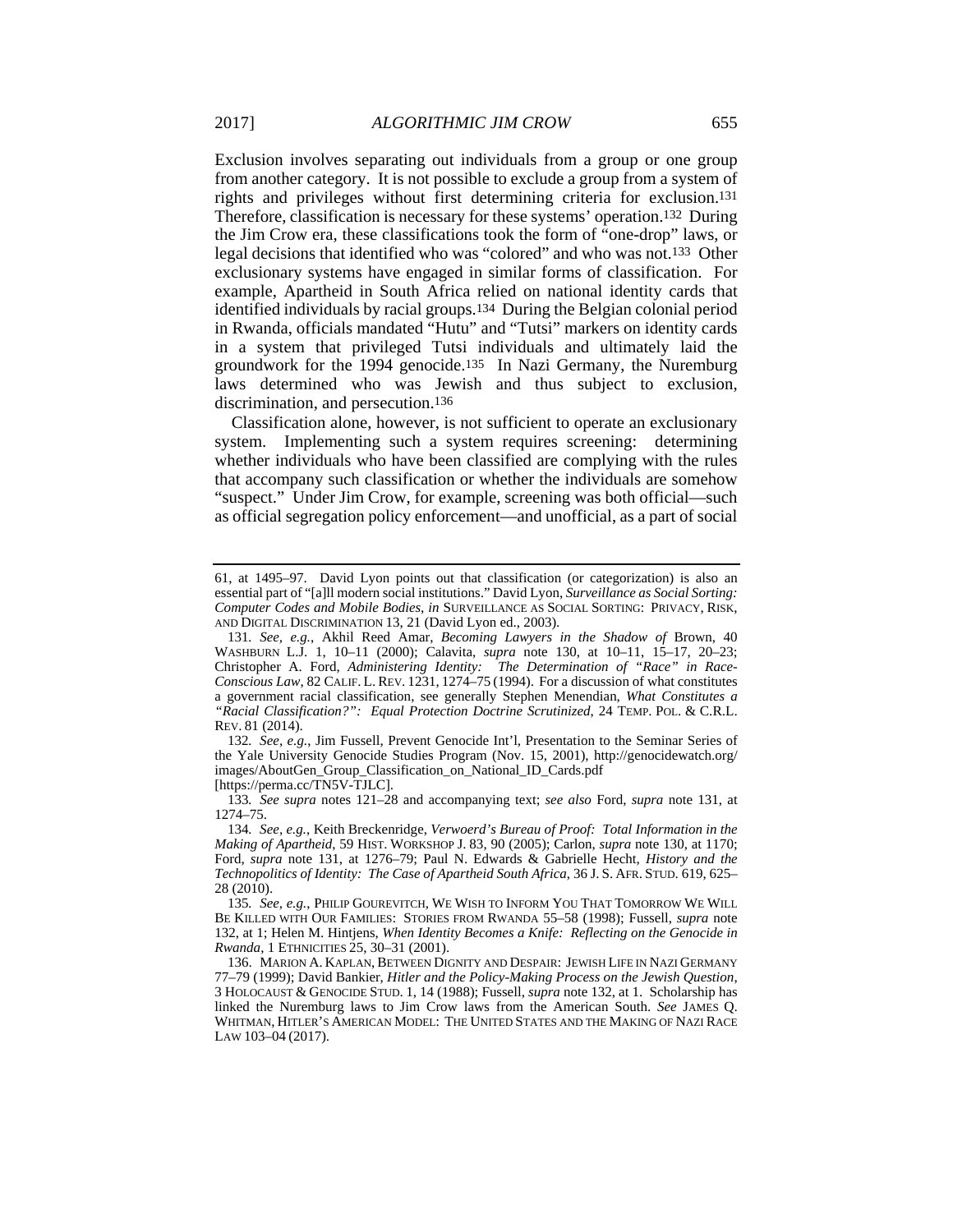and behavioral norms.137 Jim Crow-era screening was a "small data" world screening system, relying first on classification on paper documents, such as birth certificates or identity cards, or an examination of physical appearance,138 followed by screening to ensure that the excluded individuals complied with the systems of classification.139 In a big data world, systems of screening, such as the extreme vetting requirements of Trump's Executive Orders, are capable of surveilling vast numbers of individuals based on data or other broad categories and then subsequently classifying them based on status.140 Essentially, screening is now theoretically "equal" and the classification system is "separate."

Failing to examine the underlying bases of classification and screening systems indicates an inherent level of trust in government systems that ultimately may lead to harmful consequences.141 Screening in a big data world serves as a form of technological interrogation and entrenches surveillance as a norm.142 Mass screenings of citizens in "collect it all" systems embed the structure of policing into the state in much the same way that Jim Crow embedded racial classifications and screenings of individuals based on race or perceived race.143 Big data systems seek suspicious data as a means of identifying and classifying suspicious persons.144 Broad population-based screening and mass surveillance promote fundamentally undemocratic surveillance norms.145 As Justice Sotomayor explained in her

143*. See supra* notes 121–28 and accompanying text.

<sup>137</sup>*. See supra* notes 104–20 and accompanying text.

<sup>138</sup>*. See* Ford, *supra* note 131, at 1275; Jones, *supra* note 61, at 1496 n.26; *supra* notes 121–24 and accompanying text.

 <sup>139.</sup> Ford, *supra* note 131, at 1275–76; Harris, *supra* note 105, at 187–90; Jones, *supra* note 61, at 1496 n.26.

<sup>140</sup>*. See supra* Part I.A; *see also* Lyon, *supra* note 130, at 13 ("Abstract data, now including video, biometric, and genetic as well as computerized administrative files, are manipulated to produce profiles and risk categories in a liquid, networked system. The point is to plan, predict, and prevent by classifying and assessing those profiles and risks.").

<sup>141</sup>*. See, e.g.*, David Lyon, James B. Rule & Etienne Combet, *Identity Cards: Social Sorting by Database*, OXFORD INTERNET INST. INTERNET ISSUE, Nov. 2004, at 2; Daniel J. Steinbock, *National Identity Cards: Fourth and Fifth Amendment Issues*, 56 FLA. L.REV. 697, 699 (2004).

 <sup>142.</sup> Lyon, *supra* note 130, at 21 ("The individualization of risk thus fosters ever-spiraling levels of surveillance, implying that automated categorization occurs with increasing frequency.").

<sup>144</sup>*. See, e.g.*, Margaret Hu, *From the National Surveillance State to the Cybersurveillance State*, 13 ANN. REV. L. & SOC. SCI. (forthcoming 2017); Jeremy Scahill & Glenn Greenwald, *The NSA's Secret Role in the U.S. Assassination Program*, INTERCEPT (Feb. 10, 2014, 12:03 AM), https://theintercept.com/2014/02/10/the-nsas-secret-role/ [https://perma.cc/Z32Z-4TZ6].

<sup>145</sup>*. See, e.g.*, Utah v. Strieff, 136 S. Ct. 2056, 2070–71 (2016) (Sotomayor, J., dissenting); Florida v. Riley, 488 U.S. 445, 456–67 (1989) (Brennan, J., dissenting); United States v. White, 401 U.S. 745, 792–93 (1971) (White, J., dissenting); Boyd v. United States, 116 U.S. 616, 630 (1886); Anthony G. Amsterdam, *Perspectives on the Fourth Amendment*, 58 MINN. L. REV. 349, 403 (1974); Jack M. Balkin, *The Constitution in the National Surveillance State*, 93 MINN. L. REV. 1, 17–18 (2008); Jack M. Balkin & Sanford Levinson, *The Processes of Constitutional Change: From Partisan Entrenchment to the National Surveillance State*, 75 FORDHAM L. REV. 489, 490 (2006); Christopher Slobogin, *Panvasive Surveillance, Political Process Theory, and the Nondelegation Doctrine*, 102 GEO. L.J. 1721, 1775–76 (2014);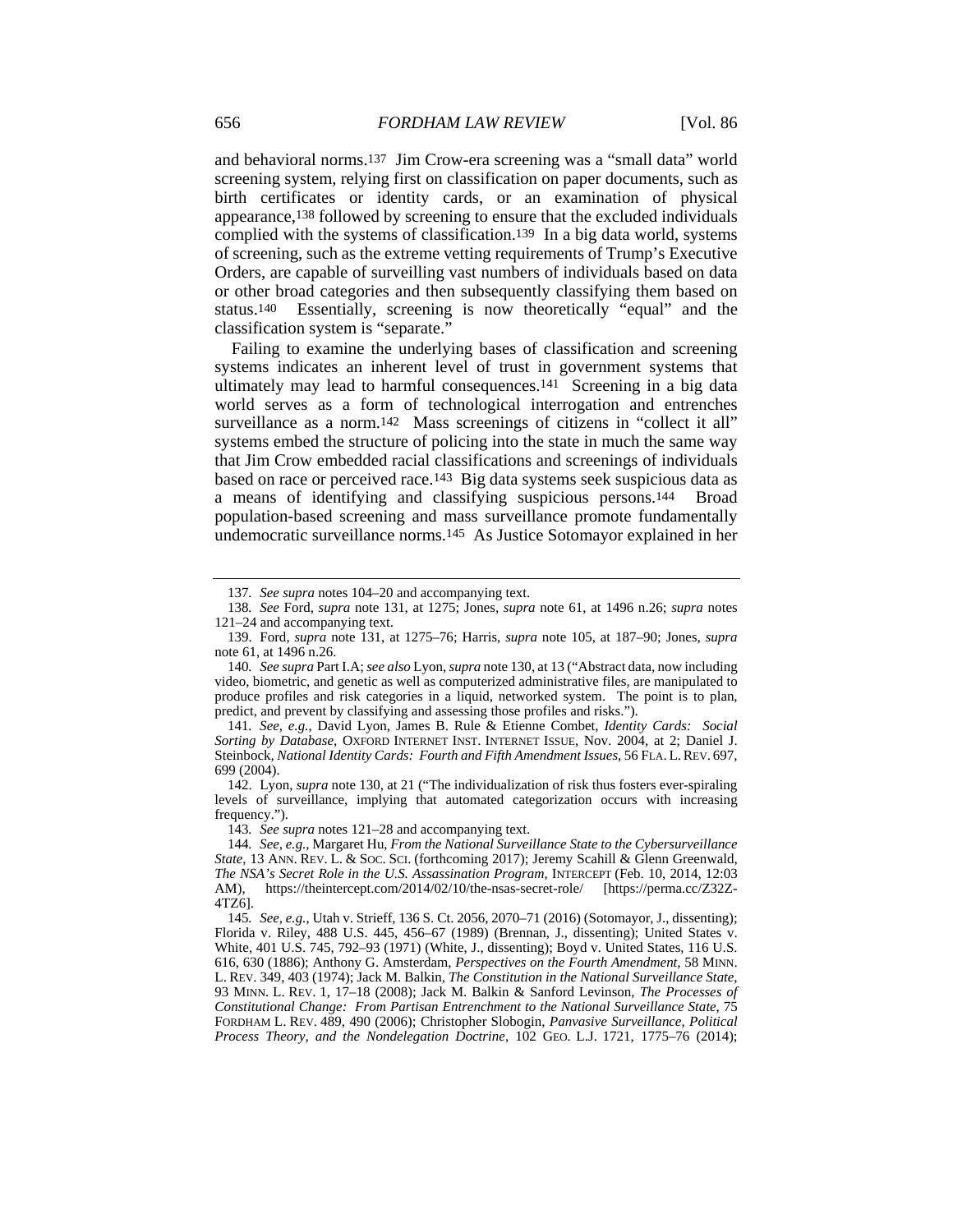dissenting opinion in *Utah v. Strieff*,146 random, suspicionless identity verifications by law enforcement on the street are inherently undemocratic:

[T]his case tells everyone, white and black, guilty and innocent, that an officer can verify your legal status at any time. It says that your body is subject to invasion while courts excuse the violation of your rights. It implies that you are not a citizen of a democracy, but the subject of a carceral state, just waiting to be cataloged.147

Further, some screening protocols may rely on rationales that are facially neutral but ultimately based on impermissible classifications. In his concurring opinion in *International Refugee Assistance Project v. Trump*,148 Judge James Wynn pointed out that discrimination, even when "shrouded in layers of legality[,] is no less an insult to our Constitution than naked invidious discrimination."149 Judge Wynn cited *Dred Scott v. Sandford*150 and *Korematsu v. United States*151 as examples of judicial failures in response to exclusionary and discriminatory systems cloaked in legality.152 In the majority opinion, the Fourth Circuit concluded that the plaintiffs had sufficiently alleged that nationality served as a proxy for religious discrimination153 and was a crude and ineffective measure for determining whether a threat existed.154 Indeed, in her decision to refuse to defend the first Executive Order, then-acting Attorney General Sally Yates considered that it bore a resemblance to Jim Crow laws.155

Thus, systems of subordination, such as Jim Crow and Apartheid, depend on classifying who is privileged and who is not. As discussed above, once a classification is emplaced, laws can require separation, subordination, and screening on the basis of that classification. Jim Crow regimes used racebased classifications to engage in a broad range of economic, social, and political exclusions under the law.156 The act of excluding or disenfranchising on the basis of race often required legally mandated

Christopher Slobogin, *Public Privacy: Camera Surveillance of Public Places and the Right to Anonymity*, 72 MISS. L.J. 213, 251 (2002).

 <sup>146. 136</sup> S. Ct. 2056 (2016).

<sup>147</sup>*. Id.* at 2070–71 (Sotomayor, J., dissenting). *Strieff* addressed whether the discovery of a valid arrest warrant was sufficiently attenuating such that evidence discovered during an initially unconstitutional investigatory stop was admissible. *Id.* at 2059 (majority opinion).

 <sup>148. 857</sup> F.3d 554 (4th Cir.), *cert. granted*, 137 S. Ct. 2080 (2017).

 <sup>149.</sup> *Id.* at 612 (Wynn, J., concurring).

 <sup>150. 60</sup> U.S. 393 (1857).

 <sup>151. 323</sup> U.S. 214 (1944).

<sup>152</sup>*. Int'l Refugee Assistance Project*, 857 F.3d at 612 (Wynn, J., concurring).

<sup>153</sup>*. See id.* at 591–92 (majority opinion) (discussing the evidence that "national security is not the true reason for EO-2," including statements made by Trump as a candidate, statements made by his advisors after he assumed office, and the issuance of both the first and second Executive Orders); *see also id.* at 613 (Wynn, J., concurring) ("[T]he Executive Order here relies on national origin as a proxy for discrimination based on religious animus . . . .").

<sup>154</sup>*. See id.* at 596 (majority opinion) (citing internal reports from the Department of Homeland Security and an amicus brief from former national security officials that concluded that nationality-based screening is an ineffective means of determining terroristic threat).

 <sup>155.</sup> Lizza, *supra* note 65.

<sup>156</sup>*. See supra* Part II.B.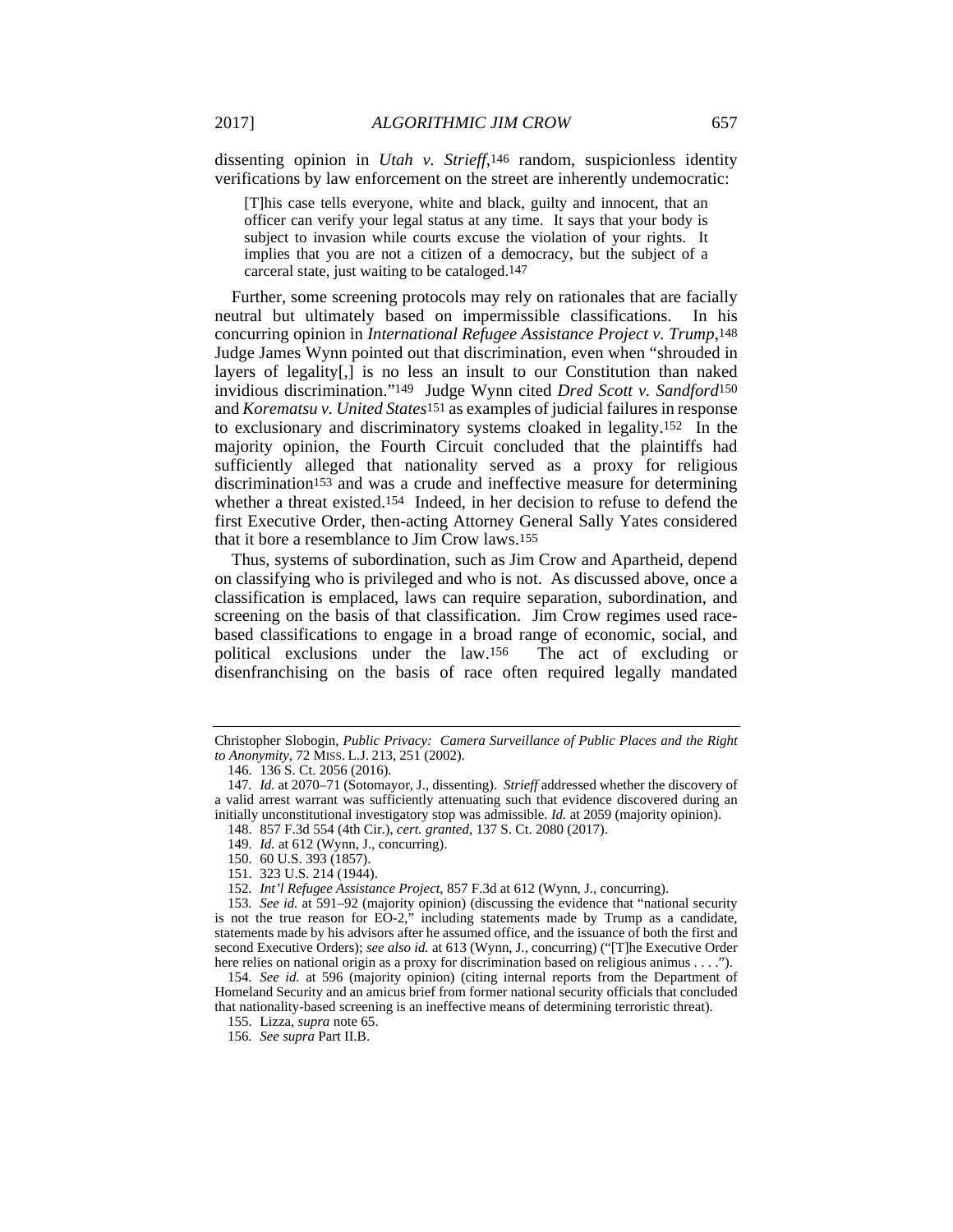screening processes<sup>157</sup> as well as screening through social norms and behavior control.158 These screening processes would often require governments or their private delegates to screen individuals on the basis of race, and any failure to do so would often carry legal consequences as well as social penalties such as ostracization.159

### *C. Cyberarchitecture of Algorithmic Jim Crow*

Perhaps the easiest way to understand how the Jim Crow regime is being replicated in a big data world through Algorithmic Jim Crow is to consider the following scenario: imagine substituting race-based classifications with classifications of digitally derived suspiciousness. Rather than relying upon a targeted class, such as race, national origin, gender, or religion, as a sole basis for exclusion, big data allows for exclusion to be based on an abstraction, such as digitally inferred or algorithmically anchored guilt or suspicion.<sup>160</sup> In addition, big data can aggregate protected classifications with other collected data.<sup>161</sup> For example, biometric screening that uses soft biometric indicators, such as digital assessments of skin color and estimated age extracted from a digital photo, can combine race data proxies with other proxy variables to predict criminal or terroristic behavior (e.g., aggregating passport number and digital photo with data analysis of web browsing activity and social media presence).162 In addition, there are multiple components to extreme vetting, including, but not limited to, biometric identification,163 record linkage,164 information extraction,165 and predictive analytics.166 In some circumstances, these technologies allow for classification and then screening. In other circumstances, these technologies allow for just the opposite: screening, then classification.

What is difficult to understand is how machine learning and artificial intelligence can replace human judgment in the classification and screening processes of Algorithmic Jim Crow regimes. In a small data world, Jim Crow required a human to physically inspect the skin color of an individual to determine the race of that individual (e.g., a physician attesting to the race of an individual on a birth certificate).167 In the small data world, screening

<sup>157</sup>*. See supra* Part II.B.

<sup>158</sup>*. See supra* Parts II.A–B.

<sup>159</sup>*. See* KENNEDY, *supra* note 105, at 206.

<sup>160</sup>*. See, e.g.*, Margaret Hu, *Big Data Blacklisting*, 67 FLA. L. REV. 1735, 1759 (2015).

<sup>161</sup>*. Id*.

<sup>162</sup>*. See, e.g.*, Shanti Gomatam & Michael D. Larsen, *Record Linkage and Counterterrorism*, 17 CHANCE 1, 25–29 (2004).

<sup>163</sup>*. See supra* Introduction; *see also* VACCA, *supra* note 37, at 589 (stating that biometrics is "[t]he science of automatic identification or identity verification of individuals using physiological or behavioral characteristics").

 <sup>164.</sup> Michael D. Larsen, *Record Linkage, Nondisclosure, Counterterrorism, and Statistics*, STAT. SOC. CAN. (May 2006), https://ssc.ca/sites/ssc/files/survey/documents/SSC2006\_ Michael\_Larsen.pdf [https://perma.cc/P3ZF-8URC] (explaining that record linkage seeks to identify records that belong to the same individual).

<sup>165</sup>*. Id.*

<sup>166</sup>*. See supra* note 51 and accompanying text.

<sup>167</sup>*. See supra* Part II.A.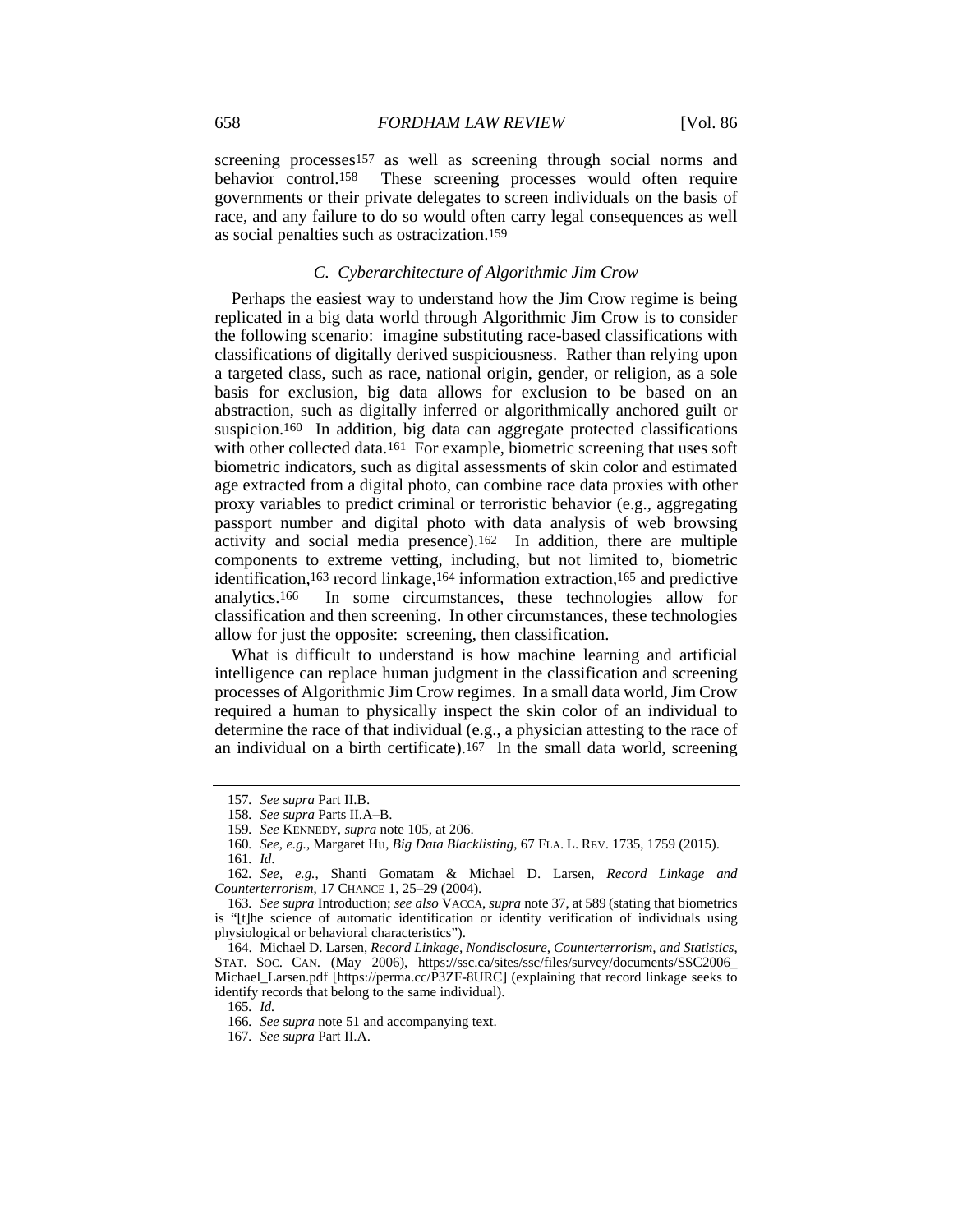processes also required human judgment (e.g., a county clerk inspecting birth certificates before issuing marriage licenses and marriage certificates to determine compliance with antimiscegenation laws).168

In contrast, human involvement is not required to classify individuals in a big data world. An individual can be classified as a potential criminal, terrorist, or threat risk based on digital data alone and digitized analysis such as algorithmic screening. Algorithmic tools can analyze data to establish identity (e.g., a record-locator matching algorithm such as database screening systems that match names with passport numbers and other databases of personally identifiable information) and screen for suspicious digital profiles (e.g., combine passport information with stored data and real time data).169 Stored data might include bulk telephony metadata170—databases that collect time, duration, and geolocation of calls—and other government records and private data, such as consumer activities.171 Real-time analytics can include situational awareness systems that attempt to analyze real-time video surveillance feeds that connect the monitored individual through facial recognition technology to that individual's social media.172

Hence, the nature of classification and screening capacities are radically different in a big data world. Classification, therefore, can be based in part or in whole on artificial intelligence. Similarly, screening in a big data world does not rely on human processes. The No Fly List, for example, can be generated through database screening and digital watchlisting systems rather than human nomination.173 Thus, in a big data world, classification and screening protocols can be combined, digitized, and automated. As a result, these big data classification and screening systems may be nearly impossible for a citizen to interrogate or challenge.174

What is similar between big data and small data exclusionary regimes is that separation and segregation is at the heart of the processes. What appears

<sup>168</sup>*. See supra* Part II.A.

<sup>169</sup>*. See, e.g.*, Gomatam & Larsen, *supra* note 162.

<sup>170</sup>*. See, e.g*, *supra* note 54 and accompanying text.

<sup>171</sup>*. See generally* Margaret Hu, *Small Data Surveillance v. Big Data Cybersurveillance*, 42 PEPP. L. REV. 773 (2015).

<sup>172</sup>*. See* Jonah Engel Bromwich et al., *Police Use Surveillance Tool to Scan Social Media, A.C.L.U. Says*, N.Y. TIMES (Oct. 11, 2016), https://www.nytimes.com/2016/10/12/ technology/aclu-facebook-twitter-instagram-geofeedia.html [https://perma.cc/C2TJ-NCWX]; Matthew Cagle, *Facebook, Instagram, and Twitter Provided Data Access for a Surveillance Product Marketed to Target Activists of Color*, ACLU: FREE FUTURE (Oct. 11, 2016, 11:15 AM), https://www.aclu.org/blog/free-future/facebook-instagram-and-twitter-provided-dataaccess-surveillance-product-marketed [https://perma.cc/7X44-WEPA]; Ally Marotti, *Chicago Police Used Geofeedia, the TweetDeck for Cops Under Fire from ACLU*, CHI. TRIB. (Oct. 13, 2016), http://www.chicagotribune.com/bluesky/originals/ct-geofeedia-policesurveillance-reports-bsi-20161013-story.html [https://perma.cc/566Y-HBZK]; Nicole Ozer, *Police Use of Social Media Surveillance Software Is Escalating, and Activists Are in the Digital Crosshairs*, ACLU: FREE FUTURE (Sept. 22, 2016, 2:45 PM), https://www.aclu.org/blog/free-future/police-use-social-media-surveillance-softwareescalating-and-activists-are-digital [https://perma.cc/NG4Y-GD33].

<sup>173</sup>*.* Hu, *supra* note 160, at 1761–62.

<sup>174</sup>*. See generally* United States v. Esquivel-Rios, 725 F.3d 1231 (10th Cir. 2013); Joshua A.T. Fairfield & Erik Luna, *Digital Innocence*, 99 CORNELL L. REV. 981 (2014); Hu, *supra* note 160.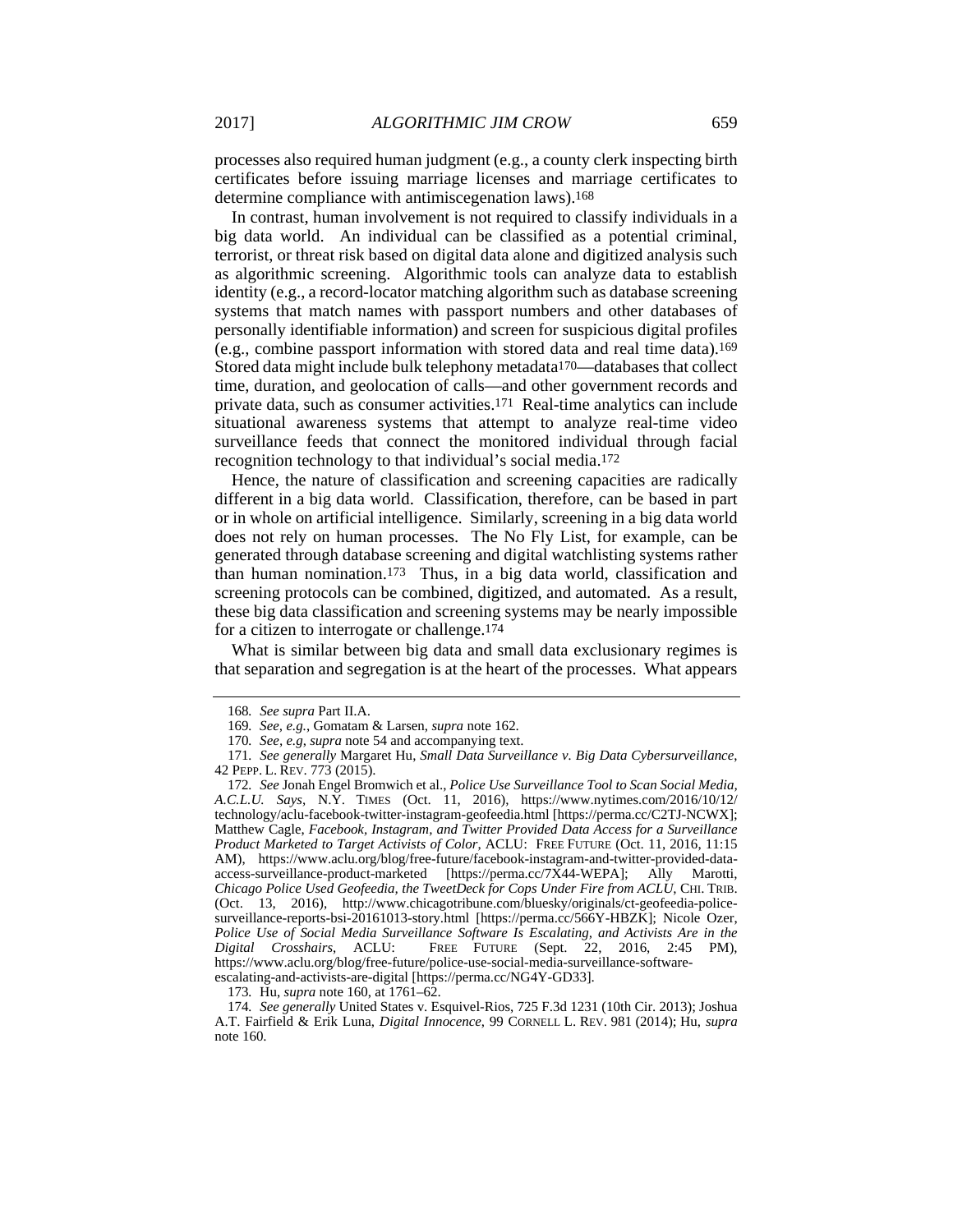to be—at the earliest stages of the big data governance phenomenon—purely national security motivated protocols, such as the No Fly List, might not appear to be a part of a larger segregationist regime. At the earliest stages of Jim Crow, separation of the races was deemed necessary by the Court in *Plessy v. Ferguson*175 under security rationales to avoid race-based conflict.176 At the earliest stages of Algorithmic Jim Crow, isolating individuals based on data suspicions is also justified under security rationales—to prevent terrorism.

Unlike historic Jim Crow, established to continue a racial hierarchy first instituted through slavery, big data regimes do not overtly seek to create subordinate social classes. But that may well be the result. Like under historic Jim Crow regimes, security needs are professed as justification. Even if we are not yet faced with a mature Algorithmic Jim Crow regime, it is important to recognize that Jim Crow laws took decades to develop into a pervasive legal system.177 With the benefit of hindsight, we now examine the full arc of Jim Crow, including the opportunity to revisit the legal precedent that allowed for segregation to take root and become normalized.178 Jim Crow did not commence with the segregation of every water fountain, swimming pool, bus, train, movie theater, hotel, or restaurant.179 Jim Crow did, however, eventually convert nearly every citizen into a race classification expert and screening specialist to comply with the laws.<sup>180</sup> Jim Crow laws imposed a duty under law or social norms upon many entities—public, private, and individual citizens—to classify and screen.181

How will classification and screening under Algorithmic Jim Crow, like historic Jim Crow, require classification and screening requirements under the law? How will Algorithmic Jim Crow impose a legal duty upon public, private, and individual citizens to classify and screen? Jim Crow laws mandated paper-based classifications such as attestation to racial classifications on birth certificates.182 Big data technologies, however, do not require discrete screening or classification procedures because of the nature of modern data tools. Instead of separate processes that treat screening and classification as separate, big data tools have the capacity to execute both simultaneously.

In a small data world, linearity was more common between classification and screening: the former had to follow the latter as a matter of logic. Without racial classification, racial screening would not have been possible. Once an individual had been classified as white, privileges under Jim Crow logically followed that racial status. With big data, assessments can be made

 <sup>175. 163</sup> U.S. 537 (1896), *overruled by* Brown v. Bd. of Educ., 347 U.S. 483 (1954).

<sup>176</sup>*. Id.* at 559.

<sup>177</sup>*. See* TISCHAUSER, *supra* note 105, at 1.

<sup>178</sup>*. See supra* Part II.A.

<sup>179</sup>*. See supra* Part II.A.

<sup>180</sup>*. See supra* note 159 and accompanying text.

<sup>181</sup>*. See supra* Part II.A.

<sup>182</sup>*. See supra* note 128 and accompanying text (discussing Form 59-3-17-24-65M, titled "Registration of Birth and Color–Virginia").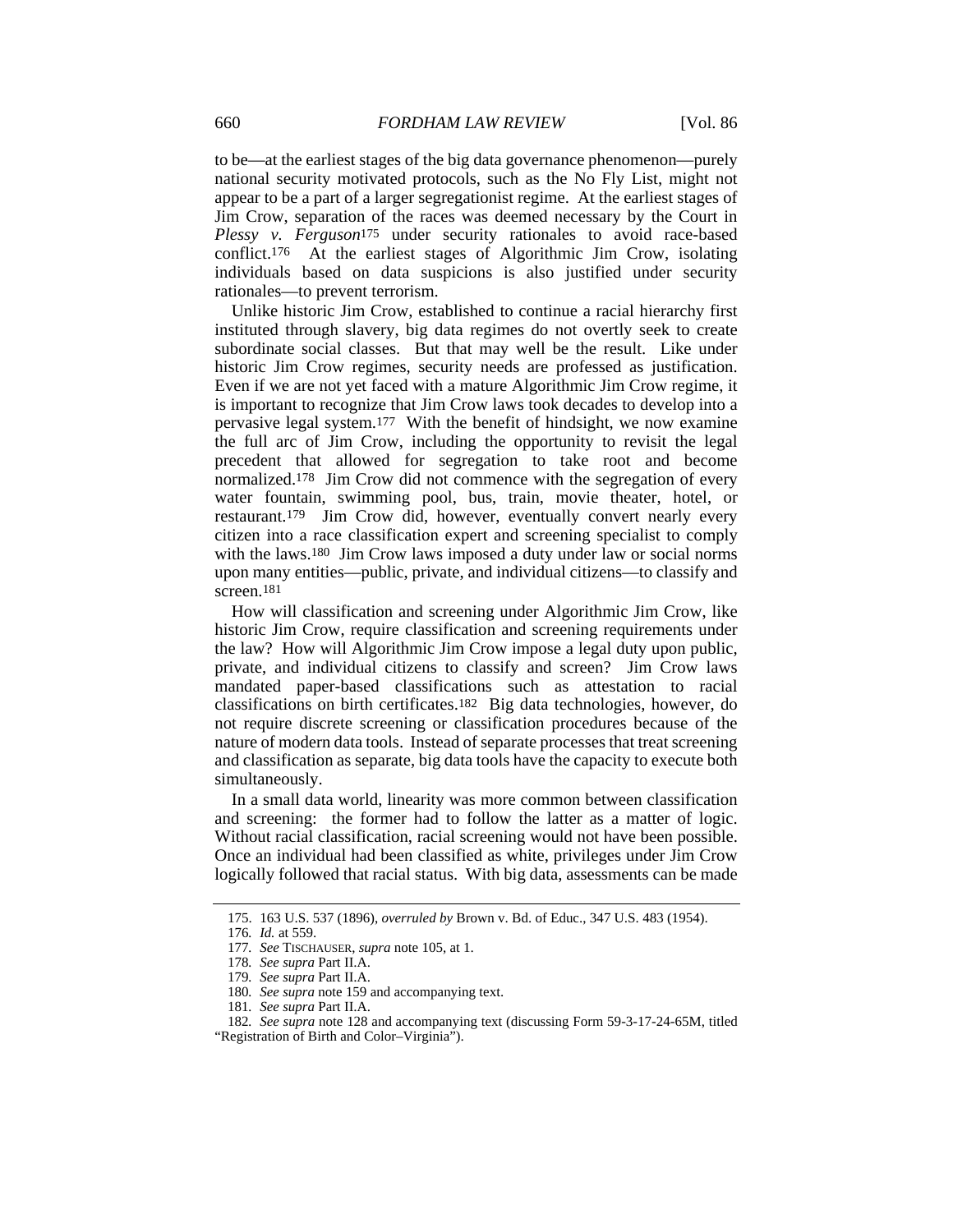concurrently and, thus, consecutive processes are not necessary but may occur. Under big data theories of identity management, an aggregation of data can, for instance, map identity—such as classification of potential terrorist status. In addition, the same vetting and screening protocols facilitate determinations as to access (e.g., whether an individual can board a plane or enter the country). It is the accumulation and analysis of the evergrowing aggregation of data that makes possible the database screening and algorithmic decision-making that is at the core of the extreme vetting enterprise.

New classification and screening technologies thus eliminate or reduce the need to conduct human-based screening. Historic Jim Crow laws required bus drivers to segregate passengers on the basis of race, a screening protocol that required human judgment and human action.183 Contemporary systems may use a combination of automated screening and human screening, such as TSA screeners relying upon the predictive analytic systems of the No Fly List.184 Algorithmic Jim Crow may also facilitate fully automated and digitized screening systems.185

Under contemporary forms of big data governance, classification will likely comprise a combination of traditional characteristics such as wellrecognized protected classifications (e.g., race, national origin, gender, and age) as well as nonprotected attributes (e.g., data deemed suspicious, unstable or anomalous digital data, and database screening and algorithmically derived results) that allow for inferences of guilt. But instead of impermissibly distributing or withholding privileges based on protected classifications, big data will simply incorporate them as part of a "risk assessment." Such threat risk assessments will attempt to predict criminal or terroristic predisposition.186 Unlike historic Jim Crow, Algorithmic Jim Crow may not require classification in order to conduct screening. Because of the vast amounts of digital data that can be analyzed for both classification and screening purposes, data will, at times, be collected and sorted for classification to screen.187 At other times, data will be collected and screened

<sup>183</sup>*. See generally supra* Parts II.A–B.

<sup>184</sup>*. See* Hu, *supra* note 160, at 1743.

<sup>185</sup>*. Id.* at 1746.

<sup>186</sup>*. See infra* note 227 and accompanying text; *see also* David Cole, *The Difference Prevention Makes: Regulating Preventive Justice*, 9 CRIM. L. & PHIL. 501, 504 (2014); Jennifer C. Daskal, *Pre-Crime Restraints: The Explosion of Targeted, Noncustodial Prevention*, 99 CORNELL L. REV. 327, 331 (2014).

 <sup>187.</sup> Emerging facial recognition technology can capture digital photos and screen for "soft biometrics" that include data relevant to the classification of protected individuals—such as identifying ethnicity and skin color. *See* Noah Shachtman, *Army Tracking Plan: Drones That Never Forget a Face*, WIRED (Sept. 28, 2011, 6:30 AM), https://www.wired.com/ 2011/09/drones-never-forget-a-face/ [https://perma.cc/8HLQ-TFJ4] ("The key [to more advanced facial recognition technology] is a kind of digital stereotyping. Using a series of socalled 'soft biometrics'—everything from age to gender to 'ethnicity' to 'skin color' to height and weight—the system can keep track of targets 'at ranges that are impossible to do with facial recognition' . . . ."); *see also* SIMONE BROWNE, DARK MATTERS: ON THE SURVEILLANCE OF BLACKNESS 110 (2015) ("Digital epidermalization [through biometric recognition technologies] is the exercise of power cast by the disembodied gaze of certain surveillance technologies (for example, identity card readers and e-passport verification machines) that can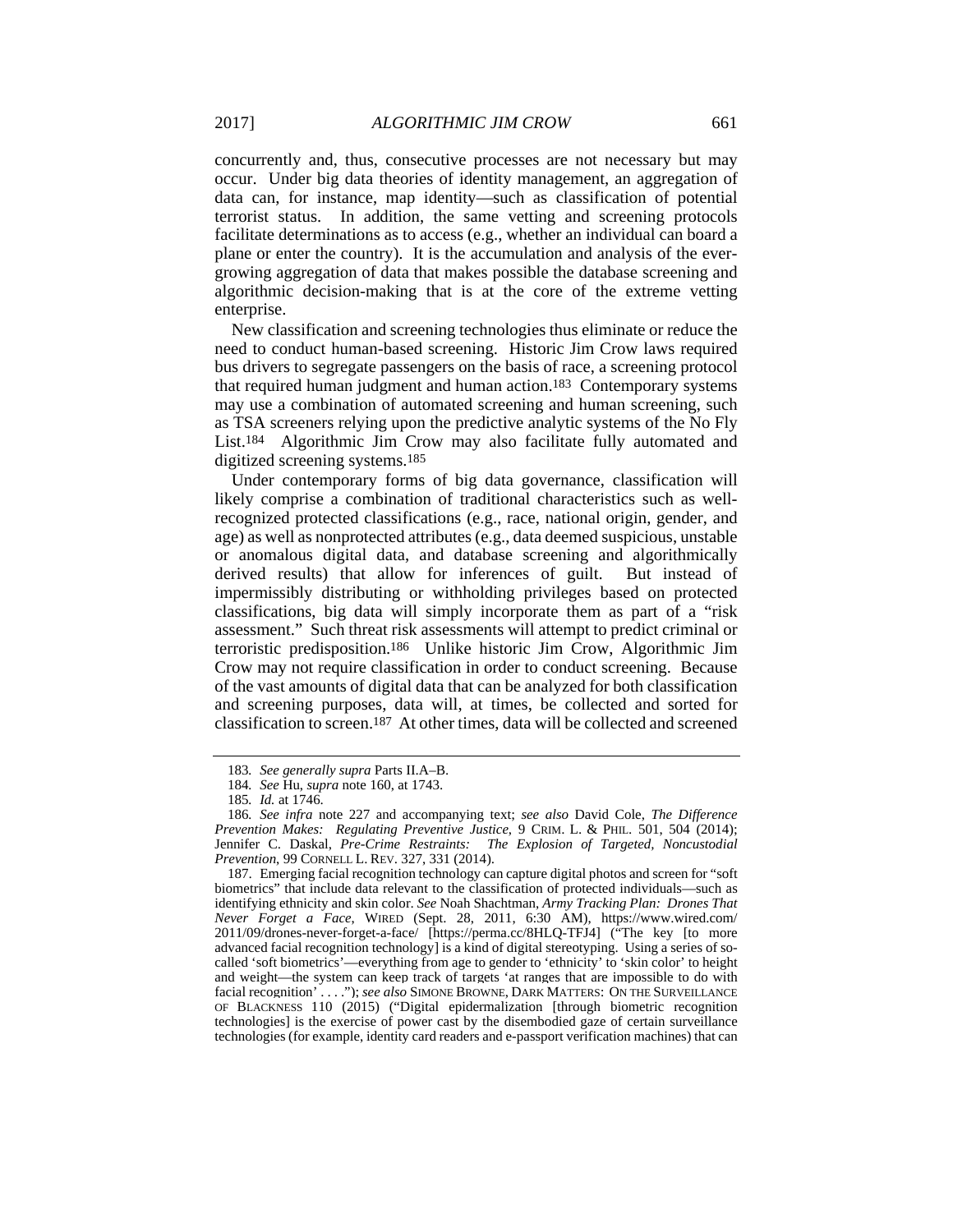to determine a classification. Thus, big data governance facilitates screening and classification, or classification and screening, through big data systems such as database screening, digital watchlisting, and security analytics.

Extreme vetting, as proposed in the March 6, 2017, Order and the September 24, 2017, Order—and as promulgated by other immigrant screening systems—is used in this Article as a mere example for how Algorithmic Jim Crow regimes can potentially burrow into national security policy-making. Directives such as the presidential Executive Order188 can create classification and screening systems under law, regulation, and policy.189 To understand how, it is important to dissect the manner in which extreme vetting and other DHS algorithmically driven programs are likely to classify and screen citizens and noncitizens.

Yet, a full explanation of how algorithmic classification and screening systems work, and the problems presented by big data and predictive analytics, is beyond the scope of this Article.190 There has been much important work and attention addressing the broader topic, as well as the issue of discrimination resulting from the use of these emerging technologies.191 Predictive analytics make actionable or useful information from data by using algorithms and other machine-learning techniques.192

 192. Ravi Kalakota, *Making Money on Predictive Analytics—Tools, Consulting and Content*, BUS. ANALYTICS 3.0 (Mar. 18, 2012), https://practicalanalytics.co/2012/03/18

be employed to do the work of alienating the subject by producing a truth about the racial body and one's identity (or identities) despite the subject's claims.").

<sup>188</sup>*. See supra* Part I.

<sup>189</sup>*. Id.*

<sup>190</sup>*.* Important scholarship and research is underway on the topics of algorithmic governance, and algorithmic fairness and transparency. *See generally* Mike Ananny & Kate Crawford, *Seeing Without Knowing: Limitations of the Transparency Ideal and Its Application to Algorithmic Accountability*, NEW MEDIA & SOC'Y, Dec. 13, 2016; Omer Tene & Jules Polonetsky, *Taming the Golem: Challenges of Ethical Algorithmic Decision Making*, 19 N.C. J.L. & TECH. (forthcoming 2017), https://ssrn.com/abstract=2981466 [https://perma.cc/HTN5-24SG]; Solon Barocas et al., Governing Algorithms: A Provocation Piece (2013) (unpublished manuscript), http://edshare.soton.ac.uk/8849/31/48-Governing-Algorithms.pdf [https://perma.cc/R9R9-N4HW]; Harry Surden, Values Embedded in Legal Artificial Intelligence (Mar. 13, 2017) (unpublished manuscript), https://ssrn.com/abstract= 2932333 [https://perma.cc/ZD8K-JA3G].

<sup>191</sup>*. See generally* CATHY O'NEIL, WEAPONS OF MATH DESTRUCTION (2016) (providing examples of discrimination from the use of predictive modeling in a variety of settings); FRANK PASQUALE, THE BLACK BOX SOCIETY: THE SECRET ALGORITHMS THAT CONTROL MONEY AND INFORMATION (2015); Anupam Chander, *The Racist Algorithm?*, 115 MICH. L. REV. 1023 (2017); Tal Zarsky, *Transparency in Data Mining: From Theory to Practice*, *in* DISCRIMINATION AND PRIVACY IN THE INFORMATION SOCIETY: DATA MINING AND PROFILING IN LARGE DATABASES 301 (Bart Custers et al. eds., 2013); Joshua A. Kroll et al., *Accountable Algorithms*, 165 U. PA. L. REV. 633 (2017); Claire Cain Miller, *Algorithms and Bias: Q. and A. with Cynthia Dwork*, N.Y. TIMES (Aug. 10, 2015), https://www.nytimes.com/ 2015/08/11/upshot/algorithms-and-bias-q-and-a-with-cynthia-dwork.html

<sup>[</sup>https://perma.cc/93EH-9G5N] ("Cynthia Dwork, a computer scientist at Microsoft Research in Silicon Valley . . . discussed how algorithms learn to discriminate, who's responsible when they do, and the trade-offs between fairness and privacy."); Lauren Weber & Elizabeth Dwoskin, *Are Workplace Personality Tests Fair?*, WALL ST. J. (Sept. 29, 2014), https://www.wsj.com/articles/are-workplace-personality-tests-fair-1412044257 [https://perma.cc/3GUY-F7ZP].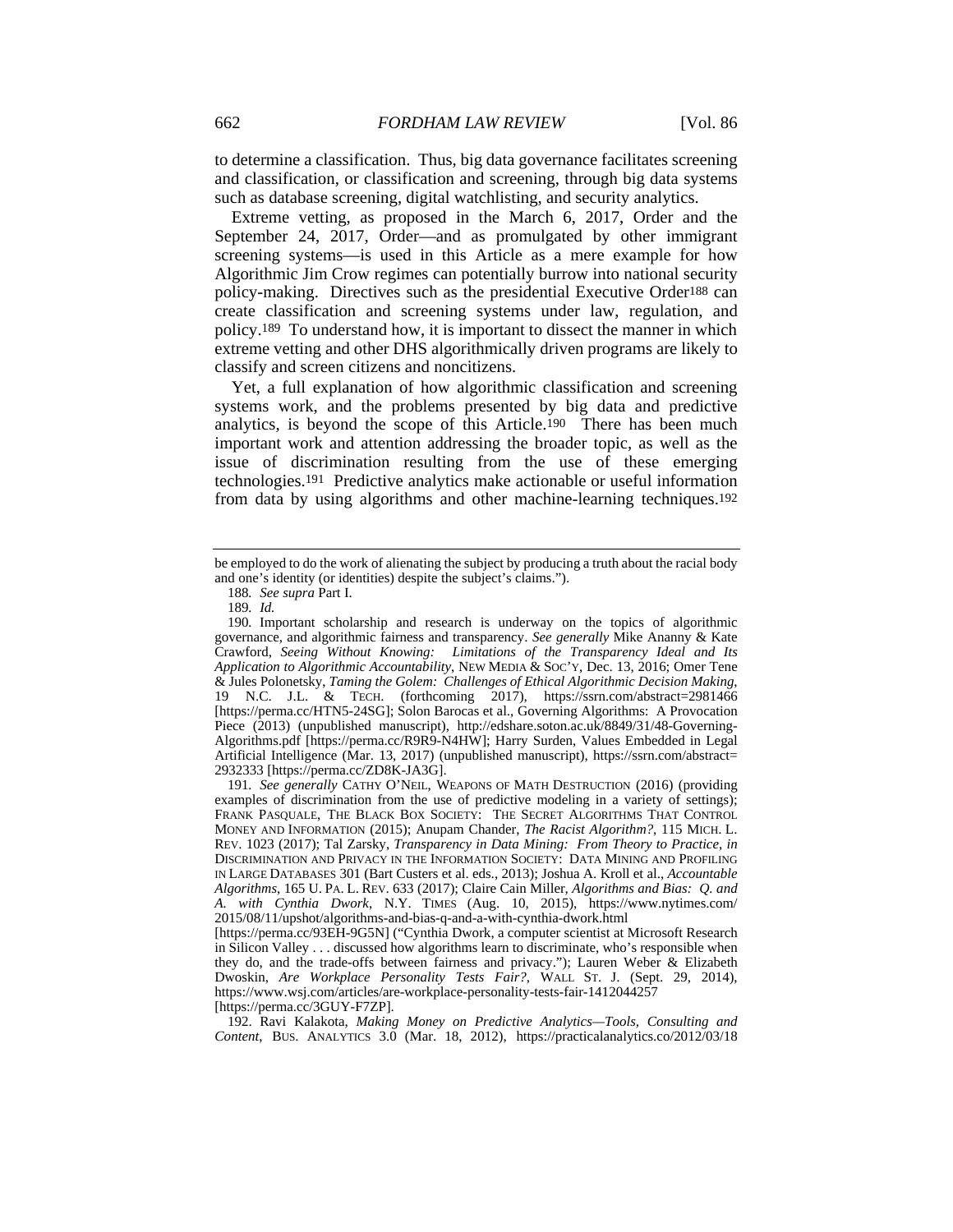While algorithms and other machine-learning technologies can make meaningful connections from large sets of data that are outside any human capabilities, researchers and experts are increasingly noting their limitations: artificial intelligence systems are not immune to inherent racial biases, and thus judgments derived from algorithms may also be suspect.193

#### III. THEORETICAL EQUALITY UNDER ALGORITHMIC JIM CROW

Part III explores how modern vetting protocol is properly understood as part of a web of identity-management technologies that may extend to the entire citizenry. For example, although extreme vetting is presented as a procedure that is restricted to refugees, immigrants, and foreign visitors seeking a travel visa to the United States, this characterization is misleading. Extreme vetting is better grasped as a function of database screening and digital watchlisting systems that can be applied equally to all citizens and noncitizens under a wide range of contexts, often justified by national and homeland security policy rationales.

# *A. Limitations of Equal Protection as a Legal Response to Algorithmic Jim Crow*

Before they are allowed to fly, work, drive, or vote, citizens and noncitizens alike can now be subjected to mass data collection and automated or semiautomated database screening protocols.194 Increasingly, in the name of national and homeland security, post-9/11 big data programs implemented by the government allow for core rights and freedoms to be partially obstructed in some instances or altogether blocked in others.195 Moreover, because of the "virtual" nature of mass data collection and database screening and the classified nature of certain programs, the digital mediation and potential interference of liberty interests can occur without our knowledge or consent.196

As the national population is increasingly represented in the growing databases and becomes subject to potential across-the-board vetting and screening, claims of equal protection violations may collapse. This

<sup>/</sup>making-money-on-predictive-analytics-tools-consulting-and-content/

<sup>[</sup>https://perma.cc/LBV3-N9BL].

<sup>193</sup>*. See generally* O'NEIL, *supra* note 191; DAVID ROBINSON ET AL., CIVIL RIGHTS, BIG DATA, AND OUR ALGORITHMIC FUTURE (2014); Solon Barocas & Andrew D. Selbst, *Big Data's Disparate Impact*, 104 CALIF. L. REV. 671 (2016); Julia Angwin et al., *Machine Bias*, ProPublica (May 23, 2016), https://www.propublica.org/article/machine-bias-riskassessments-in-criminal-sentencing [https://perma.cc/EM5U-ZNTA]; Miller, *supra* note 191. 194*. See infra* notes 327–33 and accompanying text.

<sup>195</sup>*. See Big Data: Seizing Opportunities, Preserving Values*, WHITE HOUSE 5 (2014), https://obamawhitehouse.archives.gov/sites/default/files/docs/20150204\_Big\_Data\_ Seizing\_Opportunities\_Preserving\_Values\_Memo.pdf [https://perma.cc/R9S9-S9HB].

<sup>196</sup>*. See* PASQUALE, *supra* note 191, at 101–03 (describing private credit scoring regimes and computerization of the finance sector); Danielle Keats Citron & Frank Pasquale, *The Scored Society: Due Process for Automated Predictions*, 89 WASH. L. REV. 1, 3–4 (2014) (discussing algorithmic and scoring systems implemented by various individuals or companies that use data to make decisions on characterizing a person in numerous aspects of society).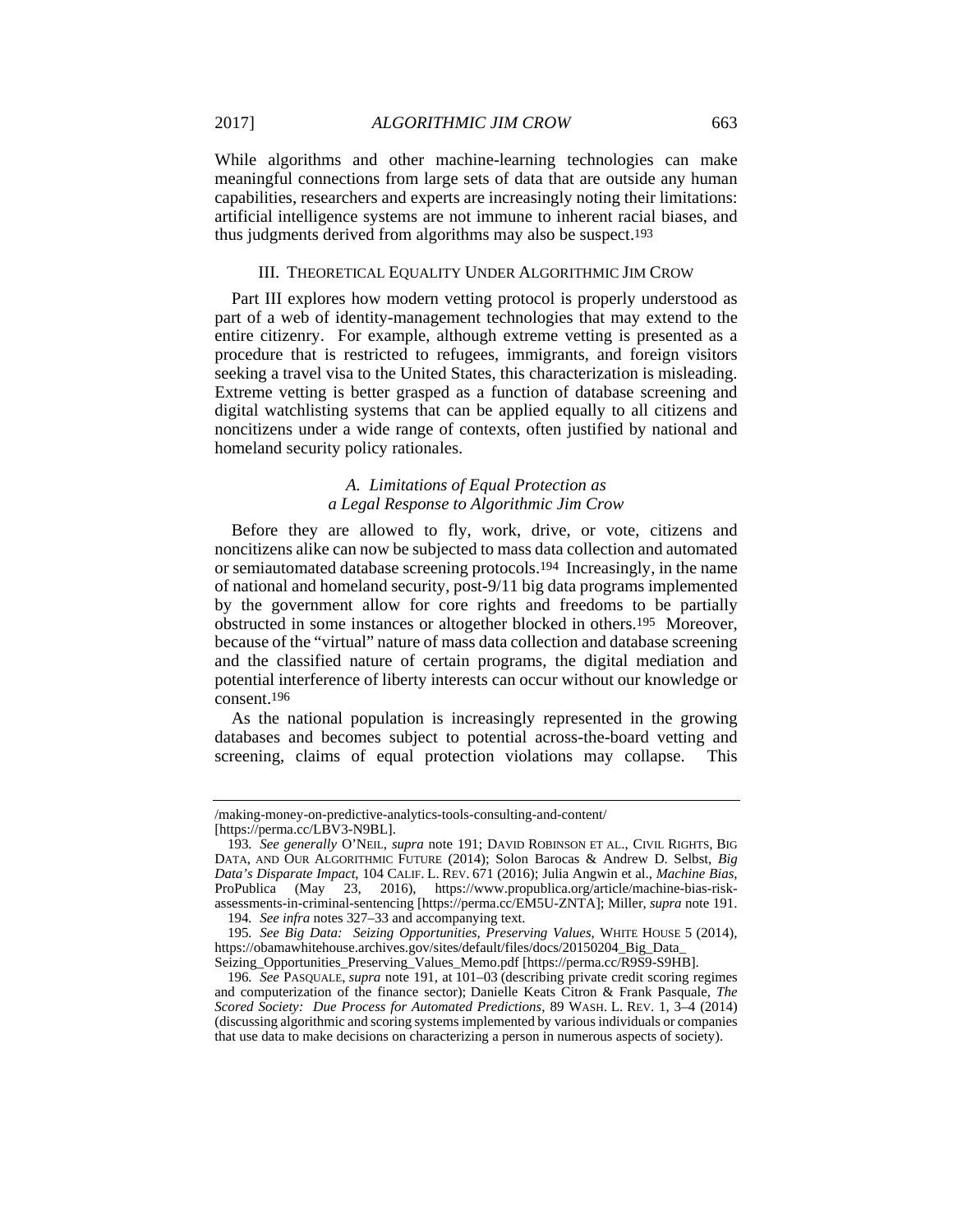likelihood increases as defenders of database screening argue such screening minimizes the role of the human element and thus minimizes the risk of racial profiling on a theoretical level. Because the algorithms of any given big data vetting or database screening system will not be transparent to those subject to screening, the denial of a benefit or privilege, or consequences such as detainment and deportation, will be without apparent cause beyond the fact that the database has determined that they should be targeted.197

Thus, Algorithmic Jim Crow demonstrates how Jim Crow regimes can adapt and evolve through use of modern technology. In Michelle Alexander's seminal work, *The New Jim Crow: Mass Incarceration in the Age of Colorblindness*,198 the story of Jim Crow has transformed from one of mass segregation and disenfranchisement regimes in the post-Reconstruction era into mass incarceration regimes in the post-War on Drugs199 and the era of mandatory minimum sentencing guidelines.200 Alexander posits that Jim Crow should be evaluated as a constantly evolving process, not a historical artifact.201 Redressing new forms of Jim Crow requires observing innovations in law and policy that result in the entrenchment of inequities on the basis of race and other sites of historic discrimination.202 As such, Alexander warns that vigilance is needed to bear witness to an evolutionary process of law and policy that can lead to new caste systems.203 This is especially true in a modern era that may present the mechanism for the caste as colorblind,204 and involve data tracking and digital sorting methods that may present a "virtual" cage problem.205

Taking a cue from Alexander to refuse to limit Jim Crow to regimes designed to subordinate a single race or class of individuals, we may see the newest emergence of Jim Crow in mass surveillance and algorithm-driven decision-making. Database screening and digital watchlisting systems, in fact, can serve as complementary and facially colorblind supplements to mass incarceration systems.206 The purported colorblindness of mandatory sentencing and mass incarceration systems, for instance, parallels the

<sup>197</sup>*. See* Hu, *supra* note 160.

 <sup>198.</sup> MICHELLE ALEXANDER, THE NEW JIM CROW: MASS INCARCERATION IN THE AGE OF COLORBLINDNESS (rev. ed. 2012).

<sup>199</sup>*. Id.* at 47–58, 185–86.

<sup>200</sup>*. Id.* at 87–93.

<sup>201</sup>*. See generally id.*

<sup>202</sup>*. Id.* at 58.

<sup>203</sup>*. Id.* at 21 ("Any candid observer of American racial history must acknowledge that racism is highly adaptable. The rules and reasons the political system employs to enforce status relations of any kind, including racial hierarchy, evolve and change as they are challenged.").

<sup>204</sup>*. Id.* at 240–45.

<sup>205</sup>*. Id.* at 184 ("In the system of mass incarceration, a wide variety of laws, institutions, and practices—ranging from racial profiling to biased sentencing policies, political disenfranchisement, and legalized employment discrimination—trap African Americans in a virtual (and literal) cage."); *see also* Erin Murphy, *Paradigms of Restraint*, 57 DUKE L.J. 1321, 1328 (2008).

<sup>206</sup>*. See* BROWNE, *supra* note 187, at 110; Andrew Guthrie Ferguson, *Big Data and Predictive Reasonable Suspicion*, 163 U. PA. L. REV. 327, 329 n.6 (2015).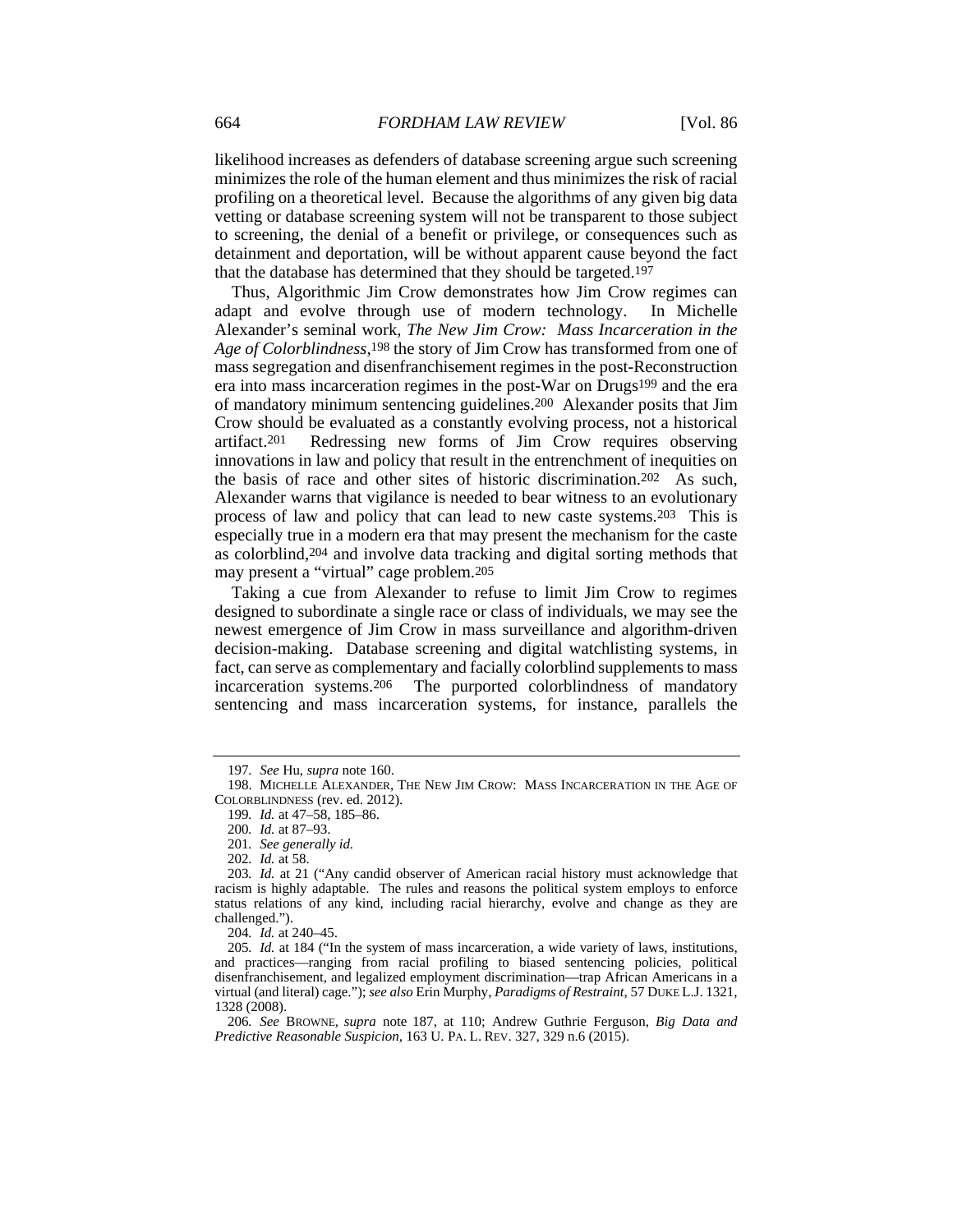purported colorblindness of mandatory database screening and vetting systems.

As Reva Siegel has theorized, anticlassification jurisprudence cannot achieve the same aims as antisubordination or antibalkinization jurisprudence.207 In contemporary equality cases considered before the Supreme Court, Siegel observes: "The Justices who vote against affirmative action and other race-conscious civil rights policies are said to reason from a colorblind anticlassification principle, premised on the belief that the Constitution protects individuals, not groups, and so bars all racial classifications, except as a remedy for specific wrongdoing."208 This judicial predisposition to overturn programs that redress wrongs for suspect classifications—even when the clear purpose of such programs is to assist those historically harmed by such classifications—means that vetting and screening protocols that do not overtly target such suspect classifications will not present an equal protection problem. In other words, if the "anticlassification principle" continues to dominate equal protection jurisprudence, "race-neutral" and equally applied database screening and digital watchlisting systems will not appear to be inconsistent with the anticlassification premise of equality law. Therefore, such programs may pass equal protection muster, even if they impose disparate consequences.209

Similarly, Jack Balkin provocatively asserts that the law of equality is often, in fact, the law of inequality.210 Balkin argues that, historically and paradoxically, the law of equality has been adaptive to enforce inequality.211 Balkin explains that the Supreme Court in *Plessy v. Ferguson* acknowledged that a multitude of social and economic inequities arise on the basis of race.212 Nonetheless, *Plessy* ratified racial segregation after finding no equal protection defect with Jim Crow institutions.213 The Court concluded that

 <sup>207.</sup> Reva B. Siegel, *From Colorblindness to Antibalkanization: An Emerging Ground of Decision in Race Equality Cases*, 120 YALE L.J. 1278, 1282 (2011) (contending that equality law can and should strive toward "vindicating antibalkanization—rather than colorblindness—values").

<sup>208</sup>*. Id.* at 1281.

<sup>209</sup>*. Id.* at 1338–42 (explaining that disparate-impact theories of discrimination are more currently and directly recognized by equality jurisprudence established under Title VII of the Civil Rights Act of 1964). *See generally* MICHAEL OMI & HOWARD WINANT, RACIAL FORMATION IN THE UNITED STATES (3d ed. 2015); Reva B. Siegel, *Why Equal Protection No Longer Protects: The Evolving Forms of Status-Enforcing State Action*, 49 STAN. L. REV. 1111 (1997).

 <sup>210.</sup> JACK M. BALKIN, CONSTITUTIONAL REDEMPTION: POLITICAL FAITH IN AN UNJUST WORLD 139–73 (2011).

<sup>211</sup>*. Id.* at 163 ("The model of scrutiny rules declares unconstitutional a set of delegitimated state practices of race discrimination that were associated with Jim Crow in the South, but it does not abolish all forms of racial inequality or social stratification. Rather, the model of scrutiny rules develops alongside new forms of racial and social stratification produced in the post-civil rights era."); *see also* Reva B. Siegel, *Discrimination in the Eyes of the Law: How "Color Blindness" Discourse Disrupts and Rationalizes Social Stratification*, 88 CALIF. L. REV. 77, 83 (2000) (describing a process of "preservation-throughtransformation" whereby the law adapts to protect new forms of social stratification).

 <sup>212.</sup> BALKIN, *supra* note 210, at 145–46 (citing Plessy v. Ferguson, 163 U.S. 537, 551–52 (1896), *overruled by* Brown v. Bd. of Educ., 347 U.S. 483 (1954)).

<sup>213</sup>*. Id.* at 144–46.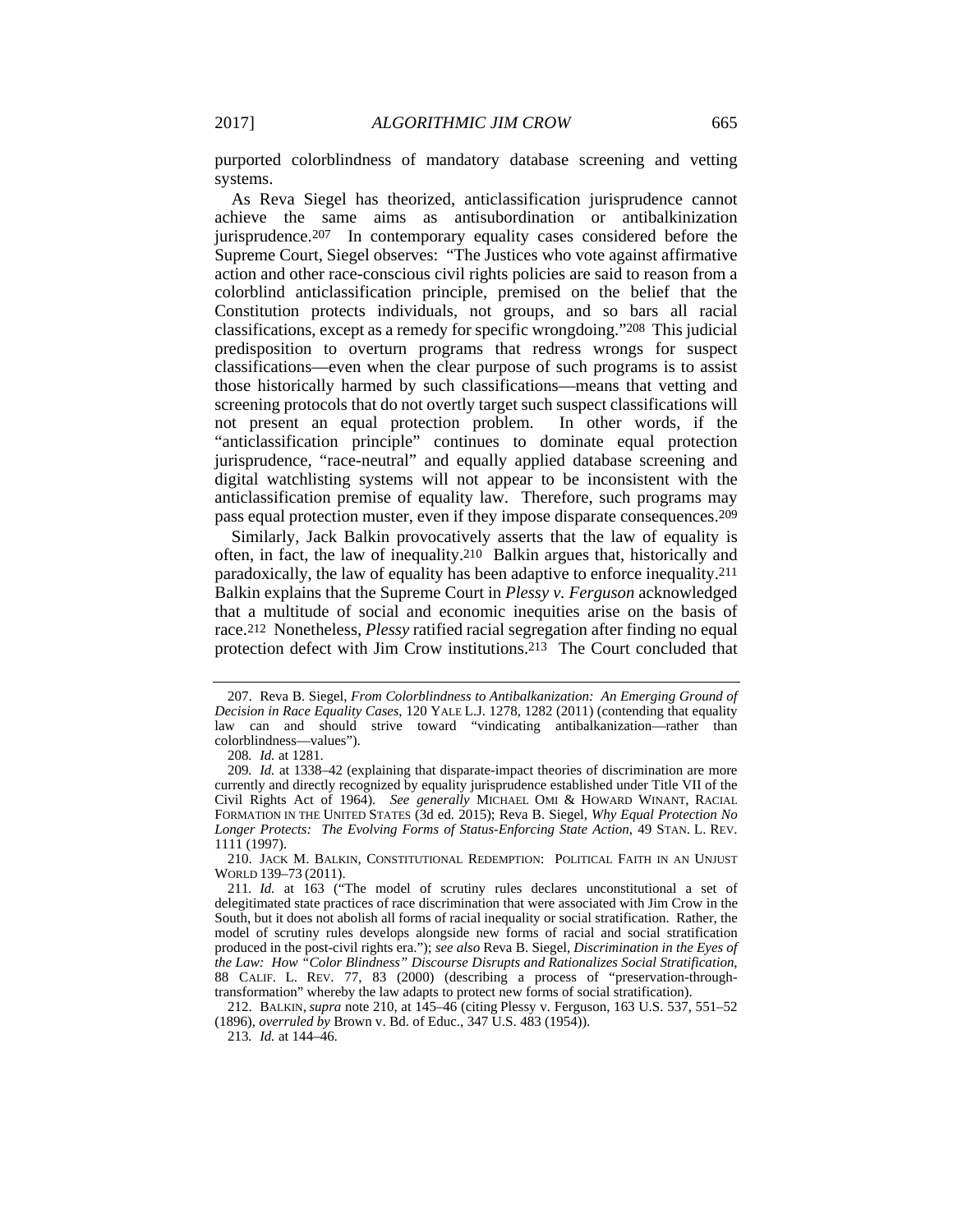the "separate but equal" principle upheld the equality guarantees required under the Equal Protection Clause so long as the government provided a form of theoretical equality on the back end of segregation.214 According to *Plessy*, the separation of the races on the front end of state laws did not create a violation of the Equal Protection Clause because the discrimination could be redressed on the back end.215 The *Plessy* Court further concluded that racial separation on the front end could serve important law-and-order goals, such as increasing a state's interest in ensuring safety and social order among the different races.216

This legal reasoning is now widely discredited and, as noted, the Court now has an antidiscrimination approach that strictly scrutinizes laws that operate along such suspect classifications.217 Nevertheless, that approach too is viewed as inadequate by constitutional law experts and as hindering efforts to address unequal realities. In contrast to the theoretical equality guarantees assured on the back end of sorting methods instituted under historic Jim Crow regimes, at the dawn of the big data revolution we may be witnessing more and more legal contexts in which all are equally subject to digitalized vetting and database screening protocols but with results on the back end that raise equal protection concerns. Equality law that demands that the government provide equal treatment under the law on a theoretical level on the front end therefore prohibits traditional Jim Crow institutions. But Siegel, Balkin, and others caution that equality law cannot stop at a judicial inquiry that ensures colorblindness on the front end since that risks turning a blind eye to the disparate impacts that can result on the back end.218

As the government continues to acquire more big data tools to serve governance goals, such as database screening systems and predictive analytics that assess risk, equality law may find no constitutional problem with replication in reverse form of the social inequality permitted under the "separate but equal" principle. Under an emerging technologically enhanced Jim Crow regime, mass surveillance and semiautomated or automated algorithmic sorting methods will appear to be equally applied across entire populations. The colorblind and anticlassification premises of vetting and screening systems will comport with an "equal but separate" principle. These systems, however, will potentially offer only theoretical equality on the front end of newly emerging data surveillance and data-sorting methods. Meanwhile, any disparate impacts on the back end will be hard to challenge judicially because algorithmic decision-making can occur in ways that are difficult to document.

<sup>214</sup>*. Id.* at 140.

<sup>215</sup>*. Id.* 144–48 (describing a "tripartite theory" of divided rights and equality that recognized three categories: "civil, political, and social"). *Plessy* did not attempt to extend political or social equality rights under the Fourteenth Amendment. *Id.* 

<sup>216</sup>*. Plessy*, 163 U.S. at 550–51.

<sup>217</sup>*. See generally supra* Part II.A.

<sup>218</sup>*. See* Primus, *supra* note 26, at 504–09.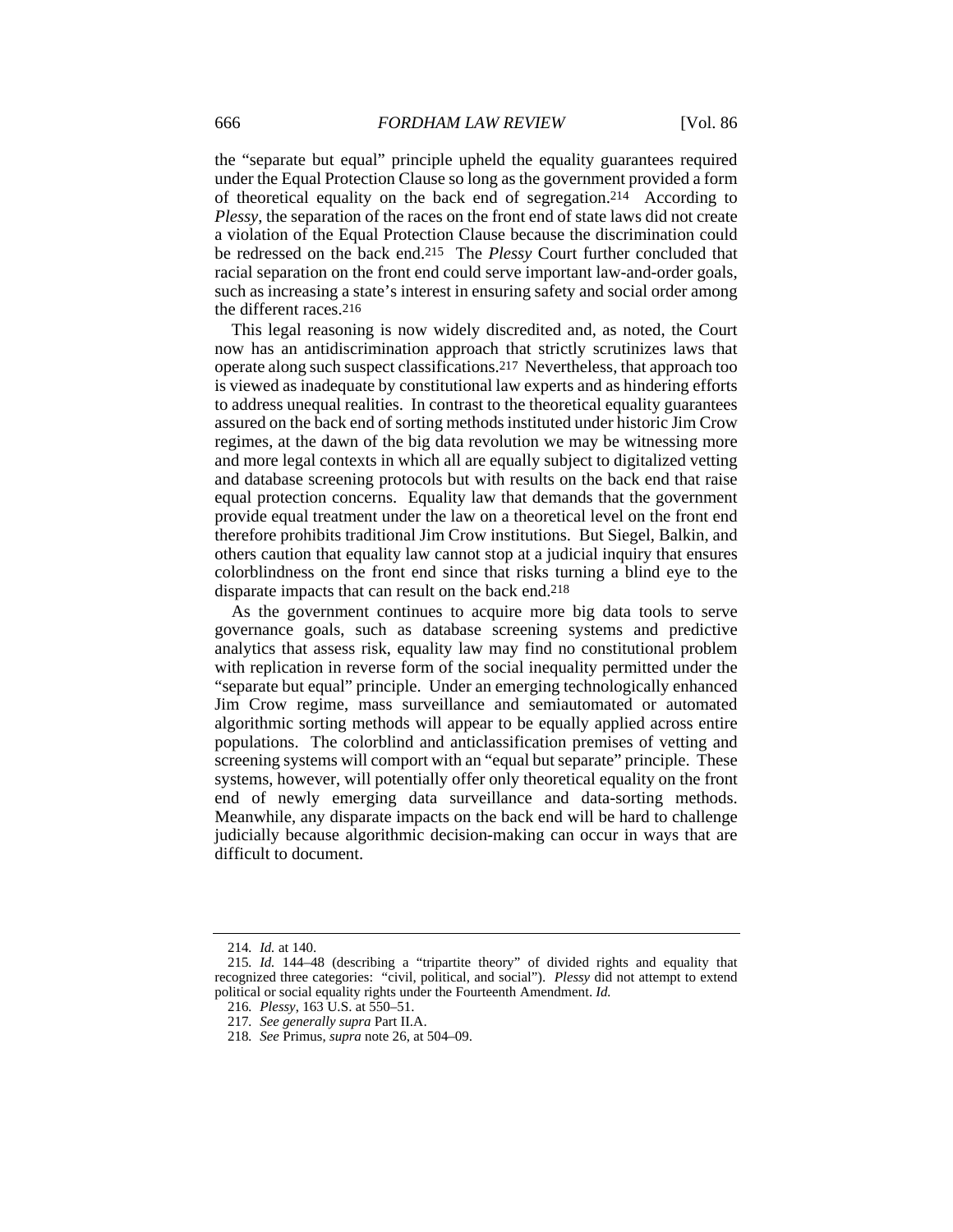The evolution of constitutional protections is, thus, critically necessary in what Balkin and Sanford Levinson term the "National Surveillance State."219 In the National Surveillance State, the integration of bureaucratized and normalized data collection and Information Society surveillance technologies into day-to-day governance should be understood as a distinctive concern of American constitutionalism: "One of the most important developments in American constitutionalism is the gradual transformation of the United States into a National Surveillance State."220 Constitutional protections that once were taken for granted in a small data world have proven robust in theory but lacking in practical application.221 Often, it is not so much that our physical personhood is threatened in the National Surveillance State, but as Daniel Solove describes it, it is our "digital person" that has been placed at risk.222

The shift to the National Surveillance State and big data governance should be understood as paradigmatic. Big data and algorithmic intelligence technologies are disruptive and transformative in nature.223 Defined by their predictive and correlative capacities, big data technologies are capable of facilitating a new type of knowledge that some argue is akin to virtual reality (e.g., probabilistic or algorithmic holograms).224

Thus, big data surveillance that transforms into normalized day-to-day governance practices often poses harms that are more virtual than physical for instance, digitally derived suspicion harms rather than detention harms.225 As a result, big data-driven predictive-policing methods are void of reasonable suspicion as once defined in a small data world.226 For example, while in a small data world, reasonable suspicion is based on specific facts or inferences regarding a specific individual's involvement in criminal activity. In a big data world, on the other hand, targeting of suspects can proceed based on data that is associated with them as collected in a database

225*. See* Murphy, *supra* note 205, at 1358.

 <sup>219.</sup> *See* Balkin & Levinson, *supra* note 145, at 521. Balkin and Levinson define the "National Surveillance State" as being "characterized by a significant increase in government investments in technology and government bureaucracies devoted to promoting domestic security and (as its name implies) gathering intelligence and surveillance using all of the devices that the digital revolution allows." *Id.* at 520–21; *see also* Balkin, *supra* note 145, at 3.

 <sup>220.</sup> Balkin & Levinson, *supra* note 145, at 520.

 <sup>221.</sup> *Id.* at 523.

 <sup>222.</sup> DANIEL J. SOLOVE, THE DIGITAL PERSON: TECHNOLOGY AND PRIVACY IN THE INFORMATION AGE 1 (2004); *see also* JULIE E. COHEN, CONFIGURING THE NETWORKED SELF: LAW, CODE, AND THE PLAY OF EVERYDAY PRACTICE 1 (2012).

<sup>223</sup>*. See generally* KITCHIN, *supra* note 32; MAYER-SCHÖNBERGER & CUKIER, *supra* note 32; EVGENY MOROZOV, TO SAVE EVERYTHING, CLICK HERE: THE FOLLY OF TECHNOLOGICAL SOLUTIONISM (2013); danah boyd & Kate Crawford, *Critical Questions for Big Data: Provocations for a Cultural, Technological, and Scholarly Phenomenon*, 15 INFO. COMM. & SOC'Y 662 (2012); Citron & Pasquale, *supra* note 196; Hu, *supra* note 171; Omer Tene & Jules Polonetsky, *Privacy in the Age of Big Data: A Time for Big Decisions*, 64 STAN. L. REV. ONLINE 63 (2012).

 <sup>224.</sup> *See* Seth Fletcher, *How to Think About Privacy: An Interview with Jason Lanier*, SCI. AM. (Nov. 1, 2013), https://www.scientificamerican.com/article/lanier-interview-how-tothink-about-privacy/ [https://perma.cc/AJ5J-5MVT].

<sup>226</sup>*. See* Ferguson, *supra* note 206, at 336; Elizabeth E. Joh, *Policing by Numbers: Big Data and the Fourth Amendment*, 89 WASH. L. REV. 35, 42–48, 56 (2014).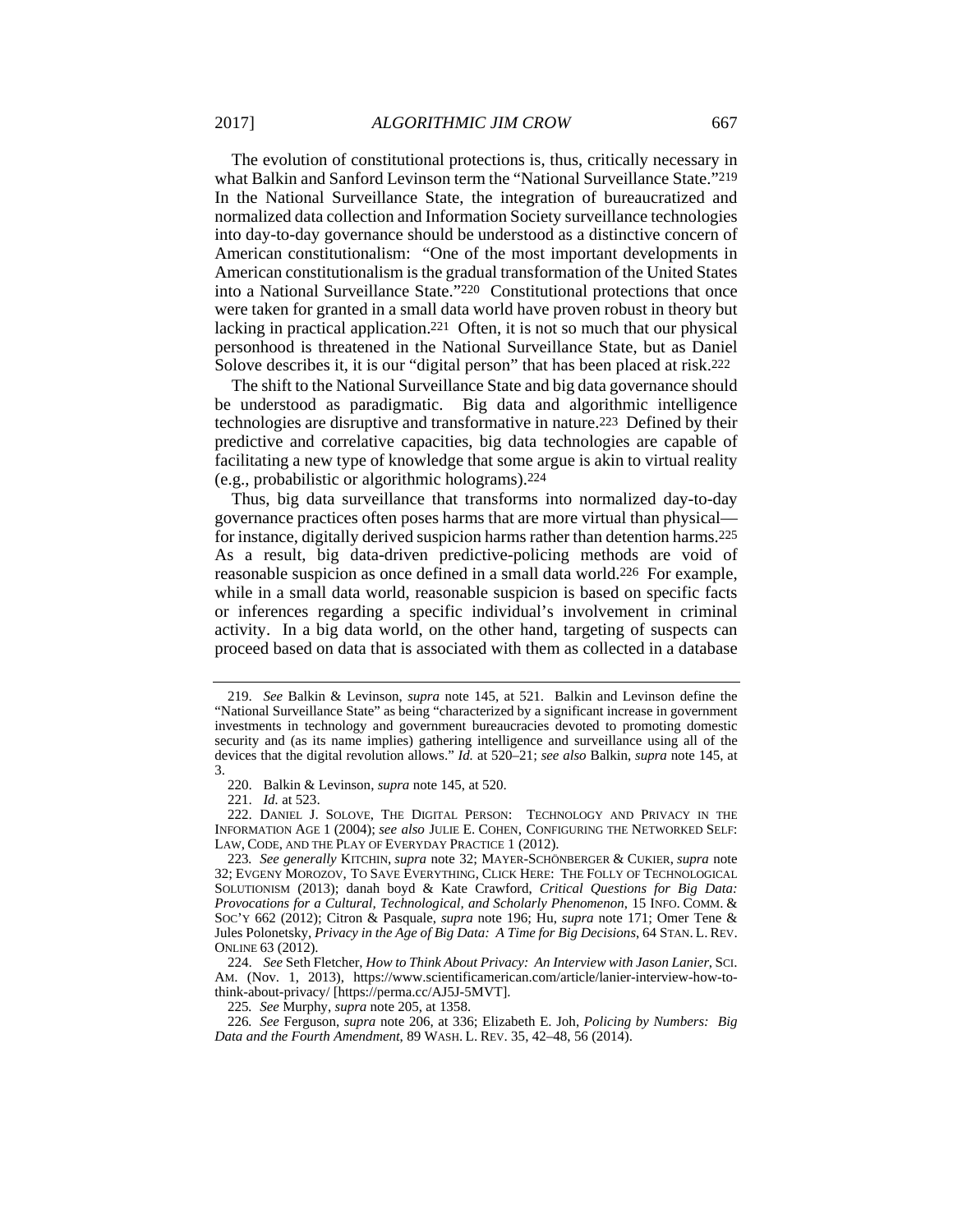and that fit particular profiles targeted by database searches. Small data discrimination, consequently, can evolve into a form of big data discrimination in a myriad of ways. For example, statistical guilt or correlative evidence that support inferences of suspicion can be assigned through "race-neutral" tools that screen entire populations "equally."

## *B. No Fly List and Discrimination on the Back End of Vetting and Database Screening Protocols*

To further understand how Algorithmic Jim Crow works in practice in across-the-board vetting, this Part examines the No Fly List, the birth of a "precrime"227 vetting system that screens citizens and noncitizens in a purportedly equal manner on the front end. De facto discrimination, for instance, has been alleged in the disparate impact of the No Fly List, a system that has been referred to as a "Flying While Muslim" program.228

Although discrimination may not occur on the front end of the vetting and screening process of the No Fly List, plaintiffs challenging the No Fly List allege that the program results in disparate consequences that disproportionately impact those populations associated with terrorism, such as military-age Muslim males229 or Muslims who may be swept into the No Fly List database screening systems by virtue of intensified surveillance of Muslim communities by the intelligence community.230 Examining the No Fly List litigation shows that, in the absence of discrimination in front-end enforcement techniques, back-end discrimination can emerge from the supposedly neutral analytics of the digital watchlisting and database screening system itself.

The No Fly List as well as other vetting and screening systems have already faced multiple legal challenges. Federal courts have been asked to address the new types of harms presented by digital watchlisting and database screening in the National Surveillance State.231 Of the challenges to multiple identity-management technologies that have reached the Supreme Court, none have allowed for an equal protection claim. As Cass Sunstein explains, "[t]he Equal Protection Clause is directed at the legality of classifications. When a classification is challenged, the first question is whether it is drawn on the basis of race or some other characteristic thought to call for

<sup>227</sup>*. See* Ian Kerr, *Prediction, Pre-emption, Presumption: The Path of Law After the Computational Turn*, *in* PRIVACY, DUE PROCESS AND THE COMPUTATIONAL TURN: THE PHILOSOPHY OF LAW MEETS THE PHILOSOPHY OF TECHNOLOGY 91, 93 (Mireille Hildebrandt & Katja de Vries eds., 2013); *see also* Cole, *supra* note 186, at 518; Daskal, *supra* note 186, at 328.

<sup>228</sup>*. 'Flying While Muslim': Profiling Fears After Arabic Speaker Removed from Plane*, NPR (Apr. 20, 2016), http://www.npr.org/2016/04/20/475015239/flying-while-muslimprofiling-fears-after-arabic-speaker-removed-from-plane [https://perma.cc/K6CS-3DA3].

 <sup>229.</sup> The plaintiffs in *Latif v. Holder* included many military-age Muslim males, many of whom are U.S. citizens who served in the U.S. military. *See, e.g.*, First Amended Complaint at 1, Ibrahim v. Dep't of Homeland Sec., 62 F. Supp. 3d 909 (N.D. Cal. 2014) (No. 3:06- 00545-WHA), 2006 WL 2330786.

 <sup>230.</sup> Ibrahim was under surveillance by the FBI, allegedly because she was Muslim. *See Ibrahim*, 62 F. Supp. 3d at 916–17, 929.

<sup>231</sup>*. See generally* Balkin & Levinson, *supra* note 145.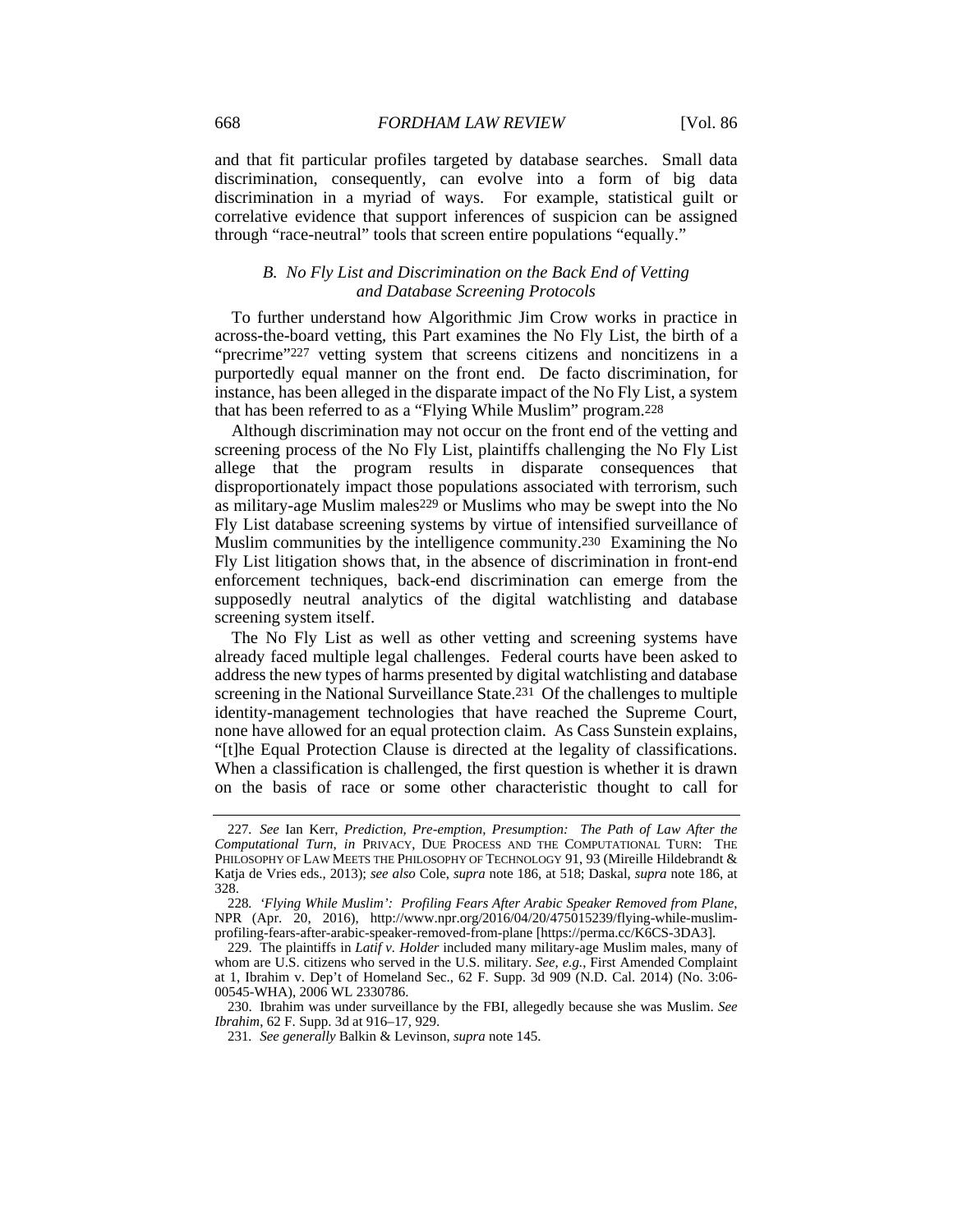'heightened' scrutiny."232 If there is an impermissible classification, that statute must survive the appropriate level of scrutiny. If there is no classification, Sunstein explains, the inquiry proceeds to a second question:

Was the classification motivated by an 'intention' to treat some class differently on the basis of race or, again, any other characteristic said to call for heightened scrutiny? If the answer is affirmative, heightened scrutiny must be applied; if negative, the statute must be upheld unless it is not rationally related to a legitimate state interest.233

Under the vetting and screening protocols of the No Fly List, there is no classification or characteristic that warrants "heightened" scrutiny. Further, thus far, there is no evidence that the vetting and database screening protocol is motivated by an "intention" to discriminate on the basis of an impermissible classification. Because equal protection is not a viable option to challenge the No Fly List—as the screening is applied in a purportedly equal manner—the use or misuse of data-driven tools has been central to the inquiry in the federal courts.

Specifically, No Fly List litigation has been primarily successful through procedural due process claims, though many plaintiffs also originally raised substantive due process claims.234 The due process challenge to the No Fly List is relevant here because that challenge attacks the workings of the vetting and screening processes, and, importantly, how identity-management technology can lead to stigmatization and reputational harms, allegedly on the basis of classification. For the purposes of this discussion, therefore, it is helpful to concurrently examine the due process analysis of two similar No Fly List cases, though acknowledgeable differences exist between them.

In both *Ibrahim v. Department of Homeland Security*235 and *Latif v. Holder*,<sup>236</sup> federal courts analyzed due process claims that the plaintiffs' rights to travel were infringed upon by their inclusion on the No Fly List. In *Latif*, the plaintiffs argued that the No Fly List burdens a protected liberty interest237 without due process of law: namely, that their placement on the No Fly List burdened their liberty interests in the freedom of travel,238 and freedom from the false stigmatization and association with terrorists and

 <sup>232.</sup> Cass R. Sunstein, *Public Values, Private Interests, and the Equal Protection Clause*, 1982 SUP. CT. REV. 127, 127; *see also* United States v. Virginia, 518 U.S. 515, 533 (1996); Regents of the Univ. of Cal. v. Bakke, 438 U.S. 265, 290–91 (1978); Frontiero v. Richardson, 411 U.S. 677, 686–87 (1973) (plurality opinion) (Brennan, J.); Loving v. Virginia, 388 U.S. 1, 11 (1967); Brown v. Bd. of Educ., 347 U.S. 483, 493 (1954); Bertrall L. Ross II & Su Li, *Measuring Political Power: Suspect Class Determinations and the Poor*, 104 CALIF. L. REV. 323, 324–26 (2016) (discussing evolution of suspect classifications and more exacting judicial levels of scrutiny for specific groups deemed protected under the Equal Protection Clause of the Fourteenth Amendment).

 <sup>233.</sup> Sunstein, *supra* note 232, at 127–28.

<sup>234</sup>*. See infra* notes 235–40 and accompanying text.

 <sup>235. 62</sup> F. Supp. 3d 909 (N.D. Cal. 2014).

 <sup>236. 28</sup> F. Supp. 3d 1134 (D. Or. 2014).

 <sup>237.</sup> Latif v. Holder, 686 F.3d 1122, 1126 (9th Cir. 2012).

 <sup>238.</sup> The Supreme Court has recognized both a right to "freedom of movement" and a right to international travel. *See, e.g.*, Kent v. Dulles, 357 U.S. 116, 125–26 (1958).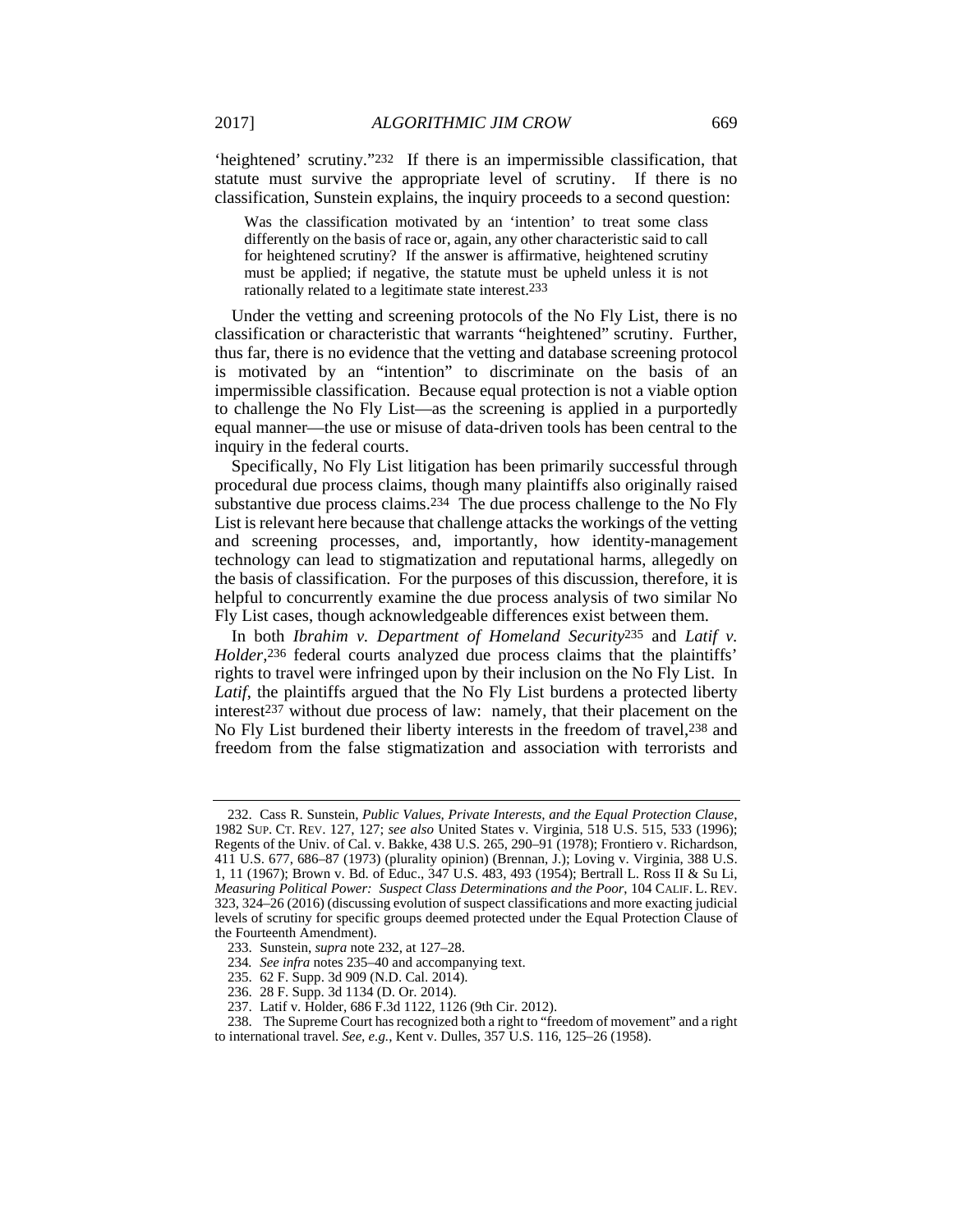terroristic activities implicit in inclusion on the No Fly List.239 Similarly, the plaintiff in *Ibrahim* alleged deprivations of her liberty and property interests without due process of law.240

Once a protected liberty interest in either the travel or reputational interest was established, in each case, the plaintiffs were required to satisfy the threepart due process test set forth in *Mathews v. Eldridge*.241 Under *Mathews*, the court weighs: (1) "the private interest that will be affected by the official action"; (2) "the risk of an erroneous deprivation of such interest through the procedures used, and the probable value, if any, of additional or substitute procedural safeguards"; and (3) "the Government's interest, including the function involved and the fiscal and administrative burdens that the additional or substitute procedural requirement would entail."242

For example, under the first *Mathews* factor in *Latif*, the plaintiffs contended that protected liberty interests reside in freedom of travel and movement, and in reputational concerns.243 Under the second factor, the plaintiffs argued that the redress procedure inherently risks an unacceptably high error rate because it does not allow plaintiffs, or other individuals placed on the No Fly List, the opportunity to confront or rebut any evidence used in determining the appropriateness of their placement on the list.244 In other words, the vetting and screening protocol of the No Fly List allowed for discrimination on the back end in that those singled out as potential threats had no meaningful redress. Finally, regarding the third factor, although national security is a significant government interest, the procedural protections provided to plaintiffs were insufficient given the lack of notice and "wholly ineffective" procedures of the protocol.245

The No Fly List due process challenges are necessary to challenge backend discrimination because there is no other way to interrogate the classification mechanism used to assess threat risk or what data might be deemed suspicious. In other words, there may be alleged commonalities among those finding themselves on the No Fly List, such as being Muslim American, Arab American, a citizen of a Muslim-majority country, or of Middle Eastern descent. Because the government argues that the No Fly List involves classified information—including database screening systems and vetting protocols that make "predictive judgments"—there is no meaningful way to interrogate how and why that characteristic predominates among those selected by the algorithm or digital watchlisting technology.246

 <sup>239.</sup> Complaint at 50–51, *Latif*, 28 F. Supp. 3d 1134 (No. 10-CV-750-BR).

 <sup>240.</sup> First Amended Complaint at 11–12, *Ibrahim*, 62 F. Supp. 3d 909 (No. C06-0545 WHA), 2006 WL 2330786.

 <sup>241. 424</sup> U.S. 319 (1976).

<sup>242</sup>*. See id.* at 335.

 <sup>243.</sup> *Latif*, 28 F. Supp. 3d at 1147–48.

<sup>244</sup>*. Id.* at 1152.

 <sup>245.</sup> *Id.* at 1160–61.

<sup>246</sup>*. See* Defendants' Cross-Motion for Summary Judgment at 18, *Latif*, 28 F. Supp. 3d 1134 (No. 3:10-cv-00750-BR), 2015 WL 11347548 (arguing that the No Fly List is designed to make a "predictive judgment" of potential threats).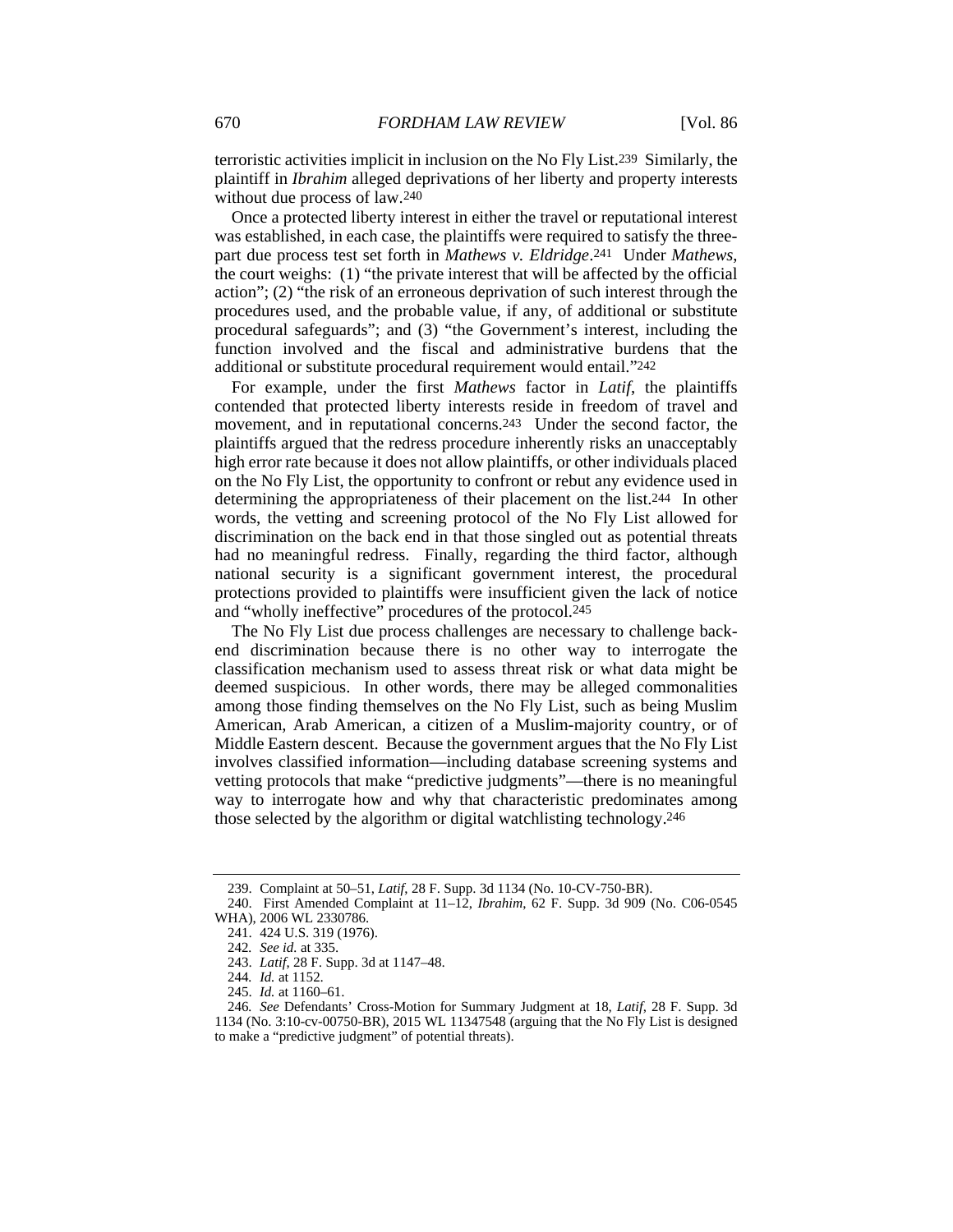The closest plaintiffs on the No Fly List have come to determining whether and how they faced classification-based discrimination is through a deconstruction of the digital watchlisting architecture and an analysis of the databases that may be implicated in the vetting and screening protocols.247 The complaints and trial records appear to suggest that the No Fly List results in a disparate impact.248 The algorithms and databases present themselves as neutral, without bias. Thus, due process protection allows for some interrogation of the vetting and database screening systems and its errors.

Human error can become unimpeachable truth but for legal challenges. Database error risks a form of unimpeachable truth without a legal theory to challenge it. What are the reasons for being wrongly placed on the No Fly List? How does one prove discriminatory animus in vetting and screening protocols? How does one establish algorithm-derived discrimination? The No Fly List litigation shows that equal protection as a theory fails to shield those suffering disparate treatment or de facto back-end discrimination under the current framework for evaluating Fourteenth Amendment claims.

As in *Plessy*, Algorithmic Jim Crow may offer theoretical equality that may thwart challenges under the Equal Protection Clause. As in *Korematsu*, governmental action taken purportedly in defense of national security may be viewed as legitimately containing risk and may not be construed as targeting individuals on the basis of classification. *Plessy* and *Korematsu* represent two discredited cases that are now considered a part of what Richard Primus and other scholars refer to as the "anti-canon" of constitutional law.249 Just as those challenging the constitutionality of historic Jim Crow regimes in *Plessy* and Japanese internment in *Korematsu* were unsuccessful, those challenging Algorithmic Jim Crow regimes may face similar difficulties due to similar deficiencies in current jurisprudence.

### IV. FUTURE OF ALGORITHMIC JIM CROW

To further illustrate how screening and vetting protocols can be extended to the entire citizenry, Part IV examines how the Supreme Court has handled challenges to multiple identity-management programs in recent years. Parties in several cases are attempting to seek judicial review of government identity-management programs and dataveillance technologies, programs that are rapidly flourishing in both scope and number. The Supreme Court has now had the opportunity to review multiple identity-management

<sup>247</sup>*. See id.*

 <sup>248.</sup> Various plaintiffs have alleged in litigation that constitutional harms arise from big data watchlisting and dataveillance or cybersurveillance targeting systems, including database screening systems. *See, e.g.*, Latif v. Holder, 686 F.3d 1122, 1124, 1126 (9th Cir. 2012) (noting that plaintiffs alleged due process violations in relation to the No Fly List); Afifi v. Lynch, 101 F. Supp. 3d 90, 95–96 (D.D.C. 2015) (noting that plaintiffs alleged Fourth Amendment violations based on cybersurveillance GPS tracking).

<sup>249</sup>*.* Richard A. Primus, *Canon, Anti-Canon, and Judicial Dissent*, 48 DUKE L.J. 243, 243 (1998); *see also* Akhil Reed Amar, Plessy v. Ferguson *and the Anti-Canon*, 39 PEPP. L. REV. 75, 75 (2011); J.M. Balkin & Sanford Levinson, *The Canons of Constitutional Law*, 111 HARV. L. REV. 963, 984–95, 1014–19 (1998); Jamal Green, *The Anticanon*, 125 HARV. L. REV. 379, 379 (2011).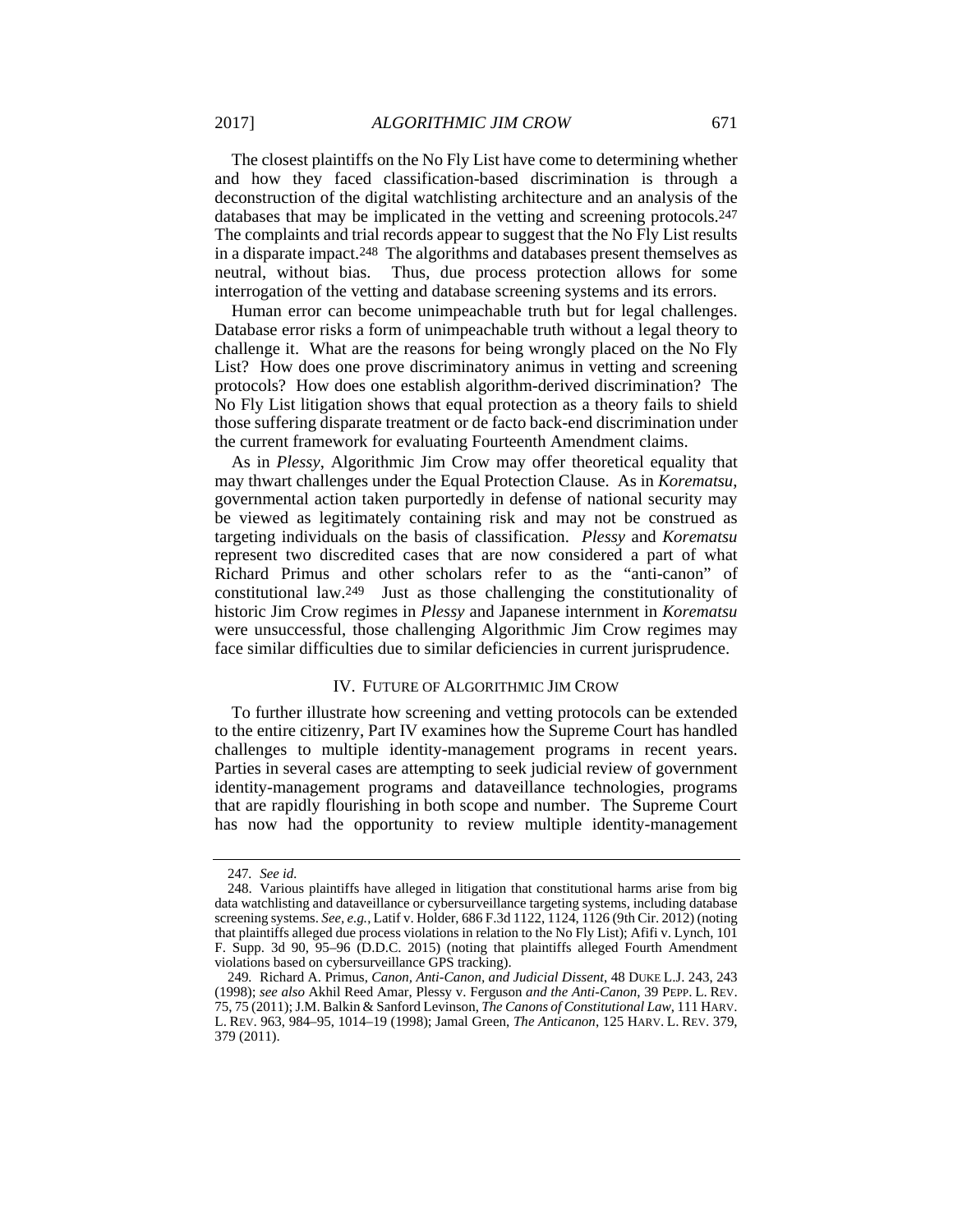systems in *NASA v. Nelson*,250 *Chamber of Commerce v. Whiting*,251 and *Arizona v. United States*.252 In each of these cases, however, the equal protection consequences of the vetting protocols were not before the Supreme Court.

#### *A. Biometric Credentialing and Vetting Protocols:* NASA v. Nelson

*Nelson*253 involved a challenge to aspects of Homeland Security Presidential Directive 12: Policy for a Common Identification Standard for Federal Employees and Contractors (the "HSPD-12" program)254 in an effort to limit the impact of this identity-management program on personal privacy rights.255 HSPD-12 is a post-9/11 presidential directive promulgated by the Bush administration to implement a biometric ID-credentialing and background-check program for federal employees and federal contractors. HSPD-12 and the litigation surrounding *Nelson* provide an opportunity to examine the impact of identity-management technologies. It explores some future implications of these technologies, including the possibility of morality testing in civilian background tests, which was originally at issue in the case.

Exploring the impact of such identity-management technologies, including the possibility of morality testing, is also important given the stated purposes for extreme vetting procedures set forth in President Trump's Executive Orders on immigration. The January 27, 2017, Order specifically states that its purpose is to include an assessment of the ideological and constitutional posture of immigrants through extreme vetting:

In order to protect Americans, the United States must ensure that those admitted to this country do not bear hostile attitudes toward it and its founding principles. The United States cannot, and should not, admit those who do not support the Constitution, or those who would place violent ideologies over American law.256

Although the March 6, 2017, Order does not include this language, the screening and vetting requirements set forth in section 5 are more expansive and ambiguous. For instance, instead of focusing on constitutional ideology, section 5 casts a wide precrime net, stating that the screening and vetting standards will analyze, for example, the "risk of causing harm."257

255*. Nelson*, 562 U.S. at 138.

256. January 27, 2017, Order, *supra* note 4, § 1.

257. March 6, 2017, Order, *supra* note 8, § 5(a).

 <sup>250. 562</sup> U.S. 134 (2011).

 <sup>251. 563</sup> U.S. 582 (2011).

 <sup>252. 567</sup> U.S. 387 (2012).

 <sup>253.</sup> *Nelson*, 562 U.S. at 142 (challenging whether HSPD-12 that mandates standardized credentialing for all federal employees and contractors violates a constitutional right to privacy).

<sup>254</sup>*. Homeland Security Presidential Directive 12: Policy for a Common Identification Standard for Federal Employees and Contractors*, DEP'T HOMELAND SECURITY (Aug. 19, 2015), http://www.dhs.gov/xabout/laws/gc\_1217616624097.shtm [https://perma.cc/7G8A-BEZ6].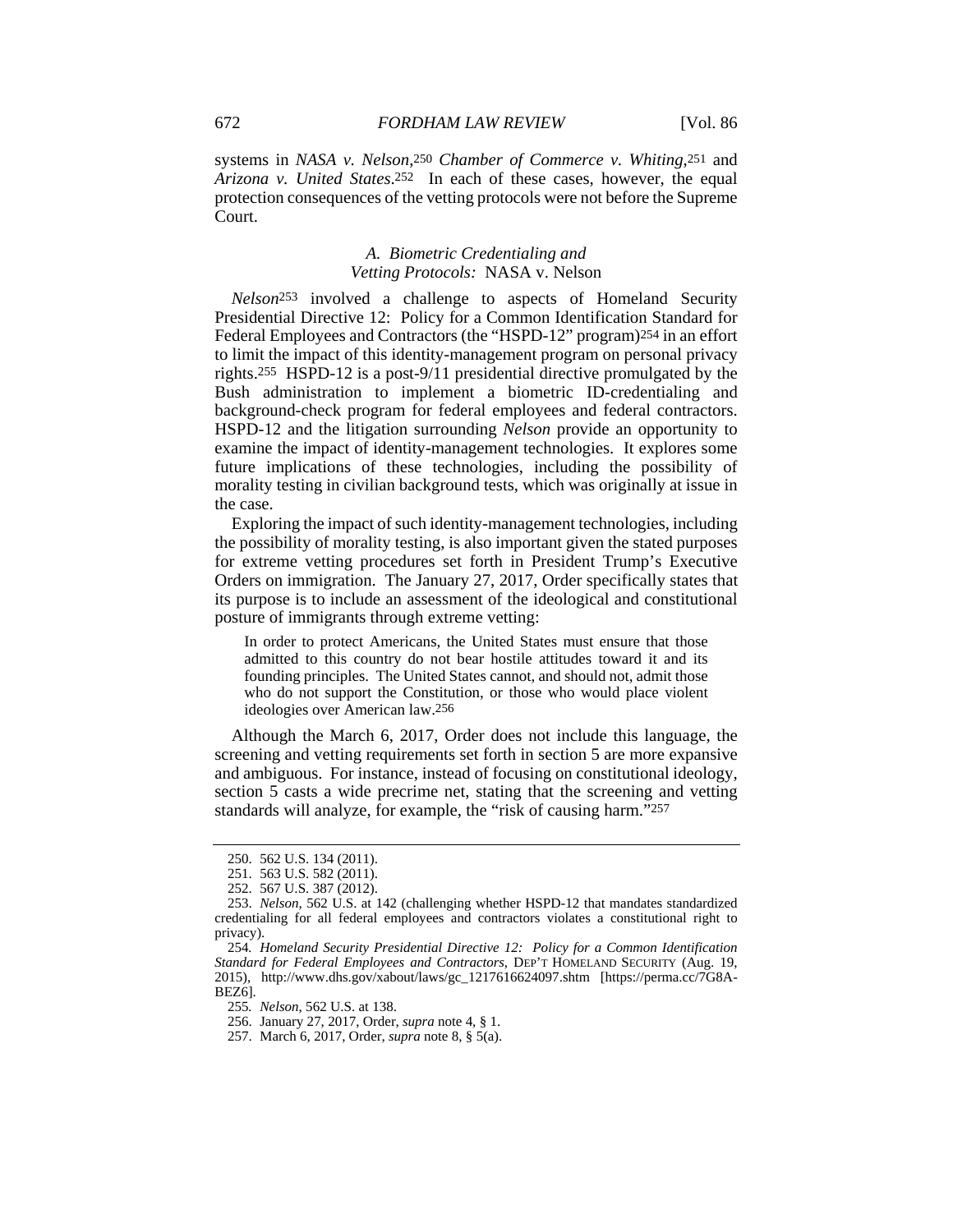The September 24, 2017, Order increases the ambiguity of the screening and vetting mandate even further. In section 1(a) of the September 24, 2017, Order, it states that the purpose and policy of the Proclamation is "to protect its citizens from terrorist attacks and other public-safety threats. Screening and vetting protocols and procedures associated with visa adjudications and other immigration processes play a critical role in implementing that policy."258

The September 24, 2017, Order does not define how threat risks will be assessed, nor does it provide specific details on the "[s]creening and vetting protocols and procedures" that are prescribed. However, in several sections, including sections  $1(b)$ ,  $1(c)(i)$ , and  $1(d)$ , the Order refers to the need to implement "identity-management and information-sharing protocols and procedures."259 The opacity of these "protocols and procedures" reemphasizes the ambiguity of the precrime mandate suggested by the Orders. *Nelson*, therefore, is particularly relevant to understanding the ambition of the Orders, as the HSPD-12 program that was challenged in *Nelson* was intended to help implement "identity-management and information-sharing protocols and procedures" after the terrorist attacks of September 11, 2001.

In *Nelson*, NASA contractors argued that the background check required by the HSPD-12 program violated a constitutional right to informational privacy. The Court ruled against the NASA contractors, holding that the background-check process that was challenged consisted of "reasonable, employment-related inquiries that further the Government's interests in managing its internal operations."260

The Supreme Court's decision in *Nelson* was widely anticipated by privacy experts and scholars. Over three decades have passed since the Court "referred broadly to a constitutional privacy 'interest in avoiding disclosure of personal matters.'"261 When the Court granted certiorari, therefore, some were hopeful that *Nelson* presented a ripe opportunity to reaffirm the role of a constitutional right to information privacy in safeguarding private individuals—here, privately employed scientist-contractors performing lowsecurity-risk research for NASA through a private university—from unnecessarily overbroad disclosure requirements by the government and the risks of inadvertent or malicious exposure of personal information that could result from the government's digitalized data collection procedures. As one amicus brief filed in the case explained, "Constitutional privacy safeguards are particularly important in this case because NASA's failure to meet its

<sup>258</sup>*.* September 24, 2017, Order, *supra* note 13.

<sup>259</sup>*. Id.*

<sup>260</sup>*. Nelson*, 562 U.S. at 151.

<sup>261</sup>*. Id.* at 138 (quoting Whalen v. Roe, 429 U.S. 589, 599–600 (1977)); *see also* Nixon v. Adm'r of Gen. Servs., 433 U.S. 425, 457 (1977).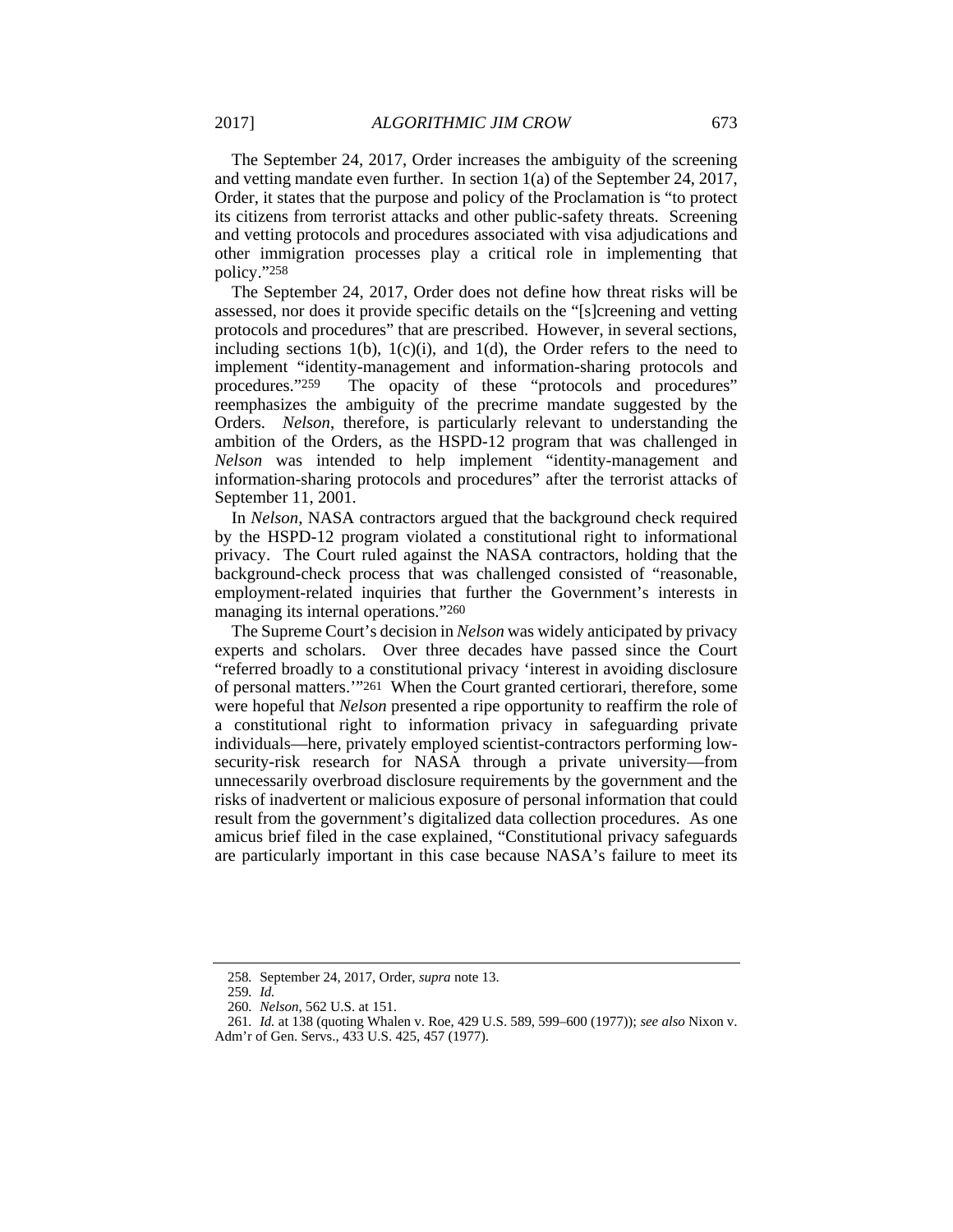obligations under the Privacy Act and the agency's poor data security practices pose substantial risks to the scientists' personal information."262

Given the significance of the case, especially in light of increasing public concerns about suspicionless data mining by the government and recent wellpublicized cases of database compromise through hackers, some were surprised when the Court issued its decision rather quickly and summarily, fairly soon after oral argument. In a relatively brief opinion, the Supreme Court "assume[d], without deciding, that the Constitution protects a privacy right."263 The Court then concluded that NASA's background check, newly implemented to bring the federal agency into compliance with HSPD-12, did not violate a right to privacy, if one were to assume that such a right might exist.264 The Court held that "[t]he Government's interests as employer and proprietor in managing its internal operations, combined with the protections against public dissemination provided by the Privacy Act of 1974, 5 U.S.C. § 552a (2006 ed. and Supp. IV), satisfy any 'interest in avoiding disclosure' that may 'arguably ha[ve] its roots in the Constitution.'"265

With its decision, the Supreme Court overturned a preliminary injunction that had ordered the suspension of NASA's background-check process after the Ninth Circuit found aspects of the government's questions to be in violation of the scientists' constitutional right to privacy.266 The Supreme Court explained that the Ninth Circuit was in error because "[t]he questions challenged by respondents are part of a standard employment background check of the sort used by millions of private employers."267 Yet, the significance of this case is misstated and misunderstood when cast as a simplistic battle over background-check protocol under the government's HSPD-12 program and whether that protocol may or may not implicate constitutional privacy interests.

Both the Supreme Court and the Ninth Circuit focused on a series of drugrelated questions presumed to be the most objectionable to the scientists and that are listed on the Standard Form 85: Questionnaire for Non-Sensitive Positions ("SF 85").<sup>268</sup> SF 85 asks whether an employee has "used, possessed, supplied, or manufactured illegal drugs" in the last year.269 In issuing the preliminary injunction, the Ninth Circuit concluded that the form's "'open-ended and highly private' questions . . . were not 'narrowly tailored' to meet the Government's interests in verifying contractors'

269*. Id.*

 <sup>262.</sup> Brief of Amici Curiae Electronic Privacy Information Center (EPIC) and Legal Scholars and Technical Experts in Support of Respondents at 6, *Nelson*, 562 U.S. 134 (No. 09-530), 2010 WL 3167308.

<sup>263</sup>*. Nelson*, 562 U.S. at 138.

<sup>264</sup>*. Id.*

<sup>265</sup>*. Id.* (second alteration in original) (quoting *Whalen*, 429 U.S. at 599, 605).

 <sup>266.</sup> Nelson v. NASA, 506 F.3d 713, 715–16 (9th Cir. 2007).

<sup>267</sup>*. Nelson*, 562 U.S. at 149.

<sup>268</sup>*. Form: SF85*, U.S. GEN. SERVICES ADMIN., https://www.gsa.gov/portal/forms/ download/116378 [https://perma.cc/4JHM-6ESJ].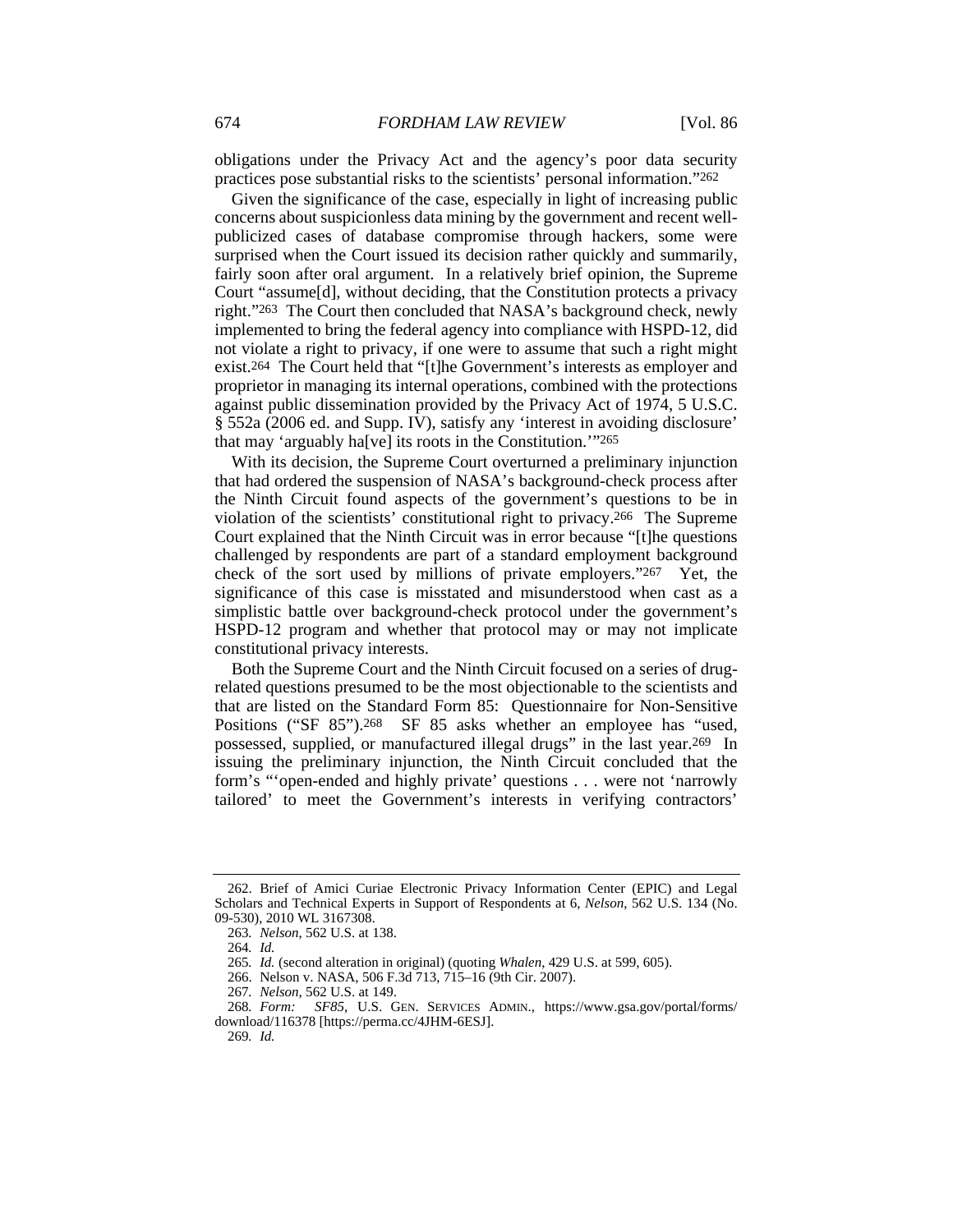identities and 'ensuring the security" of the Jet Propulsion Laboratory at NASA.270

In a footnote, the Court noted a compelling question raised by the scientists that had been dismissed by the Ninth Circuit as unripe and had not been made the subject of a cross-petition: a question of the so-called "suitability" criteria that the government used to determine employment eligibility at Jet<br>Propulsion Laboratory.<sup>271</sup> These factors include consideration of a These factors include consideration of a candidate's financial and emotional health as well as things like "carnal knowledge."272 The "suitability" criteria were derived from a ninety-fourpage government vetting protocol document titled, "NASA Desk Guide for Suitability and Security Clearance Processing, Version 2."273

Specifically, understanding the scientists' constitutional informational privacy claim requires an understanding of the morality- and charactertesting criteria that were open for questioning and evaluation during the background-check process required under NASA's implementation of HSPD-12. On page sixty-five of the desk guide, NASA includes an "Issue Characterization Chart" that allows NASA to assess individuals' character and "suitability" based on more than 100 itemized characteristics.274 These items appeared to assess good moral character and trustworthiness. Characteristics on the evaluation include: "[d]runk"; "[b]ad check"; "[p]attern of irresponsibility as reflected in credit history"; "[c]arnal knowledge"; "indecent proposal"; "sodomy"; "voyeurism [or] peeping tom"; "[m]ailing, selling, or displaying obscene material"; "[b]eastiality"; "[p]attern of excessive [substance abuse] as reflected in inability to function responsibly [and] medical treatment or poor health"; "[d]isorderly conduct"; "[a]ttitude [and] [p]ersonality [c]onflict"; "[t]respassing"; and "[m]inor traffic violation."275

Upon successful completion of the NASA "Suitability and Security Clearance Processing" protocol, the desk guide authorizes the agency to issue the NASA employee or private contractor a biometric ID card in accordance with HSPD-12.<sup>276</sup> Failure to pass this newly implemented clearance process results in the termination of employment.277 While the "suitability" criteria were not before the Court, the acting solicitor general nevertheless felt compelled to assert at oral argument that "NASA will not and does not use"

<sup>270</sup>*. Nelson*, 562 U.S. at 143.

<sup>271</sup>*. Id.* at 143 n.5.

<sup>272</sup>*. Id.*; *see also* AGENCY HUM. RES. DIV., NAT'L AERONOTICS & SPACE ADMIN., SREF-30000-0003, NASA DESK GUIDE FOR SUITABILITY AND SECURITY CLEARANCE PROCESSING VERSION 2, at 51 (2008) [hereinafter NASA DESK GUIDE], http://hspd12jpl.org/files/Suitability SecurityDeskGuide.pdf [https://perma.cc/957P-9PJN].

 <sup>273.</sup> NASA DESK GUIDE, *supra* note 272, at 51.

<sup>274</sup>*. Id.* at 65.

<sup>275</sup>*. See Nelson*, 562 U.S. at 143 n.5; NASA DESK GUIDE, *supra* note 272, at 65–67. The NASA Desk Guide provides this caveat: "[T]raffic violations not required to be admitted on OF306 or other application material/QSP will not be considered issues." NASA DESK GUIDE, *supra* note 272, at 67.

 <sup>276.</sup> NASA DESK GUIDE, *supra* note 272, at 71–93.

<sup>277</sup>*. Id.*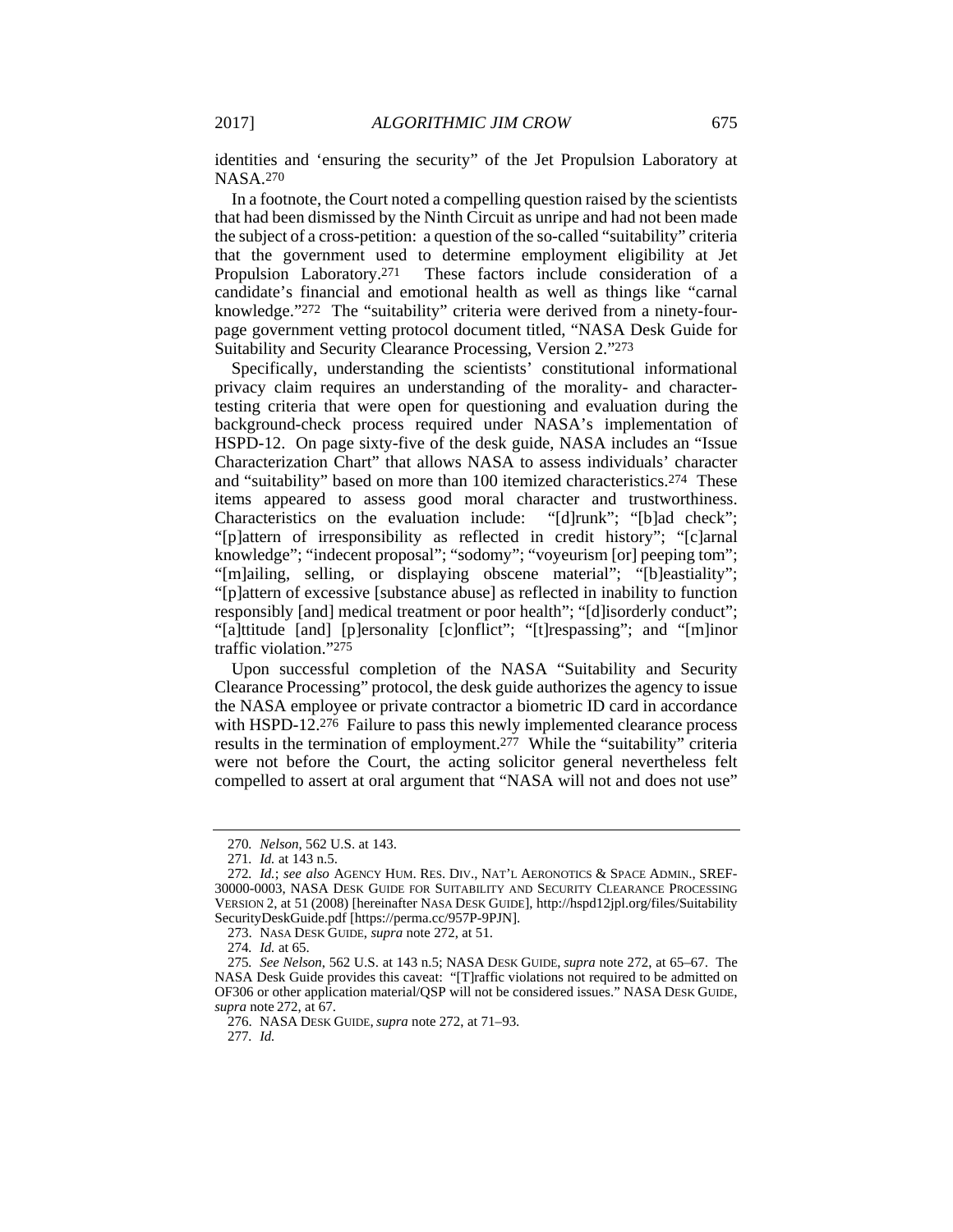such objectionable criteria "to make contractor credentialing decisions."278 The need for such assurance indicates the scientists did indeed have real privacy concerns, even if they did not crystallize into part of a live claim before the Court.

Thus, lost in this case was a real concern about what information NASA, or any other government agency, is allowed to seek under the identityverification procedures imposed by HSPD-12 and whether the constitution, under a privacy right, imposes any fundamental limiting principles on that identity-verification process. The acting solicitor general's assurance that intimate personal details regarding credit card debt and carnal knowledge, for example, will not be considered by NASA is nothing more than that—just an assurance. Meanwhile the "suitability" criteria that could be used to determine the denial of the issuance of a biometric ID card under HSPD-12 makes clear that fears that government identity-management programs may become overbroad and overintrusive are not paranoid or baseless.

*Nelson*, by affirming HSPD-12, may now pave the way for the implementation of a biometric credentialing program and uniform biometricbased dataveillance program on a national scale. *Nelson* also demonstrates how suitable character testing or morality testing can be built into modern vetting protocols in civilian background checks, as the facts of the case demonstrated that NASA employees and contractors were required to demonstrate trustworthiness and good character before receipt of the biometric identification card.

Under a universal biometric identification system, however, suitability testing or character-vetting protocols could be embedded within the database screening system itself. Thus, the morality testing would not necessarily arrive at the front end of the vetting process, as was seen in *Nelson*. Rather, the accumulation of biometric and biographic data enables both biometric and suitability testing. Rather than clearing a suitability assessment in order to qualify for a biometric ID card, a biometric-anchored database screening system could allow for moral- and suitability-criteria testing on the back end of the vetting process. Recent disclosures by Edward Snowden, for example, explain how biometric data can be fused with biographic data to assess risk.279

This development in Supreme Court jurisprudence is, thus, significant because the original announcement of Trump's "Muslim Ban" indicated that the proposal was inclusive of U.S. citizens. Specifically, on December 8, 2015, shortly after then-candidate Trump announced plans for the Muslim

<sup>278</sup>*. Nelson*, 562 U.S. at 143 n.5.

<sup>279</sup>*. See* James Risen & Laura Poitras, *N.S.A. Collecting Millions of Faces from Web Images*, N.Y. TIMES (May 31, 2014), http://www.nytimes.com/2014/06/01/us/nsa-collectingmillions-of-faces-from-web-images.html [https://perma.cc/PQD8-U5DN] (explaining that biometric data can be combined with "two dozen data points" that include DHS databases and other federal databases, such as "Transportation Security Administration No Fly List, [a person's] passport and visa status, known associates or suspected terrorist ties, and comments made about [an individual] by informants to American intelligence agencies").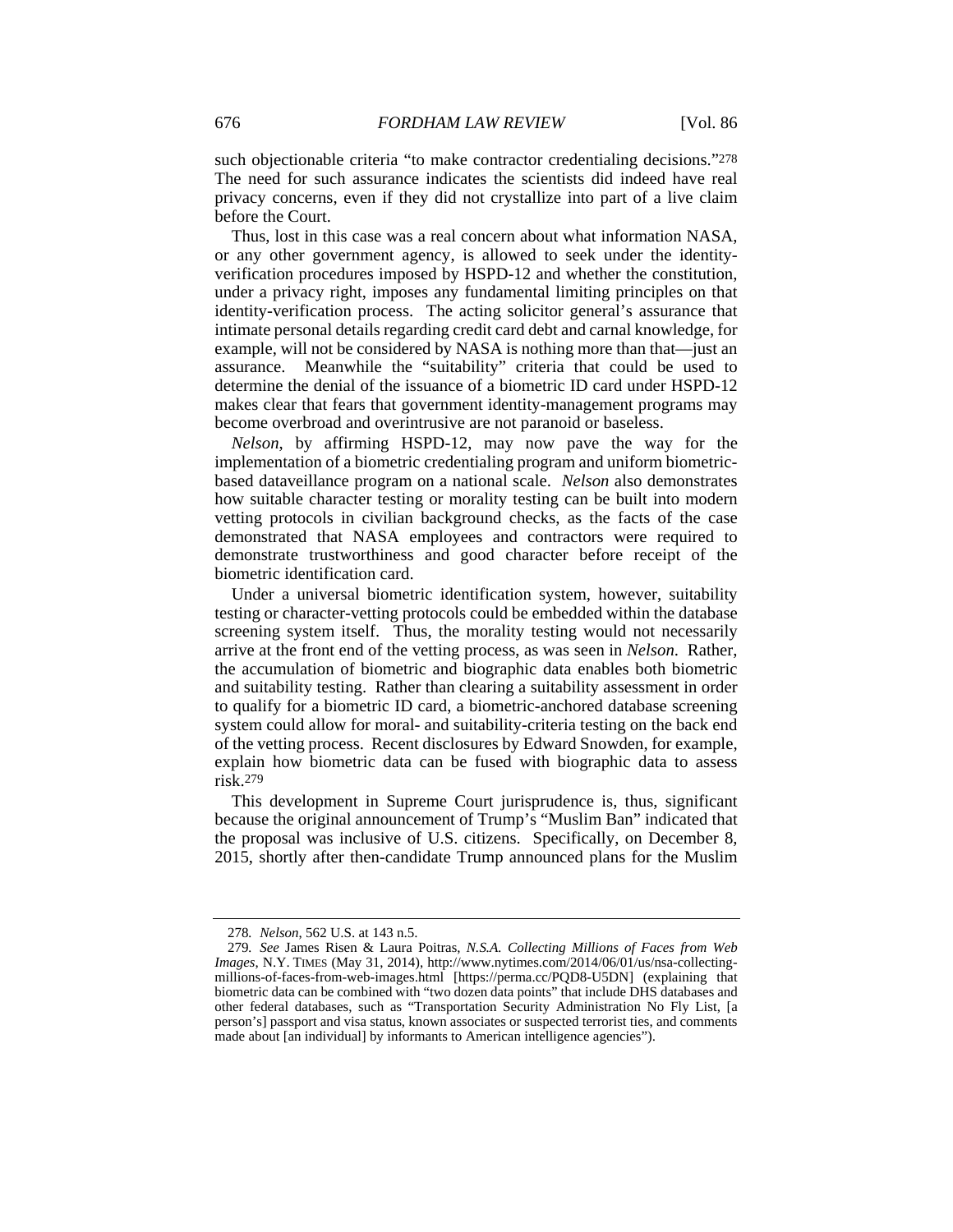travel ban, he suggested in a nationally televised interview280 that the ban could possibly extend to Muslim Americans.281 Trump invoked former President Franklin D. Roosevelt's World War II proclamation that U.S. citizens who were potentially "enemy aliens" could be detained.282

On January 28, 2017, one day after President Trump signed the Executive Order imposing restrictions on the travel and immigration of citizens of Muslim-majority nations, Fox News asked former New York City Mayor Rudy Giuliani whether the Executive Order was, in fact, a Muslim ban.283 Guiliani explained: "[W]hen [Trump] first announced it [during the campaign], he said, 'Muslim ban.' He called me up. He said, 'Put a commission together. Show me the right way to do it legally.'"284 Giuliani elaborated further: "And what we did was, we focused on, instead of religion, *danger* . . . . Perfectly legal, perfectly sensible. And that's what the ban is based on. It's not based on religion. It's based on places where there are [sic] substantial evidence that people are sending terrorists into our country."285 This suggests that discriminatory vetting and screening protocols can evade judicial review if a protected class is targeted indirectly through "race-neutral" criteria, such as threat risk assessments.

In *Washington v. Trump*,286 litigation that addressed the first Executive Order, the Ninth Circuit disagreed that the government had established sufficient evidence of an impending national security threat.<sup>287</sup> On February 9, 2017, in upholding the Western District of Washington's grant of a temporary restraining order, halting the implementation of the Executive Order, the Ninth Circuit concluded: "[T]he Government has not offered any evidence or even an explanation of how the national security concerns that justified those designations [of travel and immigration restrictions], which triggered visa requirements, can be extrapolated to justify an urgent need for the Executive Order to be immediately reinstated."288

In subsequent litigation, the Fourth and Ninth Circuits agreed that the Government had failed to show a sufficient justification for the Executive Order. In *Hawaii v. Trump*,289 the Ninth Circuit panel explained that the president had not made a "sufficient finding . . . that entry of the excluded

<sup>280</sup>*.* Christopher Snyder, *Trump Doubles Down on Vow to Bar Muslims*, FOX NEWS (Dec. 8, 2015), http://www.foxnews.com/politics/2015/12/08/trump-calls-for-complete-shutdownon-muslims-entering-us.html [https://perma.cc/Q6ZF-8F96].

<sup>281</sup>*. See* Ali Vitali, *At South Carolina Rally, Donald Trump Defiant on Muslim Ban*, NBC NEWS (Dec. 7, 2015), http://www.nbcnews.com/politics/2016-election/south-carolina-rallytrump-defiant-steadfast-muslim-ban-n475951 [https://perma.cc/D3WC-5S56].

<sup>282</sup>*.* Snyder, *supra* note 280.

 <sup>283.</sup> Amy B. Wang, *Trump Asked for a 'Muslim Ban,' Giuliani Says—and Ordered a Commission to Do It 'Legally*,*'* WASH. POST (Jan. 29, 2017), https://www.washingtonpost.com/news/the-fix/wp/2017/01/29/trump-asked-for-a-muslimban-giuliani-says-and-ordered-a-commission-to-do-it-legally/ [https://perma.cc/G7YY-JG5A].

<sup>284</sup>*. Id.*

<sup>285</sup>*. Id.*

 <sup>286. 847</sup> F.3d 1151 (9th Cir. 2017) (per curiam).

 <sup>287.</sup> *Id.* at 1168.

<sup>288</sup>*. Id.* at 1168 n.7.

 <sup>289. 859</sup> F.3d 741 (9th Cir.) (per curiam), *cert. granted*, 137 S. Ct. 2080 (2017).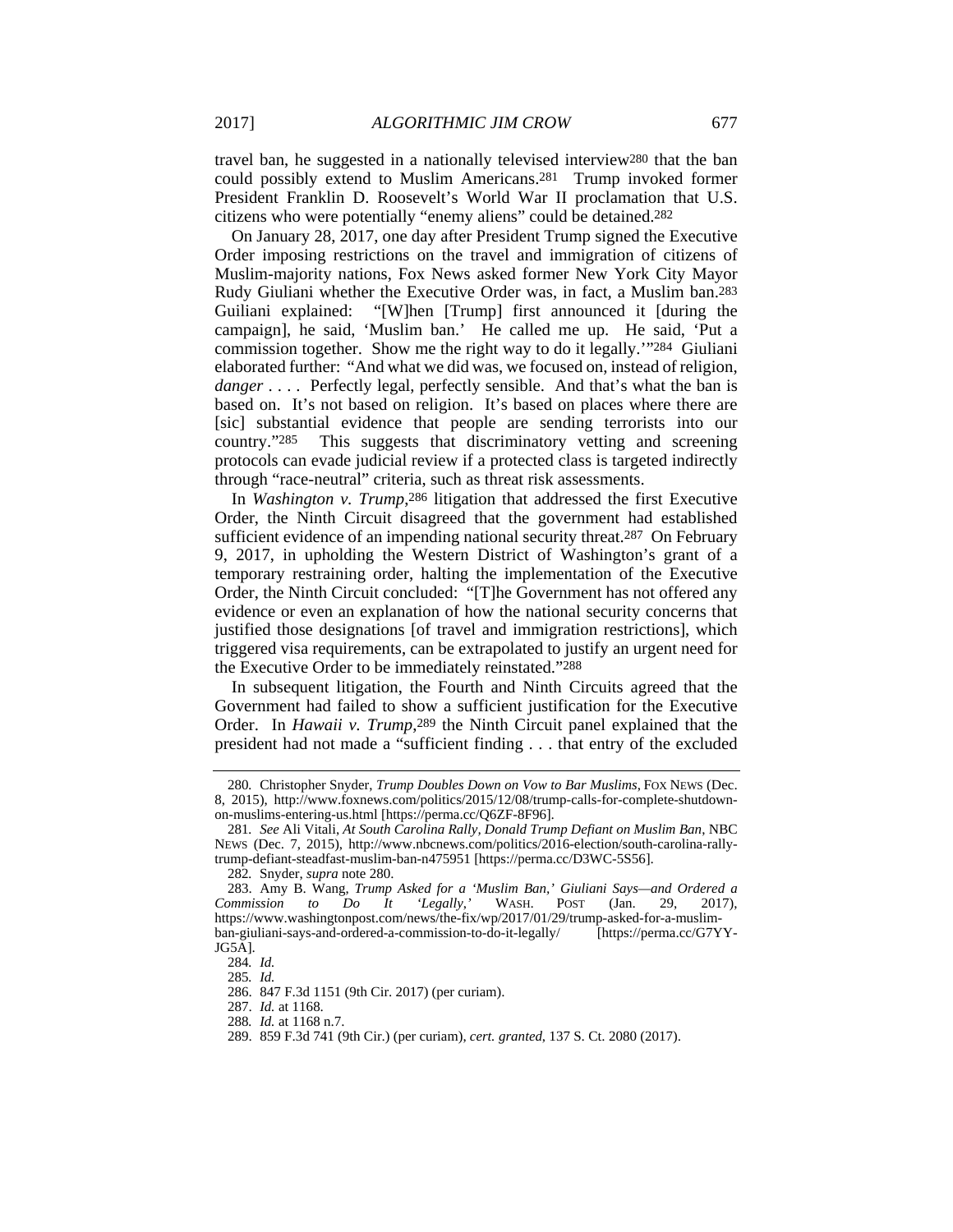classes would be detrimental to . . . the United States."290 In *International Refugee Assistance Project*, the Fourth Circuit noted that while the government argued that it had a national security purpose in issuing the Order, evidence supporting such a purpose was "comparably weak[er]" than then-candidate Trump's statements about a Muslim ban, subsequent statements on the issues, statements made by his advisors, as well as the issuance of and statements made by President Trump and his advisors regarding the second Executive Order.291 At the time this Article was written, the Supreme Court had granted certiorari in both cases and consolidated them for argument.292

On February 24, 2017, the Associated Press reported that a leaked memo drafted at the request of the DHS acting Under Secretary for Intelligence and Analysis concluded "citizenship is an unlikely indicator of terrorism threats to the United States."293 The memo states that the analysis undertaken by DHS specifically analyzed the threat of the "seven countries [that were] impacted by [section 3 of Executive Order] 13769."294 The DHS memo states that "of [eighty-two] people the government determined were inspired by a foreign terrorist group to carry out or try to carry out an attack in the United States [since the Syrian conflict commenced in March 2011], just over half were U.S. citizens born in the United States."295 The DHS memo further states that the terrorists were from "[twenty-six] countries, led by Pakistan, Somalia, Bangladesh, Cuba, Ethiopia, Iraq and Uzbekistan. Of these, only Somalia and Iraq were among the seven nations included in the ban."296 Both the Ninth and Fourth Circuits discussed this memorandum and relied on it in their rulings.297

Importantly, the original January 27, 2017, Order states that vetting policy should include a test to assess fidelity to founding principles and the Constitution.298 Statements by Trump suggest that such vetting should

<sup>290</sup>*. Id.* at 770, 775.

<sup>291</sup>*.* Int'l Refugee Assistance Project v. Trump, 857 F.3d 554, 591–92 (4th Cir.), *cert. granted*, 137 S. Ct. 2080 (2017) ("Plaintiffs also point to the comparably weak evidence that EO-2 is meant to address national security interests, including the exclusion of national security agencies from the decision-making process, the post hoc nature of the national security rationale, and evidence from DHS that EO-2 would not operate to diminish the threat of potential terrorist activity.").

 <sup>292.</sup> Trump v. Int'l Refugee Assistance Project, 137 S. Ct. 2080, 2086 (2017). The author reserves for future scholarship further inquiry into and analysis of the Supreme Court's final disposition and resolution of these matters.

 <sup>293.</sup> Vivian Salama & Alicia A. Caldwell, *DHS Report Disputes Threat from Banned Nations*, ASSOCIATED PRESS (Feb. 24, 2017), http://bigstory.ap.org/article/39f1f8e4ceed4 a30a4570f693291c866/dhs-intel-report-disputes-threat-posed-travel-ban-nations [https://perma.cc/Z8NL-8VW6].

 <sup>294.</sup> Memorandum from the Dep't of Homeland Sec., Office of Intelligence and Analysis, Citizenship Likely an Unreliable Indicator of Terrorist Threat to the United States (2017), https://fas.org/irp/eprint/dhs-7countries.pdf [https://perma.cc/GKK4-TVG4].

 <sup>295.</sup> Salama & Caldwell, *supra* note 293.

<sup>296</sup>*. Id.*

 <sup>297.</sup> Hawaii v. Trump, 859 F.3d 741, 759, 784 n.23 (9th Cir.) (per curiam), *cert. granted*, 137 S. Ct. 2080 (2017); Int'l Refugee Assistance Project v. Trump, 857 F.3d 554, 575, 591– 92, 596 (4th Cir.), *cert. granted sub nom.* 137 S. Ct. 2080 (2017).

 <sup>298.</sup> January 27, 2017, Order, *supra* note 4, § 1.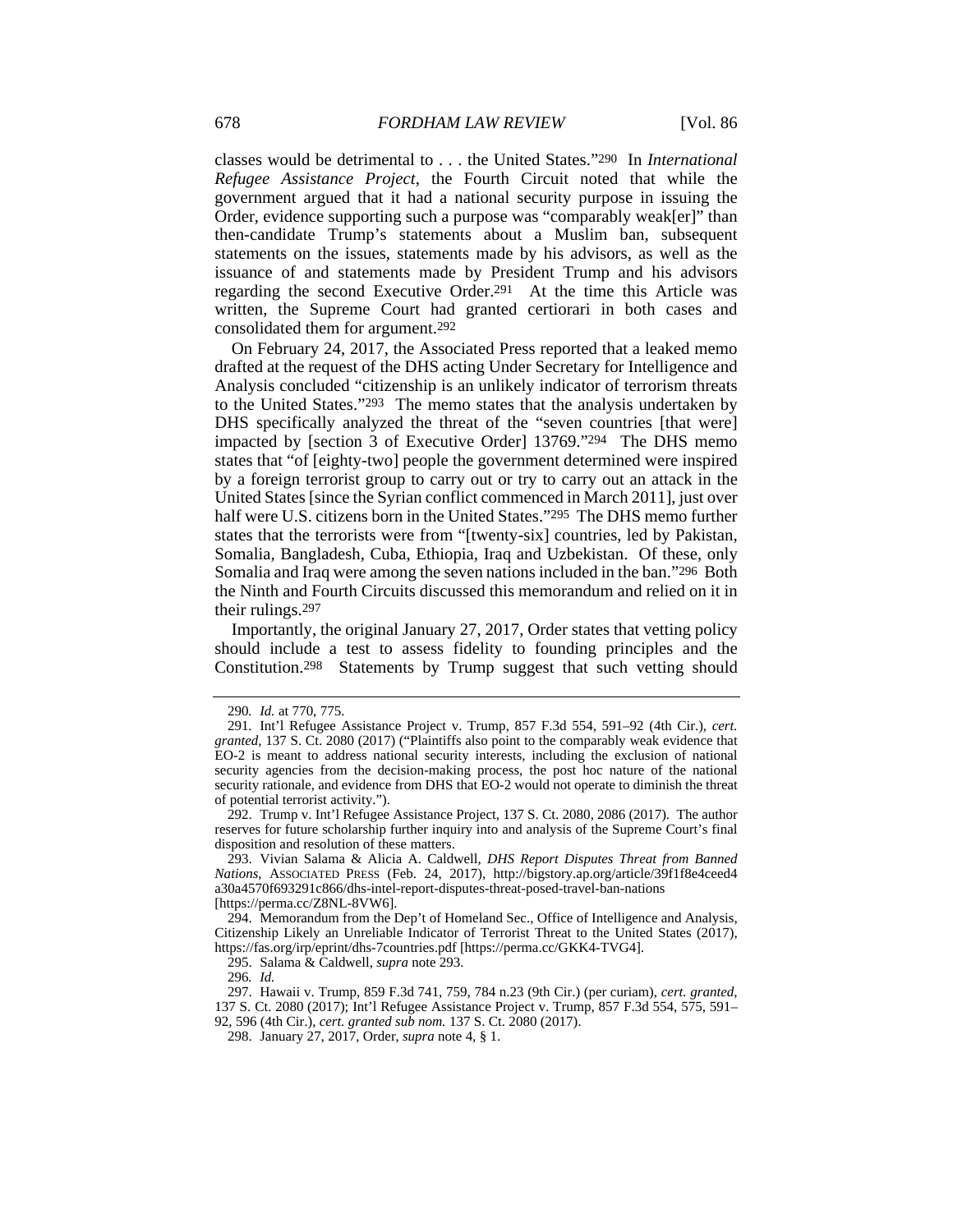include a test to assess loyalty to the United States and whether an individual will "support our country, and love deeply our people."299 He further promoted, as a candidate, the implementation of profiling and preventative measures, such as mass surveillance, to assess terroristic risk.300

In *Nelson*, twin innovations in national security policy and biometric surveillance policy included a machine-readable biometric ID card encoded with digitalized biometric data and other personally identifiable data, as was required by the HSPD-12 program. In the suitability criteria developed by NASA, a version of extreme vetting emerged. The January 27, 2017, Order discusses the need to implement loyalty tests that demonstrate "pro-American" values. Thus, extreme vetting may be expanded to encompass similar abstract assessments of character and morality as a part of threat risk assessments.

By affirming the credentialing protocol surrounding HSPD-12 and sanctioning an identity-management technology, *Nelson* opens the door to profound questions of constitutional law, electronic privacy law and policy, and surveillance policy that have yet to be resolved. These questions include the role of biometric technology and dataveillance in national security policy and immigration-control policy. It now remains to be seen whether HSPD-12 will eventually serve as a programmatic and technological prototype for a national biometric ID system, such as a biometric social security card or biometric ePassport, in the future.

# *B. Delegating Vetting and Database Screening Protocols to States and Private Entities*

In addition to de facto discrimination, Algorithmic Jim Crow regimes can promote de jure discrimination or discrimination as a matter of law.301 Under historic Jim Crow regimes, enforcement of segregationist laws was delegated to both public and private entities.302 Those who participated in segregation gatekeeping often did so under the threat of legally imposed sanctions.303

Resistance to the mandate to segregate train service, for instance, led to the initiation of a legal challenge to Louisiana's Jim Crow laws in *Plessy*, which required the cooperation of railway companies that were frustrated with their

 <sup>299.</sup> Michael D. Shear & Helene Cooper, *Trump Bars Refugees and Citizens of 7 Muslim Countries*, N.Y. TIMES (Jan. 27, 2017), www.nytimes.com/2017/01/27/us/politics/trumpsyrian-refugees.html [https://perma.cc/6UDJ-QCMR].

<sup>300</sup>*. See* Schultheis, *supra* note 99.

<sup>301</sup>*. See* Mack, *Law, Society, Identity*, *supra* note 104, at 394–95 (observing that de jure discrimination reflected both a shift in law and social rhetoric).

<sup>302</sup>*. See generally* Sunstein, *supra* note 232.

<sup>303</sup>*. See* David Benjamin Oppenheimer, *Martin Luther King,* Walker v. City of Birmingham*, and the Letter from Birmingham Jail*, 26 U.C. DAVIS L. REV. 791, 796 (1993) ("[S]hortly before King's arrival the bus station manager had been jailed for permitting African American passengers to use the white waiting room."); *see also* TOM R. TYLER, WHY PEOPLE OBEY THE LAW 21 (1990) ("Social control refers specifically to altering citizens' behavior by manipulating access to valued social resources or by delivering or threatening to deliver sanctions.").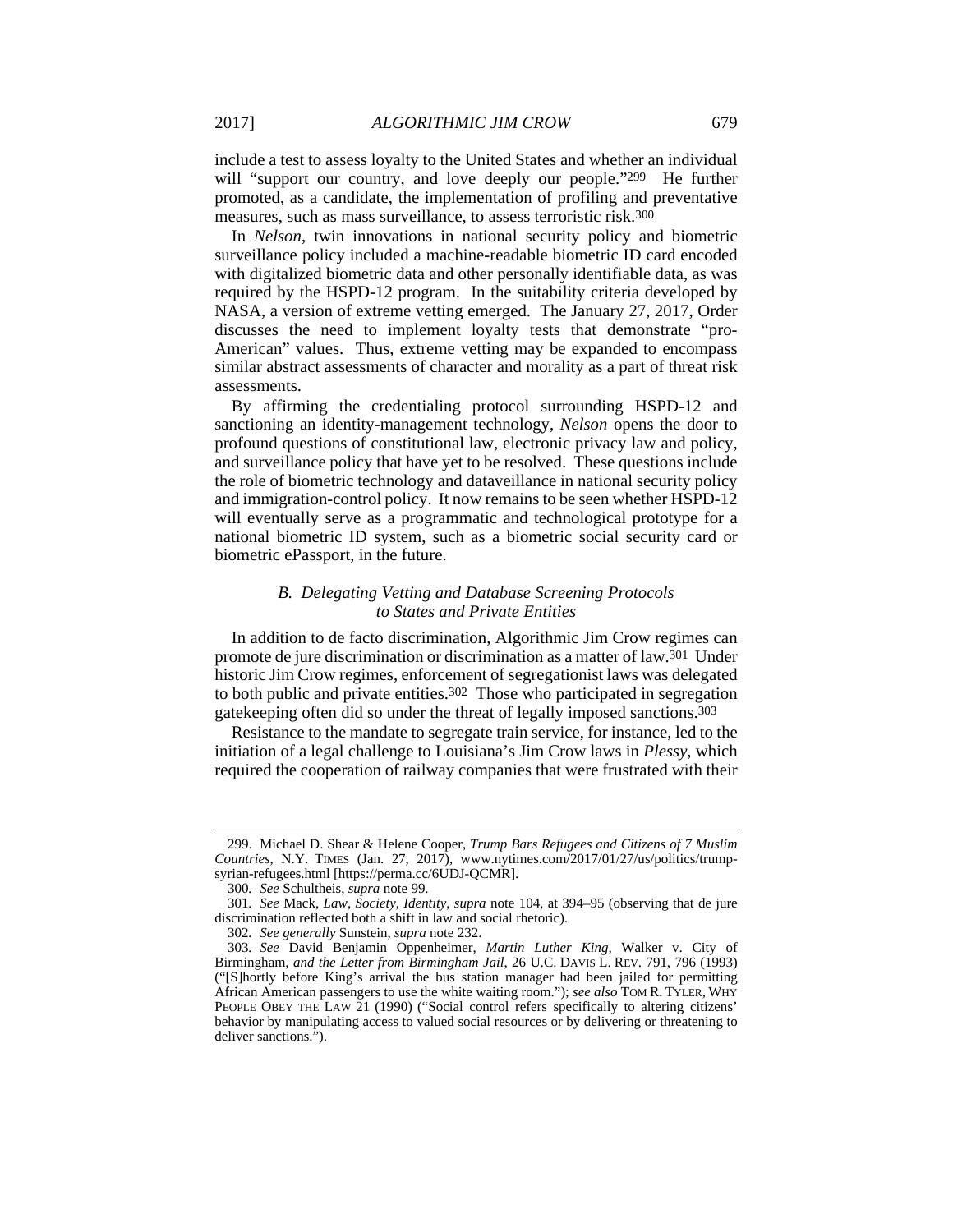gatekeeping duties under the Separate Car Act.304 Railway companies opposed the segregation law on the ground that running two train cars—one for white passengers and one for black passengers—was economically costly, especially for train routes on which ridership had proven to be light.305 The petitioners also argued that it was unlawful to delegate segregationist gatekeeping to the private companies who would be fined for allowing black passengers to ride white railcars.306 Homer Adolph Plessy had been selected to violate the Jim Crow law specifically because he was a light-skinned black man who could "pass" as a white man.307

Yet, a similar de jure discrimination scheme may be emerging in the modern era. How do private and state immigration gatekeepers determine whether an individual is lawfully present in the United States? Under the Immigration Reform and Control Act of 1986 (IRCA), 308 the federal government delegated immigration enforcement authority to all employers, public and private, to assist in immigration gatekeeping duties through the examination of paper-based documents that purport to establish identity and citizenship status.309 Under IRCA, employers faced civil and criminal fines for failure to participate in sorting out undocumented immigrants from the workforce.310

In 1990, the *Wall Street Journal* editorial pages compared federal employer-sanctioning policies required under federal immigration law to historic Jim Crow regimes. The publication explained that private entities were once again asked to engage in discrimination<sup>311</sup> under the law by effectually being deputized as immigration gatekeepers. Specifically, the *Wall Street Journal* described IRCA as "the first legislation since Jim Crow where the government is so closely aligned with a process that produces discrimination."312

From the 1970s to the present, immigration laws at the federal and state level have attempted to restrict immigrant access to transportation and travel, employment, education, housing, and benefits.313 In contrast to historic Jim

 <sup>304.</sup> Harris, *supra* note 105, at 187, 207 (citing 1890 La. Acts 111).

 <sup>305.</sup> HIGGINBOTHAM, *supra* note 105, at 88.

 <sup>306.</sup> Harris, *supra* note 105, at 212–13.

<sup>307</sup>*. Id.* at 212.

 <sup>308.</sup> Immigration Reform and Control Act of 1986, Pub. L. No. 99-603, 100 Stat. 3359 (codified in scattered sections of 8 U.S.C.).

<sup>309</sup>*. See* 8 U.S.C. §§ 1324a (2012).

<sup>310</sup>*. Id.*

 <sup>311.</sup> Studies by the U.S. Government Accountability Office found that the employer sanctions provision of the Immigration Reform and Control Act of 1986 had resulted in widespread discrimination. *See, e.g.*, U.S. GOV'T ACCOUNTABILITY OFFICE, GAO/T-GGD-92- 21, IRCA-RELATED DISCRIMINATION: ACTIONS HAVE BEEN TAKEN TO ADDRESS IRCA-RELATED DISCRIMINATION, BUT MORE IS NEEDED 2 (1992), http://www.gao.gov/products/T-GGD-92-21 [https://perma.cc/9UV4-7M45]; U.S. GOV'T ACCOUNTABILITY OFFICE, GAO/T-GGD-90-51, IRCA ANTI-DISCRIMINATION AMENDMENTS OF 1990, at 3 (1990), http://www.gao.gov/products/T-GGD-90-51 [https://perma.cc/CU9N-8LYS].

 <sup>312.</sup> Editorial, *Clocking Immigration Sanctions*, WALL ST. J., Apr. 16, 1990, at A12.

<sup>313</sup>*. See* Motomura, *supra* note 62, at 1361; Michael J. Wishnie, *Laboratories of Bigotry?: Devolution of the Immigration Power, Equal Protection, and Federalism*, 76 N.Y.U. L. REV. 493, 513–14 & nn.106–10 (2001); *see also* Stephen Lee, *Private Immigration Screening in the*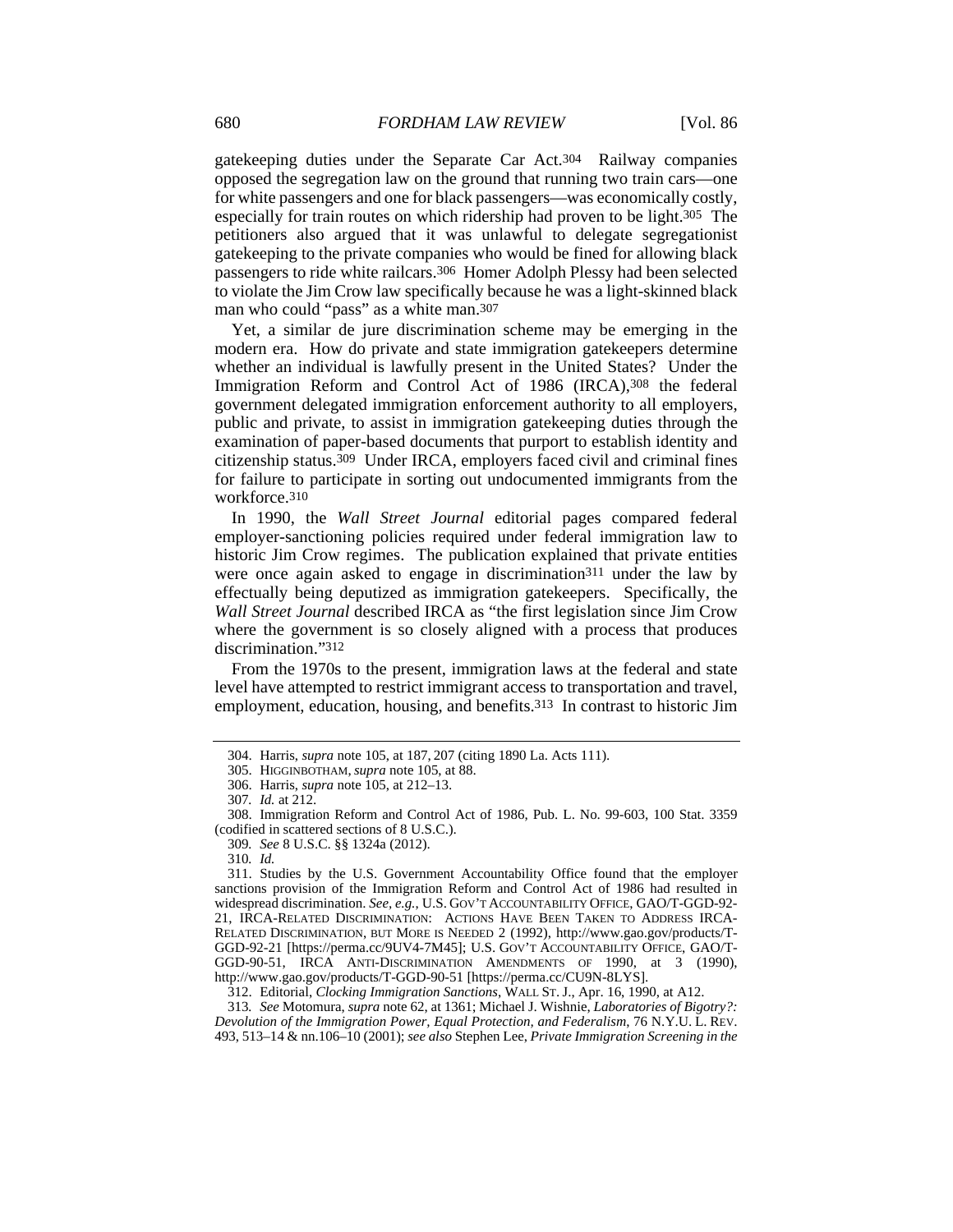Crow regimes, however, the targeting of the undocumented immigrant population does not need to proceed under a façade of "equality" because such discrimination is often construed as legally permissible. Undocumented immigrants, with important exceptions, do not enjoy the broad civil rights protections and constitutional rights afforded to U.S. citizens.314 Even lawful immigrants may face more restricted rights than U.S. citizens.315 Those arguing in favor of tough immigration actions, including those defending the Executive Orders, have explained this position as a legal defense of such actions.316

Yet, for decades, lawful immigrants and those perceived to be foreign have alleged that they suffer from a form of collateral discrimination: an assumption of undocumented status and accidental targeting that stems from restrictive immigration laws.317 Studies have consistently shown that vetting and screening protocols required by immigration gatekeeping—sometimes referred to as "show me your papers" laws—incentivize racial profiling.318 In other words, mandatory document checks often target those perceived to be foreign: those who may be isolated on the basis of race, color, ethnicity, national origin, religion, and "foreignness" characteristics,319 such as accent, clothing, and a failure to present "whiteness" characteristics.320

In response to growing empirical evidence that immigration-related screening and delegated gatekeeping duties by the government reliably led to discrimination, Congress increasingly looked to technological screening methods as "race-neutral" tools to achieve the same means.321 Throughout the 1990s until the present, immigration reform legislation has proposed database-driven methods to implement screening and gatekeeping

*Workplace*, 61 STAN. L. REV. 1103, 1130 (2009); Huyen Pham, *The Private Enforcement of Immigration Laws*, 96 GEO. L.J. 777, 780–81 (2008).

<sup>314</sup>*. See* Hiroshi Motomura, *The Curious Evolution of Immigration Law: Procedural Surrogates for Substantive Constitutional Rights*, 92 COLUM. L. REV. 1625, 1632 (1992). The Supreme Court has recognized potential due process claims of persons in the United States who are noncitizens including those present unlawfully. *See* Kerry v. Din, 135 S. Ct. 2128, 2133–34 (2015); Zadvydas v. Davis, 533 U.S. 678, 692–95 (2001); Landon v. Plasencia, 459 U.S. 21, 33–34 (1982); Kleindienst v. Mandel, 408 U.S. 753, 762–65 (1972).

<sup>315</sup>*. See* 8 U.S.C. § 1324b(a)(3)(B) (2012) (restricting certain protections under the antidiscrimination provision of the Immigration and Nationality Act to those immigrants with lawful permanent residence status).

 <sup>316.</sup> Reply in Support of Emergency Motion for Stay Pending Appeal at 5, Washington v. Trump, 847 F.3d 1151 (9th Cir. 2017) (per curiam) (No. 17-35105), 2017 WL 492504.

<sup>317</sup>*. See* U.S. GOV'T ACCOUNTABILITY OFFICE, GAO/T-GGD-90-51, IRCA ANTI-DISCRIMINATION AMENDMENTS OF 1990, *supra* note 311, at 3.

<sup>318</sup>*. Id.*

<sup>319</sup>*. Id.*

<sup>320</sup>*. Id.*; *see also* Cheryl I. Harris, *Whiteness as Property*, 106 HARV. L. REV. 1707, 1725 (1993).

<sup>321</sup>*. See* Basic Pilot Program Extension and Expansion Act of 2003, Pub. L. No. 108-156, 117 Stat. 1944 (codified at 8 U.S.C. §§ 1101, 1324a (2012)) (authorizing the development of the "basic pilot program for employment eligibility verification" to implement a technologically improved method to screen immigrants).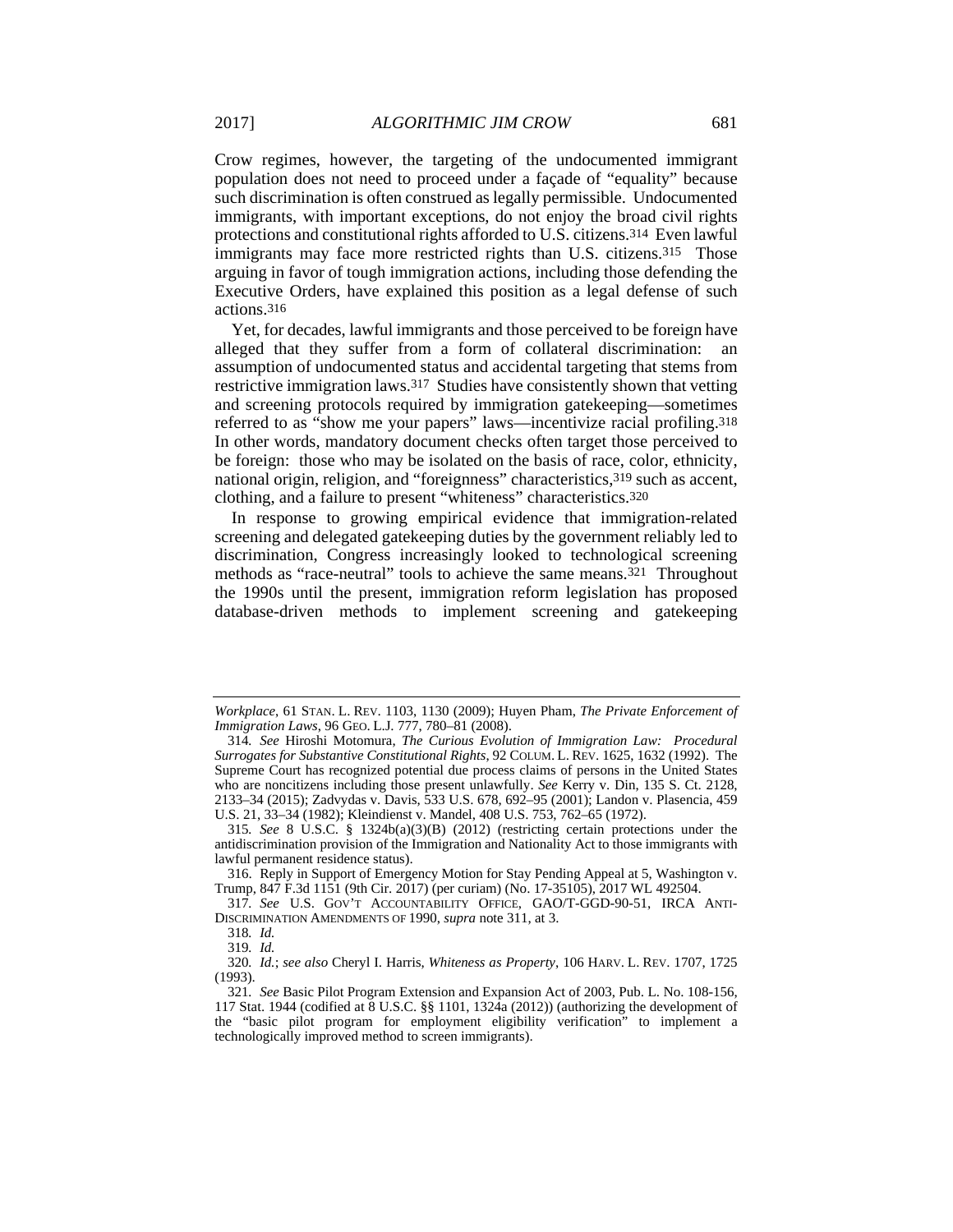functions.322 Many of these database screening methods are experimental and still under testing.323

Nonetheless, the 9/11 terror attacks accelerated the rollout of these experimental vetting and screening systems.324 The immigrant status of the 9/11 hijackers led to calls for policy initiatives that could facilitate the identification and more efficient tracking of immigrants and potential terrorists through cybersurveillance and dataveillance technologies.325 Many of these technologies were dependent upon biometric data monitoring and database-facilitated algorithmic sorting tools.326 The impetus was not so much to avoid bias in screening but to harness the supposed efficiencies and reliability of a database-centered means of screening.

Since 9/11, immigration policy and national security policy have increasingly converged. At the federal level, this convergence could be seen in the increasing adoption of big data identity-management systems aimed to screen the population to determine who could receive rights and benefits, such as the No Fly List, 327 the No Work List ("E-Verify"), 328 and the No

 325. The 9/11 Commission Report, for example, emphasized the need to incorporate biometric data into identity-management tools and systems in order to augment border security and national security objectives. NAT'L COMM'N ON TERRORIST ATTACKS UPON THE U.S., THE 9/11 COMMISSION REPORT 385–92 (2004), http://www.9-11commission.gov/report/ 911Report.pdf [https://perma.cc/RT32-JKEZ] ("Linking biometric passports to good data systems and decision-making is a fundamental goal.").

326*. See* SIMSON GARFINKEL, DATABASE NATION: THE DEATH OF PRIVACY IN THE 21ST CENTURY 37–67 (2000); KELLY A. GATES, OUR BIOMETRIC FUTURE: FACIAL RECOGNITION TECHNOLOGY AND THE CULTURE OF SURVEILLANCE 1–2 (2011) ("The suggestion that an automated facial recognition system may have helped avert the September 11 terrorist attacks was perhaps the most ambitious claim circulating about biometric identification technologies in the aftermath of the catastrophe."); ANIL K. JAIN ET AL., INTRODUCTION TO BIOMETRICS vii (2011) ("[T]he deployment of biometric systems has been gaining momentum over the last two decades in both public and private sectors. These developments have been fueled in part by recent [post-9/11] government mandates stipulating the use of biometrics for ensuring reliable delivery of various services.")*. See generally* JENNIFER LYNCH, FROM FINGERPRINTS TO DNA: BIOMETRIC DATA COLLECTION IN U.S. IMMIGRANT COMMUNITIES AND BEYOND (2012); Laura K. Donohue, *Technological Leap, Statutory Gap, and Constitutional Abyss: Remote Biometric Identification Comes of Age*, 97 MINN. L. REV. 407 (2012); Hu, *supra* note 52.

327. 49 U.S.C. § 44903 (2012); 49 C.F.R. pts. 1540, 1544, 1560 (2016).

 328. E-Verify is a "test pilot" program jointly operated by DHS and the Social Security Administration that enables employers to screen employees' personally identifiable data (e.g., name, birth date, and Social Security number) through government databases over the internet in order to "verify" the identity of the employee. U.S. CITIZENSHIP & IMMIGR. SERVS., DEP'T OF HOMELAND SEC., E-VERIFY USER MANUAL FOR EMPLOYERS 1 (2014), http://www.uscis.gov/sites/default/files/files/nativedocuments/E-Verify\_Manual.pdf

<sup>322</sup>*. See id.*

<sup>323</sup>*. Id.* § 3(b)(b)(1) ("[E]valuating whether the problems identified by the report submitted under subsection (a) have been substantially resolved . . . ."); *id.* § 3(b)(b)(2) ("[D]escribing what actions the Secretary of Homeland Security shall take before undertaking the expansion of the basic pilot program to all 50 States in accordance with section  $401(c)(1)$ , in order to resolve any outstanding problems raised in the report filed under subsection (a).").

<sup>324</sup>*. See* Press Release, Transp. Sec. Admin., TSA to Test New Passenger Pre-Screening System (Aug. 26, 2004), http://www.tsa.gov/press/releases/2004/08/26/tsa-test-newpassenger-pre-screening-system [https://perma.cc/8RRW-8L9P] (describing the implementation of a post-9/11 passenger prescreening program that checks passengers' names against terrorist watchlists in an effort to improve the use of "no fly" lists).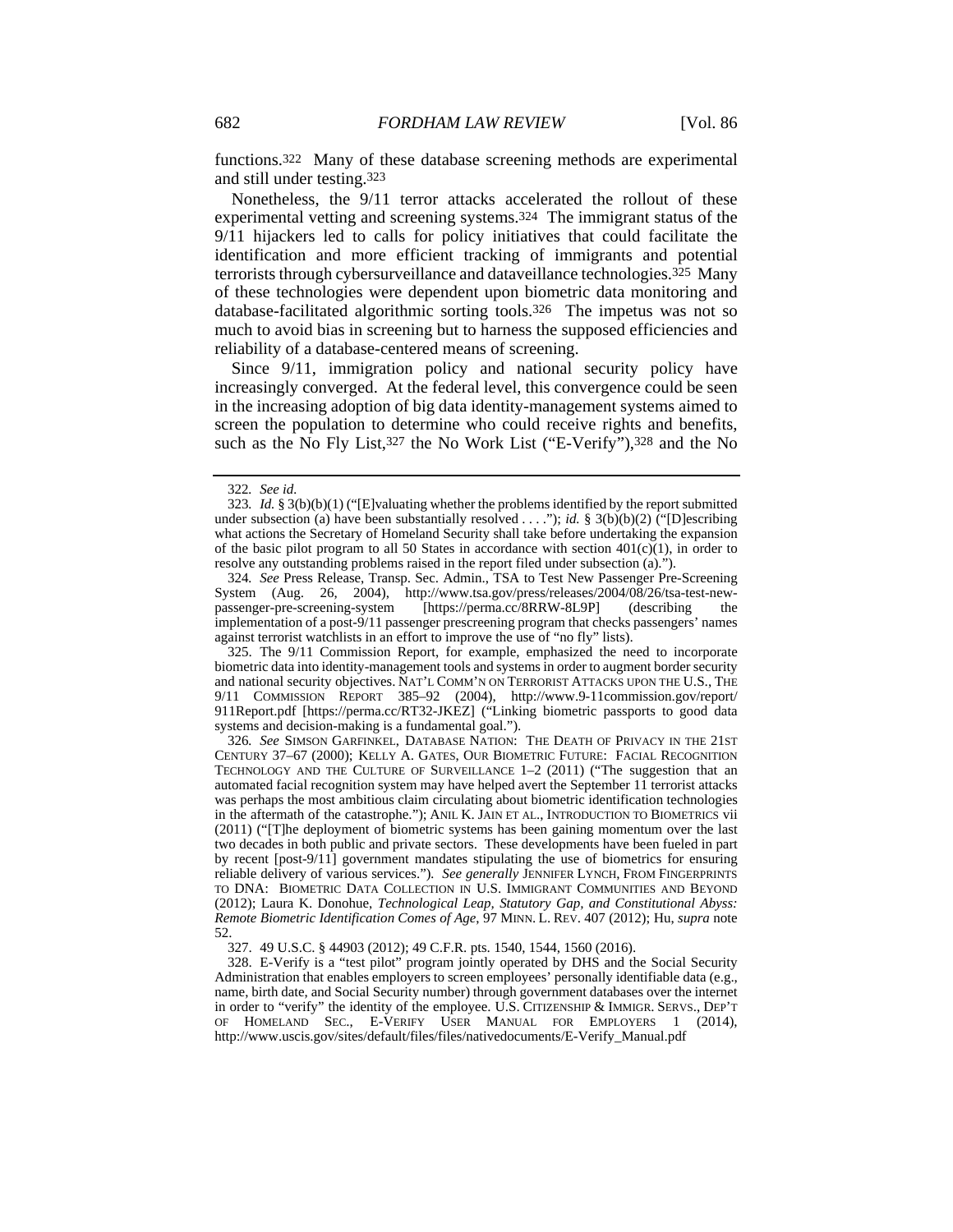Citizenship List (managed by Secure Communities329 and the DHS's Prioritized Enforcement Program330). These database screening and digital watchlisting systems purport to further crime control, immigration control, and counterterrorism objectives. The E-Verify database has not only been used to restrict employment opportunities, but it is alleged that landlords have used the database to screen tenants and that school officials have used the database to screen students.331 Similarly, the No Vote List ("SAVE"332 and

 329. Secure Communities ("S-COMM") is an interoperability program that facilitates data sharing and database screening protocols between the FBI, DHS, and local law enforcement agencies. Important scholarship has addressed multiple legal issues relating to S-COMM in recent years. *See, e.g.*, HIROSHI MOTOMURA, IMMIGRATION OUTSIDE THE LAW 79–83 (2014). *See generally* Adam B. Cox & Thomas J. Miles, *Policing Immigration*, 80 U. CHI. L. REV. 87 (2013); Christopher N. Lasch, *Rendition Resistance*, 92 N.C. L. REV. 149 (2013); Thomas J. Miles & Adam B. Cox, *Does Immigration Enforcement Reduce Crime? Evidence from Secure Communities*, 57 J.L. & ECON. 937 (2014). DHS explains that S-COMM is justified by a combination of authorities. *See* Memorandum from Riah Ramlogan, Deputy Principal Legal Advisor, to Beth N. Gibson, Assistant Deputy Dir., U.S. Immigr. & Customs Enf't, U.S. Dep't of Homeland Sec. (Oct. 2, 2010), http://uncoverthetruth.org/wp-content/uploads/2012/ 01/Mandatory-in-2013-Memo.pdf [https://perma.cc/CW98-2Y9G]. The authorities relied upon by DHS include: (1) 28 U.S.C.  $\S$  534(a)(1) and (4), which provides the FBI with authority to share fingerprint data with ICE; (2) 8 U.S.C. § 1722, which mandates the development of a data-sharing system that "enable(s) intelligence and law enforcement agencies to determine the inadmissibility or deportability of an [undocumented immigrant]"; and (3) 42 U.S.C. § 14616, which ratifies information or database sharing between federal and state agencies. *Id.* at 4–6.

 330. The DHS Prioritized Enforcement Program (PEP) was announced by DHS Secretary Jeh Johnson on November 20, 2014, to replace the S-COMM program; however, it appears that the database screening protocols of S-COMM will remain intact under PEP. *See*  Memorandum from Jeh Charles Johnson, Sec'y, Dep't of Homeland Sec., to Thomas S. Winkowski, Acting Director, Immigr. & Customs Enf't 2 (Nov. 20, 2014), http://www.dhs.gov/sites/default/files/publications/14\_1120\_memo\_secure\_communities.pdf [https://perma.cc/SCL3-Z7YX]. On February 20, 2017, former DHS Secretary John Kelly signed an implementation memo announcing that S-COMM would be reinstated and PEP would be rescinded. *See* Memorandum from John Kelly, Sec'y of Homeland Sec., to Kevin McAleenan, Acting Comm'r, U.S. Customs & Border Prot., Enforcement of the Immigration Laws to Serve the National Interest (Feb. 20, 2017), https://www.dhs.gov/sites/default/ files/publications/17\_0220\_S1\_Enforcement-of-the-Immigration-Laws-to-Serve-the-National-Interest.pdf [https://perma.cc/7SJE-9RS2].

 331. Stumpf, *supra* note 328, at 400 n.87 (citing MARC R. ROSENBLUM, EVERIFY: STRENGTHS, WEAKNESSES, AND PROPOSALS FOR REFORM, MIGRATION POL'Y INST. 5, 7 (2011); Mary D. Fan, *Post-Racial Proxies: Resurgent State and Local Anti-"Alien" Laws and Unity-Rebuilding Frames for Antidiscrimination Values*, 32 CARDOZO L. REV. 905, 923–24, 935–36 (2011); Kati L. Griffith, *Discovering 'Immployment' Law: The Constitutionality of Subfederal Immigration Regulation at Work*, 29 YALE L. & POL'Y REV. 389, 417, 424–26 (2011); Rigel C. Oliveri, *Between a Rock and a Hard Place: Landlords, Latinos, Anti-Illegal Immigrant Ordinances, and Housing Discrimination*, 62 VAND. L. REV. 55, 116 (2009)).

 332. In recent years, state election officials have used the Systematic Alien Verification for Entitlements (SAVE) database screening protocol to conduct voter purges. *See* Fatma Marouf,

<sup>[</sup>https://perma.cc/DB3D-P3MQ]. E-Verify is referred to as the "Basic Pilot Program" in the Illegal Immigration Reform and Immigrant Responsibility Act of 1996 (IIRIRA) and in subsequent congressional action extending its funding. *Id.* at 77–78; *see also* Basic Pilot Program Extension and Expansion Act of 2003, Pub. L. No. 108-156, 117 Stat. 1944 (codified at 8 U.S.C. §§ 1101, 1324a (2012)); Basic Pilot Extension Act of 2001, Pub. L. No. 107-128, 115 Stat. 2407 (2002) (codified at 8 U.S.C. §§ 1101, 1324a). For a thorough discussion of E-Verify and its legal implications, see generally Juliet P. Stumpf, *Getting to Work: Why Nobody Cares About E-Verify (And Why They Should)*, 2 U.C. IRVINE L. REV. 381 (2012).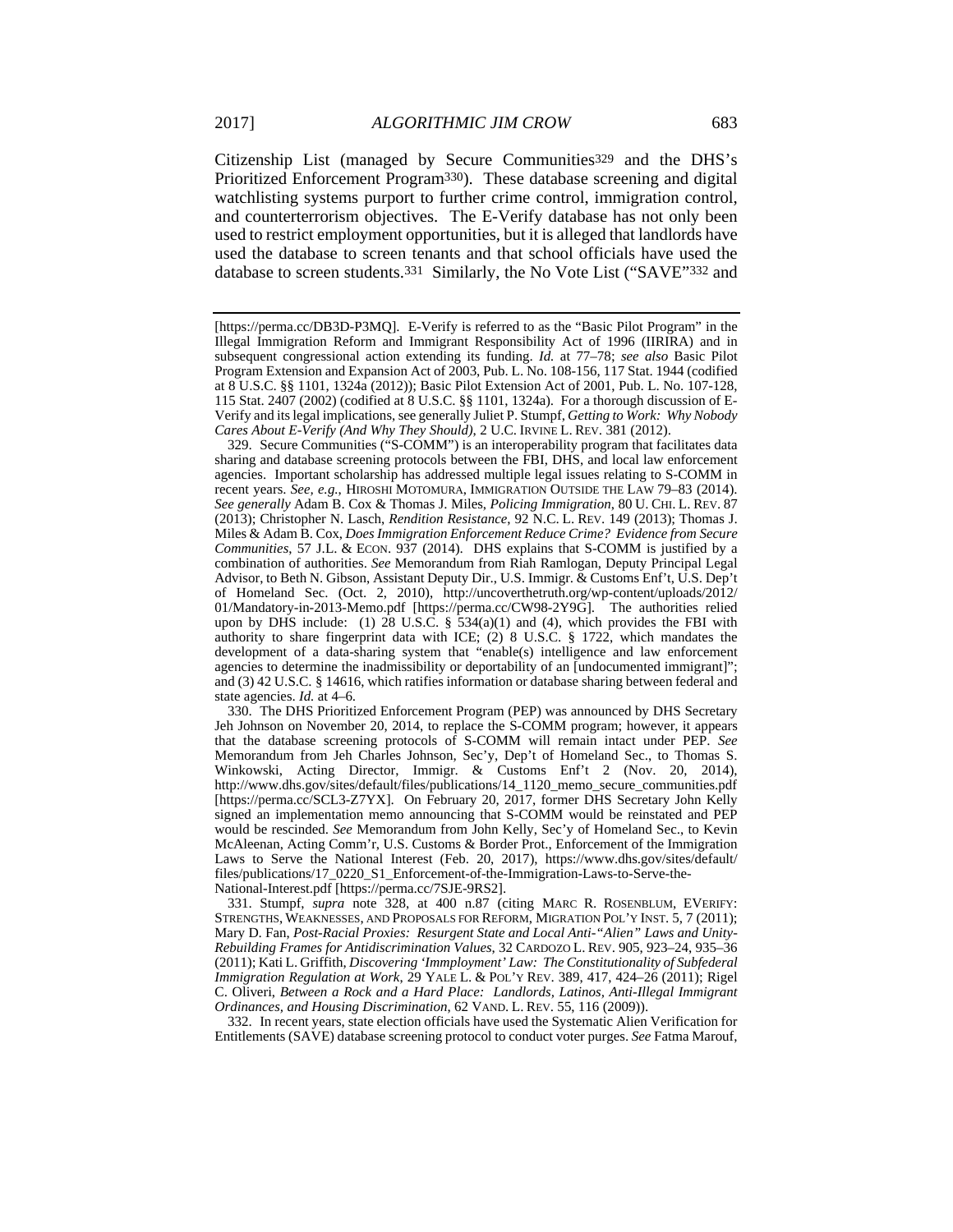"HAVA"333) has been used for voter purges and to restrict driver's licenses as well as access to welfare benefits.334

After 9/11, the federal government sought a sharp increase in personnel who could conduct vetting and implement screening protocols to increase the effectiveness of immigration gatekeeping.335 Thus, the federal government also increasingly invited state and local law enforcement to participate in the enforcement of federal immigration law under a "force multiplier" theory<sup>336</sup> of delegation of immigration gatekeeping.337 Under the expanded immigration gatekeeping mandates of DHS, state and local governments were granted access to DHS database screening systems and invited to screen arrestees through these systems.338 After 9/11, the federal government also experimented with the merging of database screening protocols to eliminate the separation between civil and criminal immigration database screening protocols.339

Under immigration federalism and national security federalism, state laws have increasingly captured post-9/11 identity-management technologies introduced by DHS. Consequently, comparisons between historic Jim Crow regimes and contemporary immigration enforcement regimes have intensified in recent years. De jure discrimination has been alleged in state laws that mandate vetting protocols and the delegation of vetting and

334*. See SAVE Database—Issues with Obtaining SSN and Driver's Licenses*, NAFSA, http://www.nafsa.org/findresources/Default.aspx?id=11154 [https://perma.cc/3ZPW-TDFZ] (last visited Oct. 16, 2017).

335*. See* Jennifer M. Chacón, *The Transformation of Immigration Federalism*, 21 WM. & MARY BILL RTS. J. 577, 589 (2012); Kobach, *supra* note 63, at 545; Christopher N. Lasch, *Preempting Immigration Detainer Enforcement Under* Arizona v. United States, 3 WAKE FOREST J.L. & POL'Y 281, 328 (2013).

336*. See* Memorandum from John Kelly, Sec'y of Homeland Sec., to Kevin McAleenan, Acting Comm'r, U.S. Customs and Border Prot. et al., Implementing the President's Border Security and Immigration Enforcement Improvements Policies 4 (Feb. 20, 2017), https://www.dhs.gov/sites/default/files/publications/17\_0220\_S1\_Implementing-the-Presidents-Border-Security-Immigration-Enforcement-Improvement-Policies.pdf [https://perma.cc/RX6G-GBTM].

337*. Id.*

338*. See supra* note 329 and accompanying text.

 339. S-COMM involves both civil DHS immigration database screening and FBI criminal record database screening simultaneously. *See supra* note 329 and accompanying text.

*The Hunt for Noncitizen Voters*, 65 STAN.L.REV. ONLINE 66, 66 (2012). For more information on the SAVE database screening program, see DEP'T OF HOMELAND SEC., PRIVACY IMPACT ASSESSMENT FOR THE SYSTEMATIC ALIEN VERIFICATION FOR ENTITLEMENTS (SAVE) PROGRAM 12 (Aug. 26, 2011), http://www.dhs.gov/xlibrary/assets/privacy/privacy\_pia\_uscis\_save.pdf [https://perma.cc/7976-2BYA].

 <sup>333. 52</sup> U.S.C. § 21083 (2012) (originally enacted as Help America Vote Act of 2002 (HAVA), Pub. L. No. 107-252, 116 Stat. 1666 (2002)). HAVA requires each state to implement and maintain an electronic database of all registered voters. *Id.* HAVA also requires states to verify the identity of the voter registration application through crosschecking the applicant's driver's license or last four digits of the applicant's Social Security number. *Id.* § 21083(a)(5)(A)(i). If the individual has neither number, the state is required to assign a voter identification number to the applicant. *Id.* § 21083(a)(5)(A)(ii). Each state election office is tasked with overseeing election rules and procedures for that state in the implementation of HAVA. *President Signs H.R. 3295, "Help America Vote Act of 2002*," SOC. SEC. ADMIN. (Nov. 7, 2002), http://www.ssa.gov/legislation/legis\_bulletin\_110702.html [https://perma.cc/5TFK-M4MM].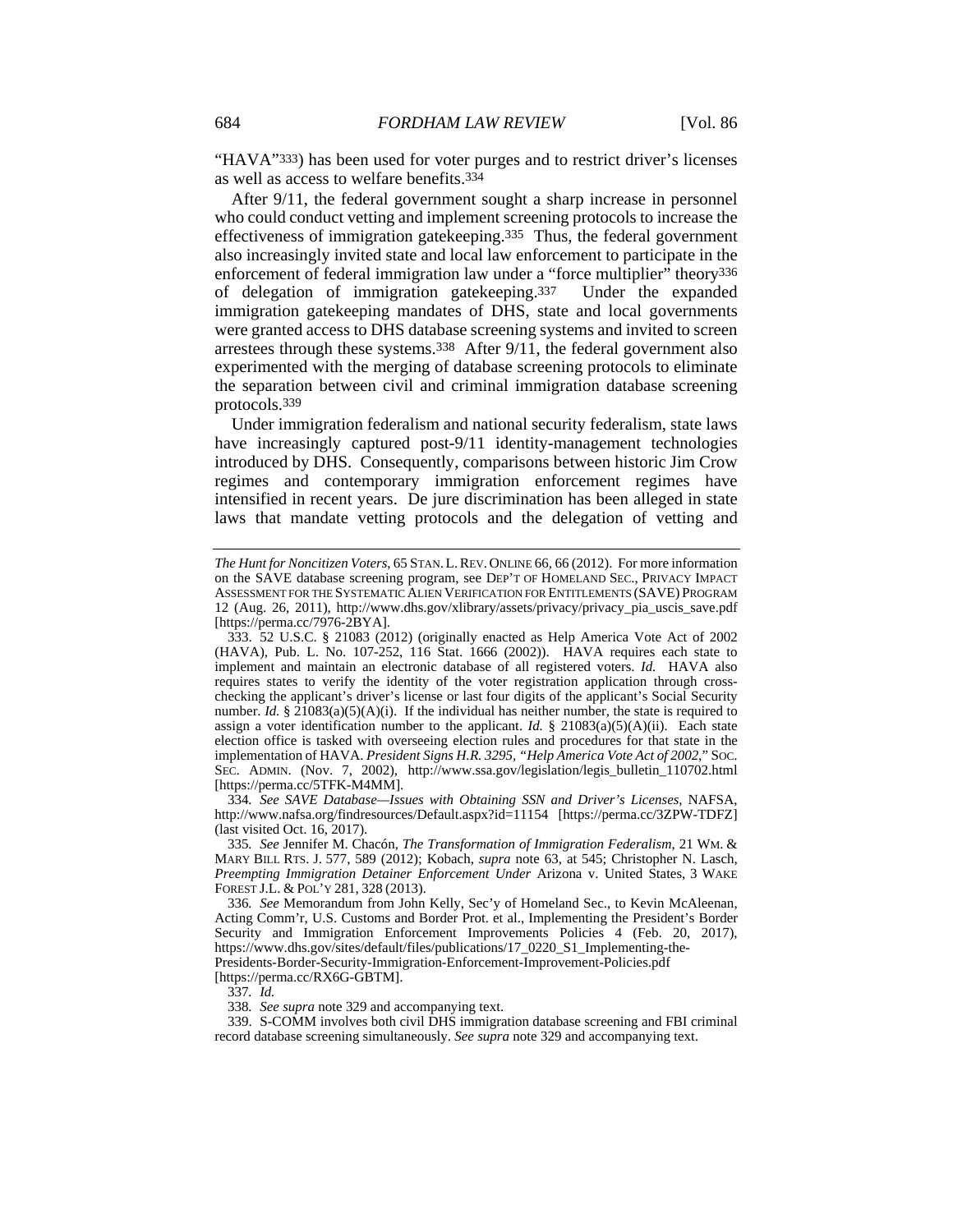screening responsibilities. Similar to the segregationist gatekeeping duties that were delegated under historic Jim Crow regimes, restrictionist immigration gatekeeping protocols under Algorithmic Jim Crow have been criticized as promoting both de jure and de facto discrimination against citizens and lawful immigrants that may be perceived to be foreign.340 Specifically, state laws have proposed that legal penalties and liabilities could be incurred by employers, police, landlords, doctors, school officials, and state benefits administrators who fail to conduct vetting and screening protocols.

For instance, the *Los Angeles Times* invoked Jim Crow comparisons after passage of Alabama House Bill 56, a state law that attempted to control unwanted migration in part by delegating immigration screening to both private and public entities.341 Wade Henderson, president of the Leadership Conference on Civil and Human Rights, also drew a comparison. On June 9, 2011, the day Alabama House Bill 56 was signed into law, he remarked: "[E]ven Bull Connor himself would be impressed," referring to the famed segregationist who served as Birmingham's public safety commissioner tasked with enforcing the city's Jim Crow laws during the 1950s.342

Similarly, the governor of Arizona signed SB 1070 into law in 2013, referred to as the "racial profiling" law and the "show me your papers law."343 Shortly thereafter, Reverend Lennox Yearwood of the Hip Hop Caucus, wearing a "Boycott Arizona" cap, declared during an interview that the Arizona immigration law is "our Jim Crow moment for the 21st century."344 He further stated, "We can't have anyone being checked based on the hue of their color .... We need to put our lives on the line [in] protest] . . . . We need to stand up."345 Members of Congress likened the Arizona law to Jim Crow and historic apartheid systems.346

In future comprehensive immigration reform proposals and in the implementation of extreme vetting protocols—especially with the Supreme Court in both *Whiting* and *Arizona* apparently endorsing a potential merger between criminal and civil database screening protocols—it is possible that

<sup>340</sup>*. See, e.g.*, Kevin R. Johnson, *A Case Study of Color-Blindness: The Racially Disparate Impacts of Arizona's S.B. 1070 and the Failure of Comprehensive Immigration Reform*, 2 U.C. IRVINE L. REV. 313, 319–20 (2012); Karla Mari McKanders, *Immigration Enforcement and the Fugitive Slave Acts: Exploring Their Similarities*, 61 CATH. U. L. REV. 921, 947 (2012).

 <sup>341.</sup> Beason-Hammon Taxpayer and Citizen Protection Act, No. 2011-535 (2011) (codified at ALA. CODE §§ 31-13-1 to 31-13-30, 32-6-9 (2017)).

 <sup>342.</sup> Richard Fausset, *Alabama Enacts Anti-Illegal-Immigration Law Described As Nation's Strictest*, L.A. TIMES (June 10, 2011), http://articles.latimes.com/2011/jun/10/ nation/la-na-alabama-immigration-20110610 [https://perma.cc/3Y6E-4Y3B] draconian initiative signed into law this morning by Gov. Robert Bentley is so oppressive that even Bull Connor himself would be impressed,' said Wade Henderson, head of the Leadership Conference on Civil and Human Rights . . . . 'HB 56 is designed to do nothing more than terrorize the state's Latino community.'").

 <sup>343.</sup> Kasie Hunt, *Dems: Ariz Law Like Jim Crow, Apartheid,* POLITICO (Apr. 28, 2010), http://www.politico.com/news/stories/0410/36503.html [https://perma.cc/6E8S-SW6E].

 <sup>344.</sup> Michael McIntee, *AZ Is Our Jim Crow Moment of 21st Century*, YOUTUBE (July 24, 2010), http://www.youtube.com/watch?v=sAbTzyegrDU [https://perma.cc/L2MR-TKDZ]. 345*. Id.*

 <sup>346.</sup> Hunt, *supra* note 343.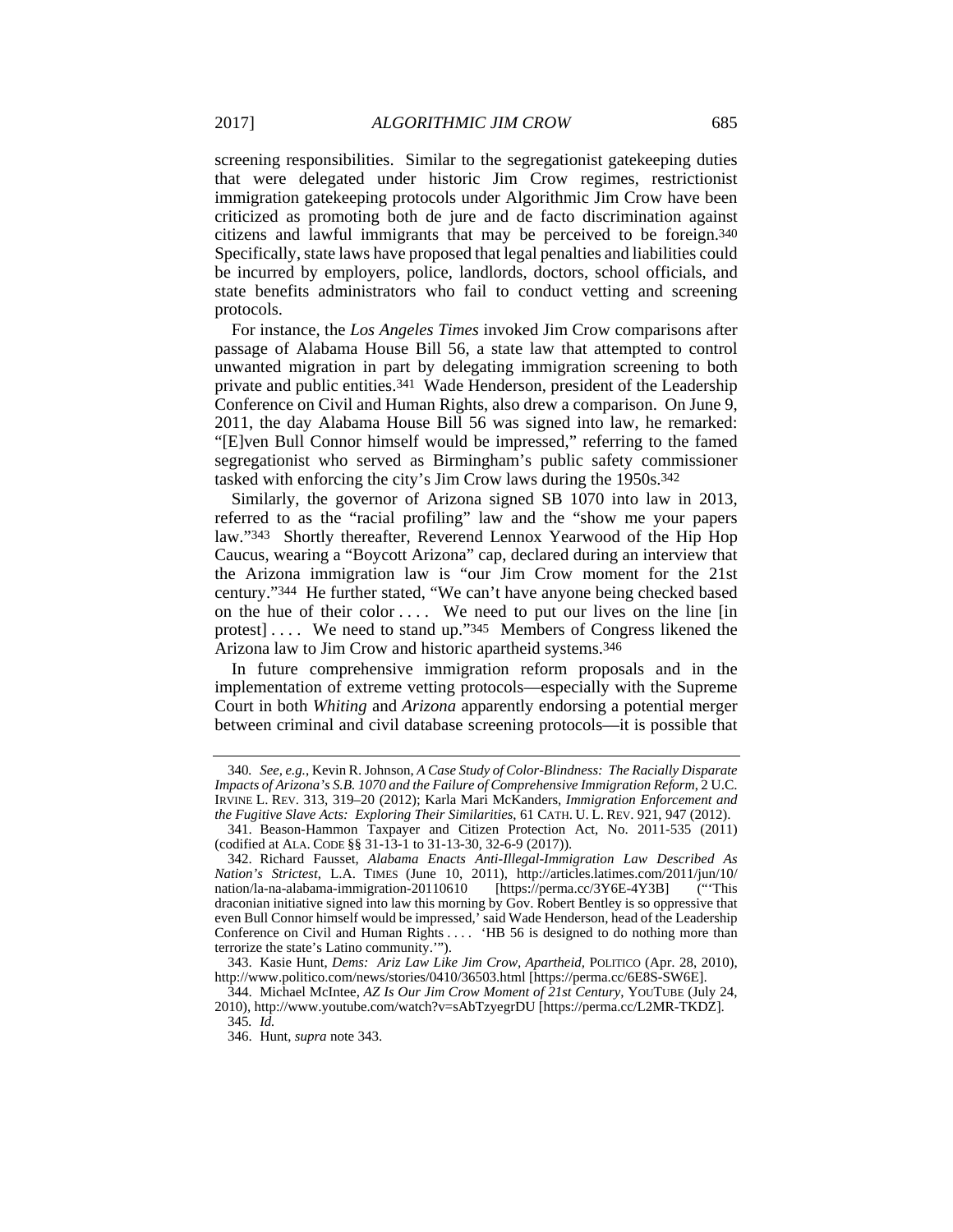other public and private actors could be delegated counterterrorism intelligence-gathering duties pursuant to immigration gatekeeping duties under the "force multiplier" approach. In *Whiting*, the Supreme Court upheld the constitutionality of delegating immigration database screening to private employers through the passage of the Legal Arizona Workers Act (LAWA).347 Under LAWA, employers in Arizona were not only documentinspecting immigration gatekeepers.348 LAWA also transformed public and private employers into database screening gatekeepers through a legal requirement that they run all new hires through the E-Verify identitymanagement system, which allows employers to screen employees through various federal agency databases.349

Similarly, in *Arizona*, the Supreme Court upheld the constitutionality of delegating immigration-database screening to state and local law enforcement after the passage of Arizona's SB 1070.350 Similar to LAWA, state and local law enforcement were transformed into database screening gatekeepers through a legal requirement that they run all arrestees and those suspected of unlawful presence through S-COMM, an internet-based database screening system that checks biometric data (scanned fingerprints) against DHS and FBI databases.

For example, in addition to Arizona's establishment of an employersanctioning regime in LAWA (holding private employers responsible), and a police-sanctioning regime in SB 1070 (holding state and local law enforcement responsible), the state proposed a landlord-sanctioning regime in SB 1611,351 enacted a state-worker-sanctioning regime in HB 2008,352 proposed a hospital-worker-sanctioning regime in SB 1405,353 and proposed and enacted a public-school-worker- or teacher-sanctioning regime in SB 1407354 and SB 1141.355

Each of Arizona's proposed sanctioning regimes requires a screening or vetting system because otherwise, the Arizona legislature has contended, it

<sup>347</sup>*. See* Legal Arizona Workers Act, ch. 279, 2007 Ariz. Sess. Laws 1312 (codified at ARIZ. REV. STAT. ANN. §§ 13-2009, 23-211 to 23-214 (2008)).

 <sup>348.</sup> Immigration Reform and Control Act of 1986, Pub. L. No. 99-603, 100 Stat. 3359 (codified in scattered sections of 8 U.S.C.).

<sup>349</sup>*. See supra* note 328 and accompanying text.

 <sup>350.</sup> Arizona v. United States, 567 U.S. 387, 416 (2012). Section 2(B) of SB 1070, which was slightly modified and later codified in the Arizona Revised Statutes, provides:

For any lawful stop, detention or arrest made by [an Arizona] law enforcement official or a law enforcement agency . . . in the enforcement of any other law or ordinance of a county, city or town or this state where reasonable suspicion exists that the person is an alien and is unlawfully present in the United States, a reasonable attempt shall be made, when practicable, to determine the immigration status of the person, except if the determination may hinder or obstruct an investigation. Any person who is arrested shall have the person's immigration status determined before the person is released.

ARIZ. REV. STAT. ANN. § 11-1051 (2012).

 <sup>351.</sup> S.B. 1611, 50th Leg., 1st Reg. Sess. (Ariz. 2011).

 <sup>352.</sup> ARIZ. REV. STAT. ANN. §§ 1–501, 1–502 (Supp. 2011).

 <sup>353.</sup> S.B. 1405, 50th Leg., 1st Reg. Sess. (Ariz. 2011).

 <sup>354.</sup> S.B. 1407, 50th Leg., 1st Reg. Sess. (Ariz. 2011).

 <sup>355.</sup> ARIZ. REV. STAT. ANN. § 15–802 (Supp. 2011).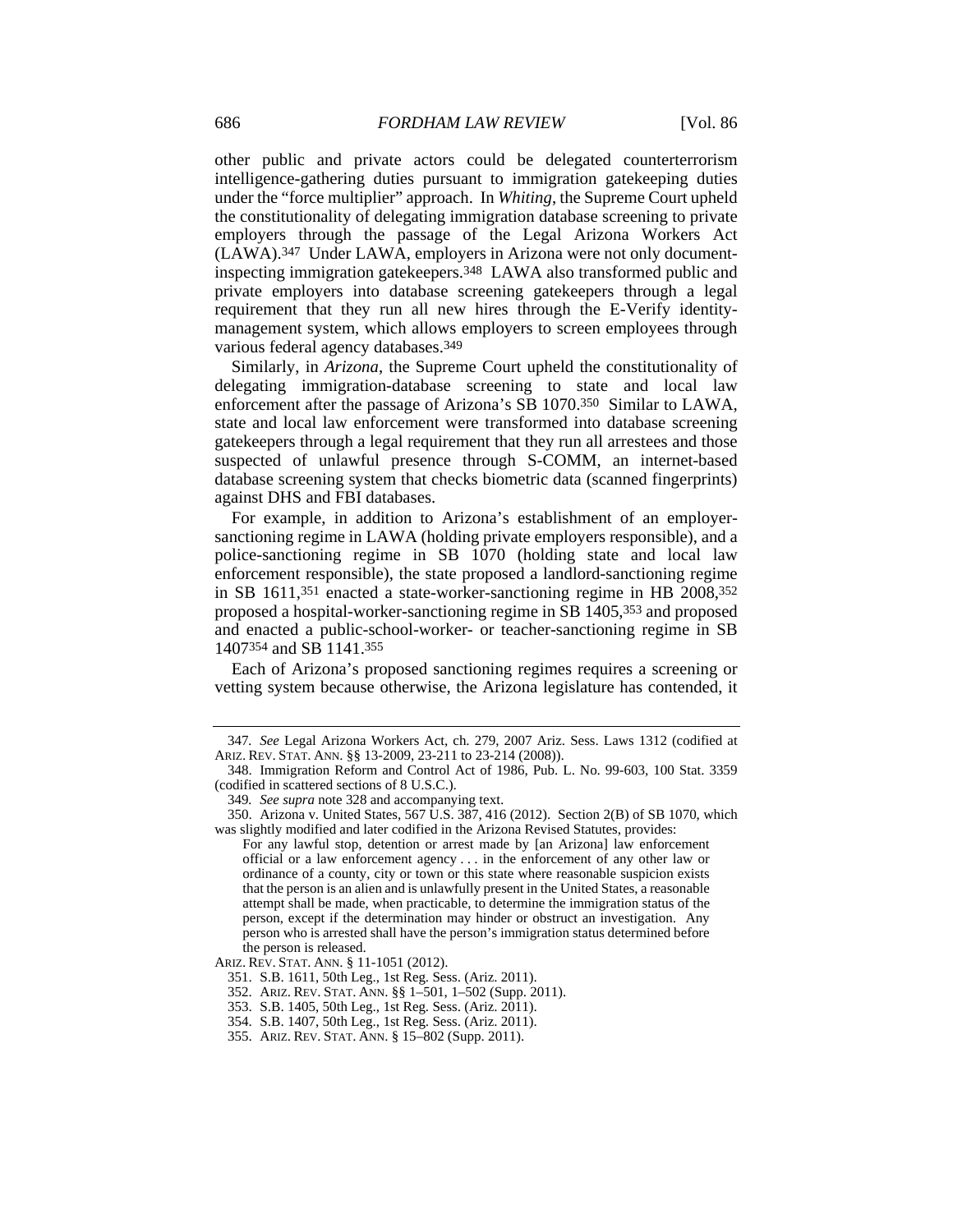could not verify who among its residents is an unauthorized immigrant and who is not. The identity-management technology often relied upon by the state gatekeeping law involved an algorithm-based database screening protocol, often supplemented by a paper-based inspection, to log personally identifiable data into a preexisting vetting and database screening system operated by DHS. Although not all of these measures passed, the gatekeeping and screening aspects of Arizona's proposed comprehensive immigration reform strategy, as well as other state and local laws passed or considered in recent years, has resulted in an unprecedented expansion of document inspection and database-driven screening protocols.356

Arizona's aggressive stance on restrictive immigration gatekeeping is enabled by the introduction of big data vetting analytics and database screening potentialities, often conducted through internet-based screening of DHS and other federal agency databases. It shows the multifold DHS and other federal agency databases. opportunities for electronic vetting in daily life. And while it is a system to screen out immigrants, at the national level and in the national security context, newly emerging digital watchlisting and database screening programs such as the No Fly List make clear that database screening is easily adaptable to other kinds of vetting for various purposes. Those screened or vetted will individually encounter a purportedly neutral and colorblind process but with the result that they fall into groups that can start to look much like the kinds of classifications that would normally offend the Constitution's equal protection guarantees.

Consequently, the extreme vetting protocols and the implementation of a Muslim registry should be understood within the context of delegated database screening protocols, such as those proposed and passed by Arizona. As can be seen in the discussion above, the efforts by the federal and state government to collect and screen data under the auspices of immigrationcontrol policy now extend to a wide range of contexts, including employment screening and day-to-day policing. This appears to be consistent with datacollection and screening policies under the Trump administration. "Asked where [Muslims] would be registered, [Trump] said Muslims would be signed up at 'different places . . . . [I]t's all about [data] management.'"357 Candidate Trump specifically referred to the need to deploy DHS identitymanagement technologies: "Trump tied his reasoning for the database to the need to identify who is in the country legally. 'It would stop people from coming in illegally,' Trump said. 'We have to stop people from coming into our country illegally.'"358

<sup>356</sup>*. See* Fred H. Cate, *Government Data Mining: The Need for a Legal Framework*, 43 HARV. C.R-C.L.L. REV. 435, 439–40 (2008).

 <sup>357.</sup> Vaughn Hillyard, *Donald Trump's Plan for a Muslim Database Draws Comparison to Nazi Germany*, NBC NEWS (Nov. 20, 2015), http://www.nbcnews.com/politics/2016 election/trump-says-he-would-certainly-implement-muslim-database-n466716 [https://perma.cc/RML4-KTZK].

<sup>358</sup>*. Id.*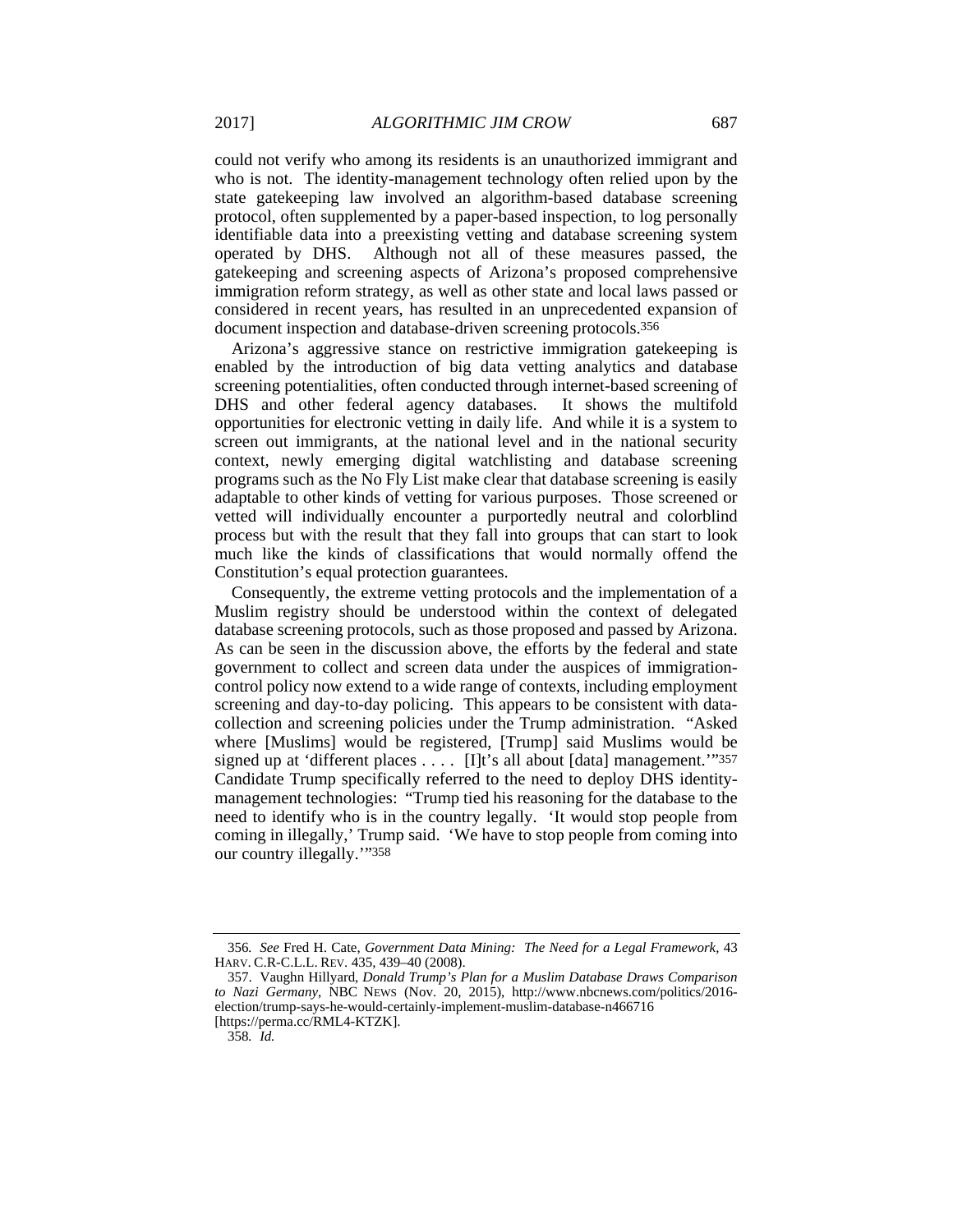#### *C. Litigating Algorithmic Jim Crow*

The number of individuals and private entities affected by government identity-management programs is growing as rapidly as the programs themselves, and future attempts to seek judicially imposed limits on such programs appear inevitable. The broader question, thus, is not whether the scientists in *Nelson* were denied a constitutional right to privacy but whether any limiting principle can be articulated to curtail the government's attempt to engage in post-9/11, semiuniversal vetting and screening systems, such as the No Fly List, and biometric dataveillance credentialing, such as HSPD-12, in the name of furthering national security, crime control, and immigration policy.

Under an "equal but separate" regime, identity-management systems that purport to collect and sort data of individuals equally, however, may impose disparate consequences through colorblind vetting protocols and "raceneutral" database screening systems. Yet, whether biometric-based identification systems can be presented as colorblind and "race-neutral" is in doubt. Racial characteristics are among the data collected in biometric databases. Soft biometric data, for instance, includes digital analysis or automated determination of age, height, weight, race or ethnicity, color of skin and color of hair, scars and birthmarks, and tattoos.359 Further, newly developed big data vetting tools fuse biometric data with biographic data and internet and social media profiling to algorithmically assess risk. Data fusion techniques are not race neutral, as recent reports have exposed how data analytics can result in pinpointing racial, ethnic, and socioeconomic characteristics through big data analysis tools.360 As plaintiffs in the No Fly List litigation allege, those disparately impacted by mandatory vetting and screening protocols will largely fall within traditional classifications—race, color, national origin, ethnicity, and religion—depending on what may be determined to be suspect criteria.361

Recent immigration-control policy and programs demonstrate the government's interest in delegating immigration-vetting duties to private actors,362 such as employers, and nonfederal actors, such as state and local law enforcement<sup>363</sup> or their privatized subdelegates,<sup>364</sup> which can exacerbate issues of racial profiling and discrimination. For instance, LAWA and Arizona's SB 1070 are examples of immigration federalism and national security federalism. Immigration federalism traditionally has denoted state

 <sup>359.</sup> ENCYCLOPEDIA OF BIOMETRICS 1235 (Stan Z. Li & Anil K. Jain eds., 2009).

<sup>360</sup>*. See* FED. TRADE COMM'N, DATA BROKERS: A CALL FOR TRANSPARENCY AND ACCOUNTABILITY 56 (2014), https://www.ftc.gov/system/files/documents/reports/databrokers-call-transparency-accountability-report-federal-trade-commission-may-

<sup>2014/140527</sup>databrokerreport.pdf [https://perma.cc/G4WC-7NN6].

<sup>361</sup>*. See* Complaint at 8–9, Latif v. Holder, 28 F. Supp. 3d 1134 (D. Or. 2014) (No. 10- CV-750-BR).

<sup>362</sup>*. See* Lee, *supra* note 313, at 1130; Pham, *supra* note 313, at 780–81; Stumpf, *supra* note 328, at 382.

<sup>363</sup>*. See generally* Cox & Miles, *supra* note 329; Lasch, *supra* note 329.

<sup>364</sup>*. See* Jennifer M. Chacón, *Privatized Immigration Enforcement*, 52 HARV. C.R-C.L.L. REV. 1, 8 (2017).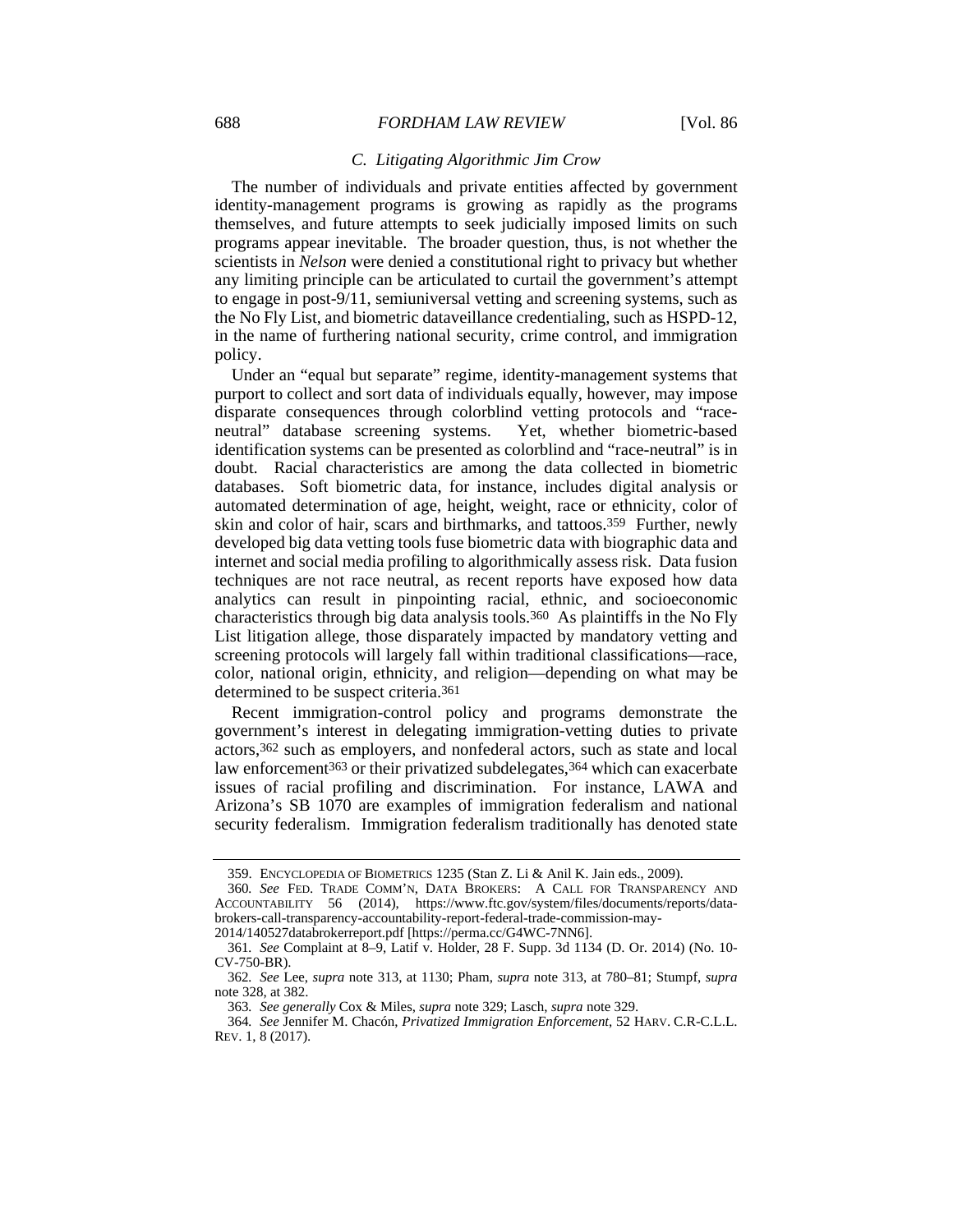and local efforts to control or mitigate the impact of unwanted migration or to regulate the admission of noncitizens across state borders.365 In the past few years, several thousand state and local immigration-related laws have been considered in almost every state.366 This level of immigration federalism activity is unprecedented in U.S. history.367

Also unprecedented, however, is the manner in which immigration federalism is intersecting with two other critical movements in U.S. history: (1) an increasing reliance on database-sorting technology and dataveillance in federal immigration policy to facilitate state-federal partnerships in the control of unwanted migration; and (2) a post-9/11 national security policy of national security federalism that encourages a state-federal partnership in the furtherance of intelligence-gathering and homeland security objectives under a "force multiplier" theory.

In the DHS memos released by then-DHS Secretary John Kelly on February 21, 2017, which implemented the Executive Orders on immigration signed by President Trump on January 25, 2017, DHS stated that the executive branch would apply a "force multiplier" approach to the immigration-control and national security effort.368 Identity-management technologies that rely upon the internet and digital databases to verify identity have been developed to help execute these goals. As a presidential candidate, Trump explained that immigration-control and counterterrorism efforts required "a lot of systems, beyond databases."369

Because these statutes are perceived as targeting primarily those born in foreign countries but residing here, the questions of government intrusion and disparate impact are obscured. However, while the state and federal laws at issue may be immigration laws first, they are still identity-screening laws, and the entire population—citizens and noncitizens—is subject to their vetting and screening protocols. Consequently, immigration federalism, when combined with national security federalism, is driving the exponential expansion of identity-management programs and biometric-database screening.

Given the historical connection between mass data collection and mass discrimination,370 federal courts may require an inquiry into the

<sup>365</sup>*. See* Hiroshi Motomura, *The Rights of Others: Legal Claims and Immigration Outside the Law*, 59 DUKE L.J. 1723, 1729 (2010) ("Only after the Civil War did today's prevailing view of immigration federalism—that federal immigration regulation displaces any state laws on the admission and expulsion of noncitizens—begin to emerge.").

 <sup>366.</sup> The National Conference of State Legislatures compiles annual reports on state legislative activity regarding immigration as part of the Immigration Policy Project. *See generally State Laws Related to Immigration and Immigrants*, NAT'L CONF. ST. LEGISLATURES (Aug. 6, 2017), http://www.ncsl.org/research/immigration/state-laws-related-to-immigrationand-immigrants.aspx [https://perma.cc/TD2T-5R5F].

<sup>367</sup>*. See id.*

<sup>368</sup>*.* Memorandum from John Kelly, *supra* note 330, at 3.

 <sup>369.</sup> Hillyard, *supra* note 357.

<sup>370</sup>*. See* EDWIN BLACK, IBM AND THE HOLOCAUST: THE STRATEGIC ALLIANCE BETWEEN NAZI GERMANY AND AMERICA'S MOST POWERFUL CORPORATION 21 (2001); Aebra Coe, *Ex-Ambassador Wants Ford, IBM Apartheid Liability Reviewed*, LAW360 (Mar. 21, 2016), https://www.law360.com/articles/773798 [https://perma.cc/G6MR-FL7Z]; Haya El Nasser,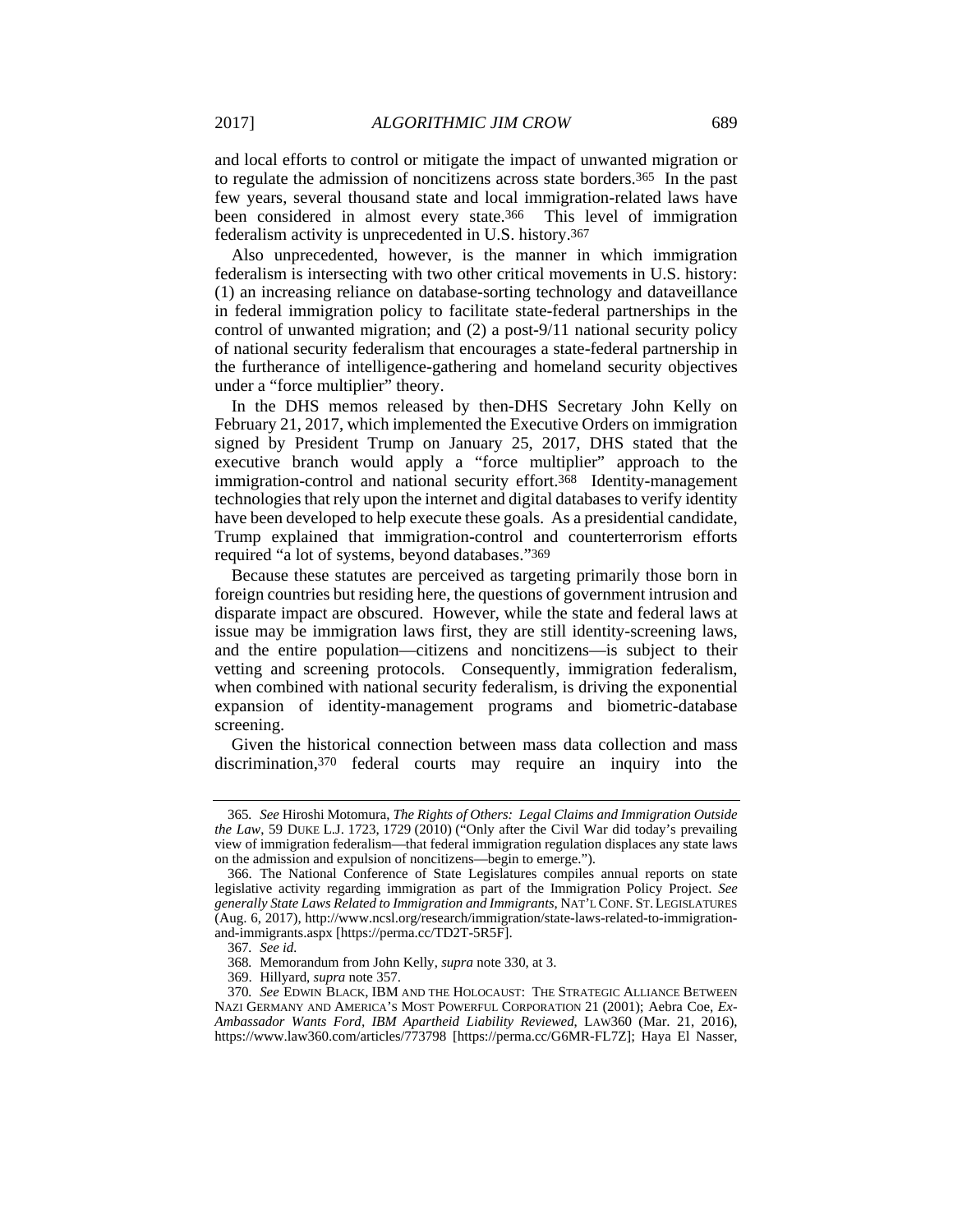discriminatory animus in the design of the vetting protocols and the database screening systems. That inquiry will likely start from an assessment of the disparate impact of identity-management technologies. Relatedly, challengers and the courts must contemplate the disparate impact of the algorithms themselves, the screening inputs that produce the results, and the discriminatory result of other data-driven decision-making tools, rather than in the personal animus of the screener. Judicial review should evolve to question analytical assumptions and to develop evaluative methods to interrogate the underlying algorithms informing the screening and vetting systems.

Challengers and federal courts must also become more aware of other types of discrimination that can be facilitated by digitalized vetting and screening protocols. Although "data driven discrimination" is not currently recognized, we can begin challenging the collection of data under privacy theories and attempt to limit the ways in which judgments can be made based on the analysis of such data. *Nelson*, for example, challenged data-driven decisions that imposed arbitrary definitions of suitability on moral proclivities rather than decision-making founded on a secure rational basis.371

Further, identity-management technologies and Algorithmic Jim Crow may force innovations in constitutional data-privacy theories. These may include, for example, asserting a reasonable expectation of privacy under the Fourth Amendment's prohibition of the search and seizure of data. The original complaints filed to enjoin LAWA's mandatory E-Verify database screening alleged a Fourth Amendment violation.372 Among other challenges, the Chamber of Commerce argued that E-Verify required an unconstitutional search and seizure of an employee's personally identifiable information by Arizona employers.373 The Fourth Amendment challenge, however, was not the driving force behind the litigation, was withdrawn by stipulation before the district court,374 and was not before the Supreme Court in *Whiting*, which focused on the question of preemption.375 Although the United States only challenged section 2(B) of Arizona's SB 1070 on preemption grounds, the American Civil Liberties Union (ACLU) had originally raised other constitutional claims, including a Fourth Amendment claim, to the implementation of section 2(B), which required mandatory biometric-database screening of those suspected of unlawful presence.376

*Papers Show Census Role in WWII Camps*, USA TODAY (Mar. 30, 2007), https://usatoday30.usatoday.com/news/nation/2007-03-30-census-role\_n.htm

<sup>[</sup>https://perma.cc/82GL-P5KR]; *see also supra* notes 132, 134 and accompanying text.

<sup>371</sup>*. See supra* notes 253–78 and accompanying text.

<sup>372</sup>*. See* Ariz. Contractors Ass'n v. Candelaria, 534 F. Supp. 2d 1036, 1061 (D. Ariz. 2008).

<sup>373</sup>*. Id.*

<sup>374</sup>*. Id.*

 <sup>375.</sup> Chamber of Commerce v. Whiting, 563 U.S. 582, 594 (2011).

 <sup>376.</sup> Valle del Sol v. Whiting, No. CV 10-1061-PHX-SRB, 2012 WL 8021265, at \*2 (D. Ariz. Sept. 5, 2012).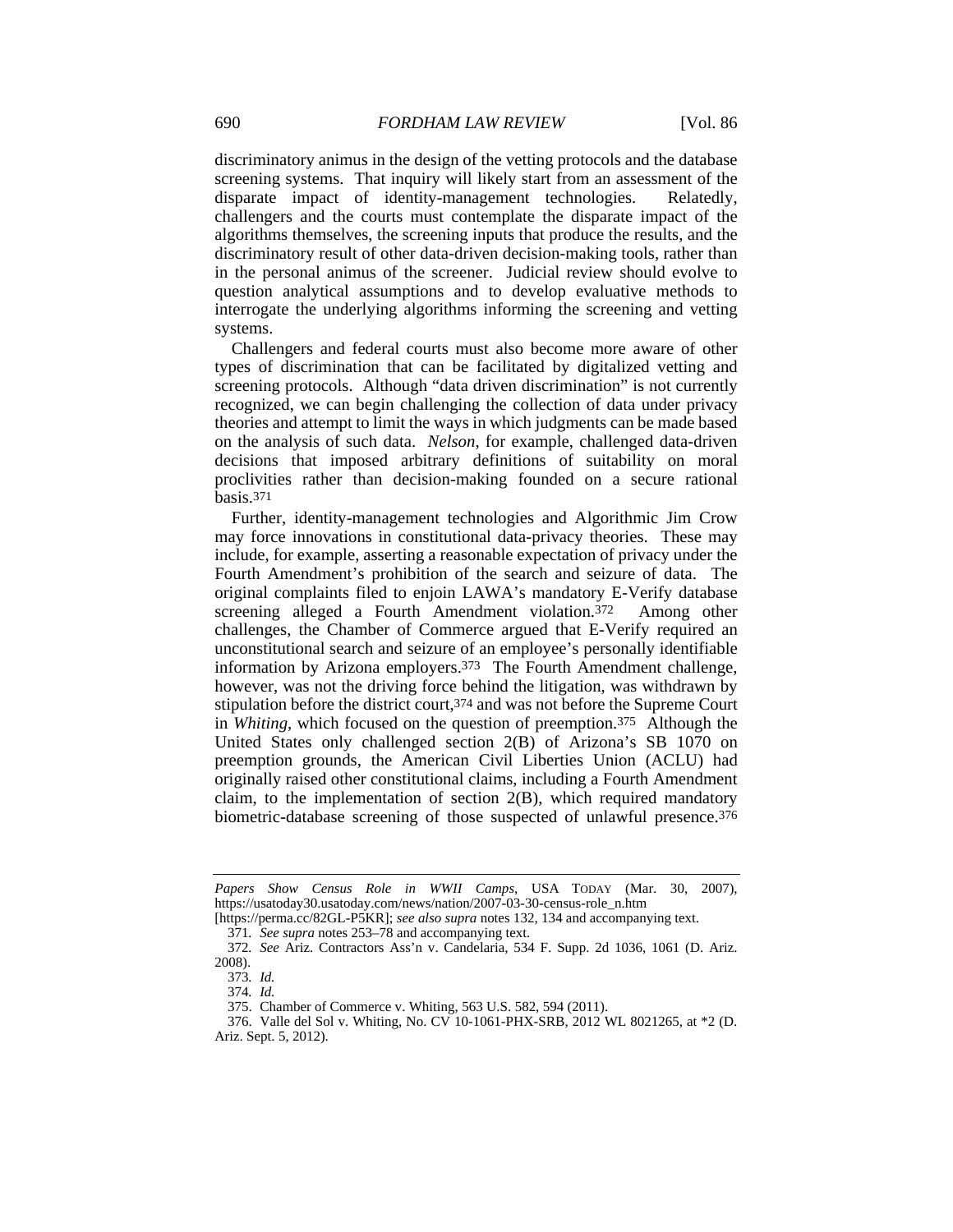Once again, the Fourth Amendment claim was not before the Supreme Court in *Arizona*, which also focused on preemption.377

It is important to note as well that, similar to *Korematsu*, the No Fly List challengers have relied on due process rather than equal protection. As in *Korematsu*, the government has defended the No Fly List as a national security program that does not target classifications of individuals, but, rather, targets risk. In his dissent in *Korematsu*, Justice Frank Murphy stated that "the order deprives all those within its scope of the equal protection of the laws as guaranteed by the Fifth Amendment."378

Of the relationship between due process and equal protection, William Eskridge has observed that "[t]he Due Process Clause announces a procedural norm."379 To the extent that the Due Process Clause is recognized to carry a substantive element, Eskridge explains the courts demand "a fit between the reasonableness of the deprivation (whatever the process) and the 'law of the land.' The Equal Protection Clause requires the state to justify any difference in procedural or substantive treatment of one person vis-à-vis another."380 Consequently, the Equal Protection Clause may be less useful than other constitutional options that can force political change, such as the Due Process Clause and the First Amendment.381

Eskridge suggests, however, that the Due Process Clause can secure important rights at the individual level.382 He notes that our conception of due process is more elastic and can track changing standards of social progress.383 Further,

Perhaps the most fundamental value found in the Due Process Clause is the idea that the state is obligated to treat every person as a presumptively worthwhile human being who is entitled to respect and humane treatment. This principle is the key reason *Buck v. Bell* and [*Korematsu*] were wrongly decided."384

Eskridge signals that the time might be right to view equal protection and due process as "interchangeable and interdependent" in the vindication of individual rights.385

There are benefits to prevailing under an equal protection claim, 386 namely, "the Equal Protection Clause alone offers a minority group a

 <sup>377.</sup> *See generally* Arizona v. United States, 567 U.S. 387 (2012).

 <sup>378.</sup> Korematsu v. United States, 323 U.S. 214, 234–35 (1944) (Murphy, J., dissenting) ("In excommunicating them without benefit of hearings, this order also deprives them of all their constitutional rights to procedural due process. Yet no reasonable relation to an 'immediate, imminent, and impending' public danger is evident to support this racial restriction, which is one of the most sweeping and complete deprivations of constitutional rights in the history of this nation in the absence of martial law.").

 <sup>379.</sup> William N. Eskridge, Jr., *Destabilizing Due Process and Evolutive Equal Protection*, 47 UCLA L. REV. 1183, 1187 (2000).

<sup>380</sup>*. Id.* at 1187–88.

<sup>381</sup>*. Id.* at 1214.

<sup>382</sup>*. Id.* at 1183.

<sup>383</sup>*. Id.* at 1210.

<sup>384</sup>*. Id.*

<sup>385</sup>*. Id.* at 1216.

<sup>386</sup>*. Id.*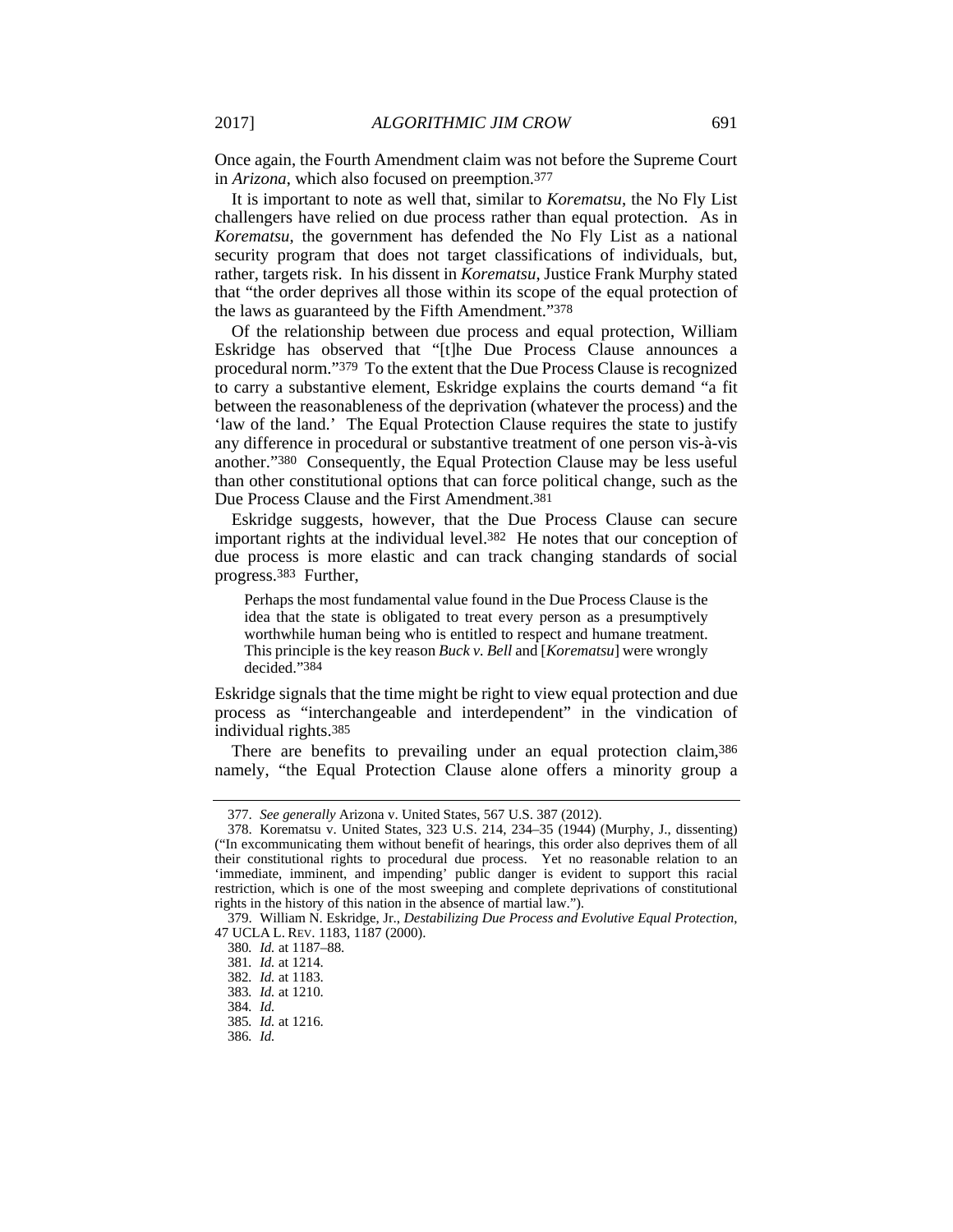potential constitutional jackpot at the *wholesale level*, that is, in challenges to an array of interconnected discriminations in state benefits as well as burdens."387 Eskridge posits, however, that due process can yield similar wholesale benefits to protection as the Equal Protection Clause; under the Constitution, there is no theoretical or historical limit to extending wholesale rights to classes of individuals under a due process theory.388 In fact, a "destabilizing due process" that offers multiple opportunities to challenge discrimination can result in an "evolutive equal protection."389 Thus, the equal protection process may need to be pushed to evolve to realize new forms of discrimination once the Due Process Clause forces the federal courts to confront the unreasonableness of wholesale deprivations and the need to grant wholesale benefits to challengers alleging the infringement.

In the context of Algorithmic Jim Crow, however, the interrelationship between due process and equal protection is more pragmatic. Challenging algorithm-driven vetting and screening protocols under due process claims means demanding answers about the "black box" processes that may flag individuals as potential risks or threats.390 As the algorithms and dataanalytic processes become more transparent, equal protection violations can no longer be as easily disguised. This destabilization or disruption of government deprivations made possible by due process challenges can give new evaluative impetus to the evolution of the types of protections offered under the Equal Protection Clause.

Arguably, this process of destabilizing algorithmic due process is already occurring under due process and equal protection challenges, among others. The No Work List has been implicated in an equal protection challenge.391 The No Vote List has been challenged<sup>392</sup> under section 2 of the Voting Rights

<sup>387</sup>*. Id.* ("[T]he Court's apparent classification-based approach offers a tremendous reward for groups that can persuade judges that the classification legally defining their group is suspect.").

<sup>388</sup>*. Id.* at 1216; *id.* at 1219 ("There may be no deep theoretical or even historical reason why the Due Process Clause's principles of fairness, antiarbitrariness, and dignity could not be applied on the wholesale level.").

<sup>389</sup>*. Id.* at 1186.

 <sup>390.</sup> *See* PASQUALE, *supra* note 191, at 101–03; Danielle Keats Citron, *Technological Due Process*, 85 WASH. U. L. REV. 1249, 1260 (2008); Citron & Pasquale, *supra* note 196, at 3–4; Kate Crawford & Jason Schultz, *Big Data and Due Process: Toward a Framework to Redress Predictive Privacy Harms*, 55 B.C. L. REV. 93, 122 (2014); Hu, *supra* note 160, at 1759; Daniel J. Steinbock, *Data Matching, Data Mining, and Due Process*, 40 GA. L. REV. 1, 3 (2005).

 <sup>391.</sup> *See* Puente Ariz. v. Arpaio, 76 F. Supp. 3d 833, 842 (D. Ariz. 2015), *rev'd in part, vacated in part*, 821 F.3d 1098 (9th Cir. 2016). In *Puente*, the plaintiffs challenged the constitutionality of state statutes "that criminalize the act of identity theft done with the intent to obtain or continue employment." *Id.* The state statutes in question required employers to use E-Verify and included provisions to ensure employers' participation in the E-Verify program: the "Legal Arizona Workers Act" and "Employment of Unauthorized Aliens." *Id.* at 844. The district court preliminarily enjoined the enforcement of the statutes, finding that the plaintiffs had demonstrated a likelihood of success on the merits of their equal protection claim. *Id.* at 854–56.

 <sup>392.</sup> *See* Arcia v. Fla. Sec'y. of State, 772 F.3d 1335, 1348 (11th Cir. 2014) (reversing and remanding the district court's grant of judgment as a matter of law to the Secretary of State of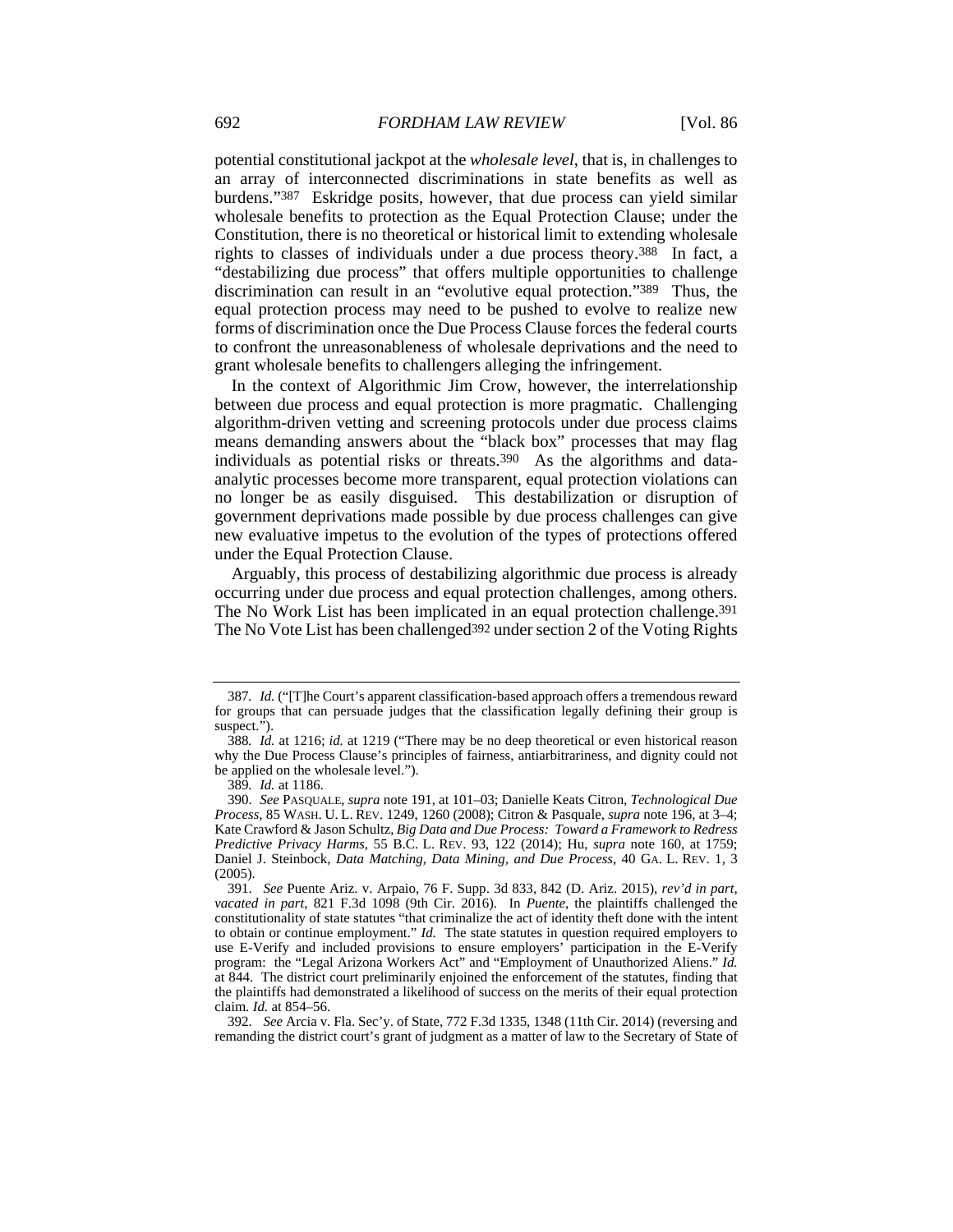Act393 and the "90 Day Provision" of the National Voter Registration Act.394 The No Citizenship List has been challenged under both procedural due process and equal protection claims under the Fifth and Fourteenth Amendments,395 as well as under the Fourth Amendment.396 In addition, the subsequent litigation of the No Citizenship List was found to implicate the Tenth Amendment under the anticommandeering doctrine.397 The No Fly List and Terrorist Watchlist have been challenged under multiple legal claims

 394. Complaint for Declaratory and Injunctive Relief, *supra* note 393, at 2. The original complaint also alleged that the SAVE database screening program aimed at removing noncitizens from voter registration rolls violated section  $8(b)(1)$  of the National Voter Registration Act, also known as the "90 Day Provision," with plaintiffs asserting that the statute "prohibits the systematic purging of eligible voters from the official voter list for the State of Florida, within 90 days before the date of a primary or general election for Federal office." *Id.*

 395. *See, e.g.*, Complaint at 1, Galarza v. Szalczyk, No. 10-cv-06815, 2012 WL 1080020 (E.D. Pa. Mar. 30, 2012), 2010 WL 4822758. In the original complaint, the plaintiff brought an "action under the Fourth, Fifth and Fourteenth Amendments to the United States Constitution, the Civil Rights Act of 1964 and the authority of *Bivens v. Six Unknown Named Agents of Federal Bureau of Narcotics*, 403 U.S. 388 (1971)." *Id.* Under the Fifth Amendment, the plaintiff alleged, "Issuance of an immigration detainer against Plaintiff based on his Hispanic ethnicity violated his right to be free from discrimination on the basis of ethnicity under the equal protection clause of the Fifth Amendment." *Id.* ¶ 94. Under the Fourteenth Amendment, the plaintiff alleged, "Treating Plaintiff as presumptively subject to detention and removal as an 'alien' on the basis of his Hispanic identity violated his rights under the equal protection clause of the Fourteenth Amendment." *Id.* ¶ 104. The plaintiff also alleged due process claims under the Fourteenth and Fifth Amendments. Under the Fourteenth Amendment, the complaint alleges that the defendants

violated Plaintiffs right to due process of law guaranteed by the Fourteenth Amendment of the United States Constitution [by]: a) [i]mprisoning Plaintiff pursuant to a detainer issued on less than probable cause [and]; b) [f]ailing to give Plaintiff notice of and an opportunity to be heard regarding the grounds for the detainer before imprisoning Plaintiff pursuant to it.

*Id.*  $\parallel$  114. Under the Fifth Amendment, the complaint alleged that the defendants "violated" the Fifth Amendment by acting in the following ways: a) [v]iolating the terms of 8 U.S.C. § 1357, as interpreted by the courts, by issuing detainers on less than probable cause; b) [m]isrepresenting immigration detainers as orders for mandatory detention contrary to 8 C.F.R. § 287.7(a)." *Id.* ¶ 100.

 396. *Id.* ¶ 90. In the original complaint, the plaintiff also brought an action under the Fourth Amendment, alleging that "[t]he issuance of the detainer against Plaintiff occurred without probable cause to believe that he was an 'alien' subject to detention and removal. That issuance constituted an unreasonable seizure in violation of Plaintiff's rights under the Fourth Amendment." *Id.*

397*. See* Galarza v. Szalczyk, 745 F.3d 634, 636 (3d Cir. 2014). In *Galarza*, the Third Circuit concluded that immigration holds are not mandatory commands, but rather—per the Tenth Amendment—discretionary for state agencies. *Id.* Therefore, the court reasoned, a previously dismissed § 1983 claim against the county that allegedly held the plaintiff was erroneously dismissed and remanded. *Id.* at 645.

Florida and declaring that the SAVE database screening program for voter purges were in violation of the 90-day provision of the National Voter Registration Act).

<sup>393</sup>*. Id.* The original complaint alleged that the SAVE database screening program aimed at removing noncitizens from voter registration rolls violated section 2 of the Voting Rights Act, asserting protection for "citizens . . . having 'less opportunity than other members of the electorate to participate in the political process and to elect the representatives of their choice.'" Complaint for Declaratory and Injunctive Relief at 18, Arcia v. Detzner, 908 F. Supp. 2d 1276 (S.D. Fla. 2012), *vacated*, 2015 WL 11198230 (S.D. Fla. Feb. 12, 2015) (No. 12- 22282-CIV), 2012 WL 2308560 (quoting 42 U.S.C. § 1973 (2012)).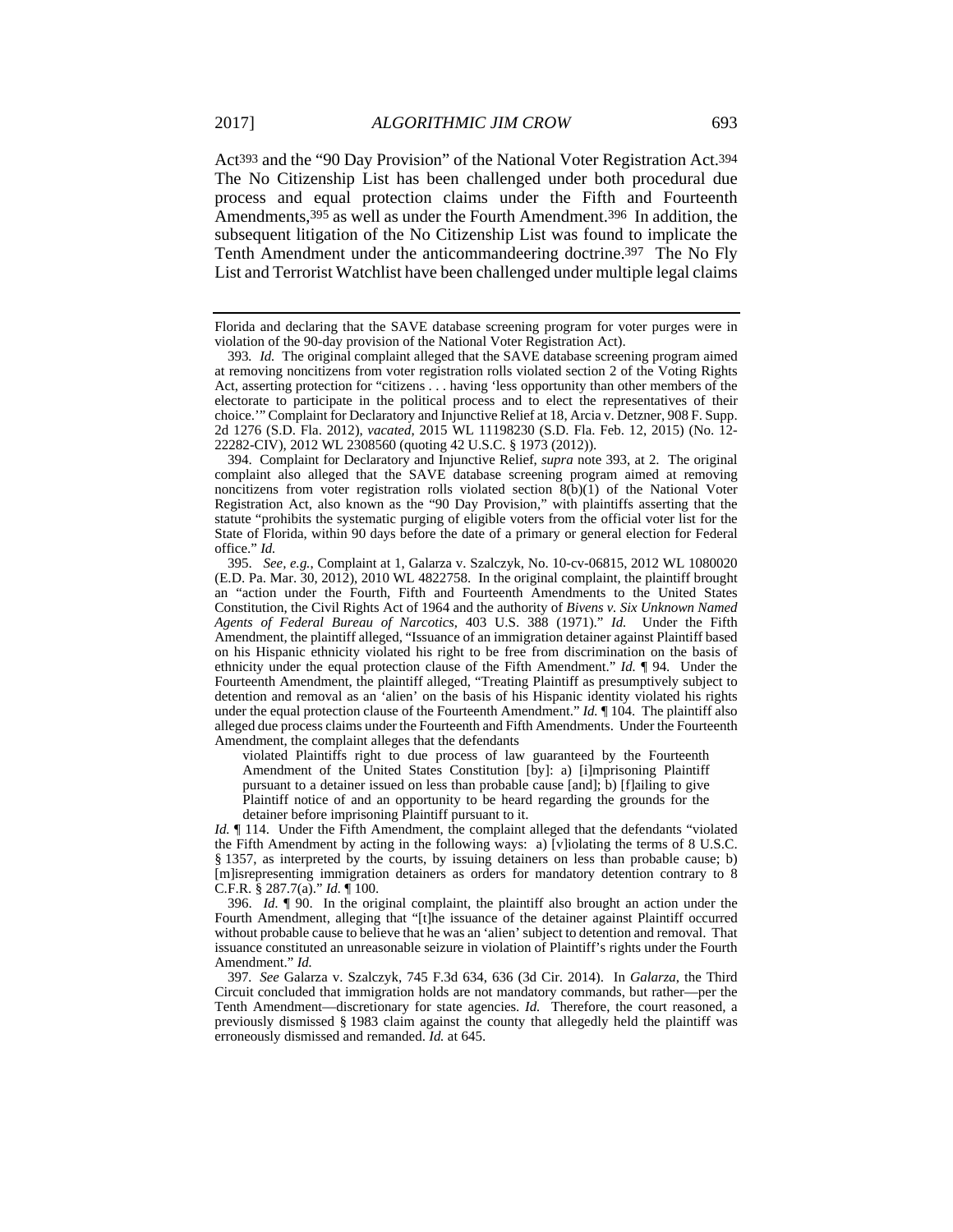and constitutional theories,398 including procedural due process and substantive due process under the Fifth Amendment.399

Algorithmic Jim Crow may not be challenged successfully on equal protection grounds, but, rather, on other legal grounds, such as informational privacy grounds, the legal claim in *Nelson*. *Nelson* is especially useful to the analysis here as it involves a challenge to both a mandatory biometric ID program and the vetting protocols associated with the program.400 Like the loyalty requirements imposed by the January 27, 2017, Order, 401 the vetting protocols challenged in Nelson also involved screening criteria to determine trustworthiness, morality, and suitability—criteria subsequently criticized by the Court as subjective and objectionable.402

Consequently, legal responses to Algorithmic Jim Crow may require preconceiving identity-management harms to encompass a broad range of legal theories. As in the No Fly List litigation, the government will likely defend disparate-impact consequences as justified based upon risk assessments, terroristic classifications, data-screening results deemed suspect, and characteristics establishing unsuitability.<sup>403</sup> These are classifications and characteristics not protected by equal protection jurisprudence. To acknowledge the harms emerging from Algorithmic Jim Crow, equality law should be broadened to recognize data-driven discrimination and recognition of algorithm- and big data-derived disparate impact, rather than limiting protection to only animus-based, classificationdriven discrimination.

#### **CONCLUSION**

Algorithmic Jim Crow regimes are distinguished from historic Jim Crow regimes in several significant respects. Algorithmic Jim Crow is cybersurveillance driven and dataveillance dependent, built around the transparency of biometric identity and other technologies of identity management, monitoring internet and social media activity and contact lists through telephony databases, database screening and digital watchlisting enforcement, and other emerging big data surveillance techniques. In contrast, traditional Jim Crow is law driven, built around the transparency of racial identity; monitoring economic, educational, political, and social

 <sup>398.</sup> *See* Ibrahim v. Dep't of Homeland Sec., 62 F. Supp. 3d 909, 914 (N.D. Cal. 2014) (challenging Ibrahim's inclusion on the No Fly List under the First Amendment (freedom of association and freedom of religion), Fourth Amendment (freedom from unreasonable search and seizure), Fifth Amendment (procedural due process and substantive due process), and Fourteenth Amendment (equal protection)).

 <sup>399.</sup> *See* First Amended Complaint paras. 52–72, *Ibrahim*, 62 F. Supp. 3d 909 (N.D. Cal. 2014) (No. C06-0545 WHA), 2006 WL 2330786; Complaint for Injunctive and Declaratory Relief paras. 216–255, Latif v. Holder, 28 F. Supp. 3d 1134 (D. Or. 2014) (No. 10-CV-750- BR).

 <sup>400.</sup> NASA v. Nelson, 562 U.S. 134, 140–42 (2011).

<sup>401</sup>*. See supra* notes 298–99 and accompanying text.

<sup>402</sup>*. Nelson*, 562 U.S. at 143 n.5.

<sup>403</sup>*. See* Defendants' Cross-Motion for Summary Judgment, *Latif*, 28 F. Supp. 3d 1134 (D. Or. 2014) (No. 3:10-cv-00750-BR), 2015 WL 11347548.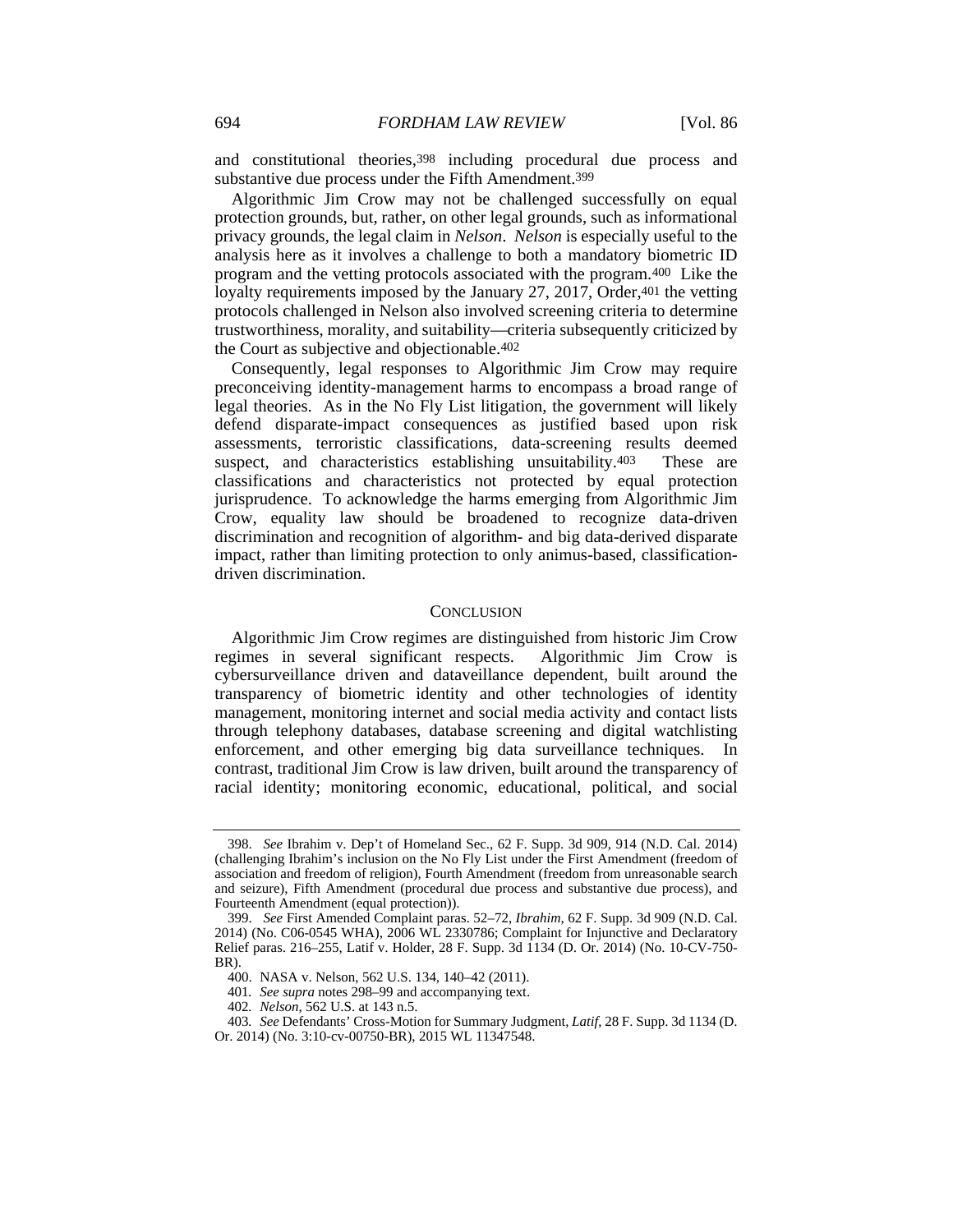activity; and utilizing traditional criminal enforcement and detention tools as well as small data surveillance techniques. Algorithmic Jim Crow describes an "equal but separate" system of de jure and de facto discrimination rather than the "separate but equal" discrimination of historic Jim Crow.

The goal of Algorithmic Jim Crow is not physical separation per se. Rather, all individuals subjected to an Algorithmic Jim Crow regime may be equally vetted through database screening and digital watchlisting systems. The separation, however, is achieved through data discrimination applied on the back end of screening and vetting protocols rather than overt social and economic discrimination and legal apartheid applied on the front end of segregationist regimes. The "equal but separate" impact of Algorithmic Jim Crow will likely manifest itself in the big data assessment of risk factors that purport to predict terroristic and criminal threat rather than segregation systems of racial or ethnic classification.

In other words, individuals will be at risk of disparate treatment on the basis of suspicious algorithmic results and anomalous data, or "foreignness" characteristics. Thus, disparate treatment stemming from cybersurveillance and dataveillance may not be characterized as traditional discrimination: discrimination on the basis of a historically protected class, for instance, race, color, ethnicity, national origin, and sex. This type of identity-management, technology-based discrimination may, therefore, fall outside current interpretations of the scope of the Fourteenth Amendment's Equal Protection Clause and outside the reach of the protection of civil rights statutes.

Algorithmic vetting and biometric identification, especially once deployed across an entire citizenry, will likely lead to discriminatory profiling and surveillance on the basis of suspicious digital data and internet and social media activity deemed "suspect," as well as classification-based discrimination, such as the isolation of those emigrating from Muslimmajority nations. These systems are likely to result in both direct and collateral discrimination on the basis of citizenship status, national origin, and religion, in particular. In addition, recent immigration-control policies and programs demonstrate the government's willingness to delegate screening and vetting duties to private actors, such as employers and local law enforcement, which can exacerbate issues of racial profiling and discrimination. This discrimination may face limited or lenient review by a federal judiciary that generally grants broad deference in matters of immigration and national security.

Because Algorithmic Jim Crow may appear to offer equality in theory, it may not be challenged successfully on equal protection grounds under the current equal protection framework. Thus, the jurisprudence must evolve to encompass new harms and recognize the disparate-impact harms of Algorithmic Jim Crow regimes. At the same time, Algorithmic Jim Crow must be challenged under other legal theories, including search and seizure of data under the Fourth Amendment, procedural due process and informational privacy rights under substantive due process guarantees of the Fifth and Fourteenth Amendments, First Amendment theories, and other statutory and constitutional theories. Wholesale disruptions to Algorithmic